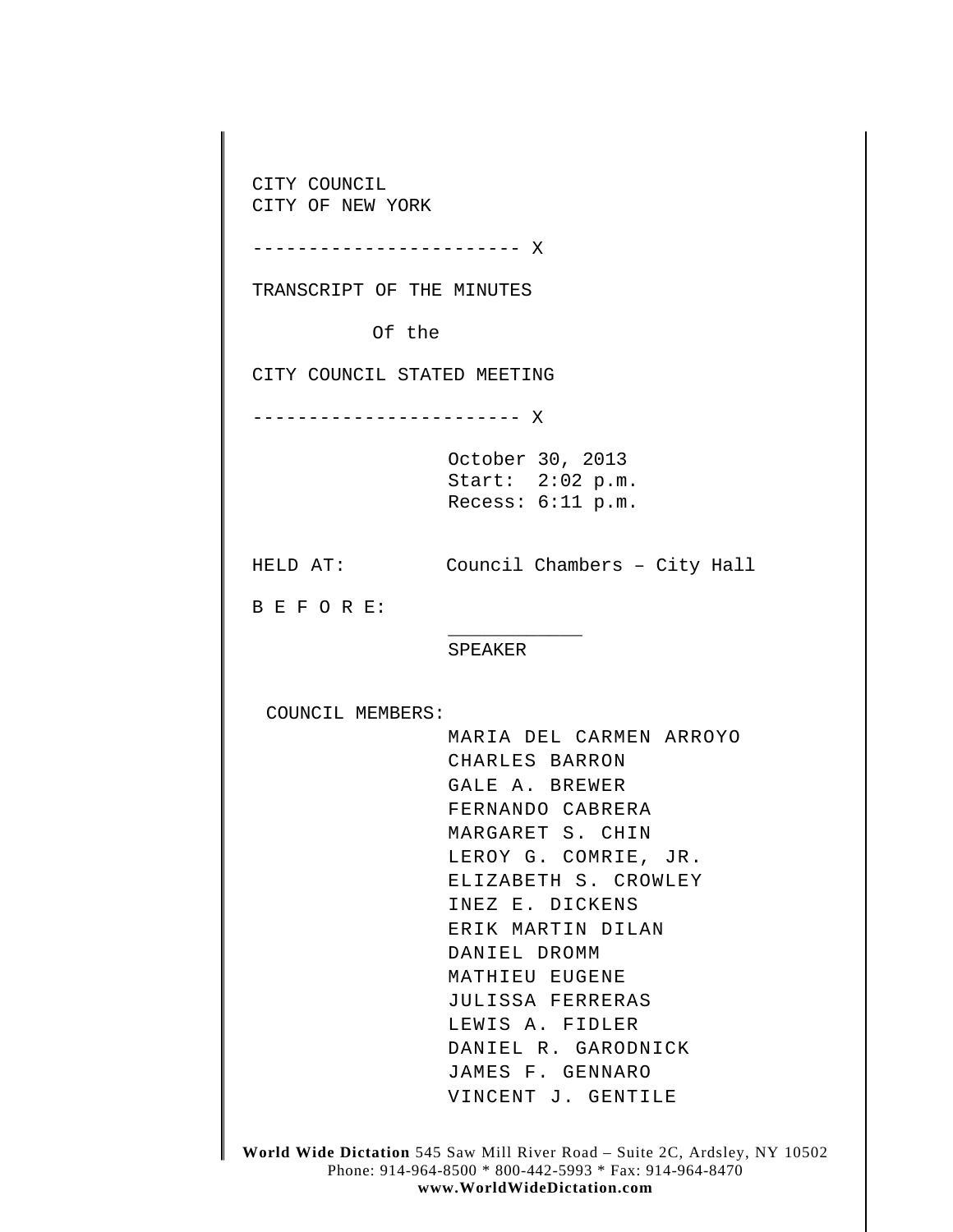COUNCIL MEMBERS CONTINUED: SARA M. GONZALEZ DAVID G. GREENFIELD DANIEL J. HALLORAN III VINCENT M. IGNIZIO ROBERT JACKSON LETITIA JAMES ANDY KING PETER A. KOO G. OLIVER KOPPELL KAREN KOSLOWITZ BRAD S. LANDER JESSICA S. LAPPIN STEPHEN T. LEVIN MELISSA MARK-VIVERITO DARLENE MEALY ROSIE MENDEZ MICHAEL C. NELSON JAMES S. ODDO ANNABEL PALMA CHRISTINE C. QUINN DOMENIC M. RECCHIA, JR. DIANA REYNA DONOVAN RICHARDS JOEL RIVERA YDANIS A. RODRIGUEZ DEBORAH L. ROSE ERIC A. ULRICH JAMES VACCA PETER F. VALLONE, JR. JAMES G. VAN BRAMER ALBERT VANN MARK S. WEPRIN JUMAANE D. WILLIAMS RUBEN WILLS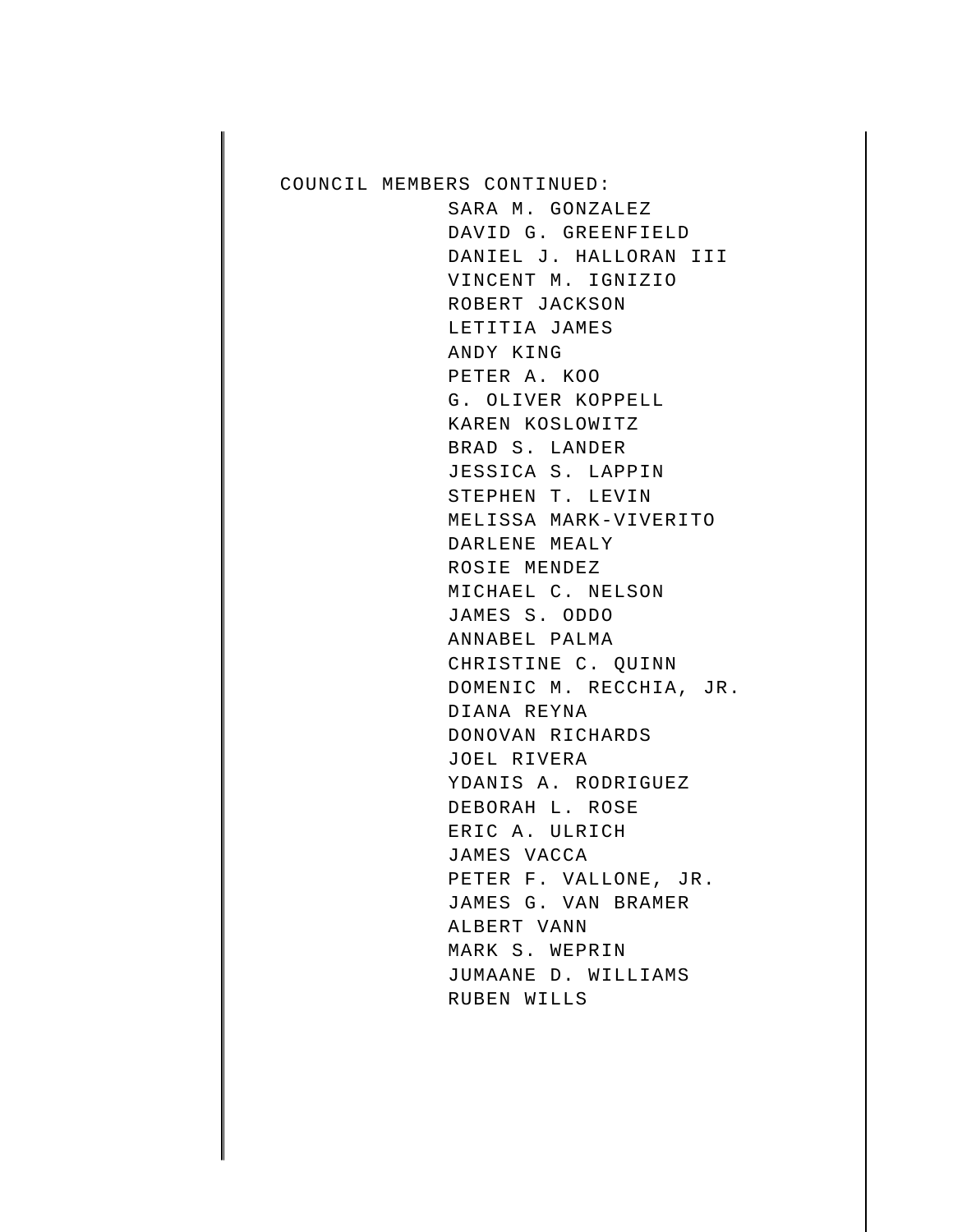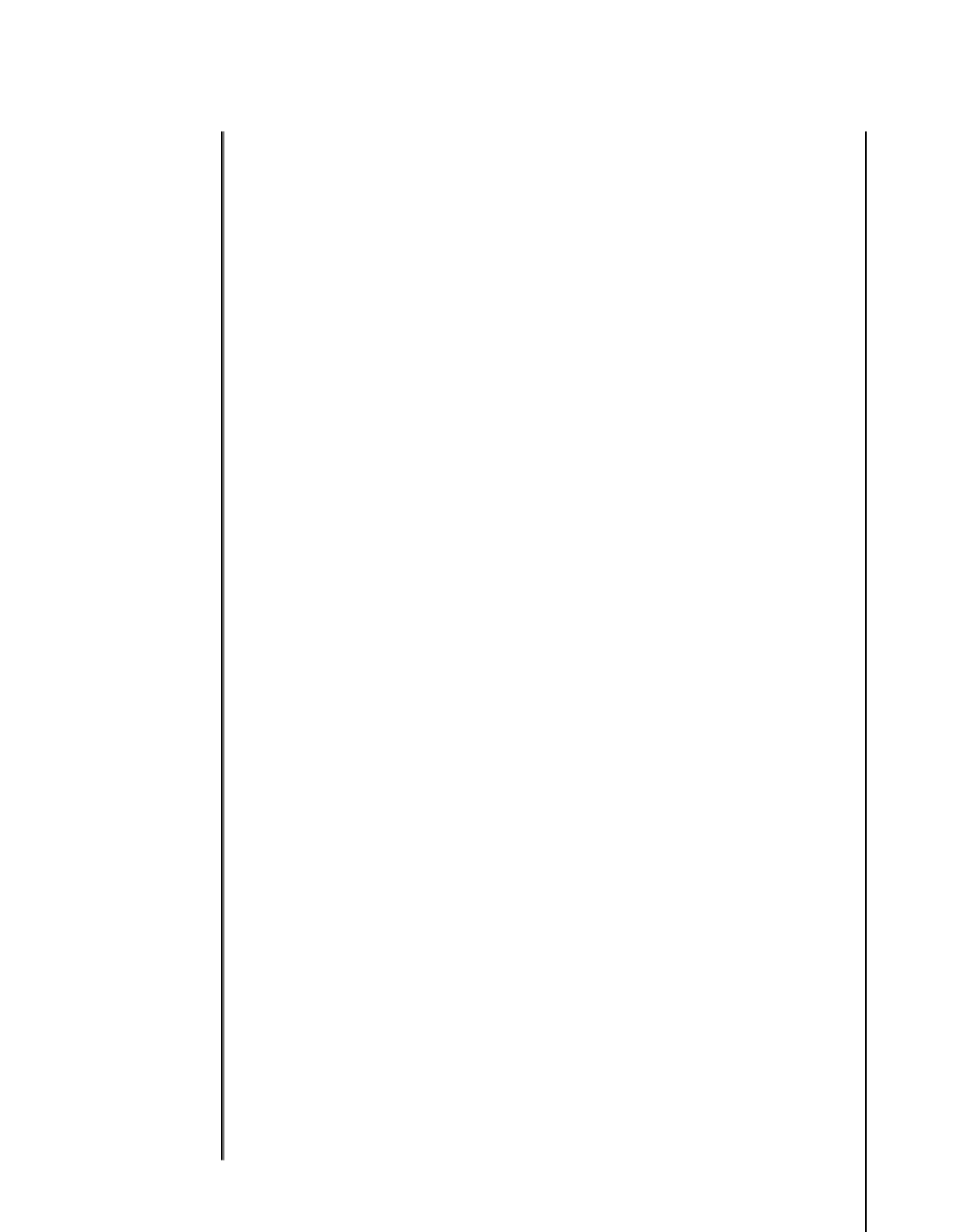| $\mathbf 1$ | 4<br>CITY COUNCIL ON STATED MEETING                 |
|-------------|-----------------------------------------------------|
| 2           | [gavel]                                             |
| 3           | PRESIDENT PRO TEMPORE: the meeting                  |
| 4           | today if we can bring the chambers to order. I want |
| 5           | to first introduce my colleague in the city council |
| 6           | Danny John who is honoring someone who is a legend  |
| 7           | within the community, someone who is civil rights   |
| 8           | activist that has contributed so much to our        |
| 9           | society and I wanted to give Danny John my          |
| 10          | opportunity to introduce and to say a few words on  |
| 11          | the matter.                                         |
| 12          | COUNCIL MEMBER JOHN: Well thank you Mr.             |
| 13          | Majority Leader it's with deep pleasure and         |
| 14          | gratitude that I'm able to present this             |
| 15          | proclamation today to Bennett Singer who is here.   |
| 16          | We had originally expected and some people came     |
| 17          | today thing that Walter Naegel, Bayard Rustin's     |
| 18          | partner, life partner would be here with us.        |
| 19          | Unfortunately he was called to jury duty so civic   |
| 20          | duty always comes first but we're very proud to     |
| 21          | have Bennett Singer with us. So Bennett why don't   |
| 22          | you come up? You know I was a New York City public  |
| 23          | school teacher for 25 years before being elected to |
| 24          | the city council. And we often taught black         |
| 25          | history, African American history in our schools,   |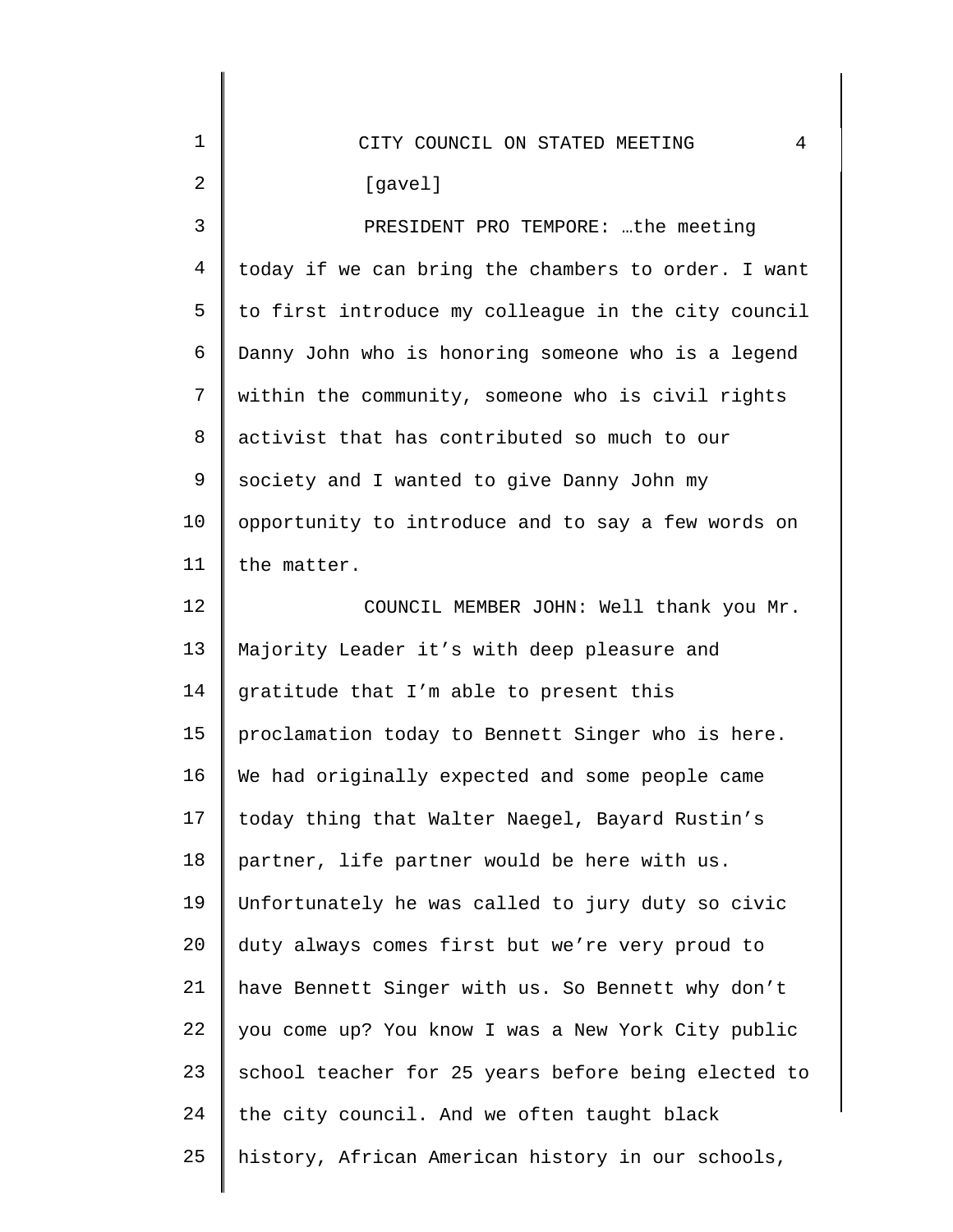| $\mathbf 1$ | 5<br>CITY COUNCIL ON STATED MEETING                             |
|-------------|-----------------------------------------------------------------|
| 2           | but often times many people didn't know who was                 |
| 3           | behind the march on Washington in 1963. And in                  |
| 4           | fact, this year, marks the 50 <sup>th</sup> anniversary of that |
| 5           | march on Washington. And that was a changing point.             |
| 6           | That was a pivotal point in the struggle for                    |
| 7           | African American civil rights. And the man behind               |
| 8           | that march, the man behind that march, the man                  |
| 9           | whose idea that march was, and who was the co-                  |
| 10          | organizer was Bayard Rustin. But what a lot of                  |
| 11          | people also don't know is that Bayard Rustin was a              |
| 12          | gay man and he was proud of that and he never                   |
| 13          | veered from that. And it was part of his history                |
| 14          | and it was part of who he was as a human being. And             |
| 15          | Bayard believed in the gay civil rights movement                |
| 16          | just as much as he did in the black civil rights                |
| 17          | movement. And Bayard was a believer in many other               |
| 18          | things that were important to both of those                     |
| 19          | movements. Non-violent confrontation was his                    |
| 20          | biggest contribution and he was a deep believer in              |
| 21          | non-violence. When other African American leaders               |
| 22          | were talking about having separate nations for                  |
| 23          | example Bayard rejected that type of talk and said              |
| 24          | no, we need to work with everybody. So today we are             |
| 25          | very proud to be able to present this proclamation              |
|             |                                                                 |

∥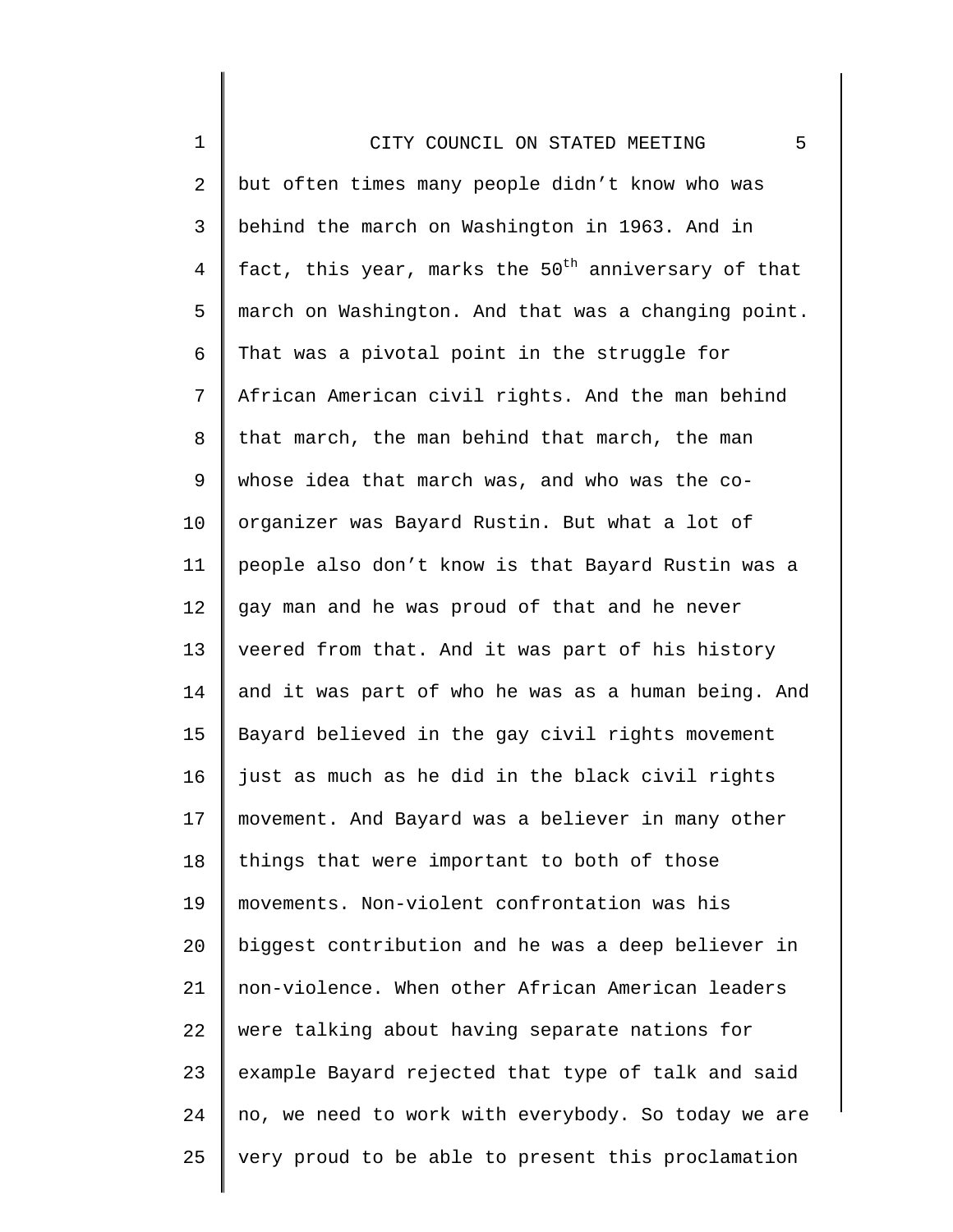| $\mathbf 1$ | 6<br>CITY COUNCIL ON STATED MEETING                 |
|-------------|-----------------------------------------------------|
| 2           | and in recognition also of the fact that President  |
| 3           | Obama awarded Bayard a Presidential Medal of        |
| 4           | Freedom last August I believe it was in recognition |
| 5           | of his contributions to the African American civil  |
| 6           | rights movement. And so I would like to present     |
| 7           | this now to Bennett Singer. And Bennett is the      |
| 8           | producer of the film which is called                |
| 9           | "Brother Outsider" which we showed downstairs       |
| 10          | yesterday in the members lounge. And he's a New     |
| 11          | York based filmmaker who directed "Brother          |
| 12          | Outsider" described as 'Brilliant.' by the Wall     |
| 13          | Street Journal and as 'A mesmerizing eye opener.'   |
| 14          | by the San Francisco Film Society. "Brother         |
| 15          | Outsider" premiered at the Sundance Film Festival,  |
| 16          | was broadcast nationally on PBS and Logo, and has   |
| 17          | been shown at the United Nations, the Library of    |
| 18          | Congress, and the Kennedy Center, as well as the    |
| 19          | New York City Council, and in hundreds of schools,  |
| 20          | and in dozens of countries across the globe.        |
| 21          | The film has won more than 25 awards                |
| 22          | including the Glad Award for 'Outstanding           |
| 23          | Documentary'. Bennett recently completed work on    |
| 24          | electoral dysfunction; a feature length documentary |
| 25          | about voting rights which maybe we could use here   |
|             |                                                     |

∥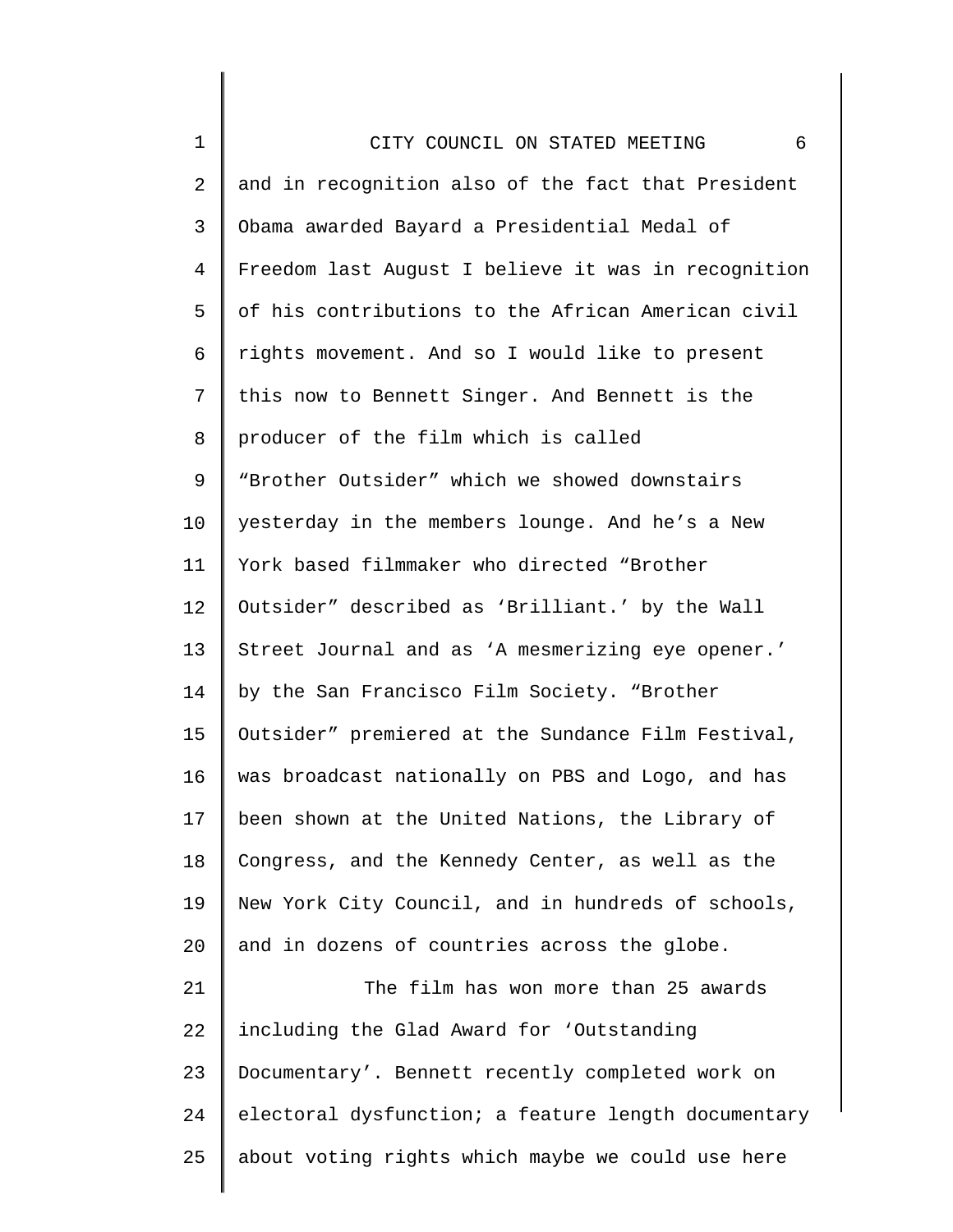| 1  | CITY COUNCIL ON STATED MEETING<br>7                              |
|----|------------------------------------------------------------------|
| 2  | or maybe not use here in this council. And hosted                |
| 3  | by political humorist Mo Rocca, the film had a dual              |
| 4  | premier at the 2012 Democratic and Republican                    |
| 5  | conventions, aired nationally on PBS, and won the                |
| 6  | American Bar Associations 2013 Silver Gavel Award.               |
| 7  | Bennett Singer. Congratulations.                                 |
| 8  | [Applause]                                                       |
| 9  | COUNCIL MEMBER JOHN: I'm going to ask                            |
| 10 | the city clerk to read the proclamation first.                   |
| 11 | COMMITTEE CLERK: Council City of New                             |
| 12 | York Proclamation. Whereas in celebration of LGBT                |
| 13 | history month and the 50 <sup>th</sup> anniversary of the 1963   |
| 14 | march of Washington the council of the City of New               |
| 15 | York is proud to honor the late Bayard Rustin. And               |
| 16 | Whereas on August 28 <sup>th</sup> , 1963, hundreds of thousands |
| 17 | of people converged on the National Mall to join in              |
| 18 | what the Reverent Doctor Martin Luther King Junior               |
| 19 | called "The greatest demonstration for freedom in                |
| 20 | the history of our nation.". The 1963 march on                   |
| 21 | Washington for freedom and jobs galvanized people                |
| 22 | of all ages and backgrounds who shared in the dream              |
| 23 | that our nation would one day make real the promise              |
| 24 | of liberty, equality, and justice for all making it              |
| 25 | a transformative even for the civil rights                       |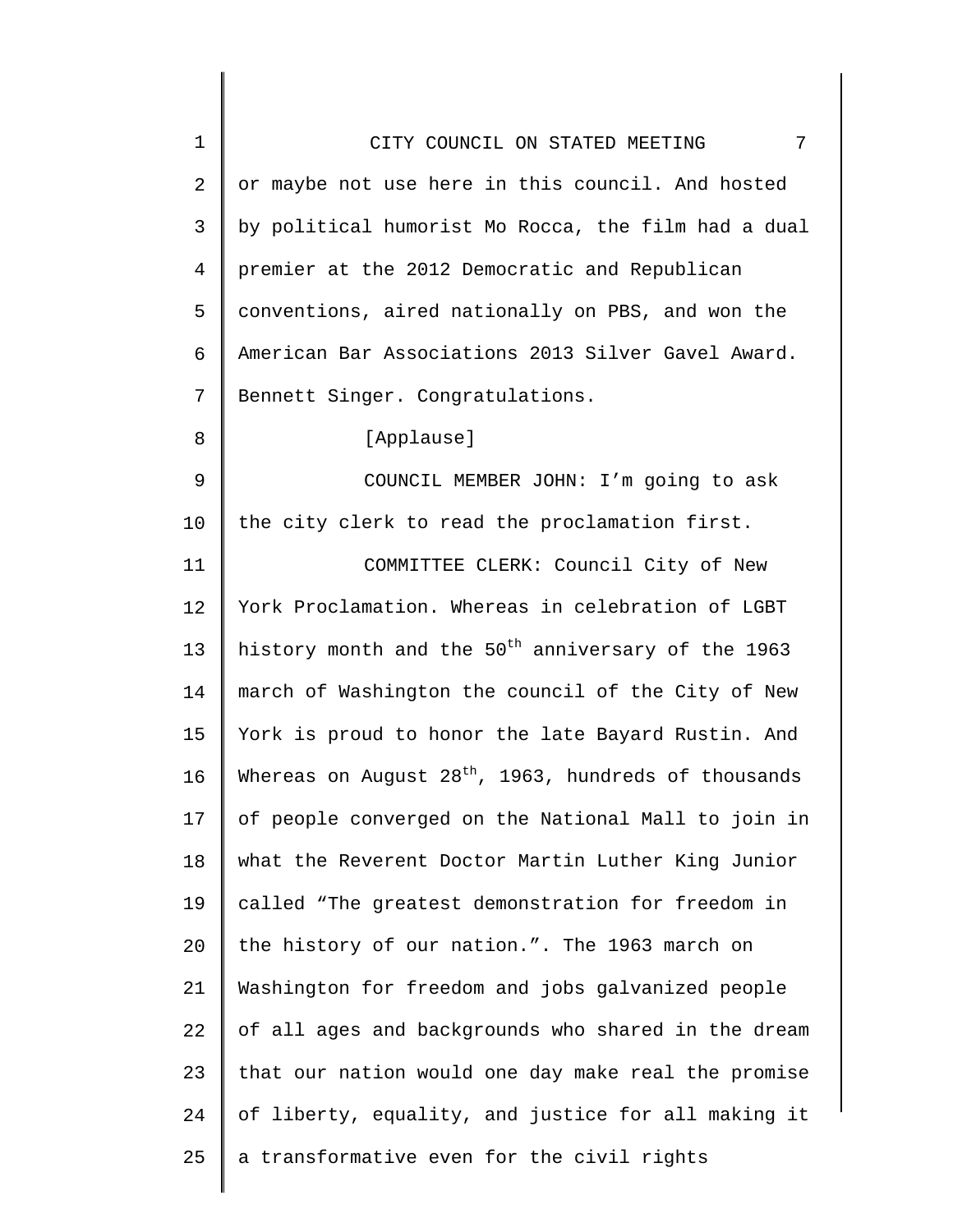1 2 3 4 5 6 7 8 9 10 11 12 13 14 15 16 17 18 19 20 21 22 23 24 25 CITY COUNCIL ON STATED MEETING 8 movement. Bayard Rustin was the strategic organizing genius behind the entire event as well as many other groundbreaking protests, yet because he was openly gay decades before the stonewall rebellion only recently has he begun to receive the attention and credit he is due. And whereas standing before the Lincoln Memorial in 1963 Bayard Rustin was the first to sight the demands of the day including; effective civil rights legislation from public accommodations, to the right to vote, to an immediate end to school segregation, the enforcement of the  $14<sup>th</sup>$  amendment, and more. And whereas born in 1912 in Westchester, Pennsylvania he grew up in a town without a restaurant or theater that would allow him to enter. Raised as a Quaker he was an unyielding activist for civil rights, dignity, and equality from the start. In 1937 he moved to New York City and ten years later helped to plan the journey of reconciliation in which long before Rosa Parks, he and others intentionally violated segregated seating on busses and trains, faced terrible violence, and even time on chain gangs. None the less the journey's success became a prototype for the freedom rides of the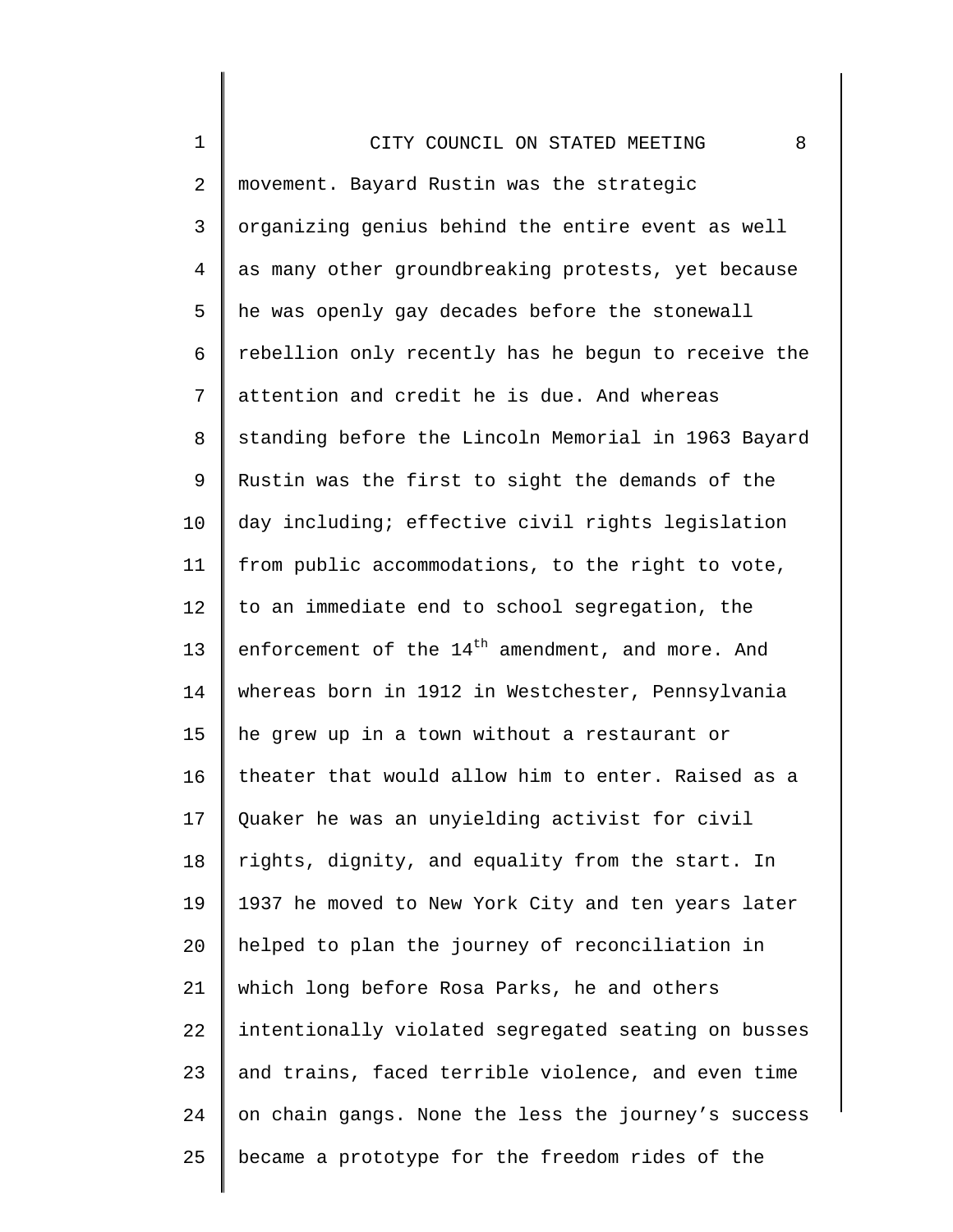| $\mathbf 1$ | 9<br>CITY COUNCIL ON STATED MEETING                 |
|-------------|-----------------------------------------------------|
| 2           | early 1960s. Long before the 1963 march on          |
| 3           | Washington Mr. Rustin guided a young Dr. King to    |
| 4           | adopt Mahatma Gandhi's revolutionary ideals of non- |
| 5           | violent protest and civil disobedience. And whereas |
| 6           | this year President Obama posthumously bestowed the |
| 7           | Presidential Medal for Freedom; the highest         |
| 8           | civilian honor, upon him noting that "As an openly  |
| 9           | gay African American Mr. Rustin stood at the        |
| 10          | intersection of several of the fights for equal     |
| 11          | rights.". In fact, Mr. Rustin fought tirelessly for |
| 12          | marginalized communities at home and abroad until   |
| 13          | the end of his life. In addition to the United      |
| 14          | States he had a profound impact in Israel, Haiti,   |
| 15          | Zimbabwe, El Salvador, Grenada, South Africa,       |
| 16          | Southeast Asia, and beyond. At his core he believed |
| 17          | that we are all part of a global human family. "We  |
| 18          | are all one." He said. "And if we don't know it, we |
| 19          | will learn it the hard way." Now therefore be it    |
| 20          | known that the council of the City of New York      |
| 21          | proudly celebrates the life and memory of Bayard    |
| 22          | Rustin for his truly extraordinary and enduring     |
| 23          | contributions for civil and human rights in the     |
| 24          | United States and around the world. Christine C.    |
| 25          | Quinn, Speaker for the entire council, Daniel       |
|             |                                                     |

∥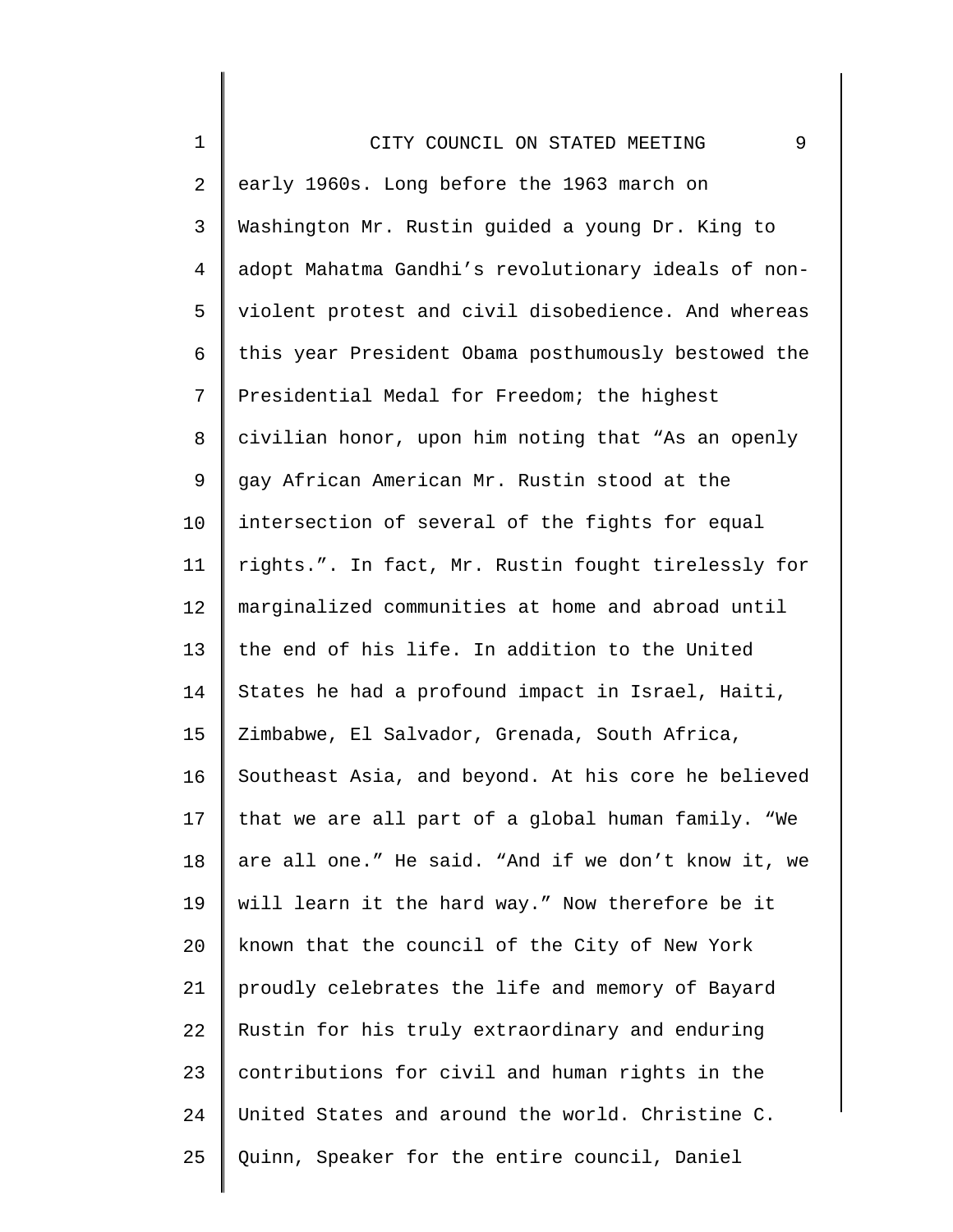1 2 3 CITY COUNCIL ON STATED MEETING 10 Dromm, Councilmember  $25<sup>th</sup>$  district Queens, and many other Councilmembers.

4 5 6 COUNCIL MEMBER JOHN: Thank you very much. Thank you very much Mr. City Clerk and now, Bennett Singer.

7 8 9 10 11 12 13 14 15 16 17 18 19 20 21 22 23 24 BENNETT SINGER: Well thank you so much and this is an incredible honor and as you heard Walter Naegal, Bayard's life partner had hoped to be here but wasn't, though I think that he and Bayard Rustin are here in spirit. It's such a momentous honor and I think on November  $20<sup>th</sup>$  when President Obama actually bestows the Medal of Freedom to Walter on behalf of Bayard Rustin. That will be an incredible turning point; not only in bringing Rustin from invisibility to visibility, but really more generally for the cause of social justice that Rustin worked tirelessly for decade after decade. And so thank you on behalf of the film team, on behalf of Walter and the Rustin family, and really for all of us who are continuing Rustin's work to make this a more equal and just and democratic country so thanks so much. [Applause]

25

[Background comments]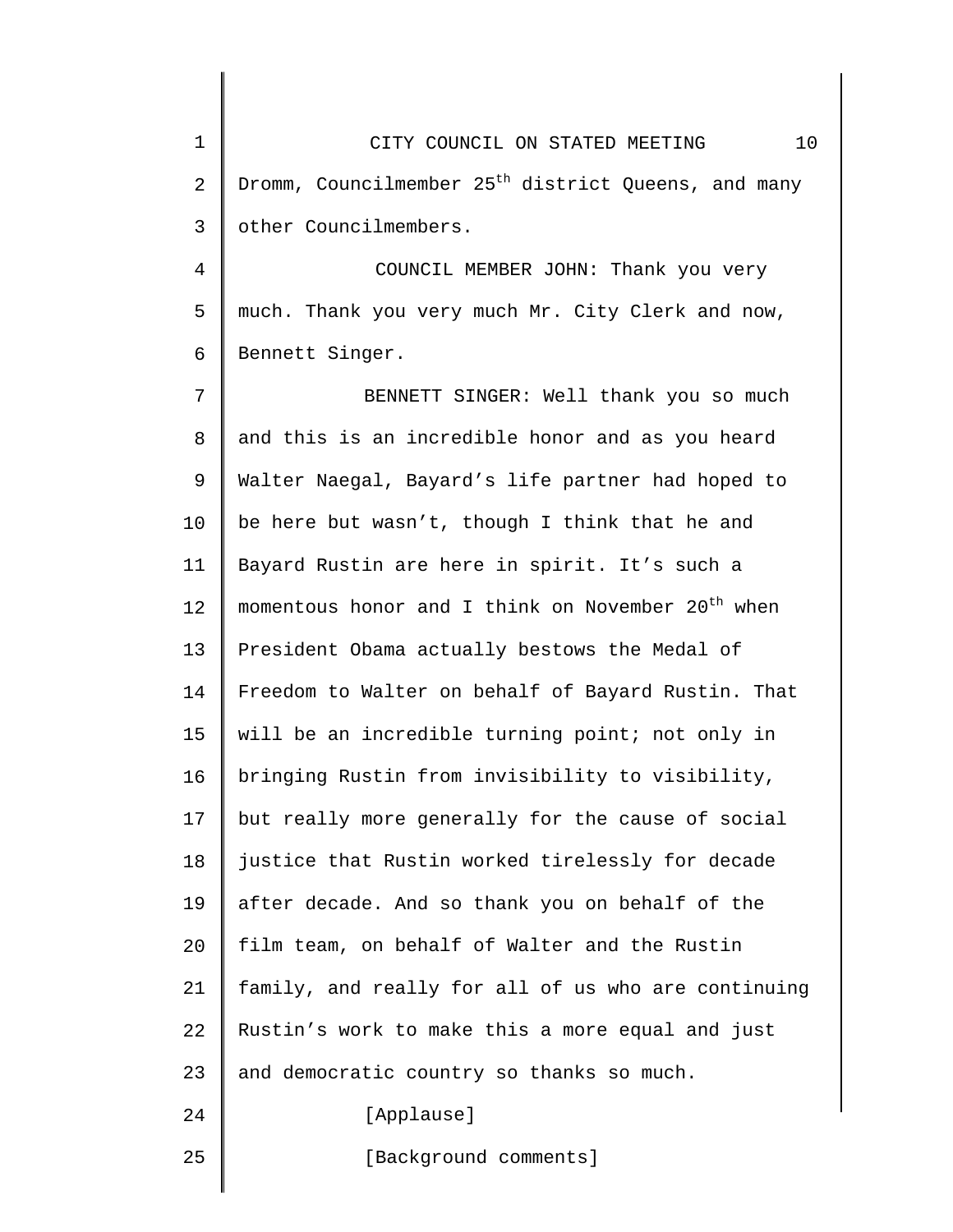| $\mathbf 1$ | 11<br>CITY COUNCIL ON STATED MEETING                |
|-------------|-----------------------------------------------------|
| 2           | COUNCIL MEMBER JOHN: Thank you. Thank               |
| 3           | you very much. Councilmember Cabrera you're on      |
| 4           | deck.                                               |
| 5           | [pause]                                             |
| 6           | PRESIDENT PRO TEMPORE: Ladies and                   |
| 7           | gentlemen the next proclamation is going to be      |
| 8           | given out by Councilmember Fernando Cabrera         |
| 9           | recognizing the fine work and dedication from the   |
| 10          | City of New York from one of our finest and bravest |
| 11          | in the NYPD. And at this point in time I want to    |
| 12          | turn the mic over to my colleague Fernando Cabrera. |
| 13          | COUNCIL MEMBER CABRERA: Thank you so                |
| 14          | much Majority Leader and for your leadership and    |
| 15          | for this special moment. About a year ago, if I     |
| 16          | recall, it was about a year ago I was standing here |
| 17          | with police officer Ivan Marcano who bravedly took  |
| 18          | on three individuals right there in Burnside        |
| 19          | Avenue. Today I stand again with one of our heroes. |
| 20          | I'm talking about police officer Henry Huot who     |
| 21          | after the perpetrator had gone Listen to this.      |
| 22          | This is amazing. After perpetrator had shot dead a  |
| 23          | member of the LGBT community the man escaped still  |
| 24          | with his gun. Officer Huot noticed something that   |
| 25          | was wrong and called upon his attention that, that  |
|             |                                                     |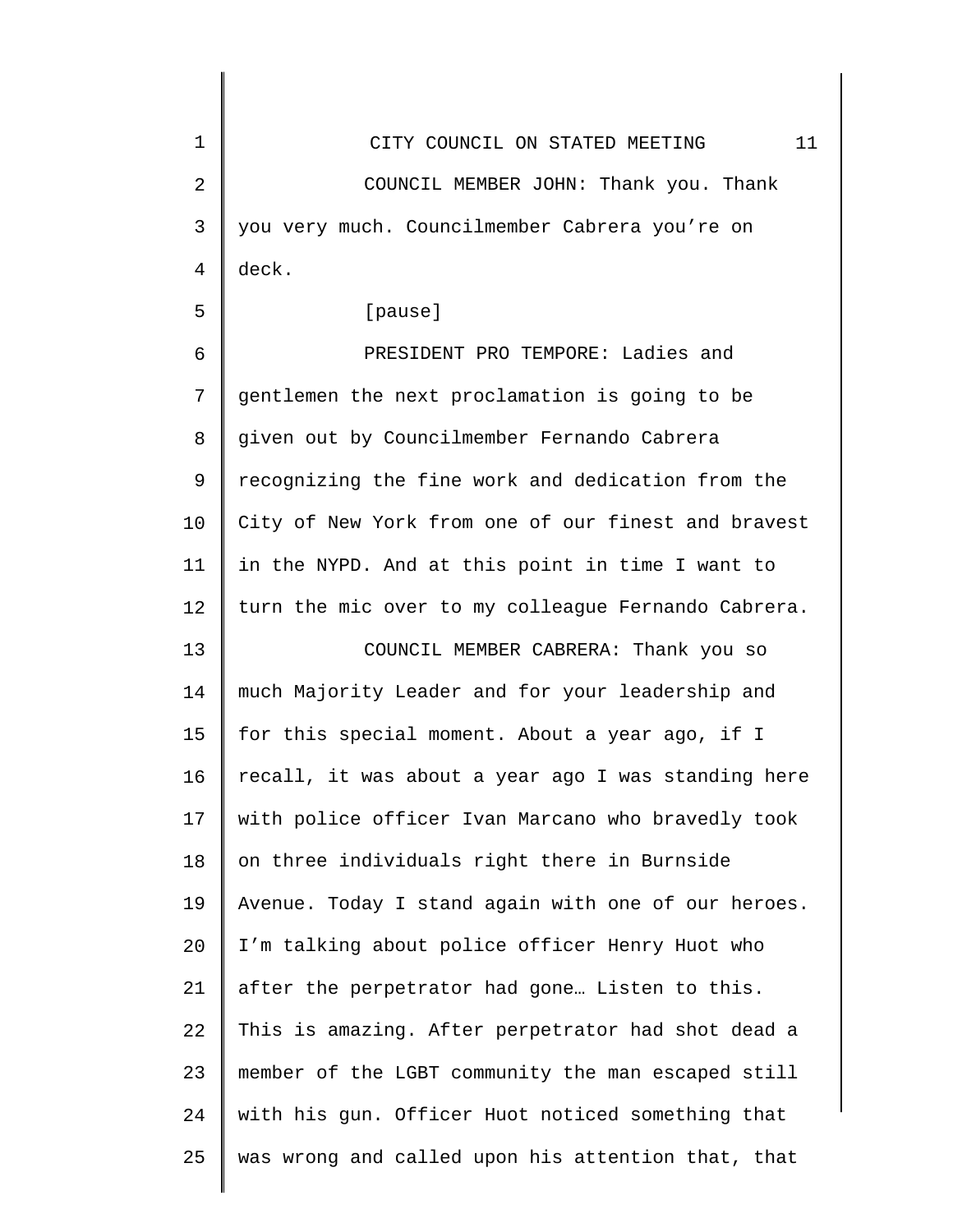1 2 3 4 5 6 7 8 9 10 11 12 13 14 15 16 17 18 19 20 21 22 CITY COUNCIL ON STATED MEETING 12 person took out a gun and pointed it towards him to shoot and the gun malfunctioned. He had a clear shot to shoot him, what a composure. I wonder what I would have done but he took control of the situation, the man eventually gave up, and he's was arrested and today our city is a safer city because of the unselfish work of a great police officer Henry Huot. And so I'm going to turn it over to a great clerk, city clerk for the reading of the proclamation. COMMITTEE CLERK: Council of City of New York Proclamation. Whereas the council of the City of New York is proud to publicly honor NYPD officer Henry Huot for making the key arrest following the most shocking hate crimes of the year; the murder of Mark Carson. And Whereas Mark Carson was a 32 year old man beloved by his family and many friends. He had been open about his sexual orientation from an early age and when he was still a student at Legacy High School in Harlem, he discovered Greenwich Village. Sometimes he would go

23 24 25 to Christopher Street or the after school program at the Harvey Milk High School on Astor Place, an inclusive public school which welcomes LGBT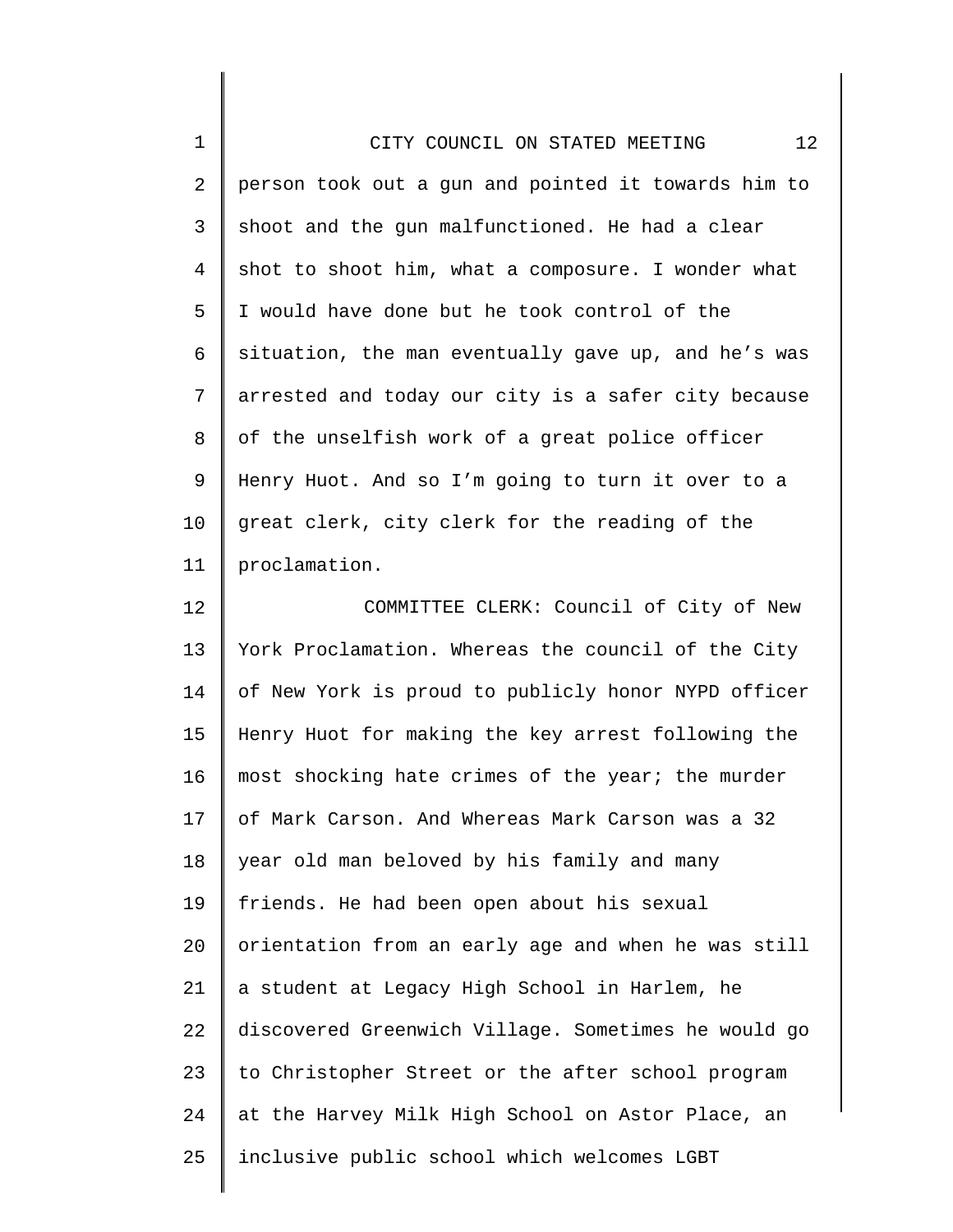1 2 3 4 5 6 7 8 9 10 11 12 13 14 15 16 17 18 19 CITY COUNCIL ON STATED MEETING 13 students. Later, he attended Borough of Manhattan Community College, and earlier this year Mark Carson worked at a kiosk in Grand Central Terminal, had saved enough money to move to Brooklyn, and continued dreaming of a better life in the years ahead. And whereas in the early morning hours of May 18<sup>th,</sup> 2013 Mark Carson and a friend were walking in Greenwich village near West  $8<sup>th</sup>$  Street and  $6<sup>th</sup>$ Avenue only a short distance from the Stonewall Inn, the birthplace of the Contemporary Gay Rights Movement when they were allegedly trailed and taunted by a complete stranger. They had done nothing to provoke him and tried to ignore him, but the assailant suddenly released a barrage of antigay slurs then shot and killed Mark Carson at point brank, point blank range before fleeing the scene on foot. And whereas NYPD officer Henry Huot had

20 21 22 23 24 25 heard the suspect's description on his police radio and spotted him on the edge of the NYU campus and ordered him to stop. Fortunately the homophobic gunman crouched down, threw his revolver to the ground, and officer Huot arrested him. The suspect even laughed and boasted about his actions but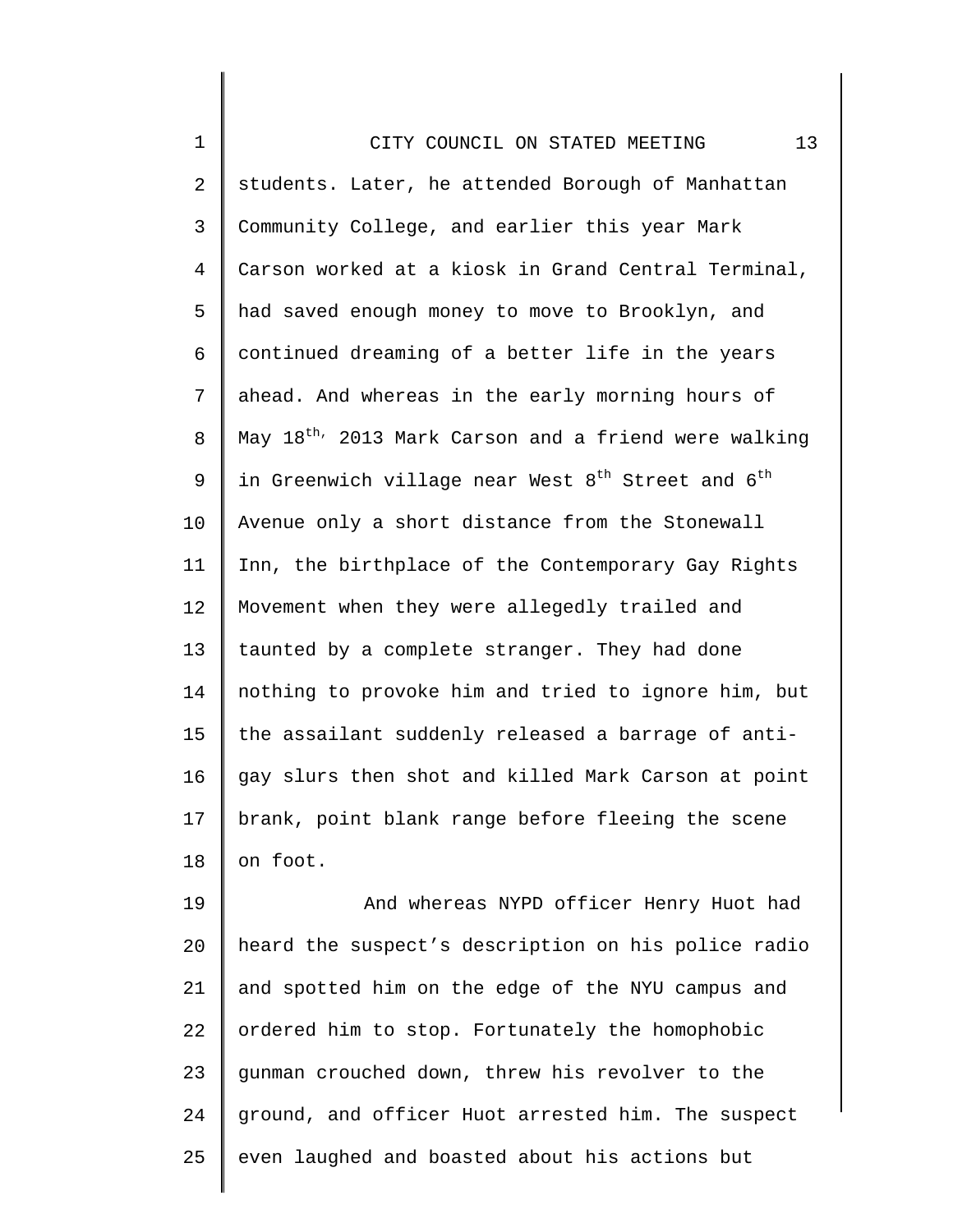| $\mathbf 1$ | 14<br>CITY COUNCIL ON STATED MEETING                           |
|-------------|----------------------------------------------------------------|
| 2           | thanks to officer Huot's quick and courageous work             |
| 3           | he was soon arraigned on second degree murder as a             |
| 4           | hate crime, menacing, and criminal possession. And             |
| 5           | whereas officer Huot has earned the gratitude of               |
| 6           | all New Yorkers and he is truly one of New York                |
| 7           | City's finest. Now therefore be it known that the              |
| 8           | council of the City of New York gratefully honors              |
| 9           | NYPD officer Henry Huot for his outstanding work               |
| 10          | following the brutal murder of Mark Carson.                    |
| 11          | Christine C. Quinn, speaker for the entire council,            |
| 12          | Fernando Cabrera, Councilmember 14 <sup>th</sup> district, the |
| 13          | Bronx, Jimmy Van Bramer, Councilmember 26 <sup>th</sup>        |
| 14          | district, Queens.                                              |
| 15          | PRESIDENT PRO TEMPORE: Thank you so                            |
| 16          | much and now we're going to be hearing from a great            |
| 17          | police officer, Henry Huot.                                    |
| 18          | HENRY HUOT: Thank you, thank you                               |
| 19          | Councilmembers. I was just doing my duty as a                  |
| 20          | police officer. Thank you Councilmember Fernando               |
| 21          | Cabrera and everyone else involved. Thank you.                 |
| 22          | PRESIDENT PRO TEMPORE: Thank you so                            |
| 23          | much.                                                          |
| 24          | [Applause]                                                     |
| 25          |                                                                |
|             |                                                                |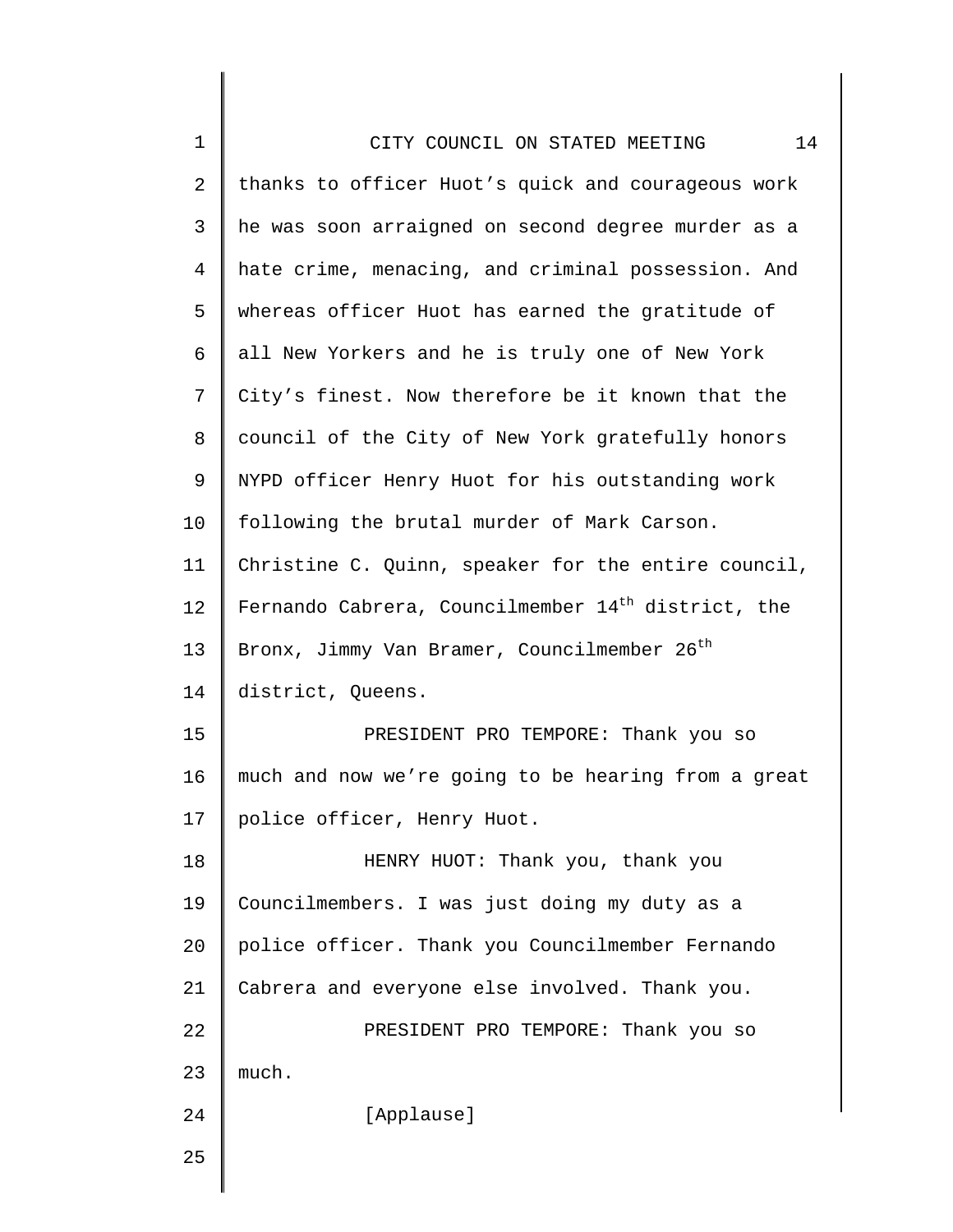| $\mathbf 1$    | 15<br>CITY COUNCIL ON STATED MEETING                |
|----------------|-----------------------------------------------------|
| $\overline{2}$ | PRESIDENT PRO TEMPORE: Thank you very               |
| 3              | much. We have one more ceremonial. We're going to   |
| 4              | hold on 'till one of the Councilmembers can join us |
| 5              | momentarily. So we're in a five minute recess.      |
| 6              | [pause]                                             |
| 7              | PRESIDENT PRO TEMPORE: For today we                 |
| 8              | have two schools who are here with us today; The    |
| 9              | Gateway School's Center for Educational Enrichment  |
| 10             | and Ps 39 Francis J. Murphy Jr. School who both     |
| 11             | contributed after hurricane Sandy and were part of  |
| 12             | the effort. And I'm wanting to hand the mic over to |
| 13             | two of my colleagues; Council member Gale Brewer    |
| 14             | and Councilmember Jimmy Oddo, who both happen to be |
| 15             | upcoming Borough Presidents. So at this point in    |
| 16             | time I want to hand the mic over to Gale Brewer.    |
| $17\,$         | GALE BREWER: Hi, I'm Gale Brewer and I              |
| 18             | represent the west side of Manhattan and I am       |
| 19             | honored to be here with my very favorite Colleague  |
| 20             | Councilmember Jimmy Oddo. And I want the two        |
| 21             | schools to know, Gateway and 39, that you actually  |
| 22             | have picked, not only are you great schools but you |
| 23             | also have picked two Councilmembers who have great  |
| 24             | admiration for each other and both of whom          |
| 25             | hopefully will be your Borough presidents           |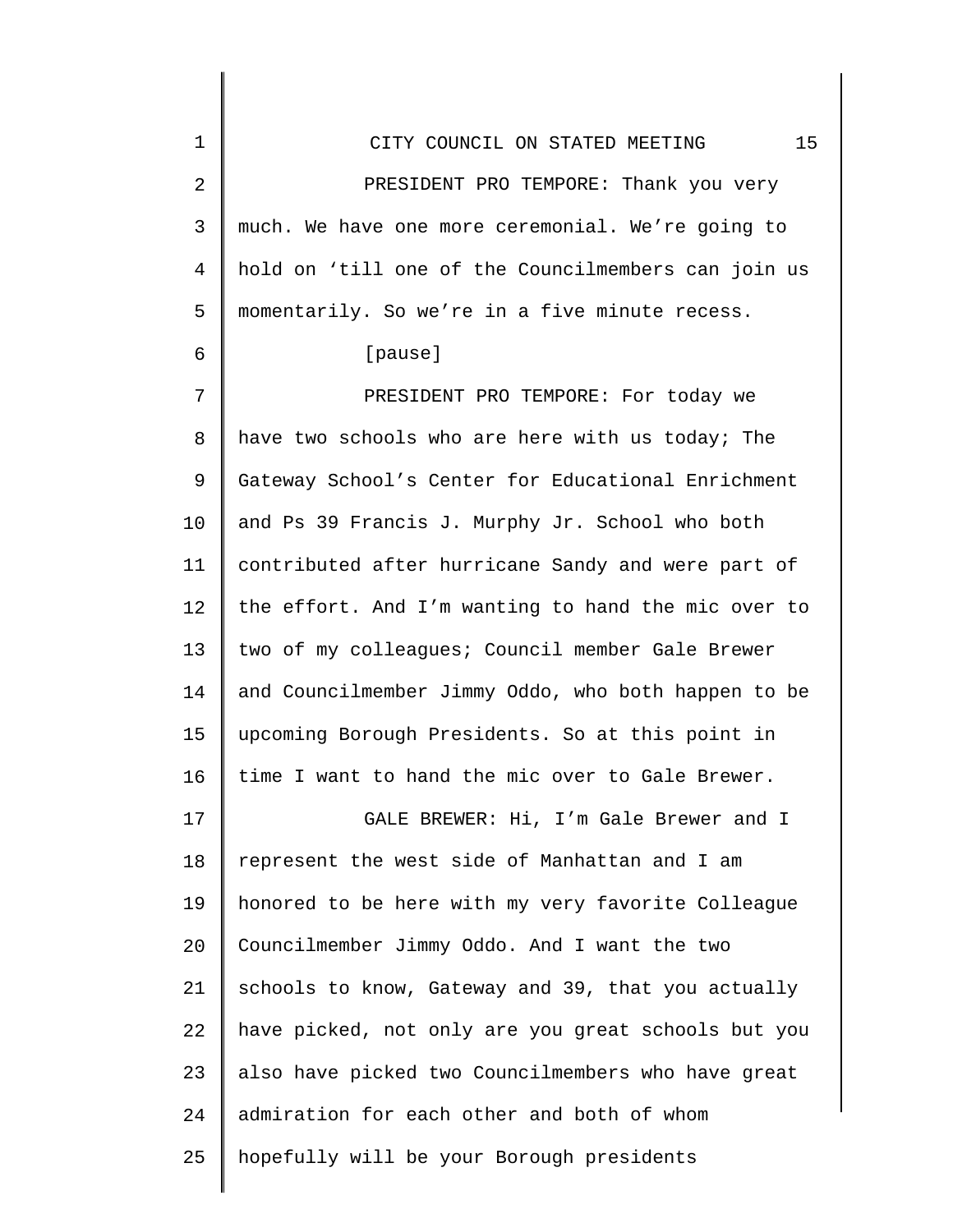| $\mathbf 1$    | 16<br>CITY COUNCIL ON STATED MEETING                   |
|----------------|--------------------------------------------------------|
| 2              | respectfully, respectively. And I'm here because in    |
| 3              | terms of Gateway. First of all Gateway is a very       |
| $\overline{4}$ | special school. Not only do you collaborate and        |
| 5              | reach out in terms of post Sandy but Gateway is on     |
| 6              | a street, West $61^{st}$ Street that has other schools |
| 7              | on it and they have participated with the other        |
| 8              | schools on what we call border crossing. And what      |
| 9              | that means is not only did they go across the water    |
| 10             | to Staten Island but they went across the street to    |
| 11             | Ps 191 and Heschel and Beacon. So on a almost          |
| 12             | yearly basis they have collaborated right there in     |
| 13             | the neighborhood. So this is a school, both schools    |
| 14             | can understand the word collaboration and              |
| 15             | understand the meaning and how important it is for     |
| 16             | the future. So I am really really honored to be        |
| 17             | here today to have this special reach-out post         |
| 18             | Sandy and I want the public to know that the two       |
| 19             | schools have been sitting together here in City        |
| 20             | Hall. And I think in many situations this is the       |
| 21             | first time the young people, and even the teachers,    |
| 22             | and maybe even the principles have been to City        |
| 23             | Hall. So welcome to City Hall and I would like to      |
| 24             | introduce a really special person. He is in charge     |
| 25             | of the Republican delegation in the city council.      |
|                |                                                        |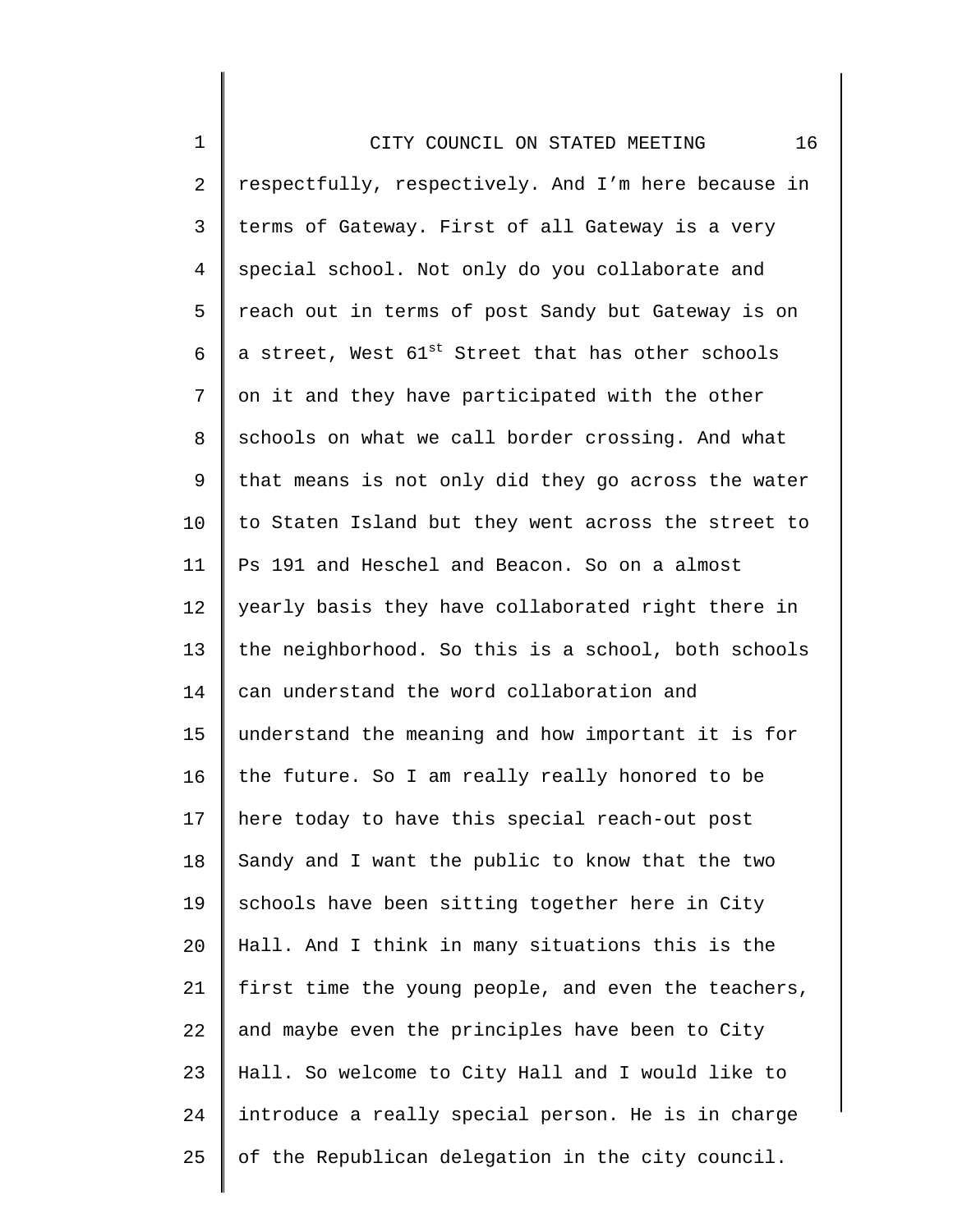1 2 3 4 CITY COUNCIL ON STATED MEETING 17 He will be the Borough President of Staten Island, but more importantly he is a really special human being, Councilmember James Oddo.

5 6 COUNCIL MEMBER ODDO: [off mic] Thank you Gale.

7 8 9 10 11 12 13 14 15 16 17 18 19 20 21 22 23 24 25 COUNCIL MEMBER ODDO: I'll just stand back here. This is so funny because everyone in, that works in this building, works in the City Council knows that Council Brewer, Councilmember Brewer and I are, are very good friends and hopefully as she said we are going to be partners in each of us being the Borough President of our respective boroughs. So to see the two schools come together like this is absolutely wonderful and maybe it's a precursor of good things to come in the future of the two boroughs. I will just say this that yesterday I went back and I looked back at my Facebook page and my Twitter page from when the storm hit. And there were a couple of tweets expressing my appreciation for how many of my colleagues reached out to Staten Island and personally reached out to me and expressed their support and offered various help. And so many of the Councilmembers from across the city actually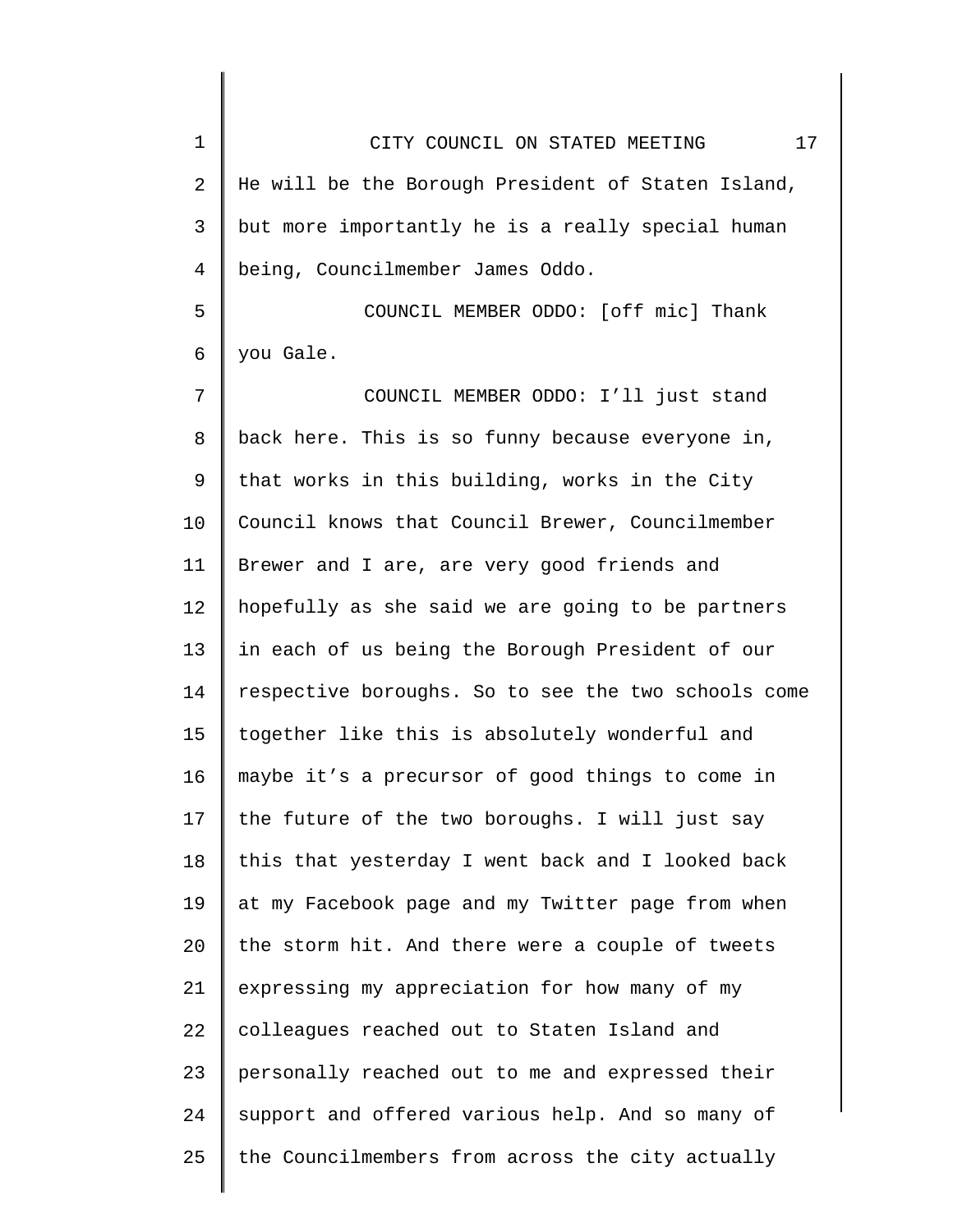1 2 3 4 5 6 7 8 9 10 11 12 13 14 15 16 17 18 19 20 21 22 23 24 25 CITY COUNCIL ON STATED MEETING 18 helped Staten Island. They sent food, and they sent clothing, and they sent donations. It was really overwhelming. So to see the kids step up and do their part and reach out to their counterparts in our home borough is a, is really a wonderful thing. And it was a challenge for principles, for council people, for the people of our borough. It is an ongoing challenge and lots of people have showed great resilience and courage, but we are a long, long way away from being back or where we want to be. So for the ongoing support and the emotional lift that you all gave us it is so very very much appreciated. So thank you to the parents, the teachers for sort of setting the tone for the kids and Gale and I will try really hard to live up to your wonderful standard. So thank you. [Applause] COMMITTEE CLERK: Council City of New York Proclamation. In observance, whereas in observance of the first anniversary of hurricane Sandy the Council of the City of New York is proud to honor the students, faculty, and families of the Gateway School's Center for Educational Enrichment and those at Ps 39 the Francis J. Murphy Jr. School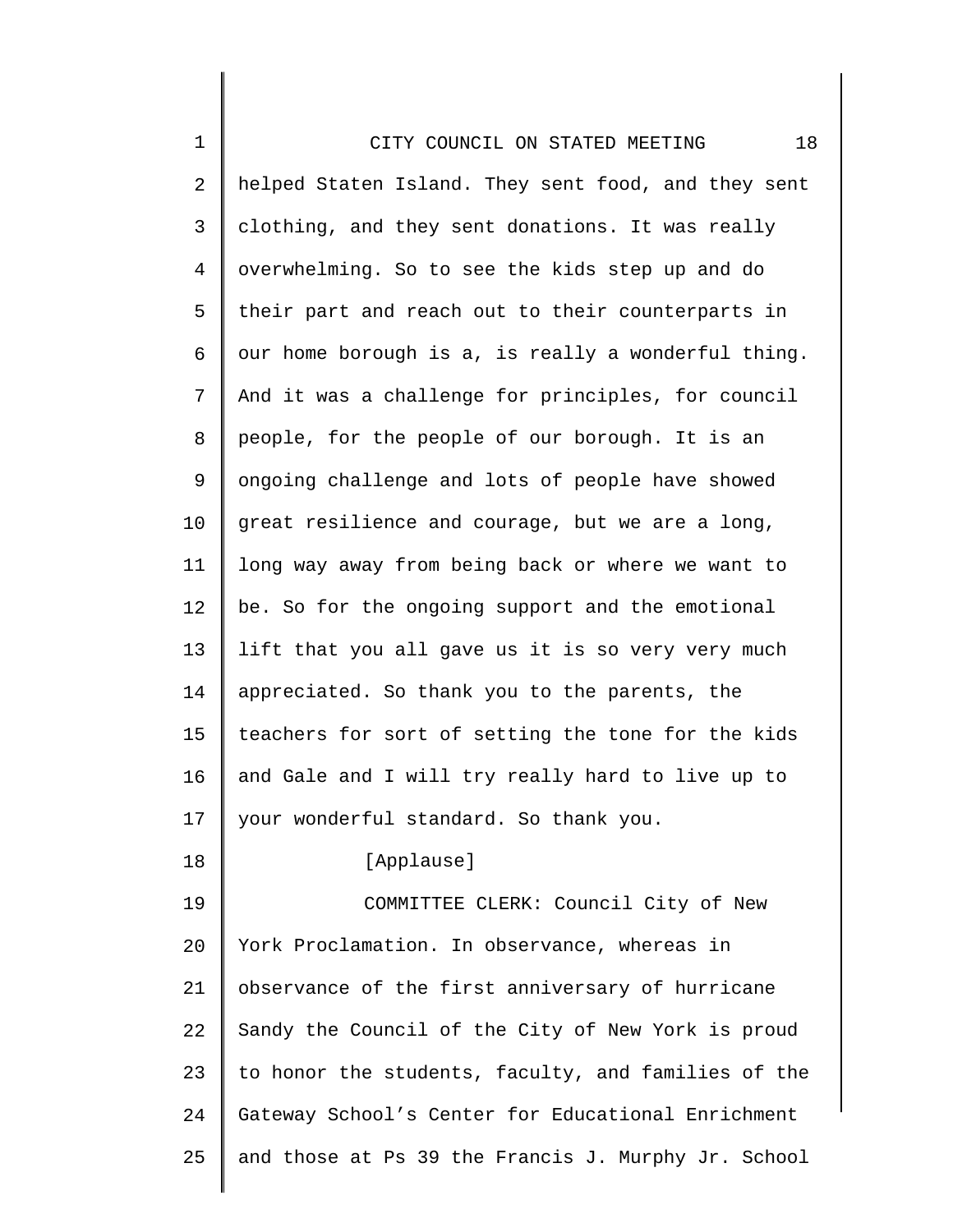1 2 3 4 5 6 7 8 9 10 11 12 13 14 15 16 17 18 19 20 21 22 23 24 25 CITY COUNCIL ON STATED MEETING 19 for their great citizenship and excellent teamwork. And whereas after hurricane Sandy struck New York City on October  $29<sup>th</sup>$ , 2012 the middle school students from the Gateway School Center for Educational Enrichment on Manhattan's upper west side extended their friendship to support a school community struggling to recover from this unprecedented storm. Ps 39 on Staten Island near the Verrazano Bridge whose community sustained real and terrible hardships because of Sandy accepted the Gateway students' offer with an open heart and a resilient spirit. And whereas led by Gateway Service Learning Program  $5<sup>th</sup>$  and  $6<sup>th</sup>$  grade students at Gateway joined students,  $I'm$  sorry, joined  $4<sup>th</sup>$ grade students at Ps 39 to create a narrative work of art facilitated by renowned sidewalk artist Hani Shihada. Together students painted on 14 two foot by four foot plywood panels each depicting a component of the storm including residents and first responders as well as the fierce determination to rebuild. Gateway students also captured their new friends' stories of the storm by recording peer to peer podcast interviews to share with others, how families bravely struggled to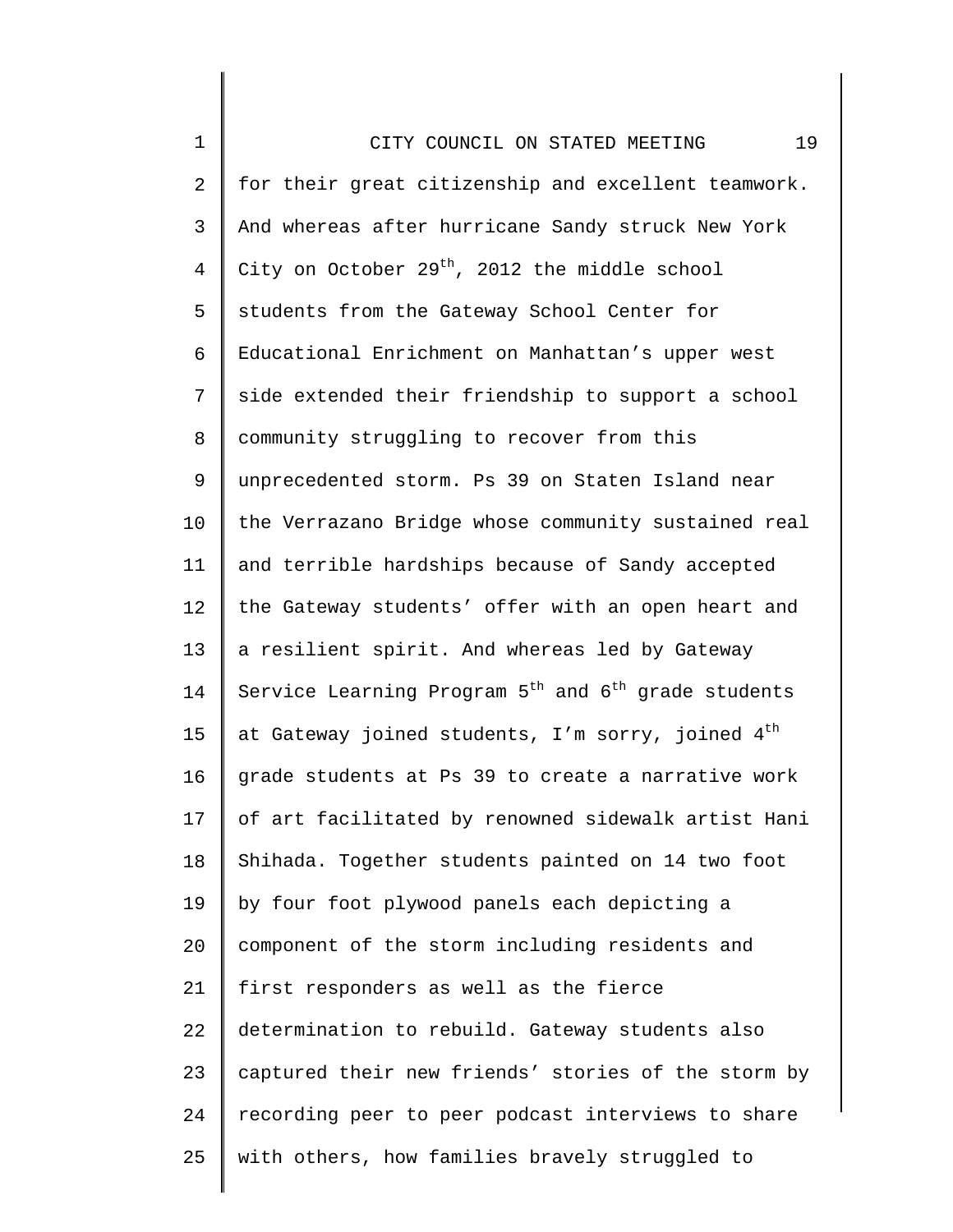1 2 3 4 5 6 7 8 9 10 11 12 13 14 15 16 17 18 19 20 21 22 23 24 CITY COUNCIL ON STATED MEETING 20 recover. And whereas undeterred by the tremendous destruction caused by that hurricane Sandy these two schools worked together as a creative team to form new connections, to develop collaborative skills, and to find the means to make since of how communities rise above difficult circumstances. At the same time the artists or the artwork created serves to educate and move viewers through the unmatched insights of children. And whereas today the students' completed artwork appears in exhibitions at the Children's Museum of Staten Island as well as the General Society Library of Mechanics and Tradesmen of the City of New York where it continues to touch the hearts and minds of everyone. Now therefore be it known that the New York City Council gratefully honors the Gateway School's Center for Educational Enrichment and Ps 39 Francis J. Murphy Jr. School for their outstanding teamwork following the devastation of hurricane Sandy. Christine C. Quinn, Speaker for the entire Council, Gale A. Brewer,  $6^{th}$  district Manhattan, James S. Oddo Minority Leader, 50<sup>th</sup> district, Staten Island.

25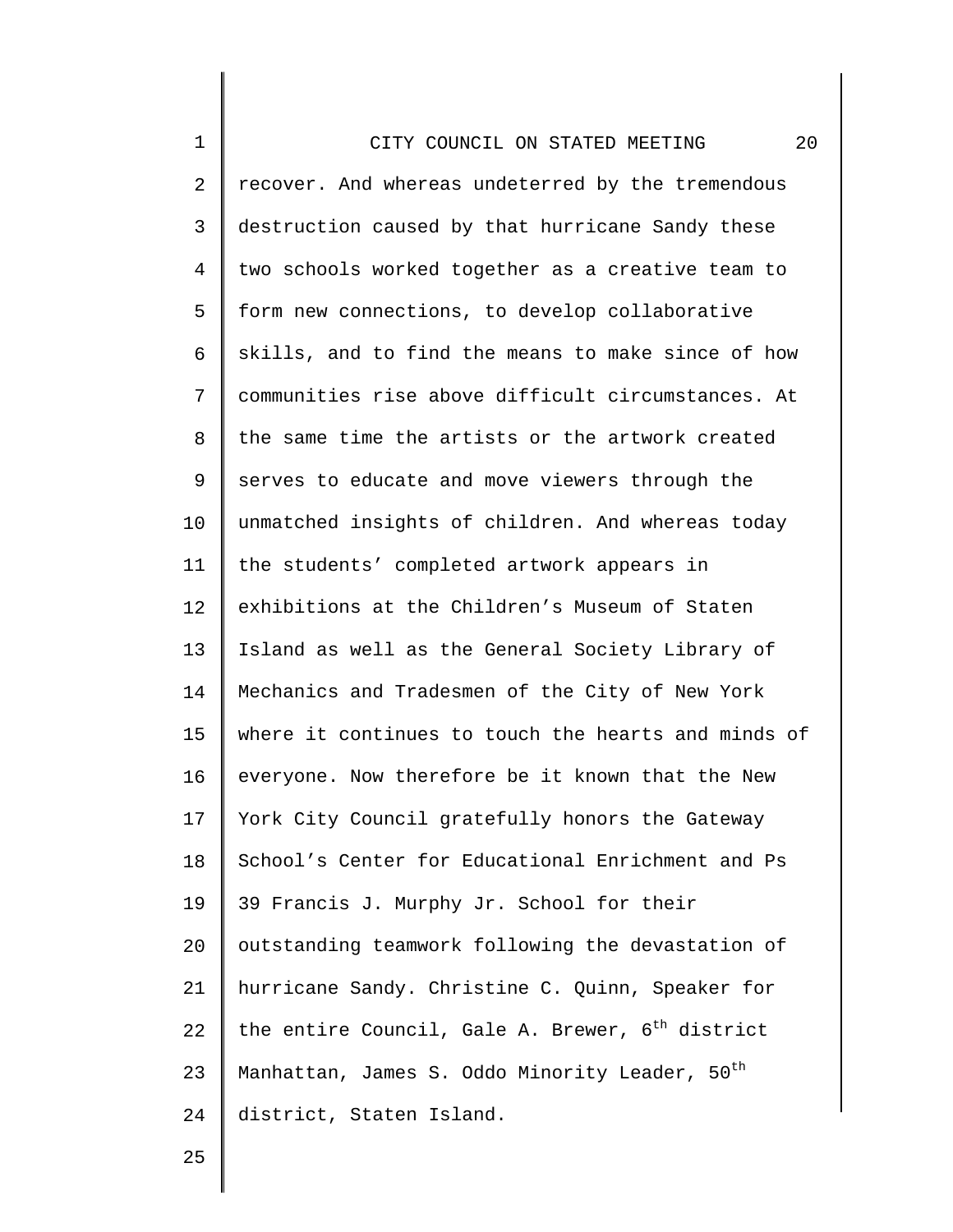| 1              | 21<br>CITY COUNCIL ON STATED MEETING                |
|----------------|-----------------------------------------------------|
| $\overline{2}$ | COUNCIL MEMBER BREWER: Thank you very               |
| 3              | much. That's wonderful. We'll hear from Jerry       |
| 4              | Pavlon-Blum who's a teacher at Gateway and who put  |
| 5              | all this together. Jerry?                           |
| 6              | JERRY PAVLON-BLUM: Thank you                        |
| 7              | Councilmembers Brewer, Oddo, and Oddo, Speaker      |
| 8              | Quinn, Councilmember Rivera, and all                |
| 9              | Councilmembers. You do us a great honor today and   |
| 10             | special thanks goes to Deputy Director Brie Elise   |
| 11             | [phonetic] for her great amount of help to us. I    |
| 12             | speak on behalf of the community of Gateway School  |
| 13             | and that of Ps 39 when I see how good it feels to   |
| 14             | stand together, especially here in these historic   |
| 15             | chambers, to celebrate new work, new friendships,   |
| 16             | new opportunities that lie ahead of us that have    |
| 17             | all blossomed as a consequence of hurricane Sandy,  |
| 18             | particularly on this, it's one year anniversary.    |
| 19             | We're grateful to you for offering our schools this |
| 20             | proclamation. We will hang it proudly and it will   |
| 21             | stand as a promise and as an invitation to continue |
| 22             | to do more together, to reach out to each other in  |
| 23             | hard times, and certainly to celebrate, like today, |
| 24             | the good times that we create. Thank you all.       |
| 25             | COUNCIL MEMBER BREWER: Thank you all.               |
|                |                                                     |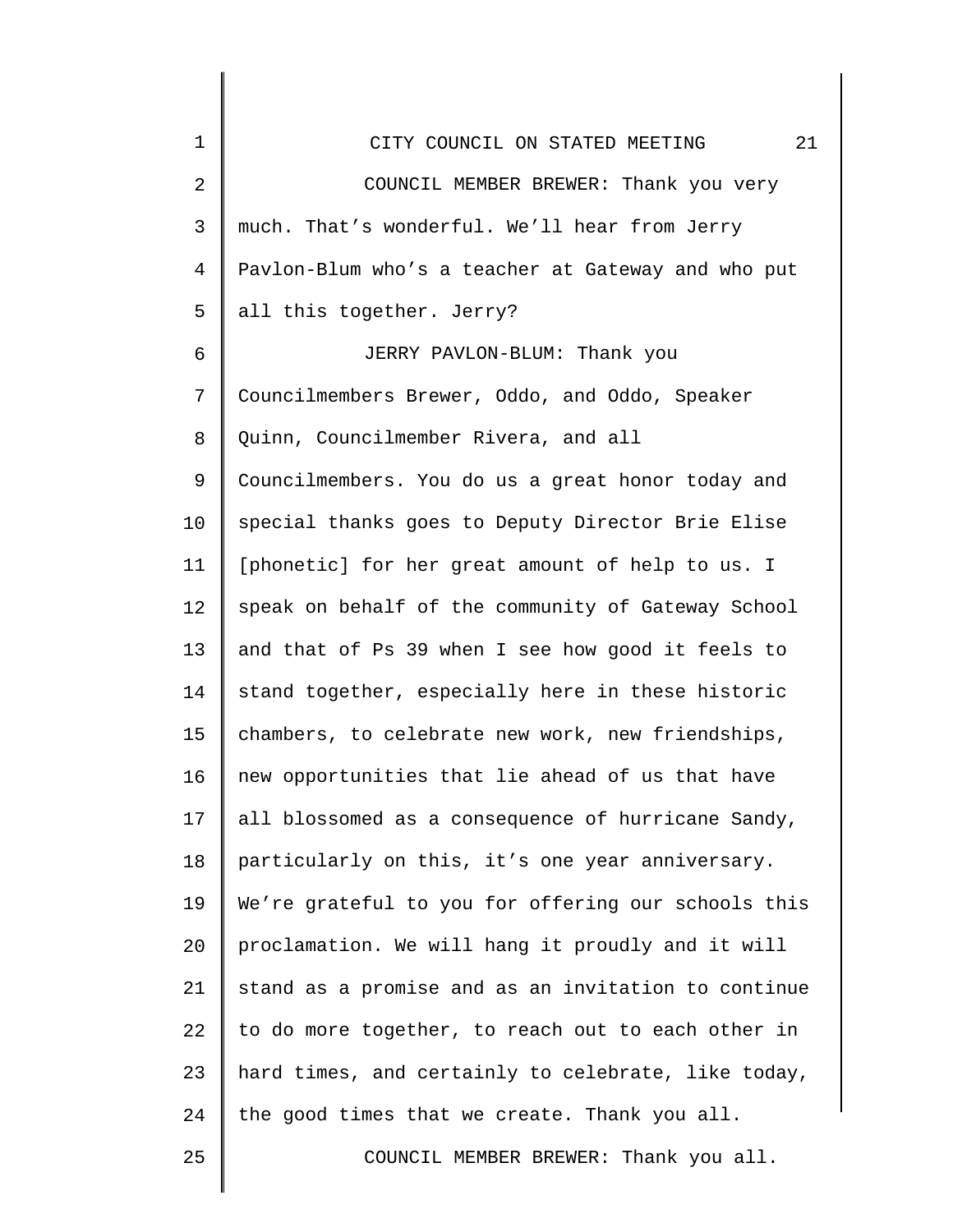| $\mathbf 1$ | 22<br>CITY COUNCIL ON STATED MEETING                           |
|-------------|----------------------------------------------------------------|
| 2           | JERRY PAVLON-BLUM: [off mic] Iggy?                             |
| 3           | Where's Iggy?                                                  |
| 4           | STUDENT IGGY: Hi. Hi, my name is Iggy                          |
| 5           | and I'm in 6 <sup>th</sup> grade at the Gateway Middle School. |
| 6           | I want to thank Councilmembers Brewer and Oddo for             |
| 7           | sponsoring this proclamation and to all of you on              |
| 8           | the City Council for this recognizing our school               |
| 9           | partnership with Ps 39 and all we have achieved                |
| 10          | together. I will be talking to you about how much              |
| 11          | our school and Ps 39 met. So I'm pretty sure it was            |
| 12          | about the middle of November 2012 when we had                  |
| 13          | Service Learning days. We heard stories from an                |
| 14          | engineer, Sissy Nikolaou a GeoSeismic Specialist               |
| 15          | who's in charge of keeping our bridges and tunnels             |
| 16          | safe after the hurricane. We also talked with the              |
| 17          | Executive Director of Change for Kids and a teacher            |
| 18          | from Staten Island who showed us the pictures of               |
| 19          | destruction and flooding. I think that's what got              |
| 20          | our school thinking about helping a school that was            |
| 21          | affected by Sandy and our top target to help make              |
| 22          | things better was Staten Island. In a few weeks our            |
| 23          | school found Ps 39, the Francis J. Murphy School               |
| 24          | and we were very happy about that. That is my                  |
| 25          | opinion of how our beautiful friendship started.               |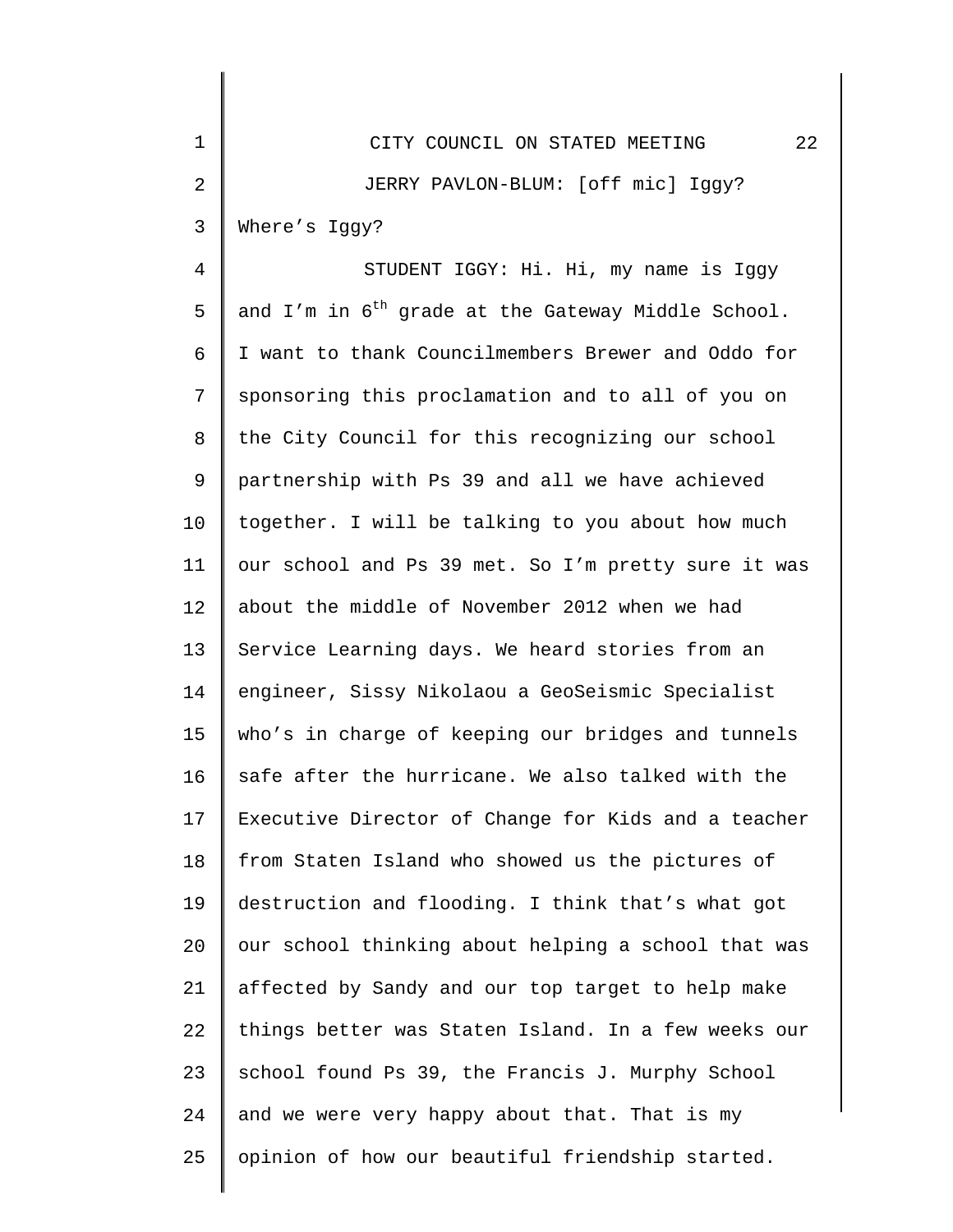| $\mathbf 1$ | CITY COUNCIL ON STATED MEETING<br>23                         |
|-------------|--------------------------------------------------------------|
| 2           | It's a beautiful friendship because we helped them           |
| 3           | by taking them under our wing and offered to                 |
| 4           | comfort them and they gave us thanks by inviting             |
| 5           | last year's entire $5^{th}$ and $6^{th}$ grades plus the 7-8 |
| б           | leaders to our school. You never know what                   |
| 7           | circumstances will bring someone into your life. In          |
| 8           | this case a terrible storm that hurt those people            |
| 9           | emotionally and physically is what brought our               |
| 10          | friends from Ps 39 into our lives. And I have mixed          |
| 11          | feelings because you could cry that they got hit by          |
| 12          | the storm but you could shout for joy because we             |
| 13          | met these wonderful people. Thank you again for              |
| 14          | this wonderful offer, honor.                                 |
| 15          | [Applause]                                                   |
| 16          | [Background comments]                                        |
| 17          | FEMALE STUDENT 1: Hi my name is Cree                         |
| 18          | Markesan [phonetic]. From the bottom of our heart            |
| 19          | we would like to thank you for giving us this                |
| 20          | opportunity. We would like to thank Councilor Oddo           |
| 21          | and Councilwoman Brewer and thank you for your               |
| 22          | cooperation.                                                 |
| 23          | [Applause]                                                   |
| 24          | UNKNOWN FEMALE 2: Hi I'm Jenna Baresh                        |
| 25          | [phonetic]. After Sandy so much happened and lots            |
|             |                                                              |

I ∥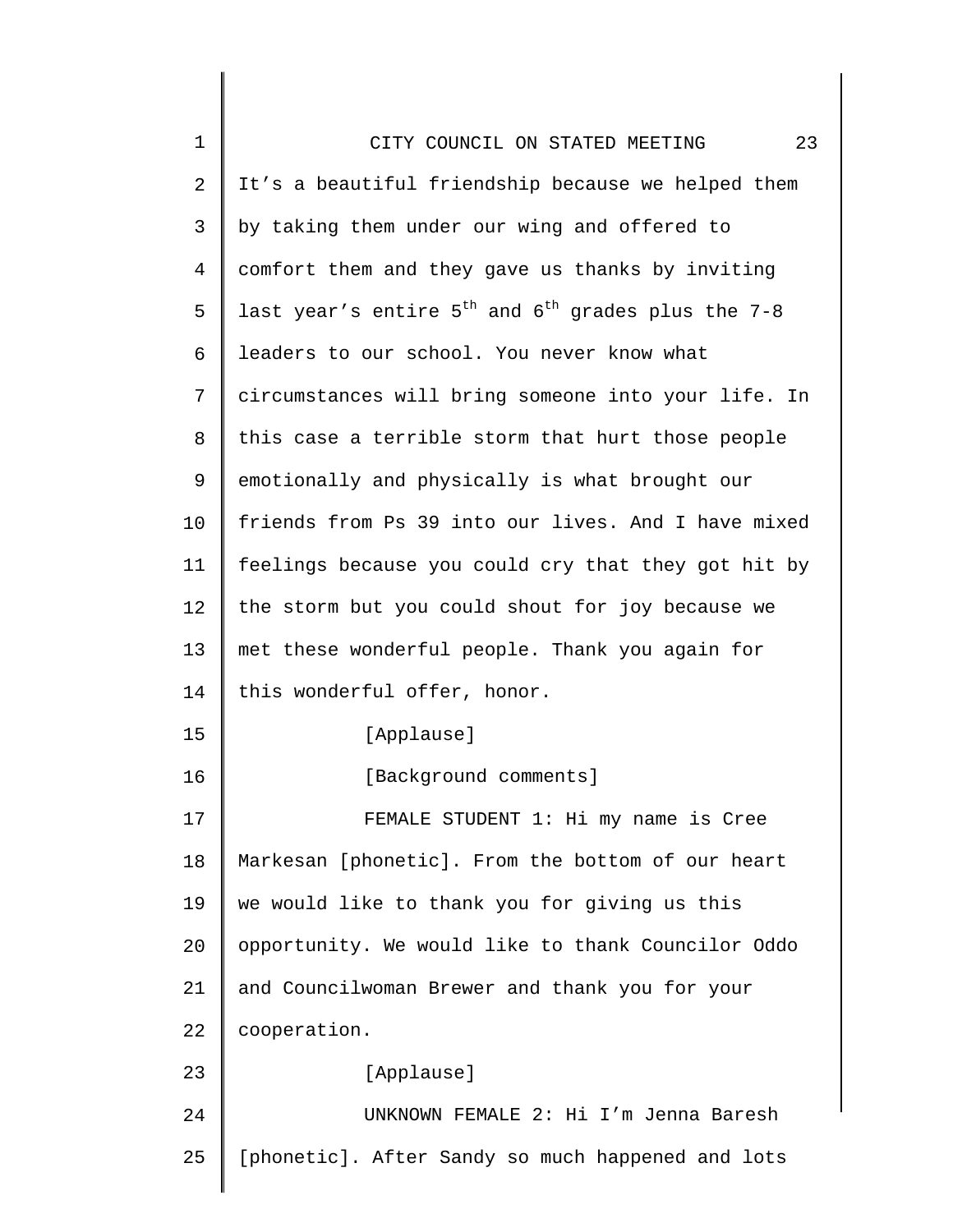| $\mathbf 1$ | 24<br>CITY COUNCIL ON STATED MEETING                           |
|-------------|----------------------------------------------------------------|
| 2           | of people took the proper action to help. Curtis               |
| 3           | Anderson came with the Y and donated backpacks full            |
| 4           | of supplies. To help our school he gave out free               |
| 5           | clothes, food, and items for the school. At Ps 39              |
| 6           | we always say you have to retreat like a leader and            |
| 7           | do the right thing. After Sandy everyone in the                |
| 8           | community came together to help like leaders. Now              |
| 9           | one year later we look around and the community is             |
| 10          | fixed and most of it looks better than ever. Two of            |
| 11          | the 4 <sup>th</sup> grade classes along with the students from |
| 12          | Gateway, from the Gateway School created panels                |
| 13          | about before and after hurricane Sandy happened. We            |
| 14          | talked about our dreams for making the community               |
| 15          | look better and now our dreams are becoming a                  |
| 16          | reality. The friendship between our two schools is             |
| 17          | everlasting and special to all of us. We will never            |
| 18          | forget this moment. Thank you.                                 |
| 19          | [Applause]                                                     |
| 20          | COUNCIL MEMBER BARROW: Thank you all so                        |
| 21          | much this is a special moment.                                 |
| 22          | [Off mic comments]                                             |
| 23          | [Off mic laughter]                                             |
| 24          | [pause]                                                        |
| 25          |                                                                |
|             |                                                                |

║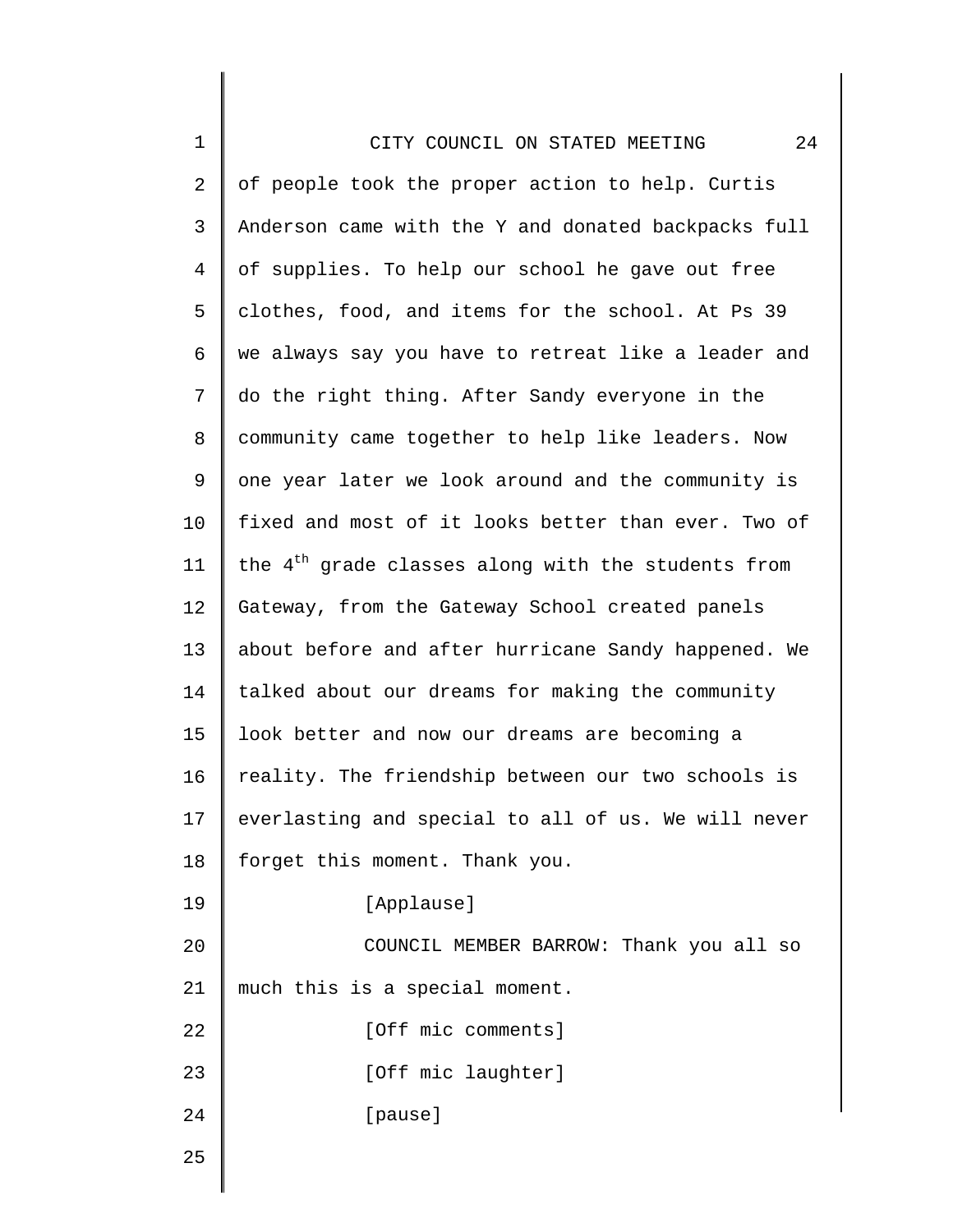| 1  | 25<br>CITY COUNCIL ON STATED MEETING     |
|----|------------------------------------------|
| 2  | PRESIDENT PRO TEMPORE: Okay my           |
| 3  | colleagues please rise for The Pledge of |
| 4  | Allegiance.                              |
| 5  | [Pledge of Allegiance]                   |
| 6  | PRESIDENT PRO TEMPORE: Roll call.        |
| 7  | COMMITTEE CLERK: Arroyo? Barron?         |
| 8  | COUNCIL MEMBER BREWER: Here.             |
| 9  | COMMITTEE CLERK: Brewer                  |
| 10 | COUNCIL MEMBER BREWER: Here.             |
| 11 | COMMITTEE CLERK: Cabrera                 |
| 12 | COUNCIL MEMBER CABRERA: Here.            |
| 13 | COMMITTEE CLERK: Chin? Comrie? Crowley?  |
| 14 | COUNCIL MEMBER CROWLEY: Here.            |
| 15 | COMMITTEE CLERK: Dickens? Dilan?         |
| 16 | COUNCIL MEMBER DILAN: Here.              |
| 17 | COMMITTEE CLERK: Dromm?                  |
| 18 | COUNCIL MEMBER DROMM: Here.              |
| 19 | COMMITTEE CLERK: Eugene?                 |
| 20 | COUNCIL MEMBER EUGENE: Here.             |
| 21 | COMMITTEE CLERK: Ferreras? Fidler?       |
| 22 | COMMITTEE CLERK: Garodnick?              |
| 23 | COUNCIL MEMBER GARODNICK: Here.          |
| 24 | COMMITTEE CLERK: Gennaro?                |
| 25 | COUNCIL MEMBER GENNARO: Here.            |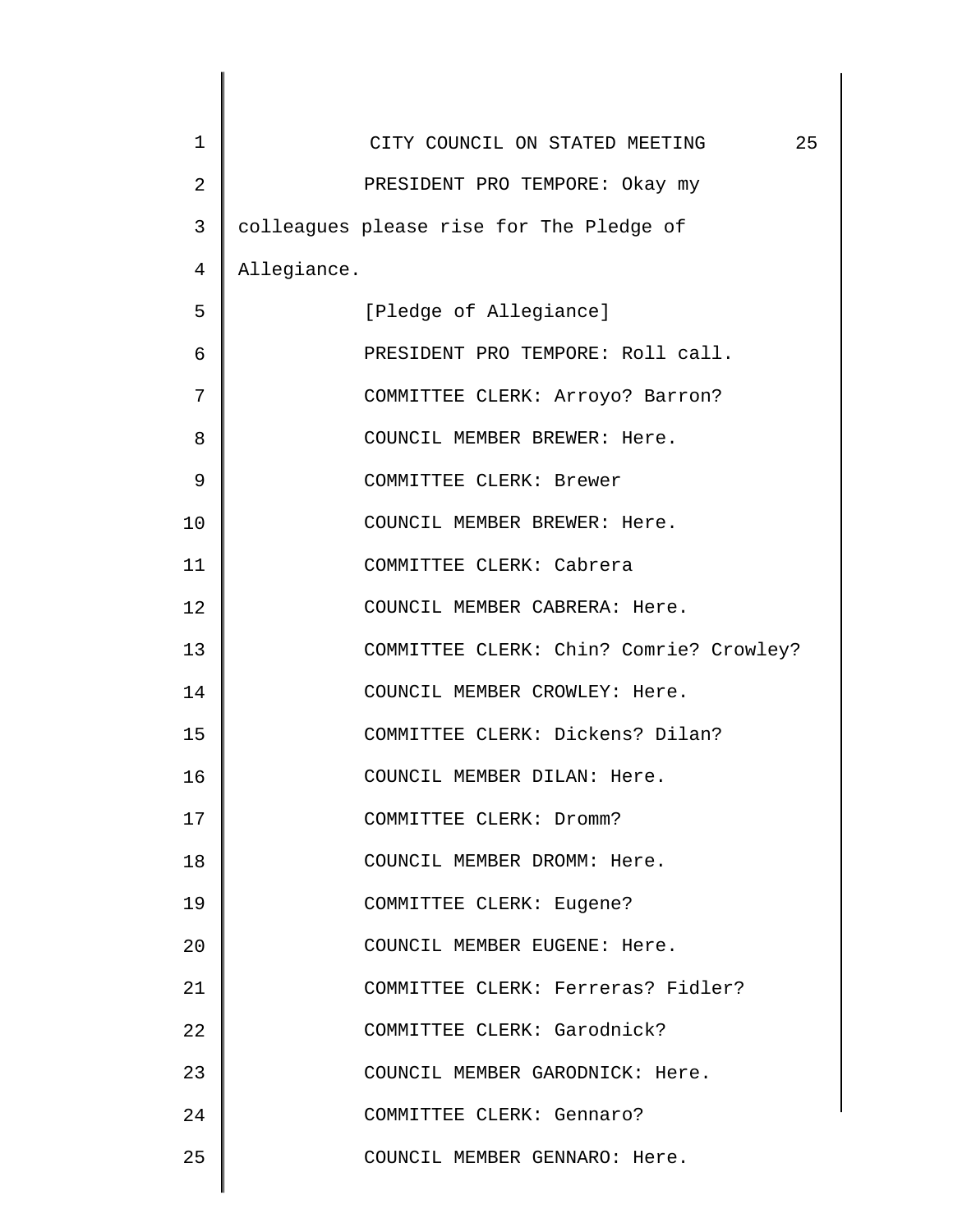| 1  |          | CITY COUNCIL ON STATED MEETING         | 26 |
|----|----------|----------------------------------------|----|
| 2  |          | COMMITTEE CLERK: Gentile? Gonzalez?    |    |
| 3  |          | COUNCIL MEMBER GONZALEZ: Here.         |    |
| 4  |          | COMMITTEE CLERK: Greenfield?           |    |
| 5  |          | COUNCIL MEMBER GREENFIELD: Here.       |    |
| 6  |          | COMMITTEE CLERK: Halloran? Ignizio?    |    |
| 7  | Jackson? |                                        |    |
| 8  |          | COMMITTEE CLERK: Jackson?              |    |
| 9  |          | COUNCIL MEMBER JACKSON: Here.          |    |
| 10 |          | COMMITTEE CLERK: James? King?          |    |
| 11 |          | COUNCIL MEMBER KING: Present.          |    |
| 12 |          | COMMITTEE CLERK: Koo?                  |    |
| 13 |          | COUNCIL MEMBER KOO: Present.           |    |
| 14 |          | COMMITTEE CLERK: Koppell?              |    |
| 15 |          | COUNCIL MEMBER KOPPELL: Here.          |    |
| 16 |          | COMMITTEE CLERK: Koslowitz?            |    |
| 17 |          | COUNCIL MEMBER KOSLOWITZ: Here.        |    |
| 18 |          | COMMITTEE CLERK: Lander?               |    |
| 19 |          | COUNCIL MEMBER LANDER: Here.           |    |
| 20 |          | COMMITTEE CLERK: Lappin?               |    |
| 21 |          | COUNCIL MEMBER LAPPIN: Here.           |    |
| 22 |          | COMMITTEE CLERK: Levin? Mark Viverito? |    |
| 23 |          | COUNCIL MEMBER VIVERITO: Here.         |    |
| 24 |          | COMMITTEE CLERK: Mealy? Mendez?        |    |
| 25 |          | COUNCIL MEMBER MENDEZ: Here.           |    |
|    |          |                                        |    |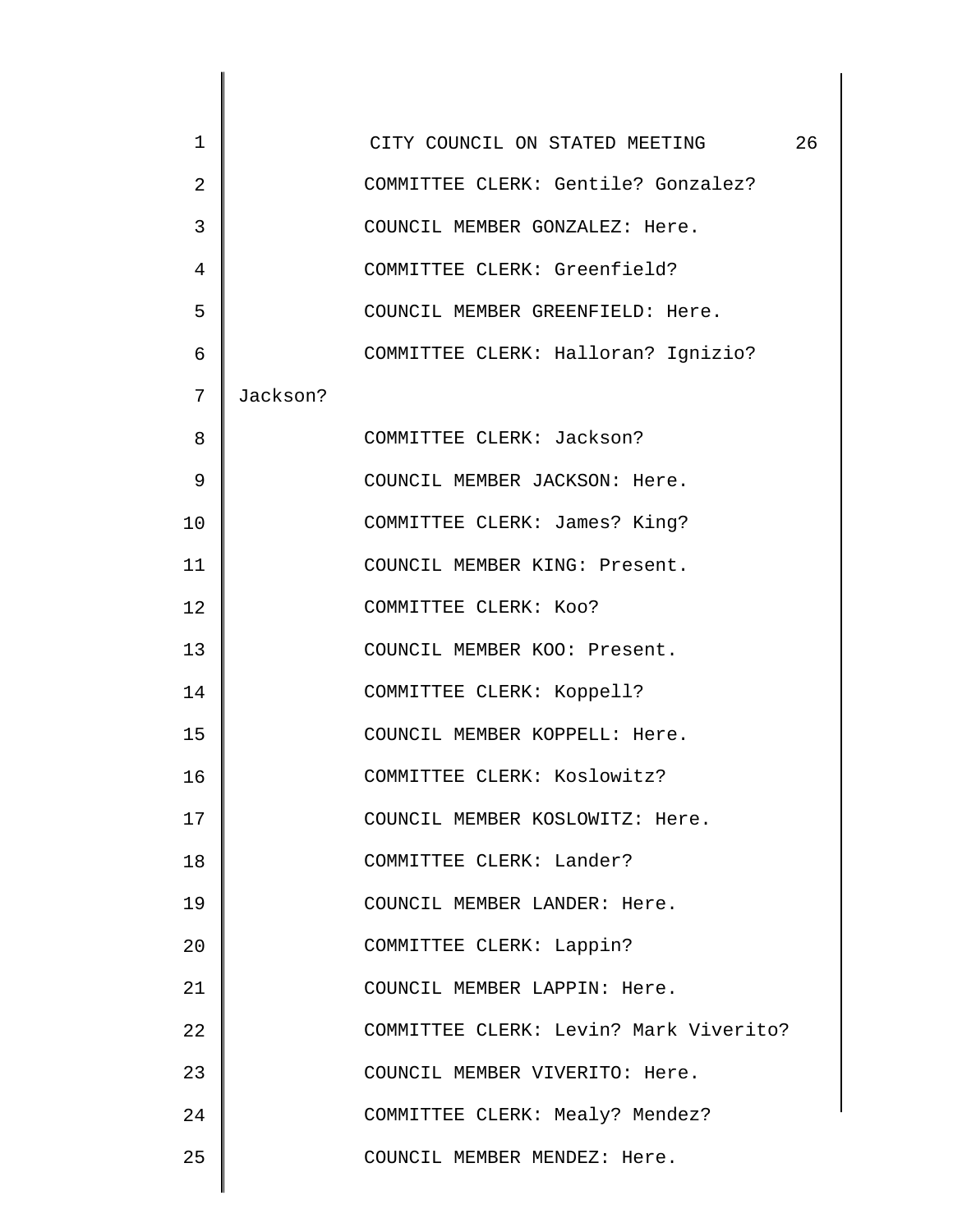| $\mathbf 1$ | CITY COUNCIL ON STATED MEETING 27 |  |
|-------------|-----------------------------------|--|
| 2           | COMMITTEE CLERK: Nelson? Palma?   |  |
| 3           | Recchia? Reyna? Richards?         |  |
| 4           | COUNCIL MEMBER RICHARDS: Present. |  |
| 5           | COMMITTEE CLERK: Rodriguez?       |  |
| 6           | COUNCIL MEMBER RODRIGUEZ: Here.   |  |
| 7           | COMMITTEE CLERK: Rose? Ulrich?    |  |
| 8           | COUNCIL MEMBER ULRICH: Present.   |  |
| 9           | COMMITTEE CLERK: Vacca? Vallone?  |  |
| 10          | COUNCIL MEMBER VALLONE: Here.     |  |
| 11          | COMMITTEE CLERK: Van Bramer       |  |
| 12          | COUNCIL MEMBER VAN BRAMER: Here.  |  |
| 13          | COMMITTEE CLERK: Vann?            |  |
| 14          | COUNCIL MEMBER VANN: Here.        |  |
| 15          | COMMITTEE CLERK: Weprin?          |  |
| 16          | COUNCIL MEMBER WEPRIN: Here.      |  |
| 17          | COMMITTEE CLERK: Gentile?         |  |
| 18          | COUNCIL MEMBER GENTILE: Here.     |  |
| 19          | COMMITTEE CLERK: Halloran?        |  |
| 20          | COUNCIL MEMBER HALLORAN: Here.    |  |
| 21          | COMMITTEE CLERK: Dickens?         |  |
| 22          | COUNCIL MEMBER DICKENS: Here.     |  |
| 23          | CITY CLER: Ignizio?               |  |
| 24          | COUNCIL MEMBER IGNIZIO: Here.     |  |
| 25          | [Background comments]             |  |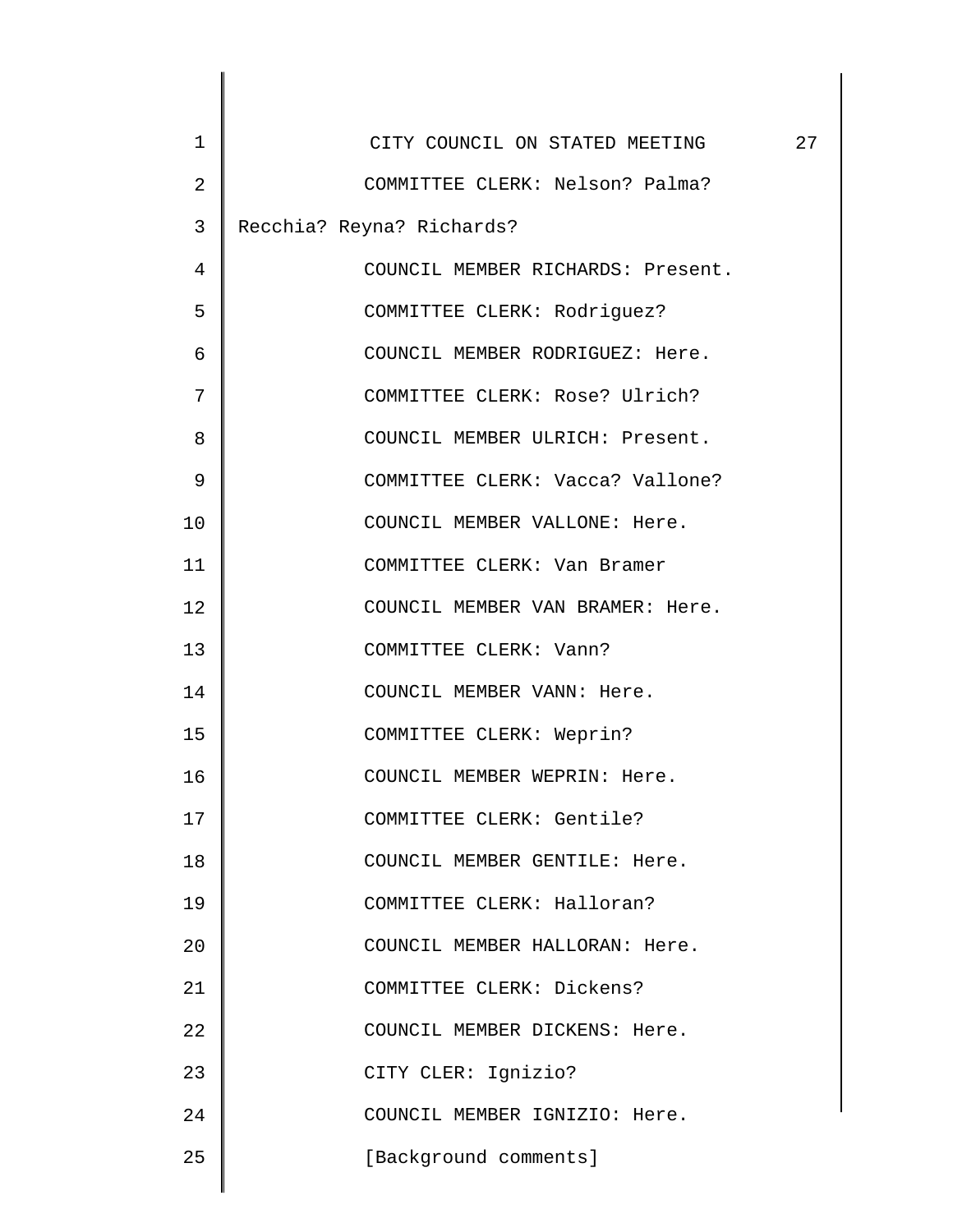1 2 3 4 5 6 7 8 9 10 11 12 13 14 15 16 17 18 19 20 21 22 23 24 25 CITY COUNCIL ON STATED MEETING 28 COMMITTEE CLERK: Williams? COUNCIL MEMBER WILLIAMS: Here. COMMITTEE CLERK: WILLS? COUNCIL MEMBER WILLS: Present. COMMITTEE CLERK: Oddo? COUNCIL MEMBER ODDO: Here. COMMITTEE CLERK: Rivera? COUNCIL MEMBER RIVERA: Here. COMMITTEE CLERK: Speaker Quinn. PRESIDENT PRO TEMPORE: Alright a quorum is present. We're also joined by some council members some council members elect, council members elect Menchaca, Espinal, Gibson, Barron, and Cohen who are here with us in the audience. So we have a Super Majority President today. My colleagues please rise for the Invocation being delivered today by Imam Ki Date. IMAM KI DATE: [speaking foreign language] In the name of Allah almighty the most gracious, the most merciful. By the time man is in loss verily man is in loss except to those who believe in almighty. Then they do righteous. They commend one another to the truths. They commend one another with patience. Oh Almighty bless you, your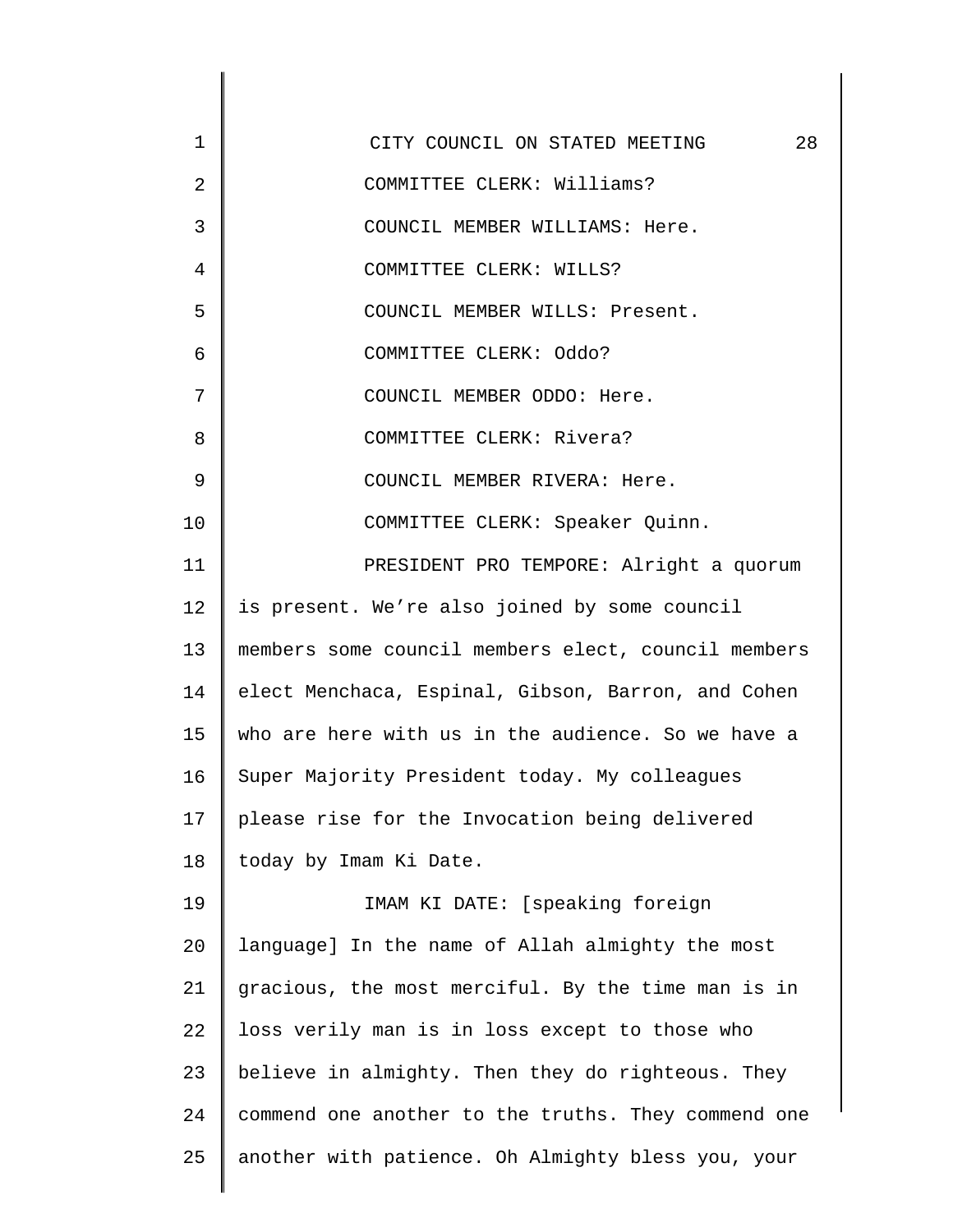1 2 3 4 5 6 7 8 9 10 11 12 13 14 15 16 17 18 19 20 21 22 23 24 25 CITY COUNCIL ON STATED MEETING 29 bounty, your blessing on us and accept our service amen. PRESIDENT PRO TEMPORE: Thank you very much. Council member Dickens. COUNCIL MEMBER DICKENS: Imam Konate heads the Al-Aqsa Mosque on Fredric Douglas Boulevard near  $116^{th}$  street; a neighborhood that is considered a hub for the West African community in Harlem. Imam Konate is one of the 13 founders of this mosque which was established to address the cultural and language needs of African needs of African immigrants in Harlem in addition to being a place of warship. Imam Konate is also a very passionate supporter of HIV aids testing and awareness and he is the Secretary General of the council of African Imams. PRESIDENT PRO TEMPORE: So ordered. Adoption of the minutes. [interpose] SPEAKER QUINN: If I could actually ask my colleagues to please stand and in addition to welcoming the democratic nominees, soon to be council members elect, no offense Jimmy. To the council I also want to note that we've been joined by Patricia Lewsley and her family. Lewsley,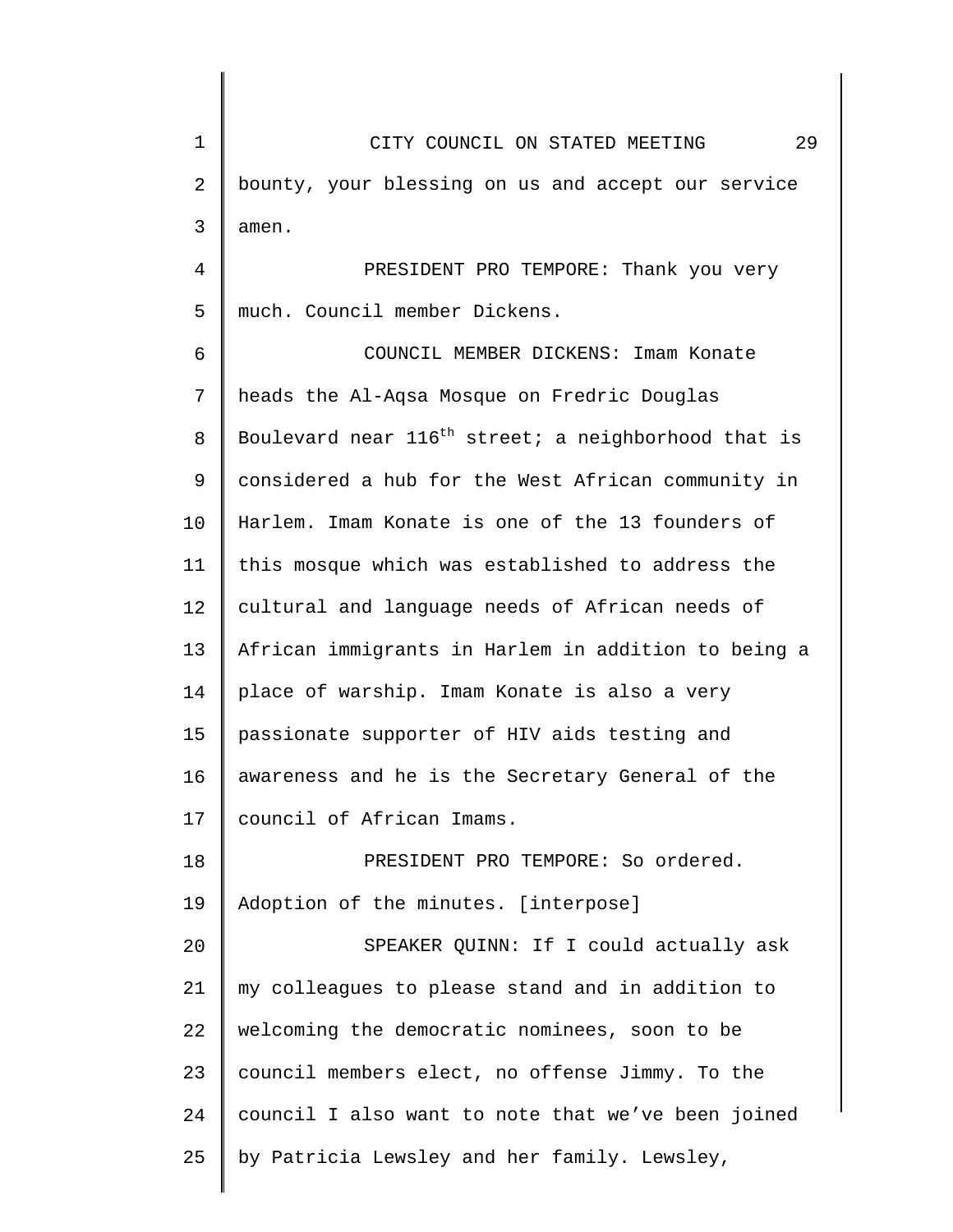1 2 3 4 5 6 7 8 9 10 11 12 13 14 15 16 17 18 19 20 21 22 23 24 25 CITY COUNCIL ON STATED MEETING 30 Patricia Lewsley is the commissioner for children and young people and past Grand Marshall of the St. Patrick's for Oil Parade. I want to thank Mrs. Lewsley and her family for being with us today so thank you very much. And thank council member Dromm for being their host as well as Brandon Fey for being their host. Let me, sadly though note that on October  $21^{st}$ , 2013 of this year obviously former Brooklyn Congress Member Major Owens at 77 passed away due to complications renal and heart failure first elected to succeed retiring Congresswoman Shirley choosen in 1982. Congress Member Owens served 12 terms before retiring at the end of 2006. He was born in Tennessee and moved to New York after obtaining his Master's degree. Congress Member Major worked as a librarian for a number of years and then became the executive director of the Brownsville Community Council an important antipoverty organization. In 1968 Mayor Lindsay appointed him the commissioner of the Community Development Agency. He served until 1973 and was elected to the state senate in 1975 where he served until his election to congress. Congressman Owens believed education was the "kingpin issue" and was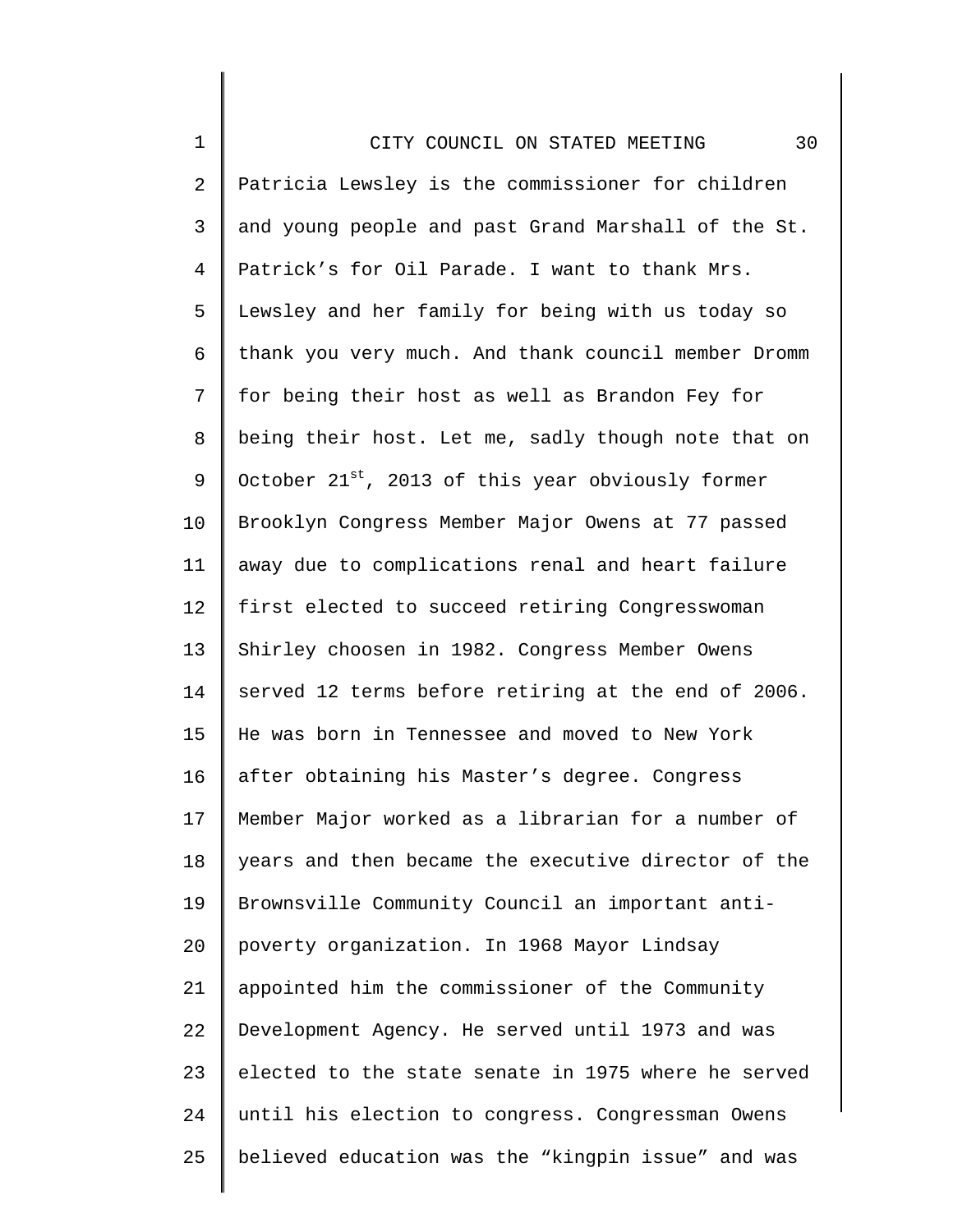| $\mathbf 1$    | 31<br>CITY COUNCIL ON STATED MEETING                |
|----------------|-----------------------------------------------------|
| 2              | a house floor manager for the passage of the        |
| 3              | American with Disabilities Act of 1990 as well as a |
| $\overline{4}$ | contributor and author of many other important      |
| 5              | pieces of legislation. He was a strong supporter of |
| 6              | the labor movement and fought for fair rights of    |
| 7              | immigrants documented and undocumented. He is       |
| 8              | survived by his wife, three brothers and sister,    |
| 9              | his children and grandchildren and let me call on   |
| 10             | one of his close Colleagues, council member Al      |
| 11             | Vann, to say a few words.                           |
| 12             | COUNCIL MEMBER VANN: Thank you Madam                |
| 13             | Speaker. I think you've covered his bio             |
| 14             | exceptionally well. He was a rather extraordinary   |
| 15             | man. He was very very high intellect. He maintained |
| 16             | a very high moral and ethical character. He         |
| 17             | remained an activist and he identified with the     |
| 18             | masses. As you indicated he was born of humble      |
| 19             | beginning but that was not a disadvantage it was a  |
| 20             | challenge that he overcame. He was a librarian and  |
| 21             | I understand that he is the only librarian that has |
| 22             | been elected to the halls of Congress, very very    |
| 23             | unusual. I also believe that second only to Adam    |
| 24             | Clayton Powell, Jr. in terms of the amount of       |
| 25             | legislation that he has was able to pass in the     |

║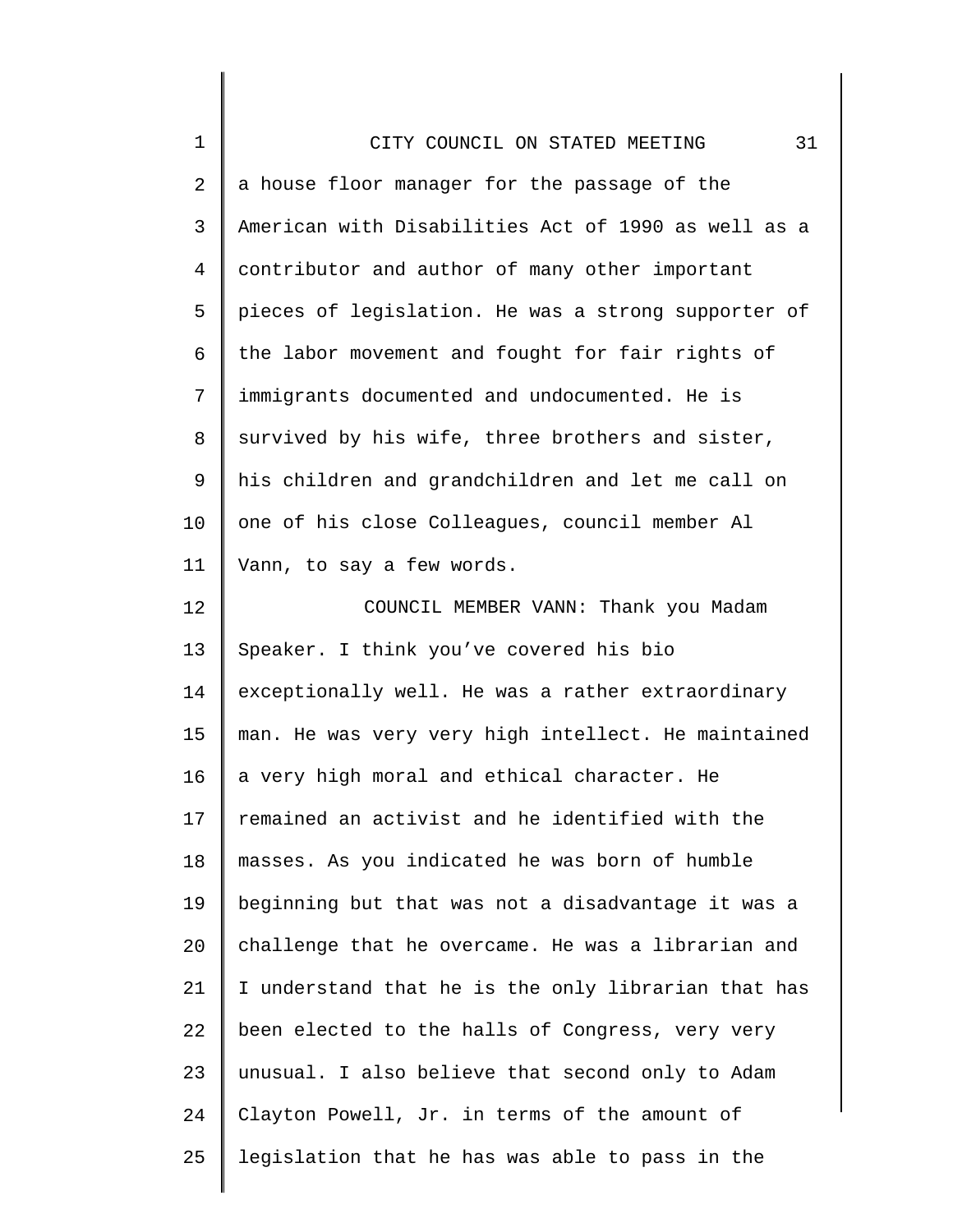1 2 3 4 5 6 7 8 9 10 11 12 13 14 15 16 17 18 19 20 21 22 23 24 25 CITY COUNCIL ON STATED MEETING 32 legislature and that is an extraordinary high standard. As indicated I think was '82 when the Congressman, Senator was elected to congress. Prior to that he was part of a small group of us that founded the Coalition for the Community Empowerment and it was dedicated to expanding black political power in King's county. And if you look from late 70s till now I think we're about to say we accomplished our goal and it could not have been done without his participation and leadership. He's respected, well respected by all that knew him and all that knew of him because of again who he was extraordinary talents that he had. Major has done his work, he's finished a course, and he's gone home to rest and may peace be upon him. Thank you. SPEAKER QUINN: Thank you council member Vann. [pause] SPEAKER QUINN: Thank you Mr. Majority Leader. PRESIDENT PRO TEMPORE: Thank you Madam Speaker. Adoption of the minutes. council member Robert Jackson.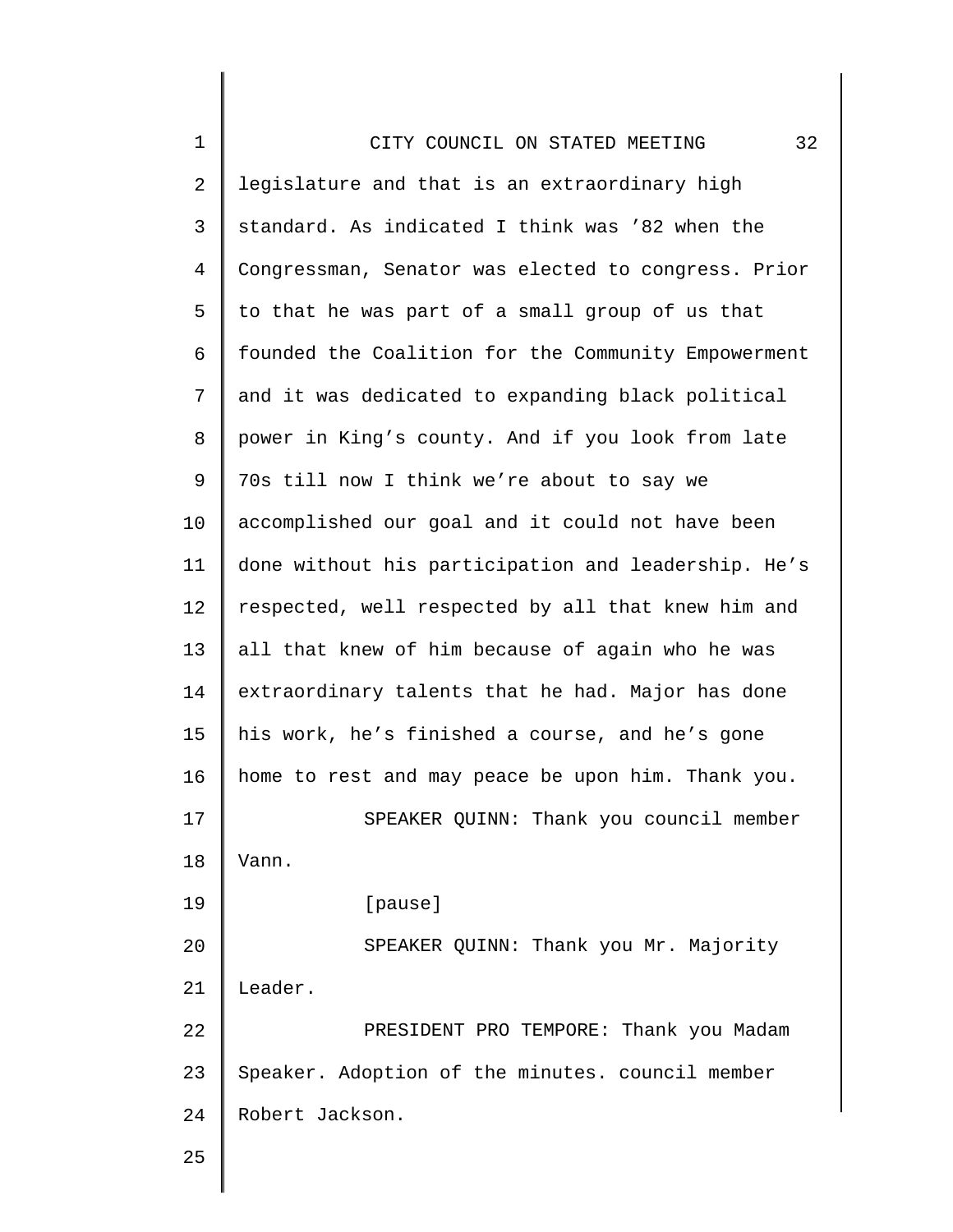| 1  | $\overline{33}$<br>CITY COUNCIL ON STATED MEETING   |
|----|-----------------------------------------------------|
| 2  | COUNCILMEMBER JACKSON: I move that we               |
| 3  | spread the minutes upon the record.                 |
| 4  | PRESIDENT PRO TEMPORE: Thank you. So                |
| 5  | ordered. Messages and papers from the Mayor?        |
| 6  | COMMITTEE CLERK: None.                              |
| 7  | PRESIDENT PRO TEMPORE: Communication                |
| 8  | from City, County and Borough Offices?              |
| 9  | COMMITTEE CLERK: None.                              |
| 10 | PRESIDENT PRO TEMPORE: Petitions and                |
| 11 | Communications?                                     |
| 12 | COMMITTEE CLERK: None.                              |
| 13 | PRESIDENT PRO TEMPORE: Land Use Call-               |
| 14 | Ups?                                                |
| 15 | COMMITTEE CLERK: M 1303 and M 1304.                 |
| 16 | SPEAKER QUINN: I'll ask for a roll call             |
| 17 | on a coupled vote on the land use Call-Ups. And in  |
| 18 | case anybody is leaving after Landers I just want   |
| 19 | to make note and make sure everybody goes out and   |
| 20 | gets their copy of this month's 'Oil & Energy'      |
| 21 | Magazine because it is not common to have an        |
| 22 | environmental advocate the cover boy of Oil and     |
| 23 | Engineer. But our Jim Gennaro, the first national   |
| 24 | magazine he is on the cover of is ironically 'Oil & |
| 25 | Energy', 'Oil & Energy'. So please I know many of   |
|    |                                                     |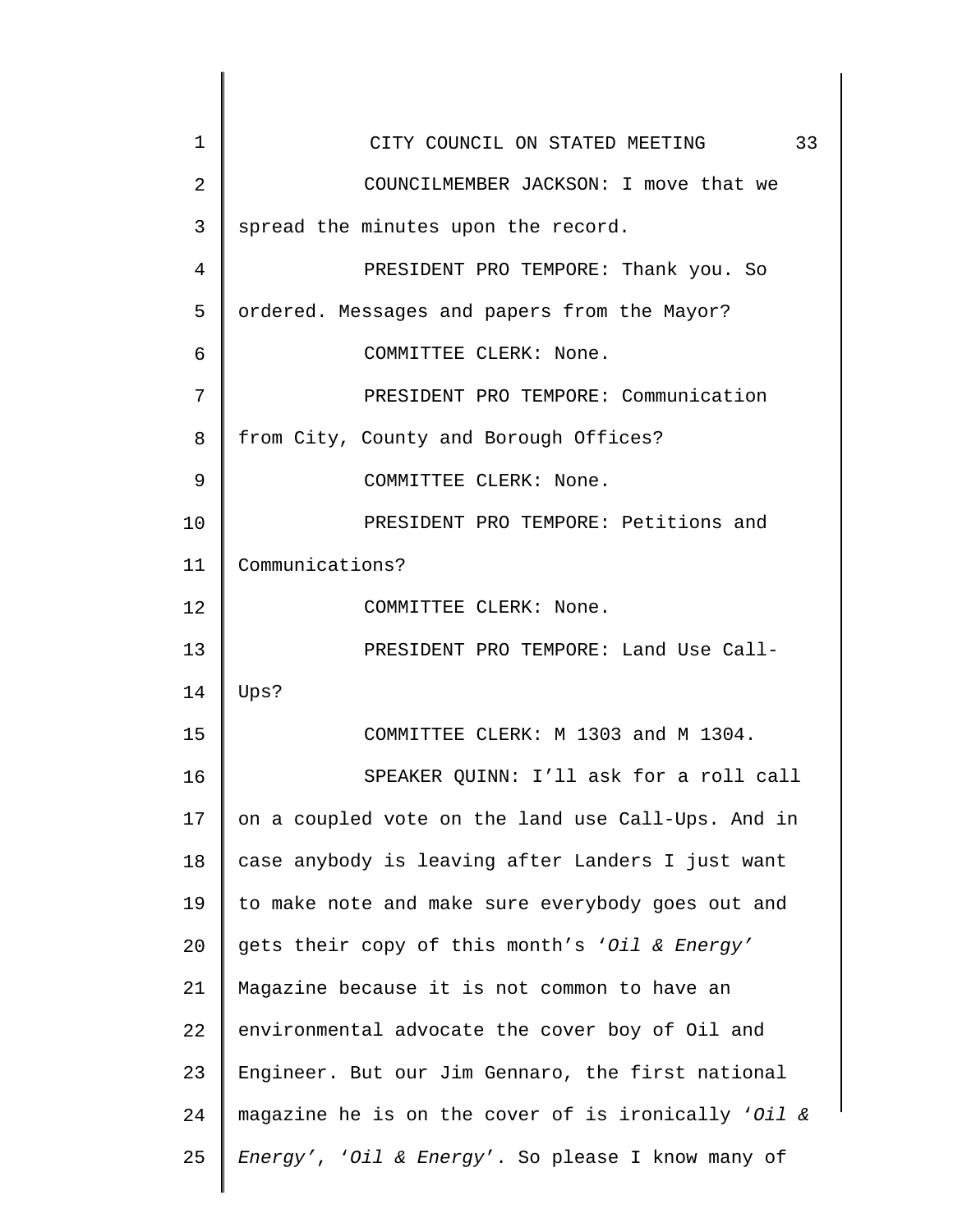| 1  | 34<br>CITY COUNCIL ON STATED MEETING                |
|----|-----------------------------------------------------|
| 2  | you have a subscription but if you don't go out and |
| 3  | get 'Oil & Energy' so                               |
| 4  | [Background comments]                               |
| 5  | SPEAKER QUINN: That, I'm not discussing             |
| 6  | the centerfold of 'Oil & Energy' and I assume you   |
| 7  | have to buy it to see it. But we will now have a    |
| 8  | coupled Land Use Call-Up vote please.               |
| 9  | COMMITTEE CLERK: Barron? Brewer?                    |
| 10 | COUNCIL MEMBER BREWER: Aye.                         |
| 11 | COMMITTEE CLERK: Cabrera?                           |
| 12 | COUNCIL MEMBER CABRERA: I vote aye in               |
| 13 | all Land Use Call-Ups and with permission I'd like  |
| 14 | to vote aye on all items in the Coupled General     |
| 15 | Order Calendar and Resolutions.                     |
| 16 | PRESIDENT PRO TEMPORE: So ordered.                  |
| 17 | COMMITTEE CLERK: Chin?                              |
| 18 | COUNCIL MEMBER CHIN: Aye.                           |
| 19 | COMMITTEE CLERK: Comrie? Crowley?                   |
| 20 | COUNCIL MEMBER CROWLEY: I vote aye on               |
| 21 | all Land Use items and with permission I vote aye   |
| 22 | on all calendar items.                              |
| 23 | PRESIDENT PRO TEMPORE: So ordered.                  |
| 24 | COMMITTEE CLERK: Comrie?                            |
| 25 |                                                     |
|    |                                                     |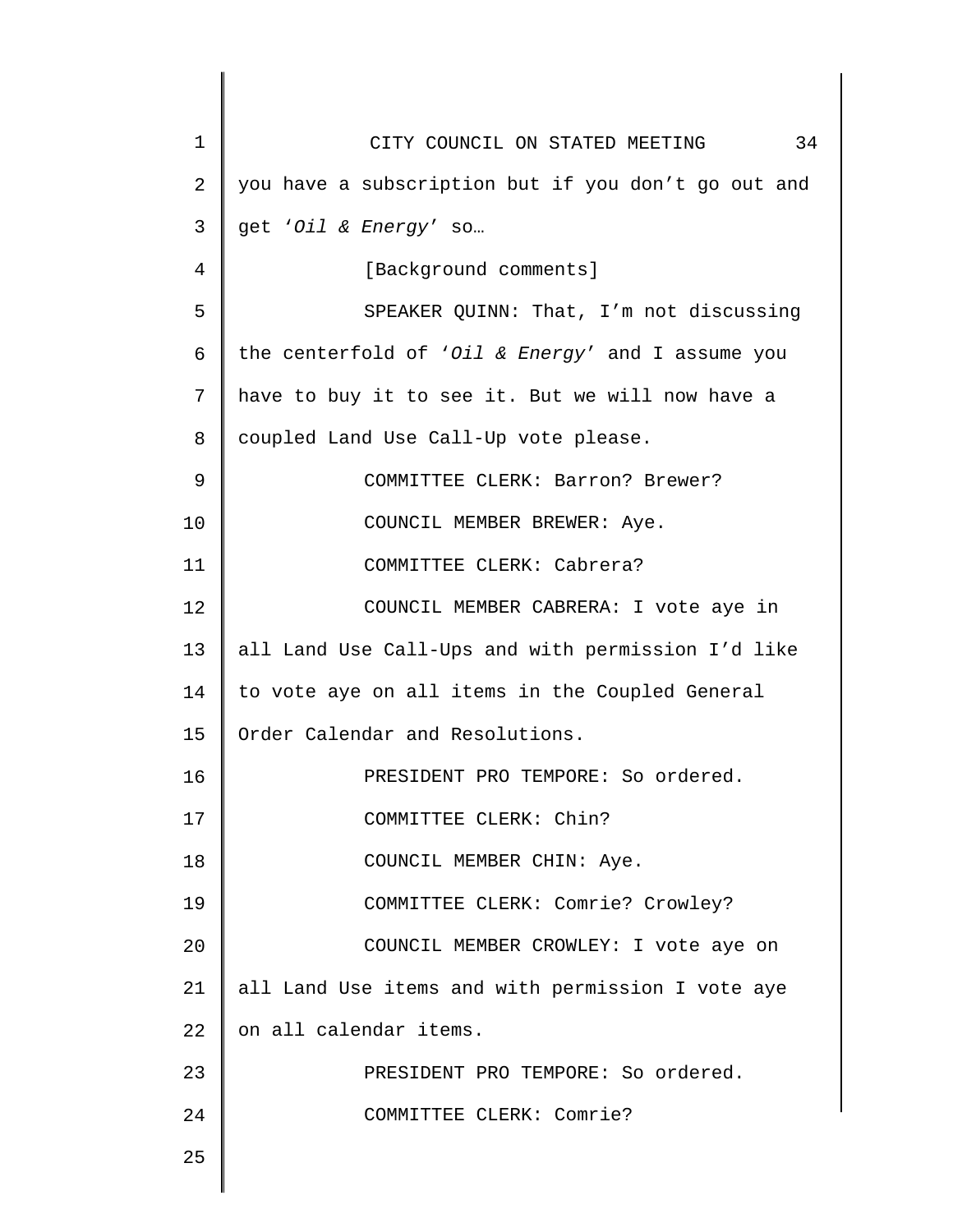| 1  | CITY COUNCIL ON STATED MEETING 35                   |
|----|-----------------------------------------------------|
| 2  | COUNCIL MEMBER COMRIE: I'd like to vote             |
| 3  | aye on the Land Use Calendar and permission to vote |
| 4  | on everything on today's calendar?                  |
| 5  | PRESIDENT PRO TEMPORE: So ordered.                  |
| 6  | COUNCIL MEMBER COMRIE: Aye on all.                  |
| 7  | COMMITTEE CLERK: Dickens?                           |
| 8  | COUNCIL MEMBER DICKENS: I vote aye on               |
| 9  | all Land Use Call-Ups and with permission I would   |
| 10 | like to vote aye on all items on the Coupled        |
| 11 | General Order Calendar and Resolutions.             |
| 12 | PRESIDENT PRO TEMPORE: So ordered.                  |
| 13 | COUNCIL MEMBER DICKENS: Thank you.                  |
| 14 | COMMITTEE CLERK: Dilan?                             |
| 15 | COUNCIL MEMBER DILAN: I'm going to                  |
| 16 | take [pause] I vote aye on all Land Use Call-Ups    |
| 17 | and request unanimous consent to vote on all the    |
| 18 | items before today's General Order Calendar.        |
| 19 | PRESIDENT PRO TEMPORE: So ordered.                  |
| 20 | COUNCIL MEMBER DILAN: I vote aye on                 |
| 21 | all.                                                |
| 22 | COMMITTEE CLERK: Dromm?                             |
| 23 | COUNCIL MEMBER DROMM: I vote aye on all             |
| 24 | Land Use items and with permission I would like to  |
| 25 |                                                     |
|    |                                                     |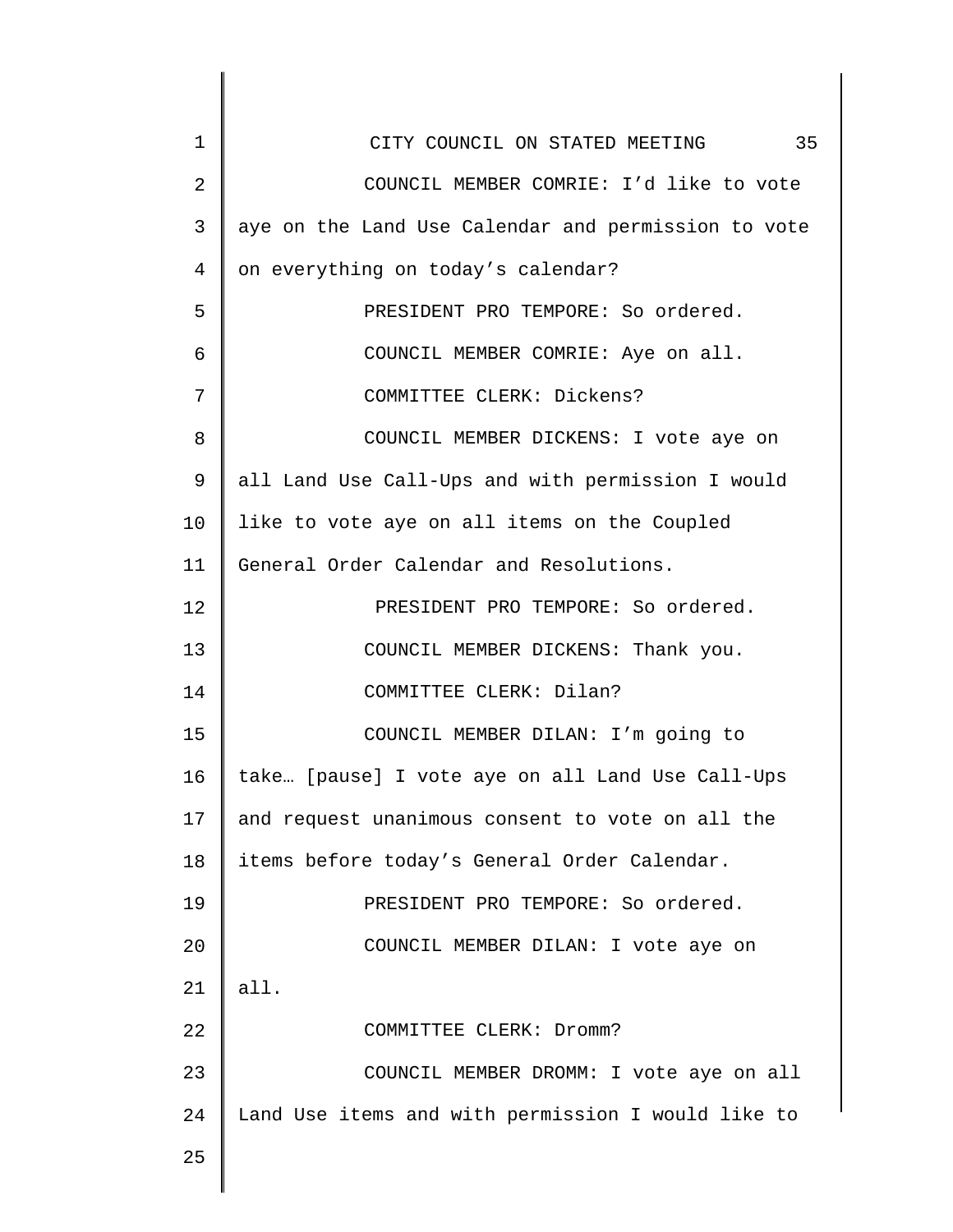| $\mathbf 1$ | 36<br>CITY COUNCIL ON STATED MEETING                |
|-------------|-----------------------------------------------------|
| 2           | vote aye on all other items before us today as      |
| 3           | well.                                               |
| 4           | PRESIDENT PRO TEMPORE: So ordered.                  |
| 5           | COMMITTEE CLERK: Eugene?                            |
| 6           | COUNCIL MEMBER EUGENE: I want to vote               |
| 7           | aye on all Land Use Call-Up and would like to ask   |
| 8           | permission to vote, to vote on all the items in the |
| 9           | agenda.                                             |
| 10          | PRESIDENT PRO TEMPORE: So ordered.                  |
| 11          | COUNCIL MEMBER EUGENE: And I vote aye.              |
| 12          | Thank you.                                          |
| 13          | COMMITTEE CLERK: Garodnick?                         |
| 14          | COUNCIL MEMBER GARODNICK: I vote aye on             |
| 15          | the Land Use Call-Ups and with permission would     |
| 16          | like to vote aye on the General Order Calendar as   |
| 17          | well.                                               |
| 18          | PRESIDENT PRO TEMPORE: So ordered.                  |
| 19          | COUNCIL MEMBER GARODNICK: Thank you.                |
| 20          | COMMITTEE CLERK: Gennaro?                           |
| 21          | COUNCIL MEMBER GENNARO: Yeah.                       |
| 22          | COMMITTEE CLERK: Gentile?                           |
| 23          | COUNCIL MEMBER GENTILE: I vote aye.                 |
| 24          | COMMITTEE CLERK: Gonzalez?                          |
| 25          |                                                     |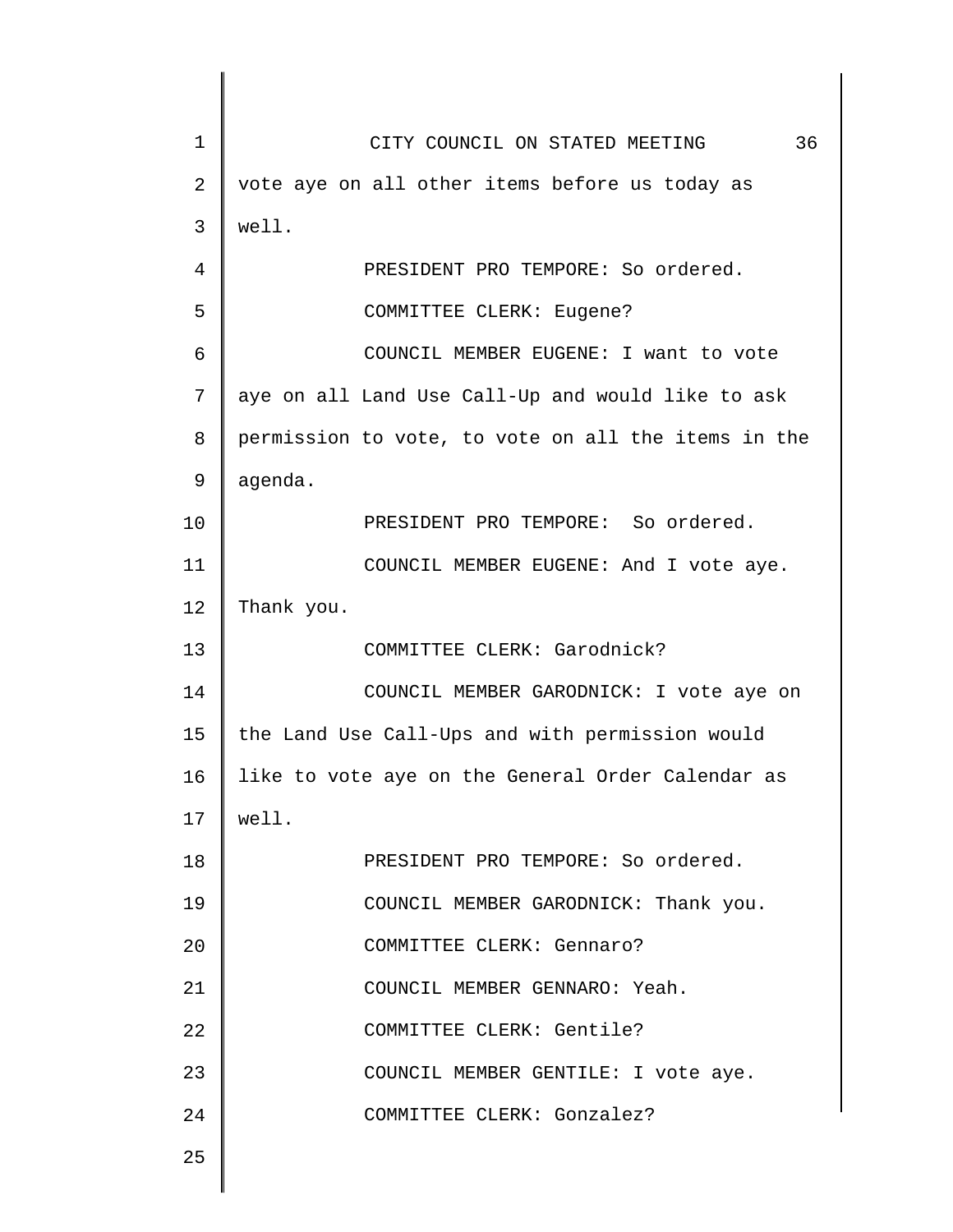| $\mathbf 1$ | CITY COUNCIL ON STATED MEETING 37                  |
|-------------|----------------------------------------------------|
| 2           | COUNCIL MEMBER GONZALEZ: I vote aye on             |
| 3           | all land use Call-Ups and permission to vote on    |
| 4           | General Order items. Aye on all. Thank you.        |
| 5           | PRESIDENT PRO TEMPORE: So ordered.                 |
| 6           | COMMITTEE CLERK: Greenfield? Halloran?             |
| 7           | COUNCIL MEMBER HALLORAN: Aye.                      |
| 8           | COMMITTEE CLERK: Ignizio? Jackson?                 |
| 9           | COUNCIL MEMBER JACKSON: Aye on all.                |
| 10          | COMMITTEE CLERK: James? King?                      |
| 11          | COUNCIL MEMBER KING: I vote aye on all             |
| 12          | Land Use Call-Ups and with permission I would like |
| 13          | to vote aye on all items coupled with General      |
| 14          | Orders Coupled and Resolutions.                    |
| 15          | PRESIDENT PRO TEMPORE: So ordered.                 |
| 16          | COUNCIL MEMBER KING: Aye.                          |
| 17          | COMMITTEE CLERK: Koo?                              |
| 18          | COUNCIL MEMBER KOO: I vote aye on all              |
| 19          | Land Use Call-Ups and I would like to have         |
| 20          | permission to vote aye on all items on today's     |
| 21          | General Orders.                                    |
| 22          | PRESIDENT PRO TEMPORE: So ordered.                 |
| 23          | COUNCIL MEMBER KOO: Thank you.                     |
| 24          | COMMITTEE CLERK: Koppell?                          |
| 25          |                                                    |
|             |                                                    |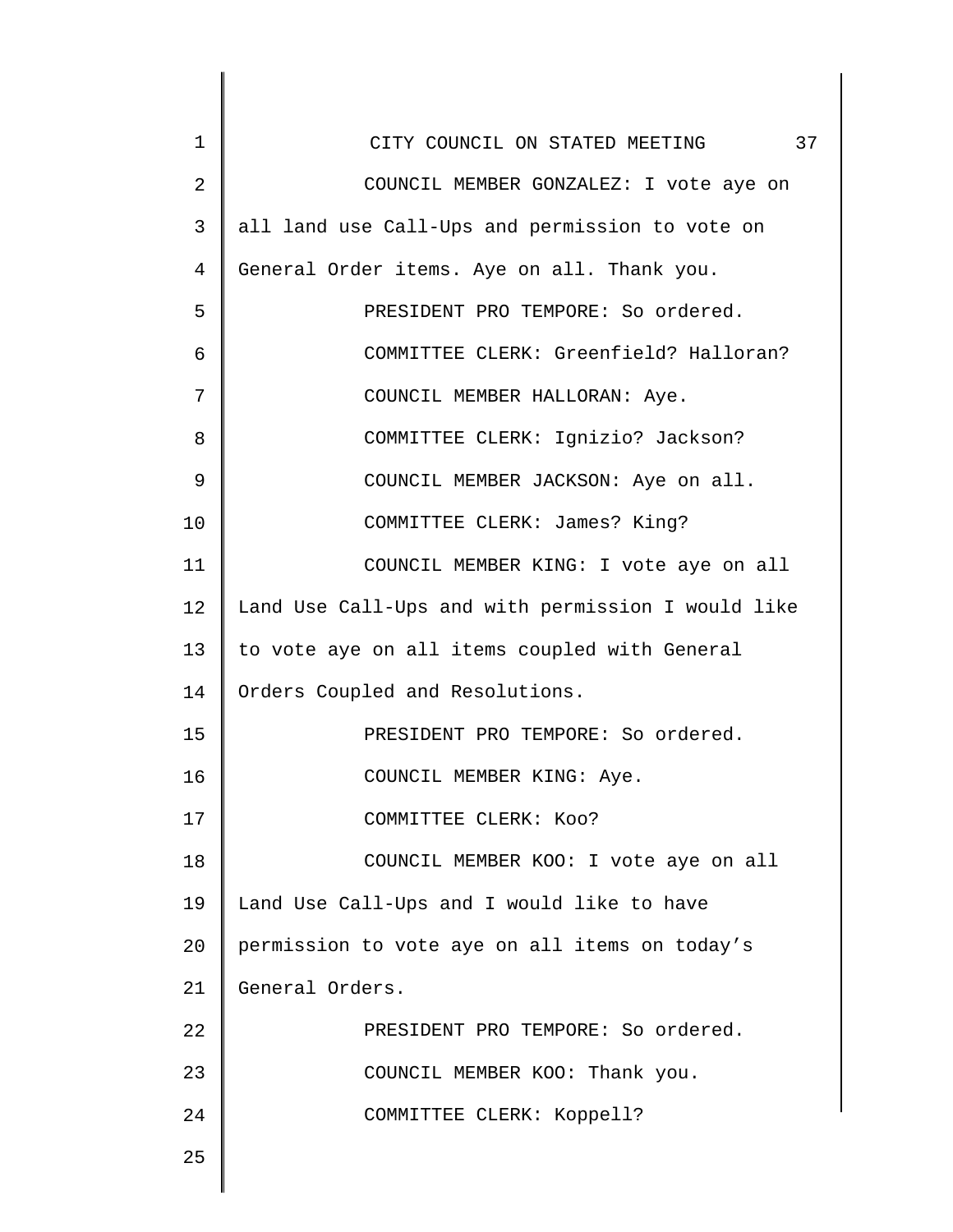| 1  | CITY COUNCIL ON STATED MEETING 38                 |
|----|---------------------------------------------------|
| 2  | COUNCIL MEMBER KOPPELL: Aye on the Land           |
| 3  | Use Call-Ups.                                     |
| 4  | COMMITTEE CLERK: Koslowitz?                       |
| 5  | COUNCIL MEMBER KOSLOWITZ: Aye.                    |
| 6  | COMMITTEE CLERK: Lander?                          |
| 7  | COUNCIL MEMBER LANDER: Aye.                       |
| 8  | COMMITTEE CLERK: Lappin?                          |
| 9  | COUNCIL MEMBER LAPPIN: I vote aye on              |
| 10 | the Land Use Call-Ups and I request unanimous     |
| 11 | consent to vote aye on the General Order Calendar |
| 12 | as well.                                          |
| 13 | PRESIDENT PRO TEMPORE: So ordered.                |
| 14 | COMMITTEE CLERK: Levin?                           |
| 15 | COUNCIL MEMBER LEVIN: I vote aye.                 |
| 16 | COMMITTEE CLERK: Mark-Viverito?                   |
| 17 | COUNCIL MEMBER MARK-VIVERITO: I vote              |
| 18 | aye.                                              |
| 19 | COMMITTEE CLERK: Mealy?                           |
| 20 | PRESIDENT PRO TEMPORE: Council member             |
| 21 | Mealy? How do you vote?                           |
| 22 | COUNCIL MEMBER MEALY: I vote aye and              |
| 23 | with permission to vote on all Land Use and       |
| 24 | Calendar orders.                                  |
| 25 | PRESIDENT PRO TEMPORE: So ordered.                |
|    |                                                   |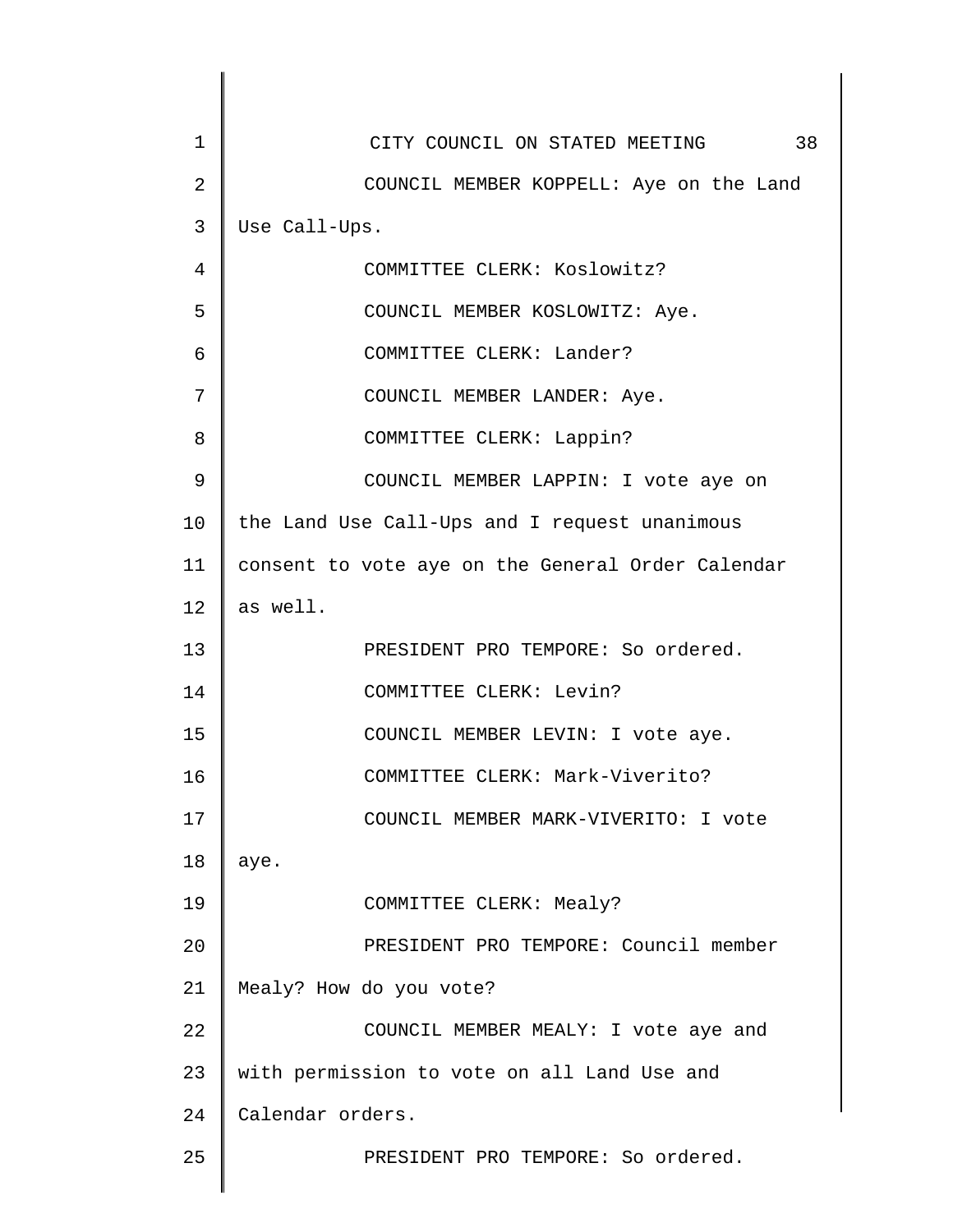| 1  | 39<br>CITY COUNCIL ON STATED MEETING               |
|----|----------------------------------------------------|
| 2  | COUNCIL MEMBER MEALY: Thank you                    |
| 3  | Majority Leader. I vote aye.                       |
| 4  | COMMITTEE CLERK: Mendez?                           |
| 5  | COUNCIL MEMBER MENDEZ: I vote aye.                 |
| 6  | COMMITTEE CLERK: Nelson?                           |
| 7  | COUNCIL MEMBER NELSON: I vote aye on               |
| 8  | all Land Use Call-Ups with permission I would like |
| 9  | to accept. And I'm going to vote aye on all except |
| 10 | for intro number 250 A.                            |
| 11 | PRESIDENT PRO TEMPORE: So ordered.                 |
| 12 | COUNCIL MEMBER NELSON: Aye on all                  |
| 13 | others. Thank you?                                 |
| 14 | COMMITTEE CLERK: Recchia?                          |
| 15 | COUNCIL MEMBER RECCHIA: Yes.                       |
| 16 | COMMITTEE CLERK: Reyna? Richards?                  |
| 17 | COUNCIL MEMBER RICHARDS: I vote aye on             |
| 18 | all Land Use Call-Ups and with permission vote aye |
| 19 | on all General Calendar Items.                     |
| 20 | PRESIDENT PRO TEMPORE: So ordered.                 |
| 21 | COMMITTEE CLERK: Where's the other one?            |
| 22 | Where's the other one, the other one? Rodriguez?   |
| 23 | COUNCIL MEMBER RODRIGUEZ: Aye. And I               |
| 24 | would like to vote aye on all General order.       |
| 25 | PRESIDENT PRO TEMPORE: So ordered.                 |
|    |                                                    |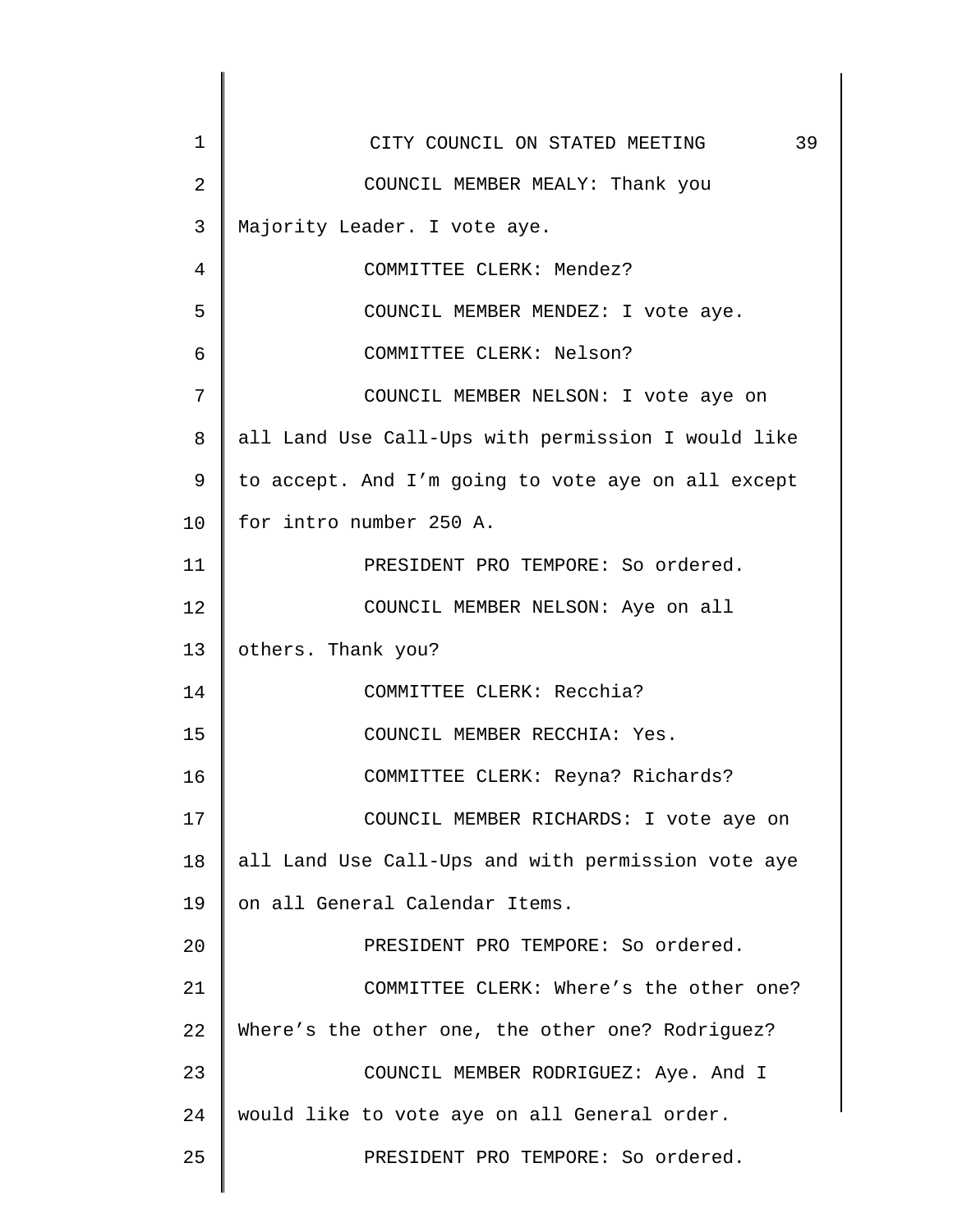1 2 3 4 5 6 7 8 9 10 11 12 13 14 15 16 17 18 19 20 21 22 23 24 25 CITY COUNCIL ON STATED MEETING 40 COUNCIL MEMBER RODRIGUEZ: Aye. COMMITTEE CLERK: Rose? COUNCIL MEMBER ROSE: Aye on all. COMMITTEE CLERK: Ulrich? COUNCIL MEMBER ULRICH: Yes. COMMITTEE CLERK: James? COUNCIL MEMBER JAMES: [off mic] …General Orders and all Land Use items and all Resolutions… PRESIDENT PRO TEMPORE: Yes. COUNCIL MEMBER JAMES: I vote aye. COMMITTEE CLERK: Vacca? COUNCIL MEMBER VACCA: I vote aye on all Land Use Call-Ups and I ask permission to vote yes on all General Coupled items and Resolutions. PRESIDENT PRO TEMPORE: So ordered. SPEAKER QUINN: Can we get a little quiet please? Thank you. COMMITTEE CLERK: Vallone? COUNCIL MEMBER VALLONE: Aye and with permission I would like to vote on Coupled General Land Use items. PRESIDENT PRO TEMPORE: So ordered.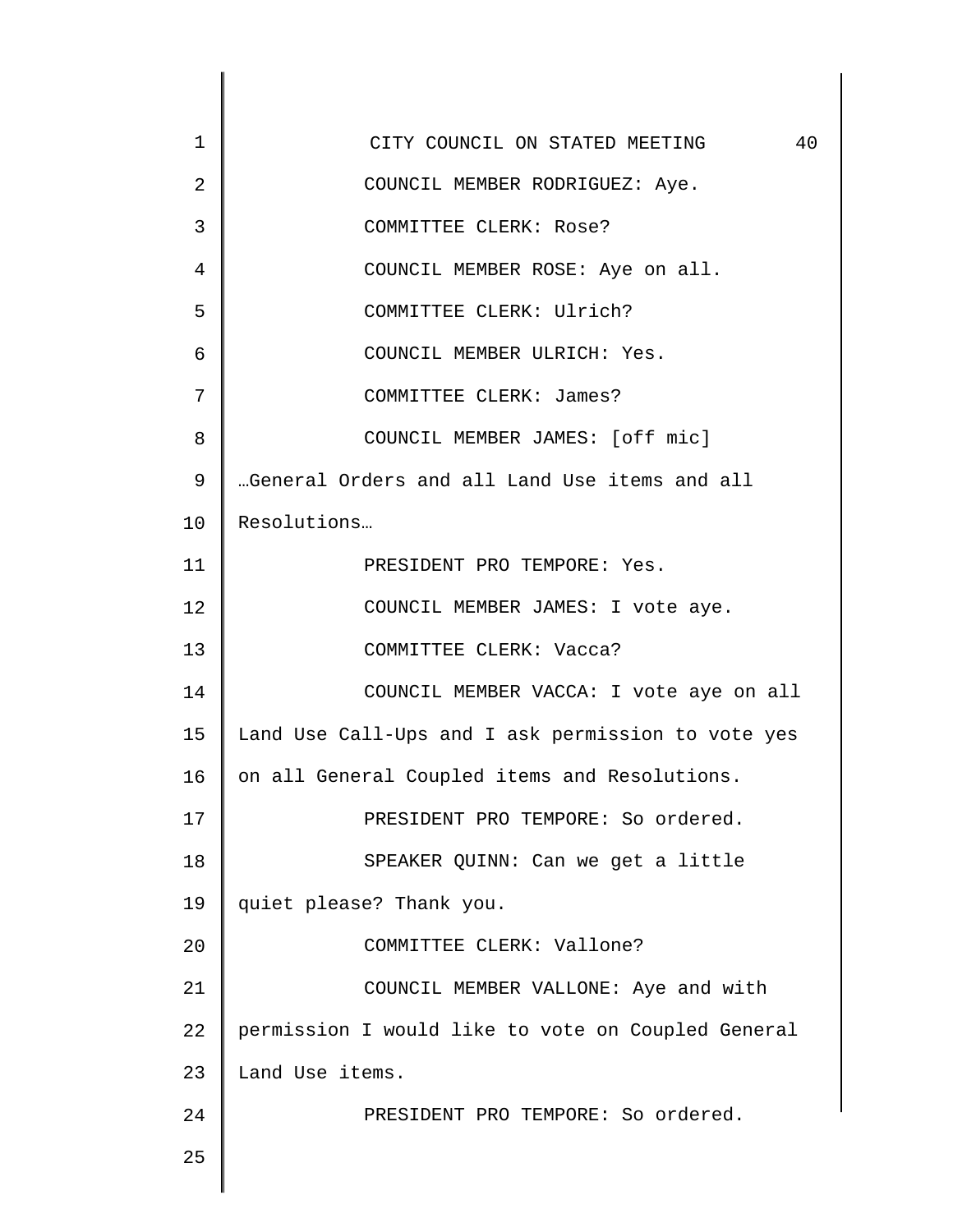| 1  | CITY COUNCIL ON STATED MEETING 41                  |
|----|----------------------------------------------------|
| 2  | COUNCIL MEMBER VALLONE: Vote aye.                  |
| 3  | Thanks.                                            |
| 4  | COMMITTEE CLERK: Van Bramer?                       |
| 5  | COUNCIL MEMBER VAN BRAMER: I vote aye              |
| 6  | on all Land Use Call-Ups and with permission I     |
| 7  | would like to vote aye on all items on the Coupled |
| 8  | General Order Calendar and Resolutions.            |
| 9  | PRESIDENT PRO TEMPORE: So ordered.                 |
| 10 | COUNCIL MEMBER VAN BRAMER: I vote aye.             |
| 11 | COMMITTEE CLERK: Vann?                             |
| 12 | COUNCIL MEMBER VANN: Aye on all.                   |
| 13 | COMMITTEE CLERK: Weprin?                           |
| 14 | COUNCIL MEMBER WEPRIN: Aye.                        |
| 15 | COMMITTEE CLERK: Williams?                         |
| 16 | COUNCIL MEMBER WILLIAMS: Aye.                      |
| 17 | COMMITTEE CLERK: Wills?                            |
| 18 | COUNCIL MEMBER WILLS: Aye on all.                  |
| 19 | COMMITTEE CLERK: Oddo?                             |
| 20 | COUNCIL MEMBER ODDO: Yes.                          |
| 21 | COMMITTEE CLERK: Rivera?                           |
| 22 | COUNCIL MEMBER RIVERA: Yes.                        |
| 23 | COMMITTEE CLERK: Speaker Quinn?                    |
| 24 | SPEAKER QUINN: Aye.                                |
| 25 |                                                    |

25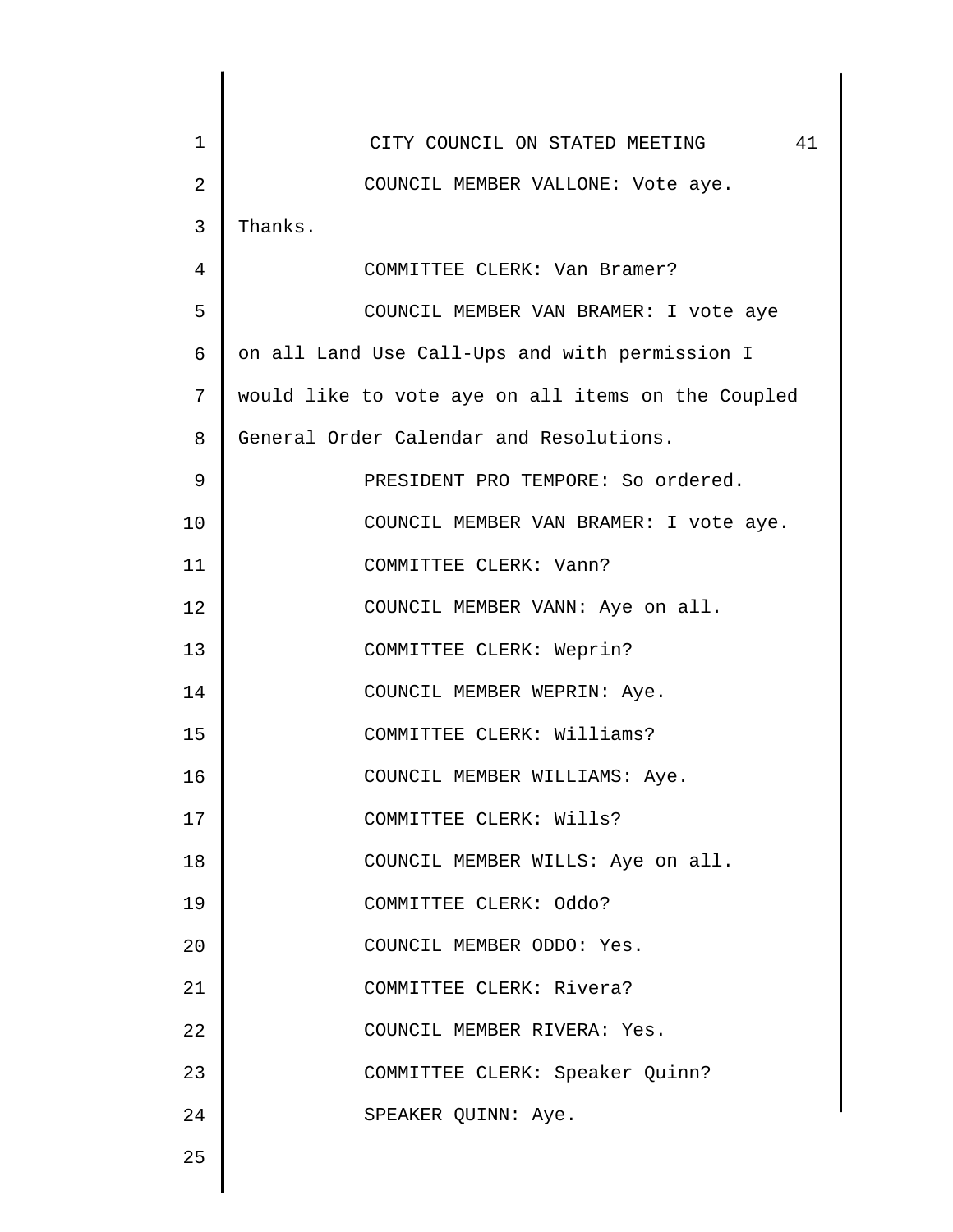1 2 3 4 5 CITY COUNCIL ON STATED MEETING 42 PRESIDENT PRO TEMPORE: Today's Land Use Call-Ups were adopted by a vote of 43 in the affirmative, zero in the negative. Communication from the Speaker?

6 7 8 9 10 11 12 13 14 15 16 17 SPEAKER QUINN: Thank you we are voting on a piece of legislation today out of the Economic Development Committee 1166 A. I want to thank Thomas Donaldson and Barbara Holme [phonetic] for their work on this piece of legislation that was sponsored by council member Koslowitz. This piece of legislation that deals with reporting by certain industries, entities, excuse me under contracting with the Department of Small Business Services and its important transparency initiative. And let me call on the sponsor and the chair council member Koslowitz.

18 19  $20^{\circ}$ 21 22 23 24 25 COUNCIL MEMBER KOSLOWITZ: Thank you Madam Speaker. The primary issue addressed by intro 1166 A is the disclosure of indirect lobbying activities conducted for the benefit of the New York City Economic Development Corporation. In June 2012 the New York State Attorney General found that the EDC as a local development corporation violated the state's special not for profit law while trying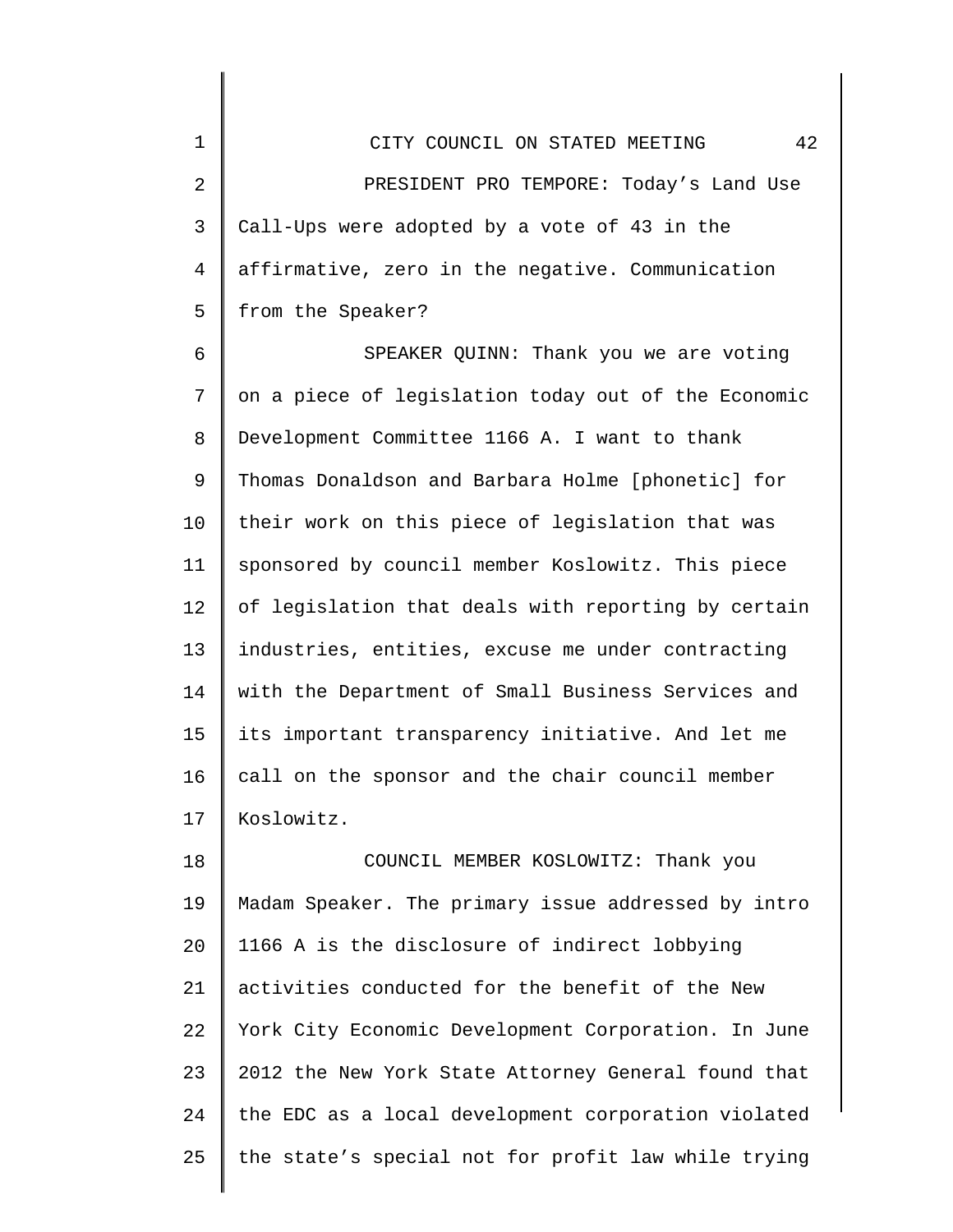| $\mathbf 1$  | 43<br>CITY COUNCIL ON STATED MEETING                |
|--------------|-----------------------------------------------------|
| 2            | to influence legislation by engaging in lobbying    |
| $\mathsf{3}$ | activities. Specifically the Attorney General found |
| 4            | that EDC in connection with two other LDCs sought   |
| 5            | to influence city council legislation concerning    |
| 6            | city development projects in Willard's Point and    |
| 7            | Coney Island. These LDCs forces the appearance of   |
| $\,8\,$      | grassroots support from community members, prepared |
| 9            | the testimony for community members, supposedly in  |
| 10           | support of the projects, organized transportation   |
| 11           | to city council hearings, retained an outside       |
| 12           | government relations firm, were ghostwriting up     |
| 13           | adds and were drafting letters to city council      |
| 14           | members. These activities violated the law because  |
| 15           | as a local development company EDC was violated     |
| 16           | from lobbying. What is perhaps most troubling is    |
| 17           | the lobbying activities for these EDC projects were |
| 18           | conducted by and with third parties and were        |
| 19           | designed to deceive both the council and the        |
| 20           | public. Following the Attorney General's            |
| 21           | investigation EDC restructured its cooperate status |
| 22           | and now although still a not for profit corporation |
| 23           | is no longer classified as a local development      |
| 24           | corporation. This means EDC is now legally free to  |
| 25           | lobby the New York City Council, the City Planning  |
|              |                                                     |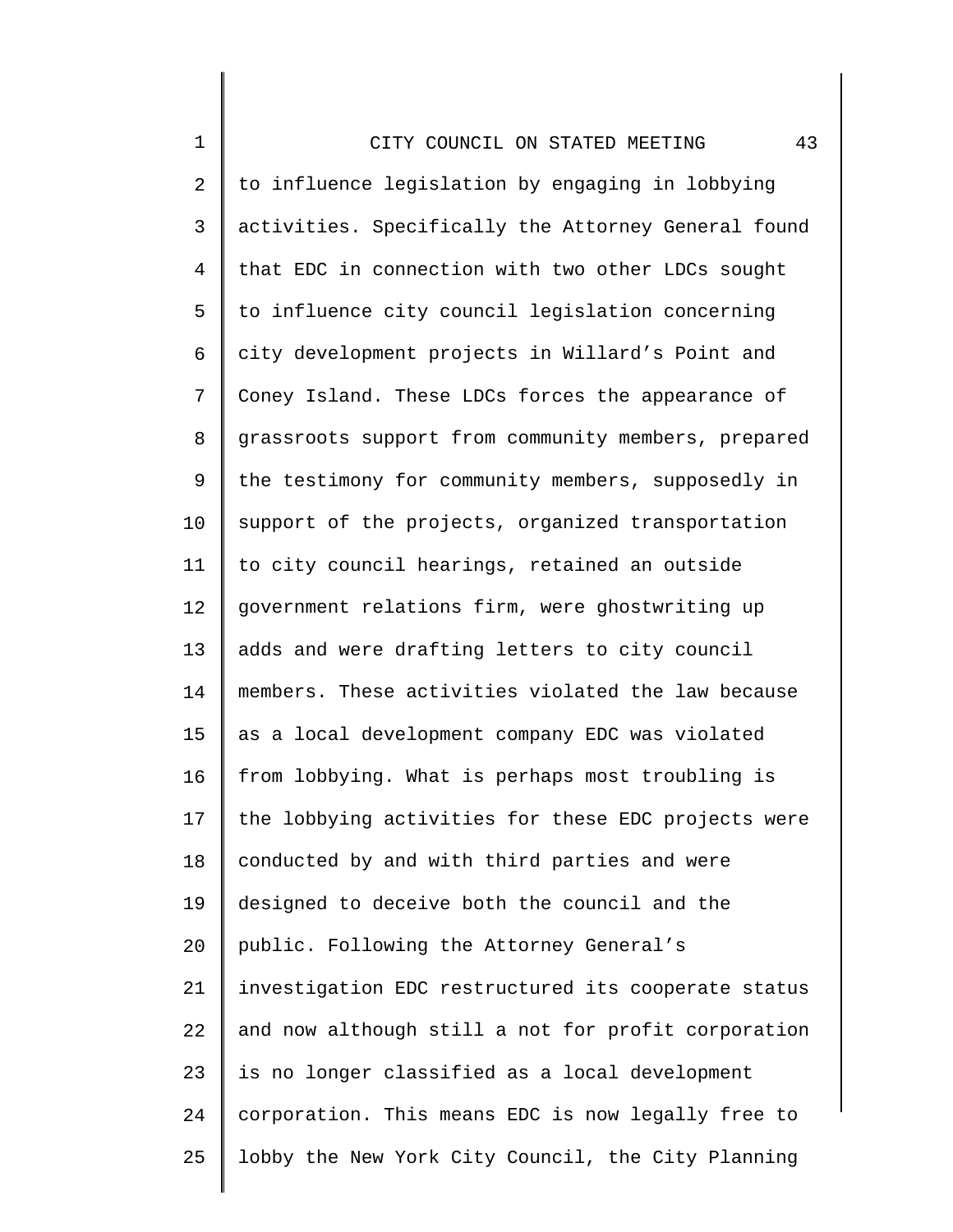| $\mathbf 1$    | 44<br>CITY COUNCIL ON STATED MEETING                |
|----------------|-----------------------------------------------------|
| $\overline{2}$ | Commission, and other public bodies regarding EDC   |
| $\mathsf{3}$   | projects where city land and city tax benefits are  |
| 4              | conveyed to private parties. Intro 1166 directly    |
| 5              | addresses this circumstance by requiring that all   |
| 6              | lobbying and lobbying activities, expenditures and  |
| 7              | expenses directed at the city council and other     |
| 8              | public bodies be disclosed in quarterly reports to  |
| 9              | the council as well as published on the city's      |
| 10             | website. The lobbying activities of EDC activities  |
| 11             | and employees need not be reported. I'm almost      |
| 12             | done.                                               |
| 13             | [laughter]                                          |
| 14             | COUNCIL MEMBER KOSLOWITZ: Intro 1166                |
| 15             | also addresses two housekeeping measures by         |
| 16             | amending the charter and administrative code to     |
| 17             | recognize and capture EDC's change corporate status |
| 18             | as a result and also to ensure that EDC is still    |
| 19             | required to provide the council an annual report on |
| 20             | jobs and economic development benefits and assist   |
| 21             | in evaluating the mythology for such reports and    |
| 22             | that the council maintains our right to know their  |
| 23             | support and trades related contrasts and its right  |
| 24             | to prohibit such contrasts by local law. It's a     |
| 25             | good bill                                           |
|                |                                                     |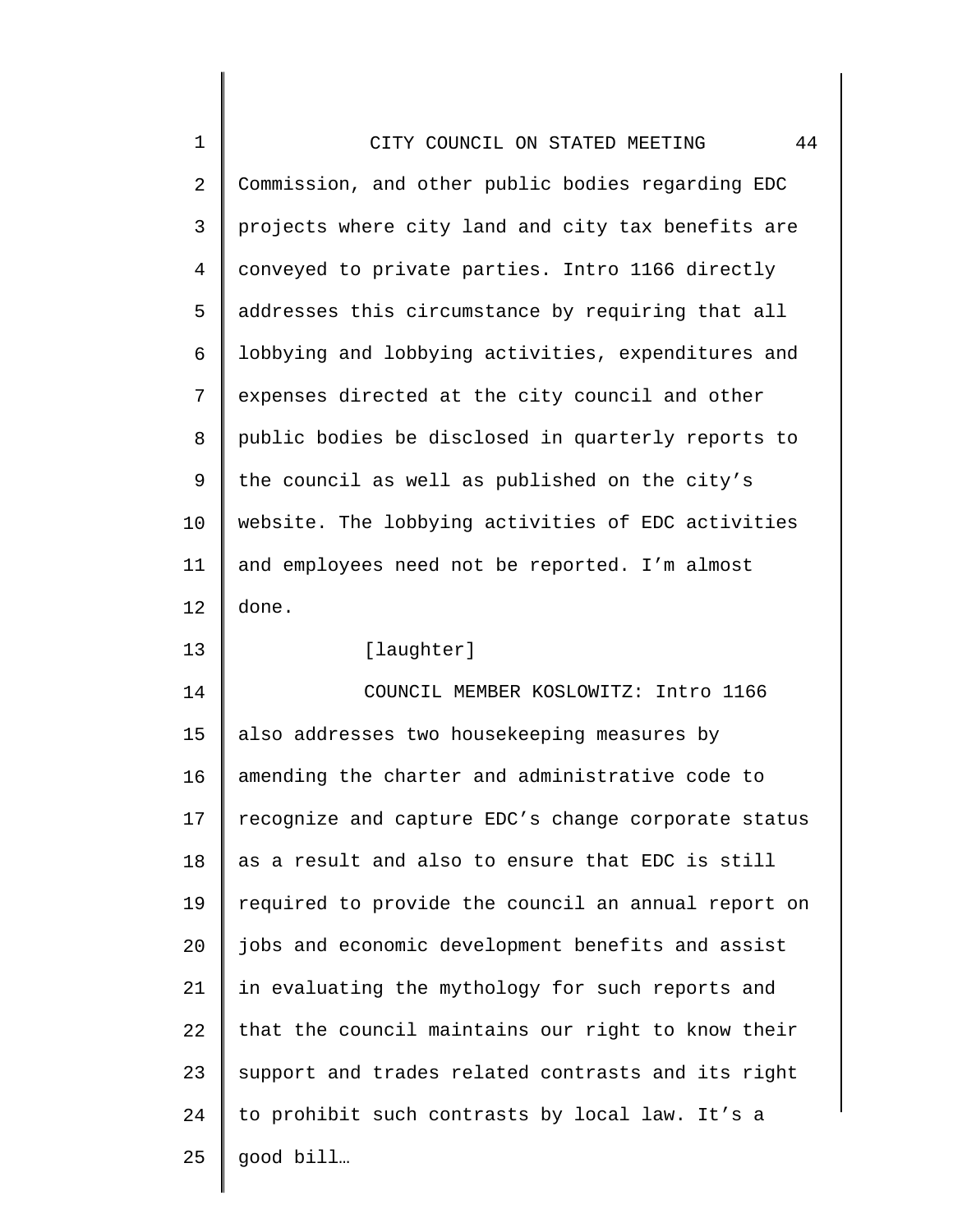| $\mathbf 1$    | 45<br>CITY COUNCIL ON STATED MEETING                |
|----------------|-----------------------------------------------------|
| $\overline{2}$ | [laughter]                                          |
| 3              | SPEAKER QUINN: There you go. Karen I                |
| 4              | didn't think you had anybody 'till then, now I      |
| 5              | think it's going to be unanimous because 'It's a    |
| 6              | good bill.' and I think that says it all. Thank you |
| 7              | Karen.                                              |
| 8              | We are also voting on a piece of                    |
| 9              | legislation out of Gov. Ops. I want to thank Alex   |
| 10             | Pustilnik[phonetic] and David Seitzer's[phonetic]   |
| 11             | 951 A which requires that boards and commissions be |
| 12             | given rules and pilot programs at least three days  |
| 13             | in advance so they kind of know what they're voting |
| 14             | on. It was introduced by council member Vacca and   |
| 15             | shepherded through the Government Operations        |
| 16             | Committee so let me call on council member Vacca    |
| 17             | and then Chair Brewer.                              |
| 18             | COUNCIL MEMBER VACCA: Thank you Madam               |
| 19             | Speaker. Basically as you know when we in the city  |
| 20             | council want a bill passed we have to let the bill  |
| 21             | age for seven days. I learned that there was no     |
| 22             | such requirement when it comes to city boards and   |
| 23             | commissions. And in fact we've had city boards and  |
| 24             | commissions vote on items that were given to them   |
| 25             | the very same day often under the guise of pilot    |
|                |                                                     |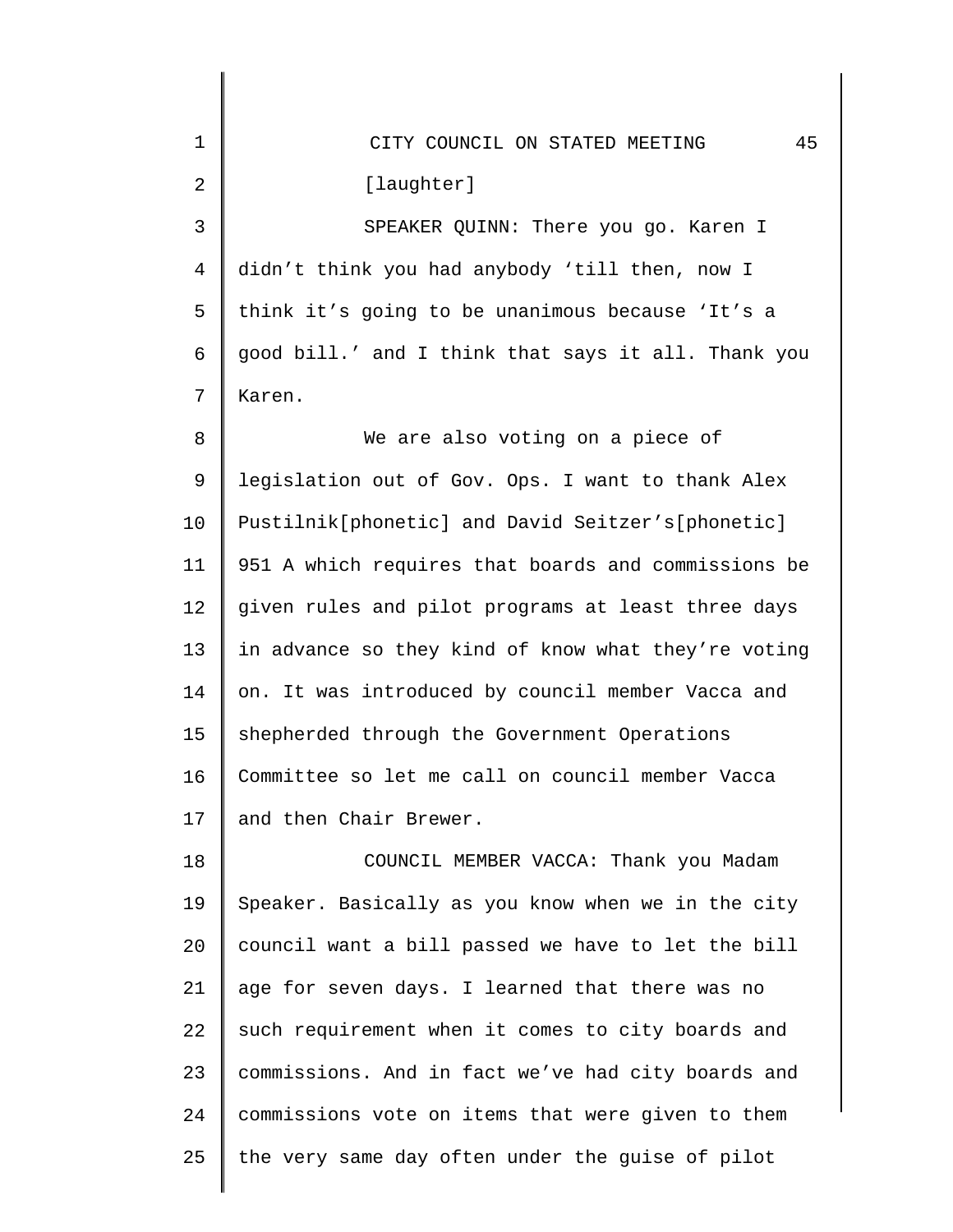| $\mathbf 1$    | 46<br>CITY COUNCIL ON STATED MEETING                |
|----------------|-----------------------------------------------------|
| 2              | programs. Members of commissions walked into        |
| 3              | meetings no knowing what they were voting on until  |
| $\overline{4}$ | they sat in their chairs. The public was not        |
| 5              | notified either that these items were on an agenda  |
| 6              | of a board or commission of the City of New York.   |
| 7              | So I propose this very progressive legislation      |
| 8              | which seeks to reform that process. We have to      |
| 9              | reform the process about how people are kept in the |
| 10             | dark especially those who are on boards and         |
| 11             | commissions that we count on to make serious        |
| 12             | judgments about how our city operates               |
| 13             | administratively every day. So I hope that the      |
| 14             | council will pass this legislation. It's only fair  |
| 15             | that there be sunlight shine, that sunlight shine   |
| 16             | on this process and my legislation does that, just  |
| 17             | that. Thank you.                                    |
| 18             | COUNCIL MEMBER BREWER: Thank you very               |
| 19             | much. As council member Vacca and Ms. Speaker       |
| 20             | indicated 951 A has a simple goal although it's not |
| 21             | a simplistic piece of legislation. And what it does |
| 22             | is overall sets a precedent for future              |
| 23             | administrations and New Yorkers to build upon for   |
| 24             | boards and commissions and that's not all the       |
| 25             | agencies. It's just those with boards and           |
|                |                                                     |

∥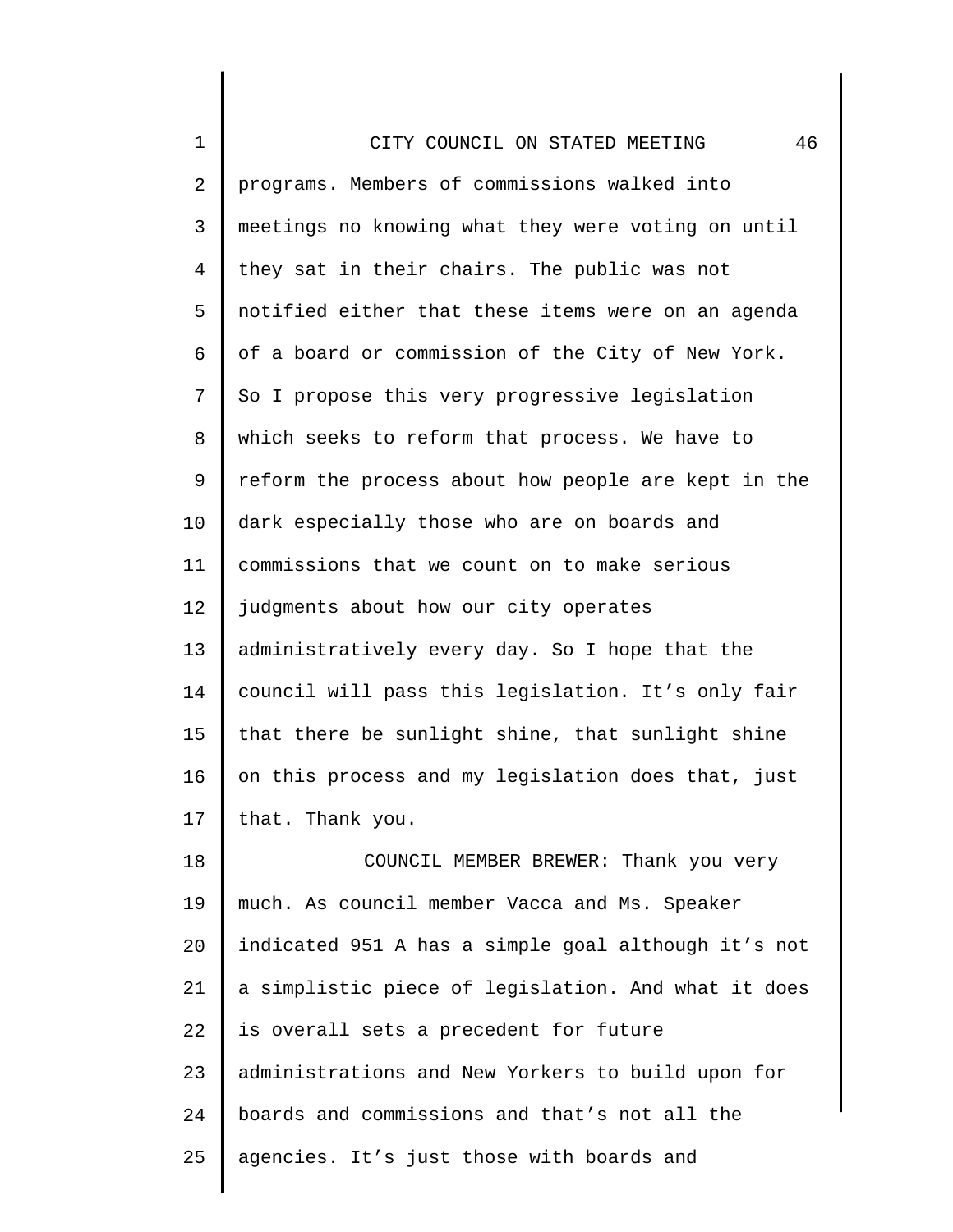| $\mathbf 1$ | 47<br>CITY COUNCIL ON STATED MEETING                |
|-------------|-----------------------------------------------------|
| 2           | commissions because currently commissions,          |
| 3           | commissioners are more destined and must have a     |
| 4           | much longer time frame in which to provide details  |
| 5           | for. That has not been true of boards and           |
| 6           | commissions and that's why council member Vacca is  |
| 7           | so correct in introducing this legislation. Because |
| 8           | now places like TLC, Taxi Limousine Commission,     |
| 9           | those commissioners must know the full details of   |
| 10          | proposed rules or pilot programs before these       |
| 11          | commissioners vote on them. So I want to thank      |
| 12          | council member Vacca for proposing this adequate    |
| 13          | advance notice and I also want to thank David       |
| 14          | Seitzer for whose great leadership is council to    |
| 15          | the committee. Thank you very much.                 |
| 16          | SPEAKER QUINN: Thank you. We are also               |
| $17$        | voting on two important pieces of legislation that  |
| 18          | come out of The Health Committee. I want to thank   |
| 19          | Crystal Prawn [phonetic], Dan Heifetz, Molly        |
| 20          | Murphy, Ters Benazir [phonetic], Margaret Nelson    |
| 21          | [phonetic], and Rob Newman for their work on this   |
| 22          | piece of legislation. I want to thank the chair of  |
| 23          | the health committee council member, Chair Arroyo   |
| 24          | excuse me for her work on this. 1021 A is a piece   |
| 25          | of legislation that sets a price for cigarettes, a  |
|             |                                                     |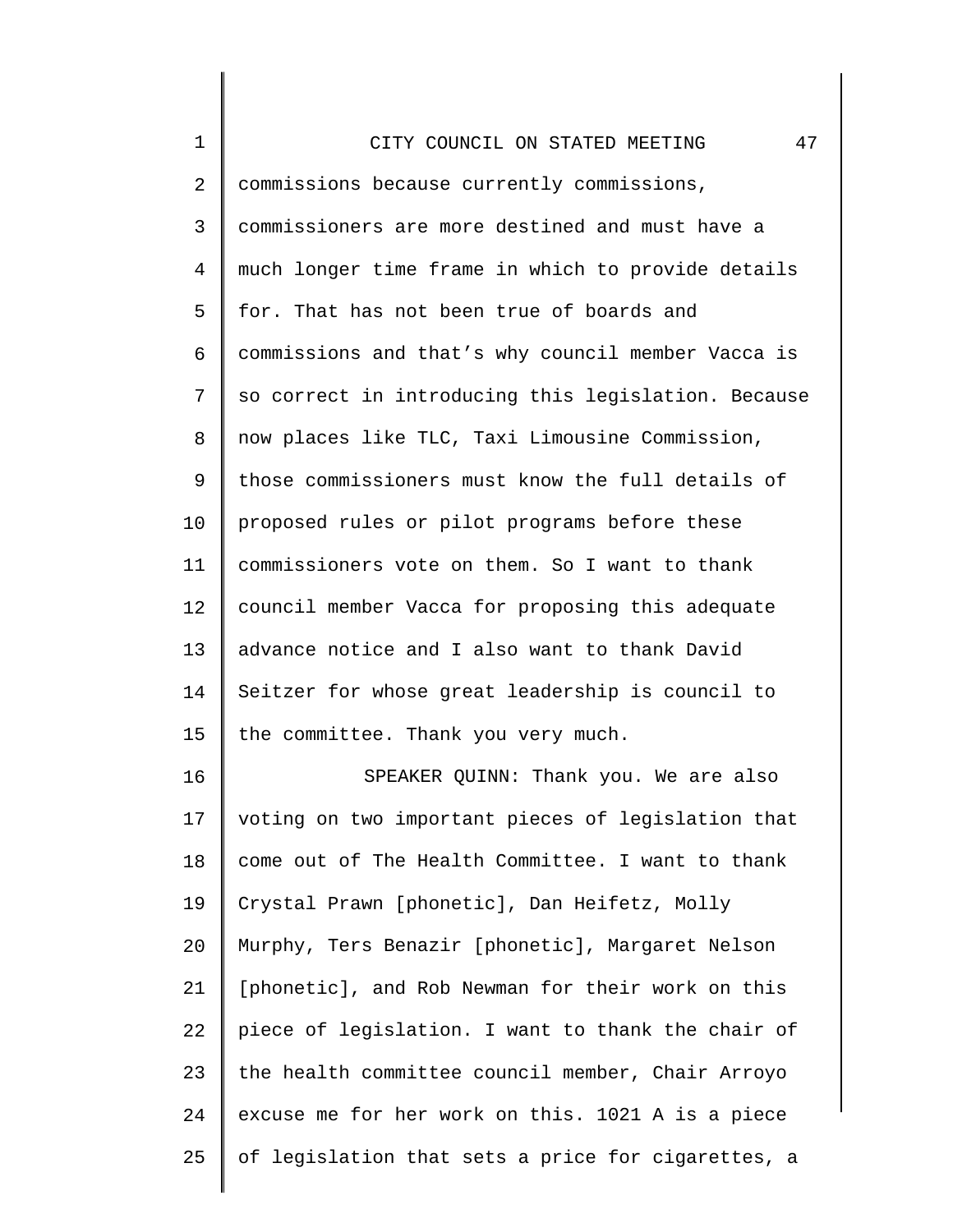1 2 3 4 5 6 7 8 9 10 11 12 13 14 15 16 17 18 19 20 21 22 23 24 25 CITY COUNCIL ON STATED MEETING 48 floor, you cannot for cigarettes go below \$10.50 in New York after this piece of legislation gets passed and we'll also ban the use of coupons as it relates to cigarettes and some other tobacco products. We're doing this because we've seen clearly every time that we've raised prices or taxes on tobaccos it reduces young people from smoking. In New York City we haven't seen a reduction in the number of young people smoking since 2007. We've made great progress up to that and we plateaued. We need to do more to stop young people smoking. I know I thank Chair Arroyo for her sponsorship of 1021 A. Intro 250 A which was sponsored by council member Gennaro is a historic piece of legislation. When we pass this law raising the age to purchase cigarettes, tobacco products, and e-cigarettes to 21 we will be the first major city or state in the country to have done this. And we know that doing this is going to have a important effect reducing young people from starting to smoke and we know that when young people start smoking they are much more likely to become addicted to nicotine and tobacco for the rest of their lives. This is literally a piece of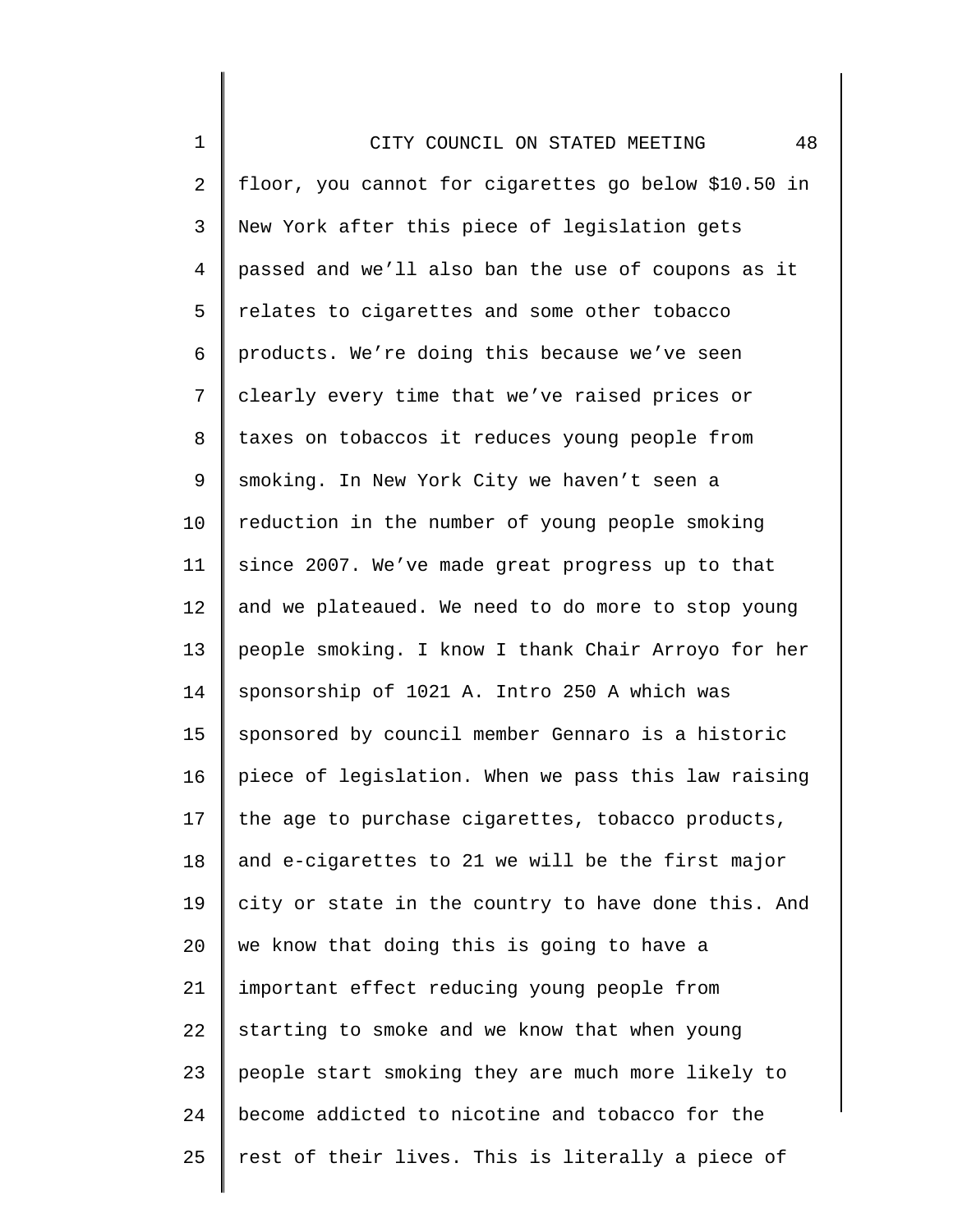1 2 3 4 5 CITY COUNCIL ON STATED MEETING 49 legislation that will save lives. And I want to thank Jim Gennaro for championing it. I don't think I said that word right and let me call on Jim Gennaro.

6 7 8 9 10 11 12 13 14 15 16 17 18 19  $20^{\circ}$ 21 22 23 24 25 COUNCIL MEMBER GENNARO: Thank you Madam Speaker and, and thank you for your leadership and this I think is the most significant bill that I think I've ever had a hand in. I'm, I'm very honored you know that that it's finally coming to pass and, and, and, and we're doing it and we're doing it right. This was first proposed by me back in, back in 2005 we didn't have all the science. We didn't have all the data. It sounded like a very good thing to do but whenever we move forward with something this broad and this comprehensive we have to make sure we have all the science and all the data on our side. We have that now and like the Speaker said we've plateaued for the last six years in terms of being able to reduce teen smoking and we need the next big thing and this is the next big thing. And when we announced that we were doing this and we got the mayor on board we had people come across the river from Jersey so there's already a bill in their upper house and their lower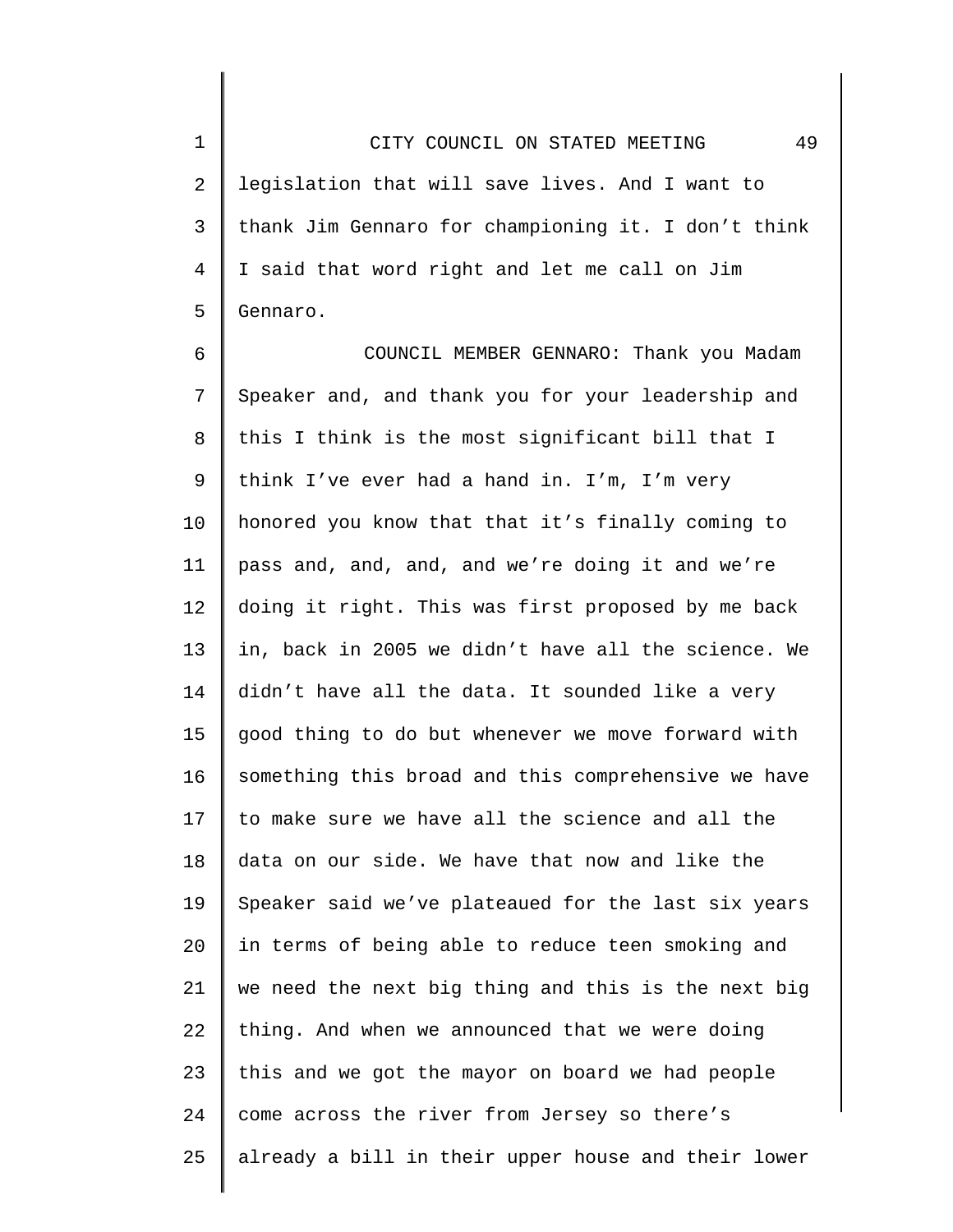| $\mathbf 1$ | 50<br>CITY COUNCIL ON STATED MEETING                |
|-------------|-----------------------------------------------------|
| 2           | house that's ready to go. They're kind of waiting   |
| 3           | for us. We had Diane said that you know join us. I  |
| 4           | believe she's partnering with Linda Rosenthal to do |
| 5           | this on the state level. We've got the state of     |
| 6           | California watching us. And my understanding that   |
| 7           | the state of Hawaii is about to go forward with     |
| $\,8\,$     | this. And this is in no small measure from what     |
| 9           | we've done here. This will literally save many many |
| 10          | lives. We really done a lot of work to make air     |
| 11          | quality better. The mayor made the announcement not |
| 12          | long ago, last month whatever it was. We had the    |
| 13          | cleanest air in over 50 years, since the last 50    |
| 14          | years since we've been measuring it. But for young  |
| 15          | people who smoke we can clean the air all we want   |
| 16          | it's not going to make a difference. They're going  |
| 17          | to be polluting their lungs with tobacco and we     |
| 18          | can't afford to lose these precious lives. And      |
| 19          | just, you know it's kind of not a lot of people in  |
| 20          | the chamber so I may about just get a little down   |
| 21          | home or something. But you know for the last I      |
| 22          | guess 11 years seeing it like a succession of       |
| 23          | people in my family you know who like died slow     |
| 24          | deaths you know. And, and, and, and, I've, I've,    |
| 25          | I've, I've lived with it. I've seen it. My mother,  |
|             |                                                     |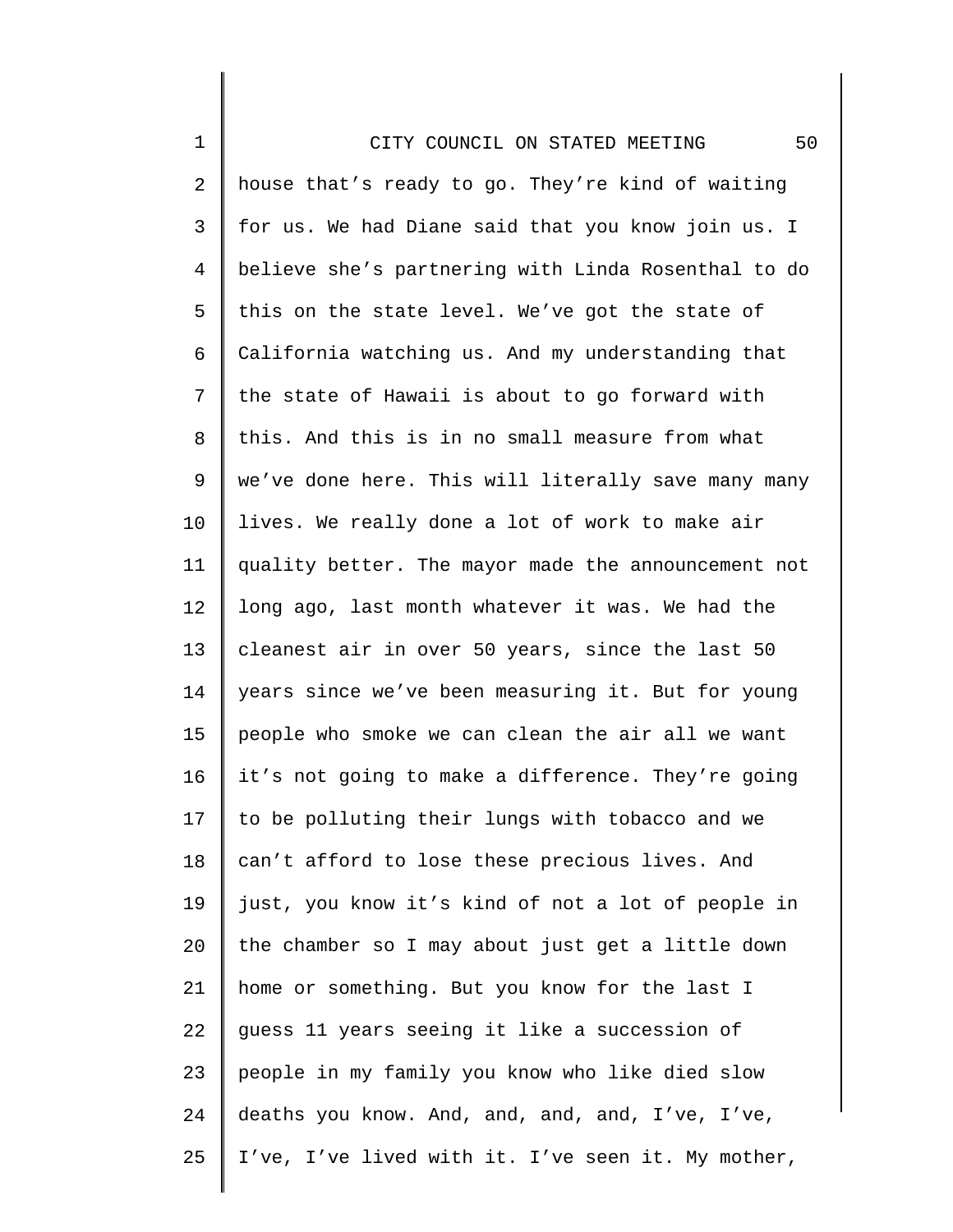1 2 3 4 5 6 7 8 9 10 11 12 13 14 15 16 17 CITY COUNCIL ON STATED MEETING 51 my father, my father-in-law, someone in my family as everyone know has like the health challenge of her life and you know it kind of breaks you in a way. I'm in a broken, I'm a broken man like in a lot of ways but I feel good today. I feel good that we're going to do something really good to prevent you know this kind of disease from taking people away. There's no one in this room who hasn't lost someone to tobacco or has been close to someone who's had that and so we're doing a really good thing today. And like I said I'm a broken man like in a lot of ways from all I've seen over the last 10 years but I feel good and we are doing a great thing in voting for this bill. Thank you very much Madam Speaker. SPEAKER QUINN: Thank you very much Jim.

18 19 20 21 22 23 24 25 We're also voting today on 983 A out of Housing and Buildings. I want to thank Bob Ahamed, Ed Atkins, Colin Hackage [phonetic] of legislation. Also 990 A in relation to preventing wind damage to certain buildings. And all of these bills are a response to Sandy and now the day after the year anniversary of Sandy these are more pieces of legislation before today. We've passed 16 bills on resiliency and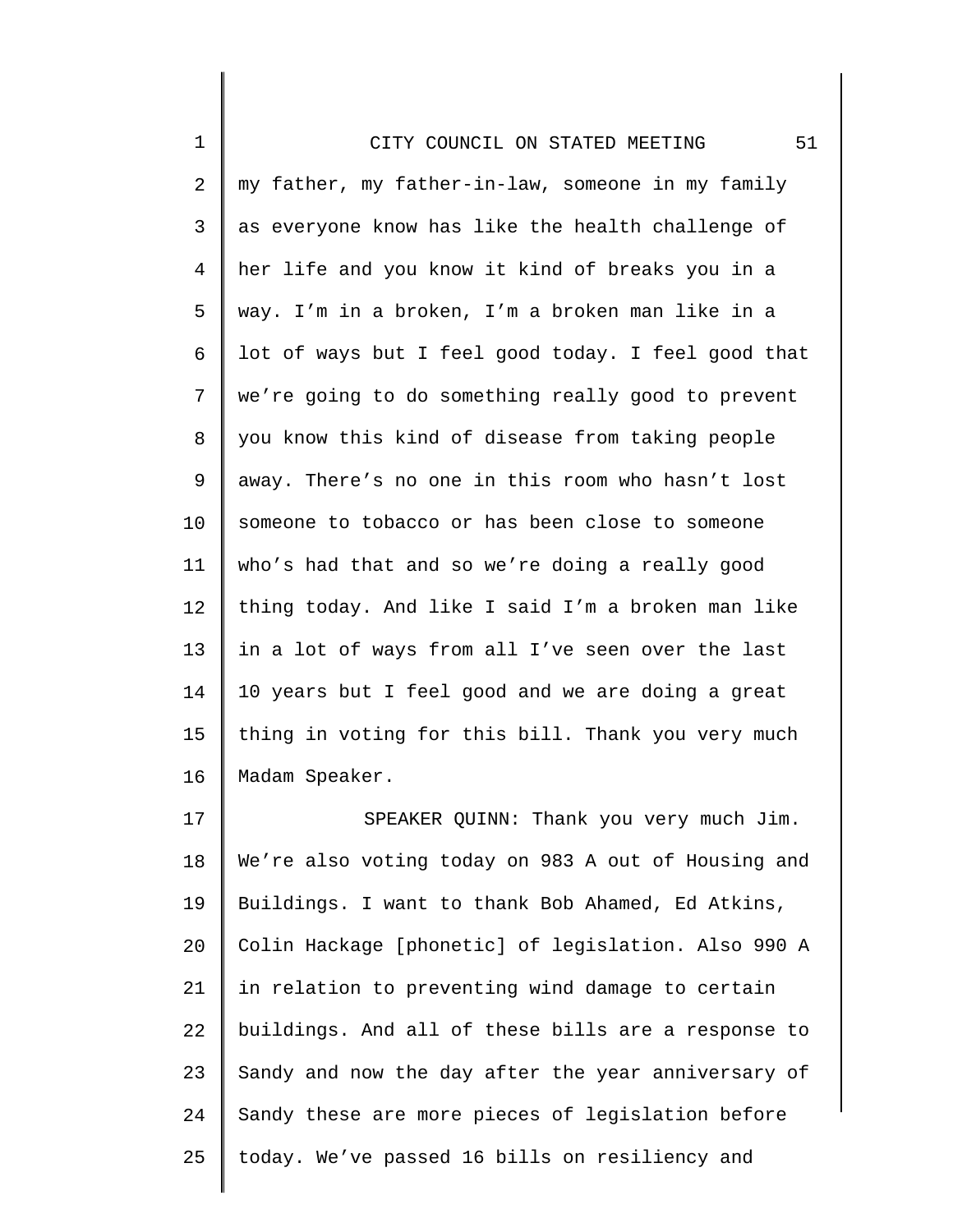1 2 3 4 5 6 7 8 9 10 11 12 13 14 15 16 17 CITY COUNCIL ON STATED MEETING 52 emergency preparedness. We will pass more before the end of this term and all of this is to learn from the real life tragedy so many New Yorkers went through and to make sure we are prepared moving forward. So I want to thank everyone who has worked on these pieces of legislation. Let me call on a couple of council members who were sponsors of the different bills. I want to thank council member Ulrich who sponsored 1090 A and council member Gonzalez who introduced 1089, council member Oddo who introduced 1096 A, and let me call on council member Chin the sponsor of 1085 A, and then council member Richards the sponsor of 1099 A. And by that I mean just council member Chin. Go ahead, council member Richards' not here. COUNCIL MEMBER CHIN: Thank you Madam

18 19  $20^{\circ}$ 21 22 23 24 25 Speaker. Good afternoon. I'm proud to sponsor intro 1085 on increasing the disaster preparedness of residential and commercial building. One year ago when super storm Sandy struck our city, my district was blanket in darkness. We went for a week without power or heat but many other buildings were out for even longer. Some were out for weeks and months. One of the main issue that we saw was the private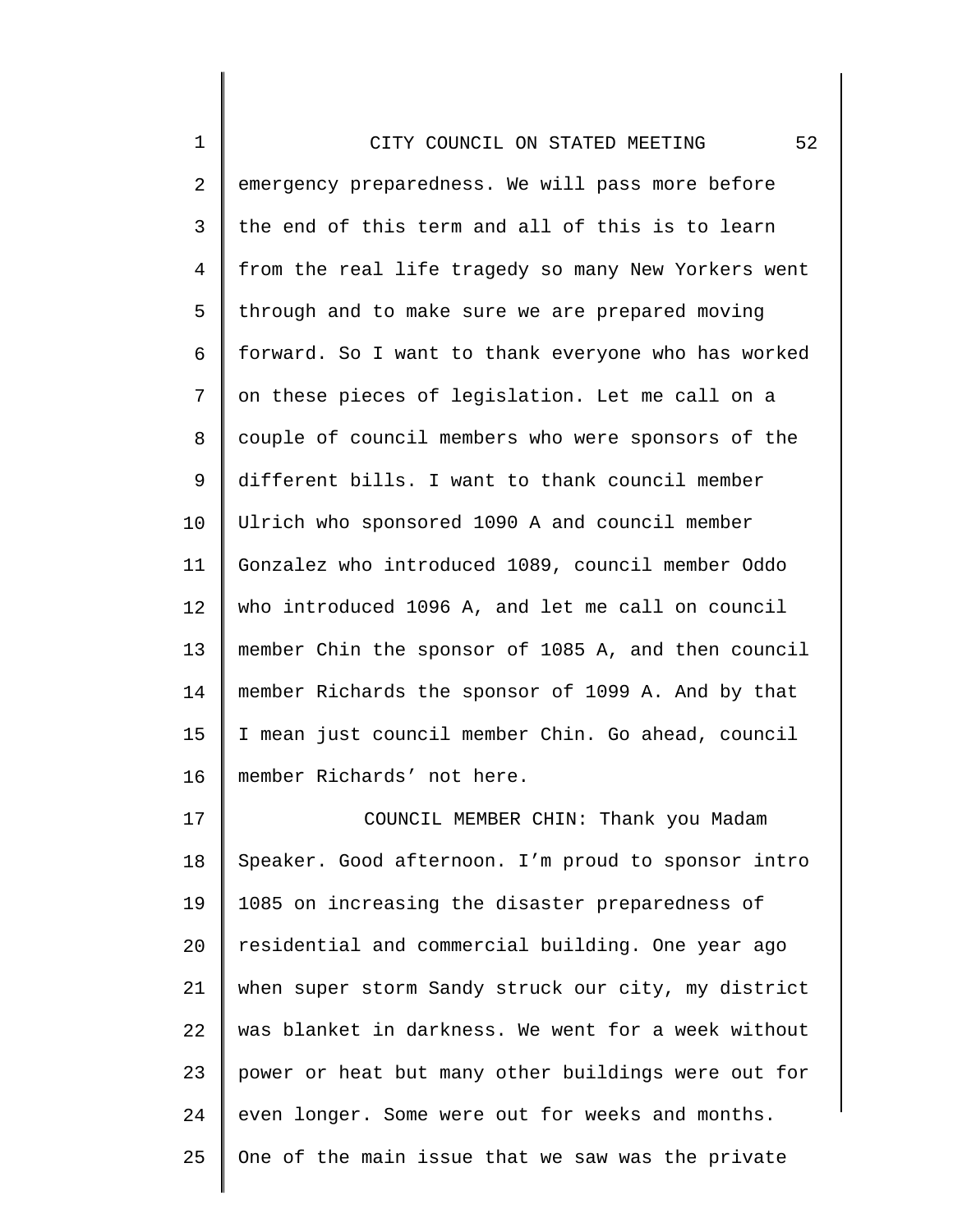| $\mathbf 1$    | 53<br>CITY COUNCIL ON STATED MEETING                |
|----------------|-----------------------------------------------------|
| $\overline{2}$ | buildings were not prepare. There were no           |
| $\mathsf{3}$   | information posted about whether they were in       |
| $\overline{4}$ | evacuation zone or where tenants should evacuate    |
| 5              | to. They had no battery operated lights in their    |
| 6              | hallways. They did not have emergency generators    |
| 7              | for their elevators. They did not have a mechanism  |
| 8              | for informing the resident before enduring the      |
| 9              | outage regarding the status of the building. What   |
| 10             | happened is that many of our constituents ended up  |
| 11             | reaching out to our office asking what was the      |
| 12             | status of the building. They were asking us through |
| 13             | Twitter and email about information their building  |
| 14             | should have been providing them. This bill is aimed |
| 15             | at increasing the information tenants receive from  |
| 16             | their building and also how private building        |
| 17             | prepare in the future for these disasters. I would  |
| 18             | like to thank the staff who help work on this       |
| 19             | legislation; Bob Ahamed [phonetic], Ed Atkins, and  |
| 20             | Guillermo Portillo [phonetic], and I urge my        |
| 21             | colleague to vote in favor of this important        |
| 22             | legislation. Thank you.                             |
| 23             | SPEAKER QUINN: Thank you council member             |
| 24             | Chin. And last but certainly not least we are       |
| 25             | voting on an important land use item; an item that  |
|                |                                                     |

∥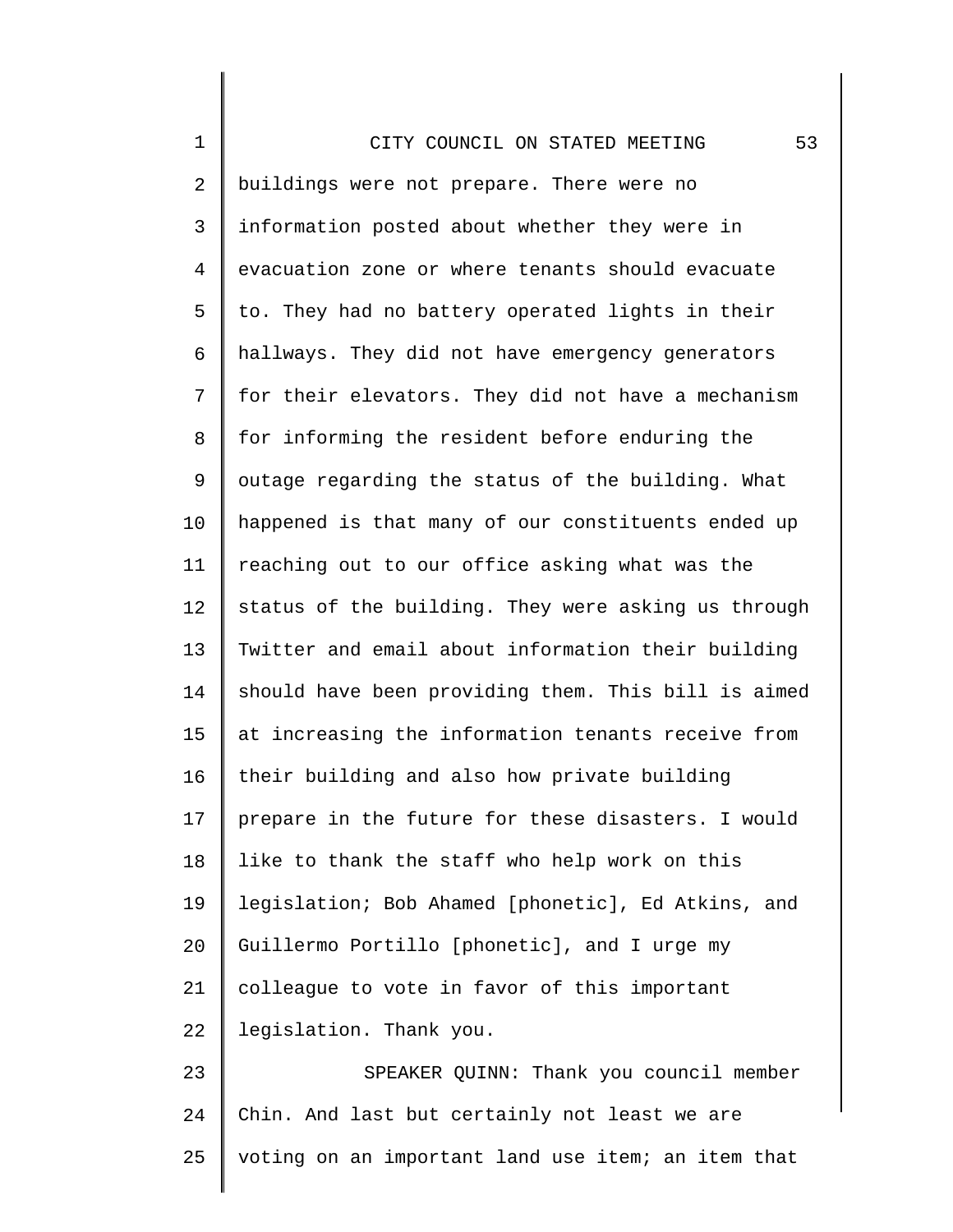| $\mathbf 1$ | 54<br>CITY COUNCIL ON STATED MEETING                |
|-------------|-----------------------------------------------------|
| 2           | is very important to Staten Island, to the north    |
| 3           | shore of Staten Island but to the whole city. I     |
| 4           | want to thank Ramone Martinez, and Ann McConnaughy  |
| 5           | [phonetic], Amy Levin, and Gale Benjamin for all of |
| 6           | their work on this. I want to congratulate council  |
| 7           | member Rose for her tremendous, I hope Debbie's     |
| 8           | still here, tremendous leadership on this issue and |
| $\mathsf 9$ | bringing this project over the goal line. I want to |
| 10          | thank chair Comrie and chair Weprin for all of      |
| 11          | their work. Let me call on yeah the chair of the    |
| 12          | subcommittee council member Weprin and then council |
| 13          | member Debbie Rose. And again I want to again, on   |
| 14          | behalf of everyone congratulate Debbie Rose for her |
| 15          | tremendous accomplishments in this project.         |
| 16          | [Applause]                                          |
| 17          | COUNCIL MEMBER WEPRIN: Thank you. Thank             |
| 18          | you Madam Speaker. Thank you for that applause      |
| 19          | colleagues. [interpose]                             |
| 20          | SPEAKER QUINN: Thank you.                           |
| 21          | COUNCIL MEMBER WEPRIN: Thank you very               |
| 22          | much. [interpose]                                   |
| 23          | SPEAKER QUINN: Council member Weprin                |
| 24          | and then council member Rose.                       |
| 25          |                                                     |
|             |                                                     |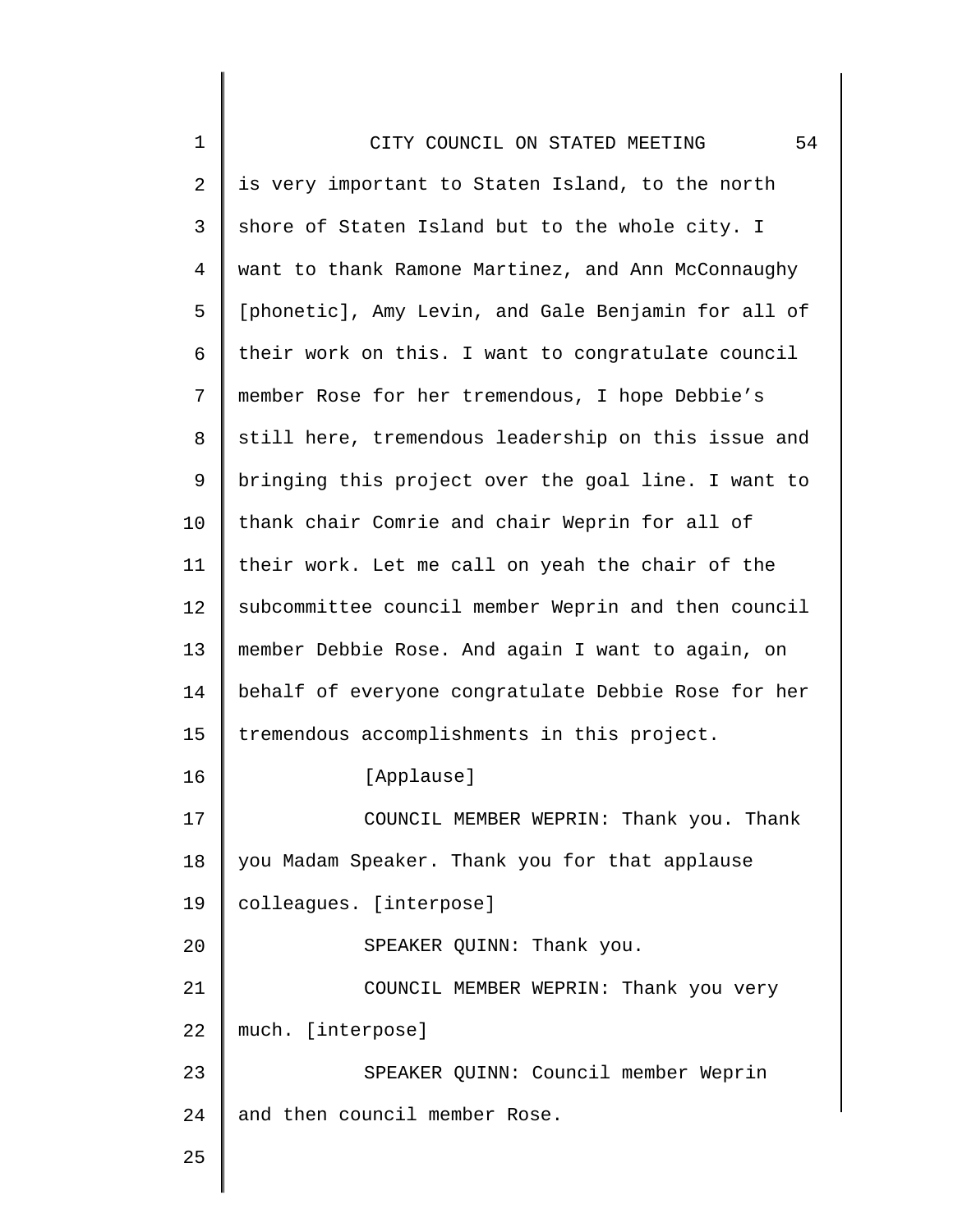| 1              | 55<br>CITY COUNCIL ON STATED MEETING                |
|----------------|-----------------------------------------------------|
| $\overline{2}$ | COUNCIL MEMBER WEPRIN: I won't spoil                |
| 3              | Debbie's thunder so I won't get into too much of    |
| $\overline{4}$ | the details. I will say this about this particular  |
| 5              | project. It is an example of smart development. A   |
| 6              | development that helps bring in jobs, pays good     |
| 7              | wages in those jobs, helps bring in tourists and    |
| 8              | attraction for Staten Island. The commons, the      |
| 9              | retail outlets are going to be a great attraction   |
| 10             | to bring people into New York City to do their      |
| 11             | shopping. And the wheel is going to be a great      |
| 12             | tourist destination as well as being used by many   |
| 13             | local residents thanks in part to the great work of |
| 14             | Debbie Rose. She will describe many of the other    |
| 15             | aspects of this that help make it, not only good    |
| 16             | jobs, not only a money maker but environmentally    |
| 17             | friendly and great for a community. So it really    |
| 18             | was a great smart development and I got to          |
| 19             | compliment Debbie Rose and all the staff for all    |
| 20             | the hard work they put in here and I'll let her     |
| 21             | describe all the great wins that she had. Thank you |
| 22             | very much Madam Speaker.                            |
| 23             | SPEAKER QUINN: Thank you. Council                   |
| 24             | member Rose.                                        |
| 25             |                                                     |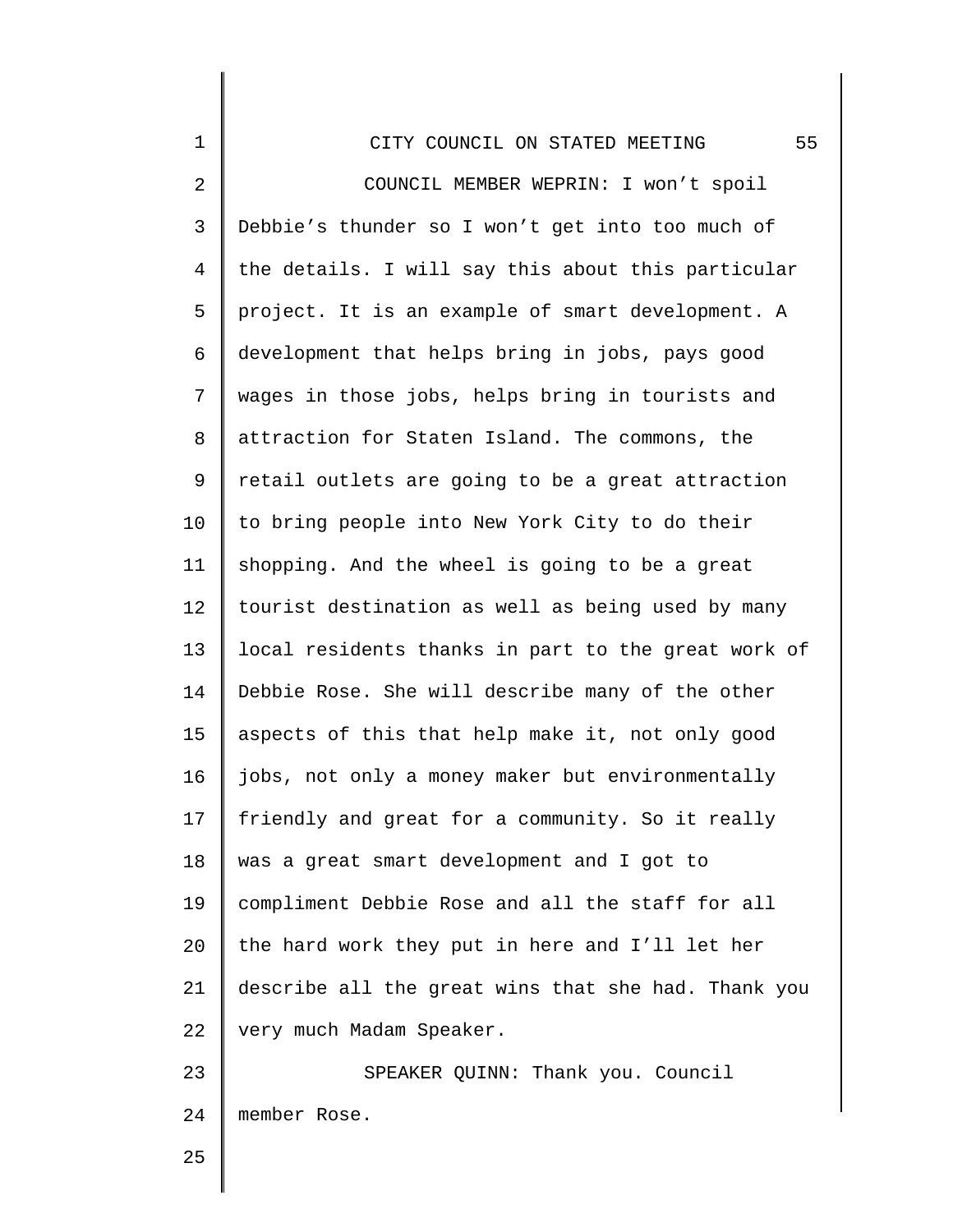| 1  | 56<br>CITY COUNCIL ON STATED MEETING                |
|----|-----------------------------------------------------|
| 2  | COUNCIL MEMBER ROSE: Thank you. I want              |
| 3  | to thank so many people because this is truly a     |
| 4  | transformative project the likes of which Staten    |
| 5  | Island has never seen and especially since the      |
| 6  | building of the Verrazano Bridge. And I would just  |
| 7  | like to say that this project will also contribute  |
| 8  | to Staten Island not being considered the forgotten |
| 9  | borough again. I want to thank Speaker Quinn for    |
| 10 | her leadership and for loaning me your more than    |
| 11 | able staff. I just want to thank Ramone Martinez    |
| 12 | who with his                                        |
| 13 | [Applause]                                          |
| 14 | COUNCIL MEMBER ROSE:  quiet, demure                 |
| 15 | ways of negotiating helped [interpose]              |
| 16 | MAJORITY LEADER: Come on out Ramone.                |
| 17 | COUNCIL MEMBER ROSE: [crosstalk]  get us            |
| 18 | to this point. Ramone I really would like to thank  |
| 19 | you. He's been there through the thick and thin.    |
| 20 | I'd like to also thank Gale Benjamin, Ann           |
| 21 | McConnaughy [phonetic], and Amy Levin from our Land |
| 22 | Use division. They are stellar and they had a keen  |
| 23 | eye for catching some things that might have gotten |
| 24 | overlooked. I'd like to thank my delegation Jimmy   |
| 25 | Oddo and Vinny Ignizio when the press and local     |
|    |                                                     |

 $\Big\}$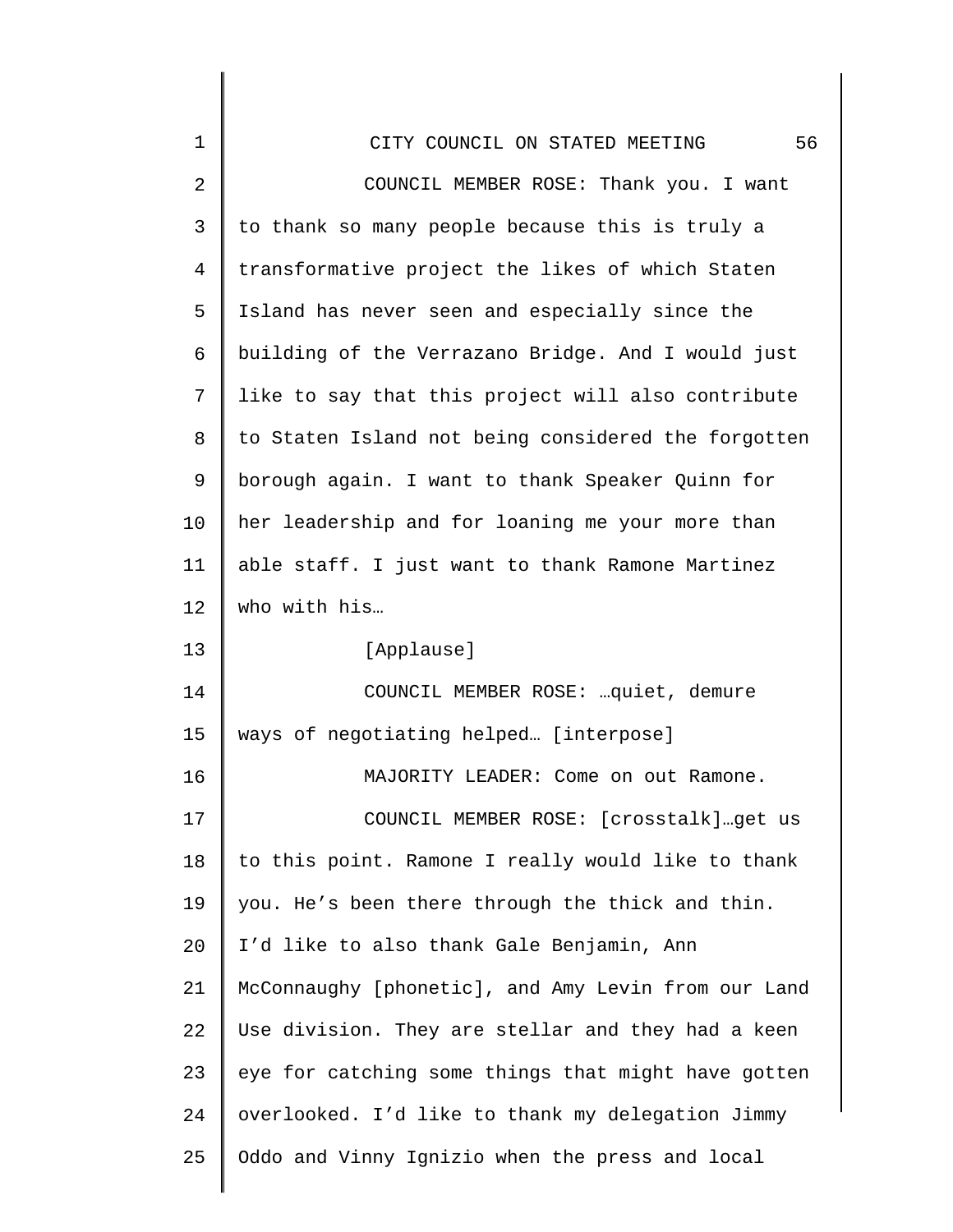| $\mathbf 1$ | 57<br>CITY COUNCIL ON STATED MEETING                |
|-------------|-----------------------------------------------------|
| 2           | folks started putting a lot of pressure on me they  |
| 3           | had my back and gave me the support I needed. I'd   |
| 4           | like to thank Land Use chair Leroy Comrie and the   |
| 5           | Zoning and Franchise subcommittee chair for their   |
| 6           | sage advice and reminded me to breathe that it's a  |
| 7           | long process. And again I have to say I never       |
| 8           | thought I'd be saying thank you to EDC but thank    |
| 9           | you EDC and the mayor to Don Capoccia and Mr.       |
| $10 \,$     | Marin, building trades 32 VJS, hotel trades, all    |
| 11          | of, all of the unions that participated in these    |
| 12          | negotiations and my staff who put in countless      |
| 13          | hours without complaining. I really think they      |
| 14          | liked the sport of it all. And for everyone who,    |
| 15          | all of my colleagues who were so supportive and     |
| 16          | helpful for their support and assistance during     |
| 17          | this unique and exhausting experience. So you've    |
| 18          | heard a lot. This is the biggest thing that's ever  |
| 19          | happen to the north shore of Staten Island and in   |
| 20          | fact it is the biggest observation wheel in the     |
| 21          | world at 625 feet. Its presence will be forever     |
| 22          | felt. So we started this process, I started this    |
| 23          | process wanting to find the win win benefitting     |
| 24          | Staten Island and our residents and there was doubt |
| 25          | expressed that these goals could be reached. I am   |
|             |                                                     |

∥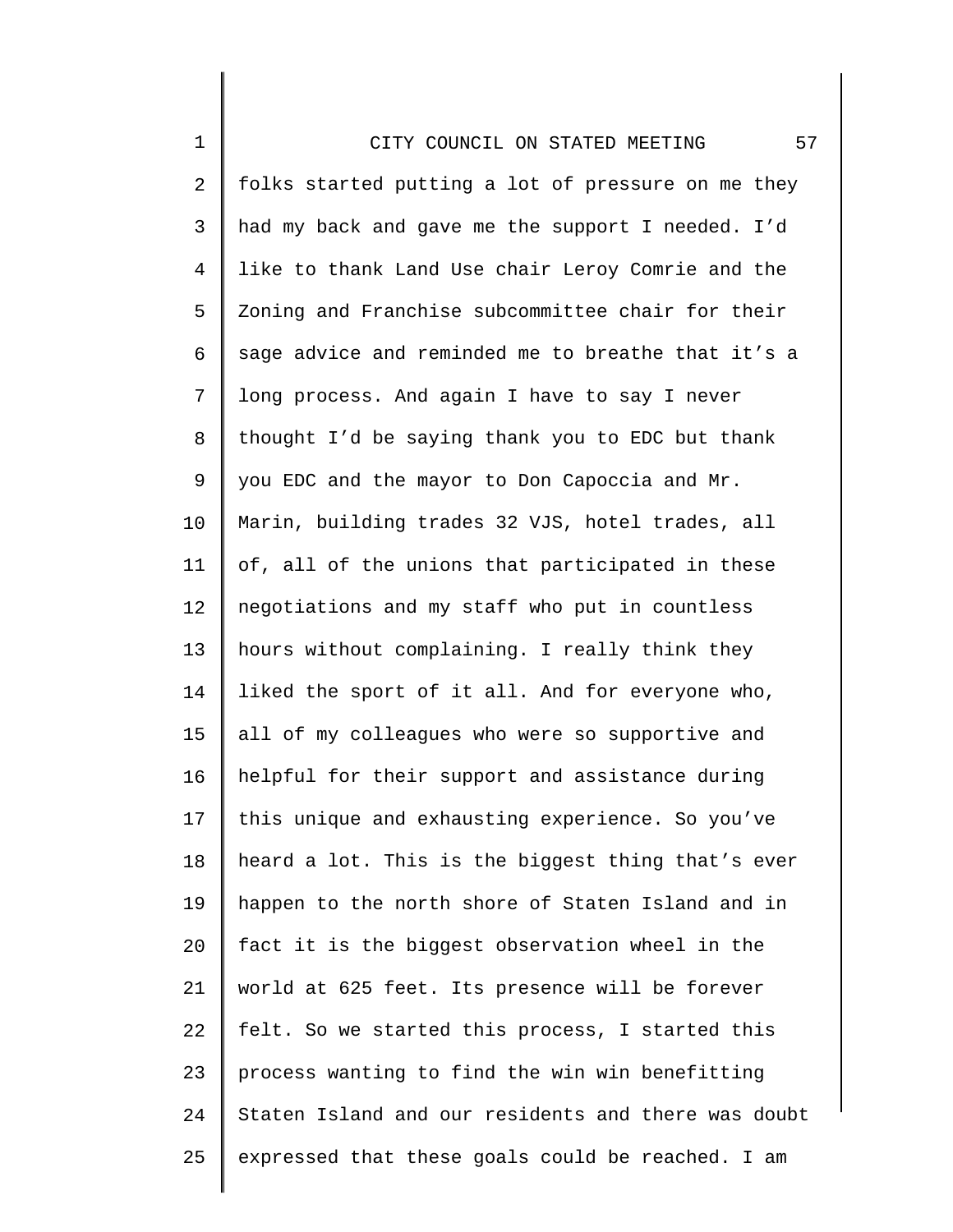1 2 3 4 5 6 7 8 9 10 11 12 13 14 15 16 17 18 19 20 21 22 23 24 25 CITY COUNCIL ON STATED MEETING 58 happy to stand here today and say the elusive win win has been achieved. This vote is a tremendous victory for the residents of the north shore of Staten Island for New York City because this will be a transformative project and a boom to our economic development. It is worth over 580 million dollars in private investment with an additional 52 million in commitments from New York City and the developers. With the approval of this project and I thank all my colleagues for voting affirmatively the north shore of Staten Island will have the world's tallest observation wheel on its waterfront. At 625 feet tall we'll also have a front, our first high end outlet mall which is located in New York City with over 125 retailers, eating and drinking establishments, and a 200 room hotel with catering facility. The project will generate over 1150 construction jobs and 1350 permanent jobs. It will generate over 101 million dollars in return to New York City. And as promised these projects hold my concerns were first and foremost for my district and Staten Island. I have consistently said in the past year that Staten Islanders get the best deal possible with this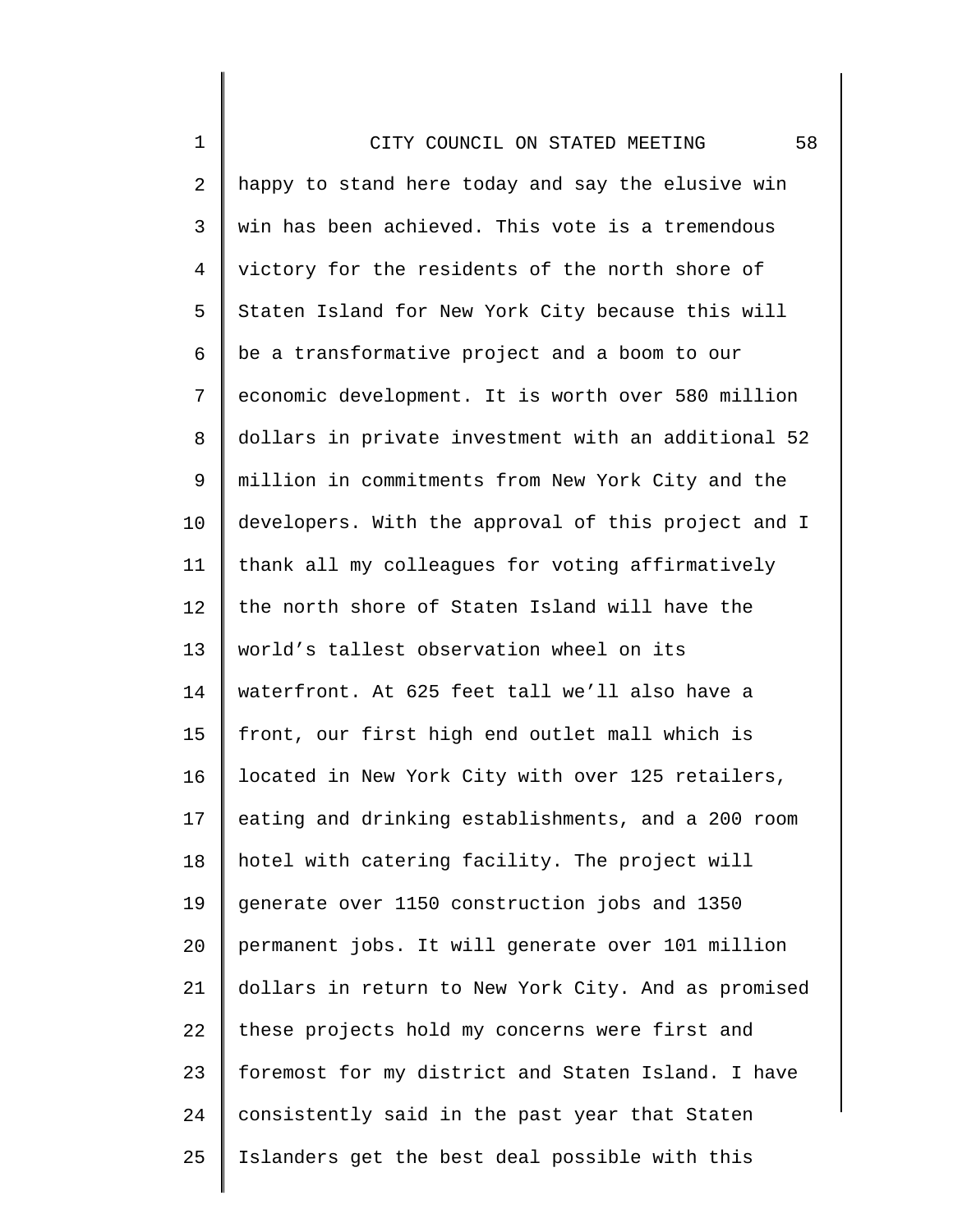1 2 3 4 5 6 7 8 9 10 11 12 13 14 15 16 17 18 19 20 21 22 23 24 25 CITY COUNCIL ON STATED MEETING 59 project and in order to ensure this I needed certain key areas to be addressed. Among them were traffic congestion and ferry commuter concerns, good jobs for Staten Islanders pre, during, and post construction and economic development provisions. And I'm proud to announce that we have indeed gotten many benefits for Staten Islanders included. They include; one million dollars for a traffic mitigation fund, 700 thousand for a planning study for the replacement of Cromwell Center which was destroyed during Irene and finished off during Sandy, commuter parking levels that will be maintained throughout the construction of the project, parking rates that will be capped at close to the current rate, 100 percent union hiring for both the wheel and the outlet projects, 500 thousand dollars for capacity building for MWBE contractors, the activation of the north shore right away, support for the activation of the north shore right away, support to ensure public access to Bay Street Landing promenade which was destroyed during Sandy, two million for repair of the Richmond Terrace Esplanade and aesthetic upgrades, 750 thousand for the development of a Staten Island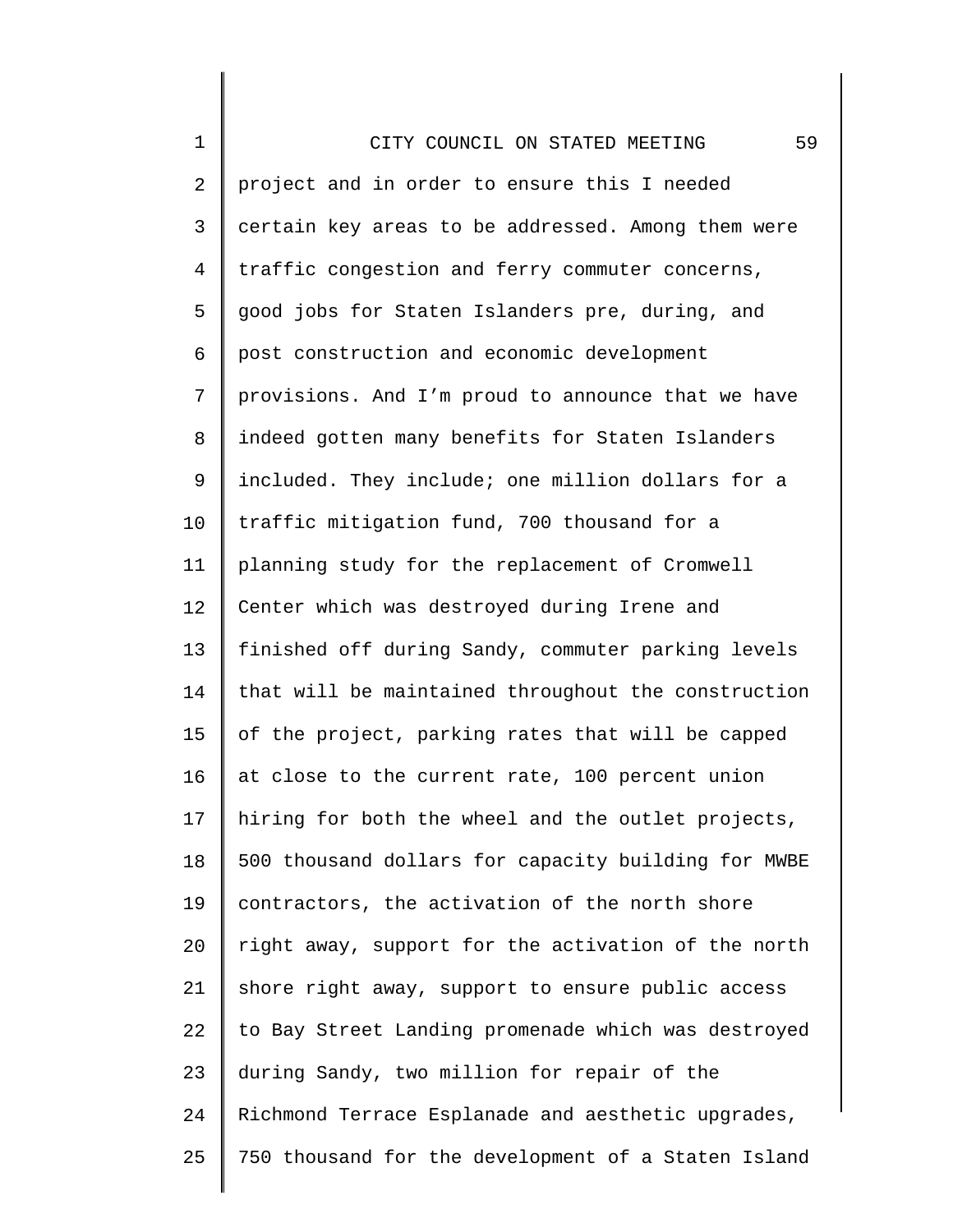| $\mathbf 1$    | 60<br>CITY COUNCIL ON STATED MEETING                |
|----------------|-----------------------------------------------------|
| 2              | Greenway Trail which goes from the Verrazano Bridge |
| 3              | to the Goethals Bridge, plans for a private ferry   |
| $\overline{4}$ | service adjacent to the development area, 35        |
| 5              | million in city capitol funds for new ferries,      |
| 6              | plans for a ferry service to Snug Harbor, a         |
| 7              | comprehensive signage program in the ferry and on   |
| 8              | the ferry, improve signage programs for the 'Kiss & |
| 9              | Ride' which is not a place where people just hang   |
| 10             | out and neck, it's actually the pick-up and drop-   |
| 11             | off for the Staten Island ferry and a welcome       |
| 12             | center and kiosk in the ferry terminal, Wi-Fi       |
| 13             | service in the ferry terminal and on the ferries, a |
| 14             | complementary ridership for Staten Island school    |
| 15             | children on the wheel and also every student in New |
| 16             | York City will have the opportunity to ride the     |
| 17             | wheel at least once, formation of the community     |
| 18             | association advisory board, 75 thousand dollars for |
| 19             | the creation of a Jersey Street local development   |
| 20             | corporation, rezoning of the new Brighton community |
| 21             | from manufacturing to commercial and residential,   |
| 22             | new pedestrian crossings with countdown clocks in   |
| 23             | St. George, siding of an eco-dock near Homeport and |
| 24             | aesthetic improvements for St. George and Jersey    |
|                |                                                     |

25

II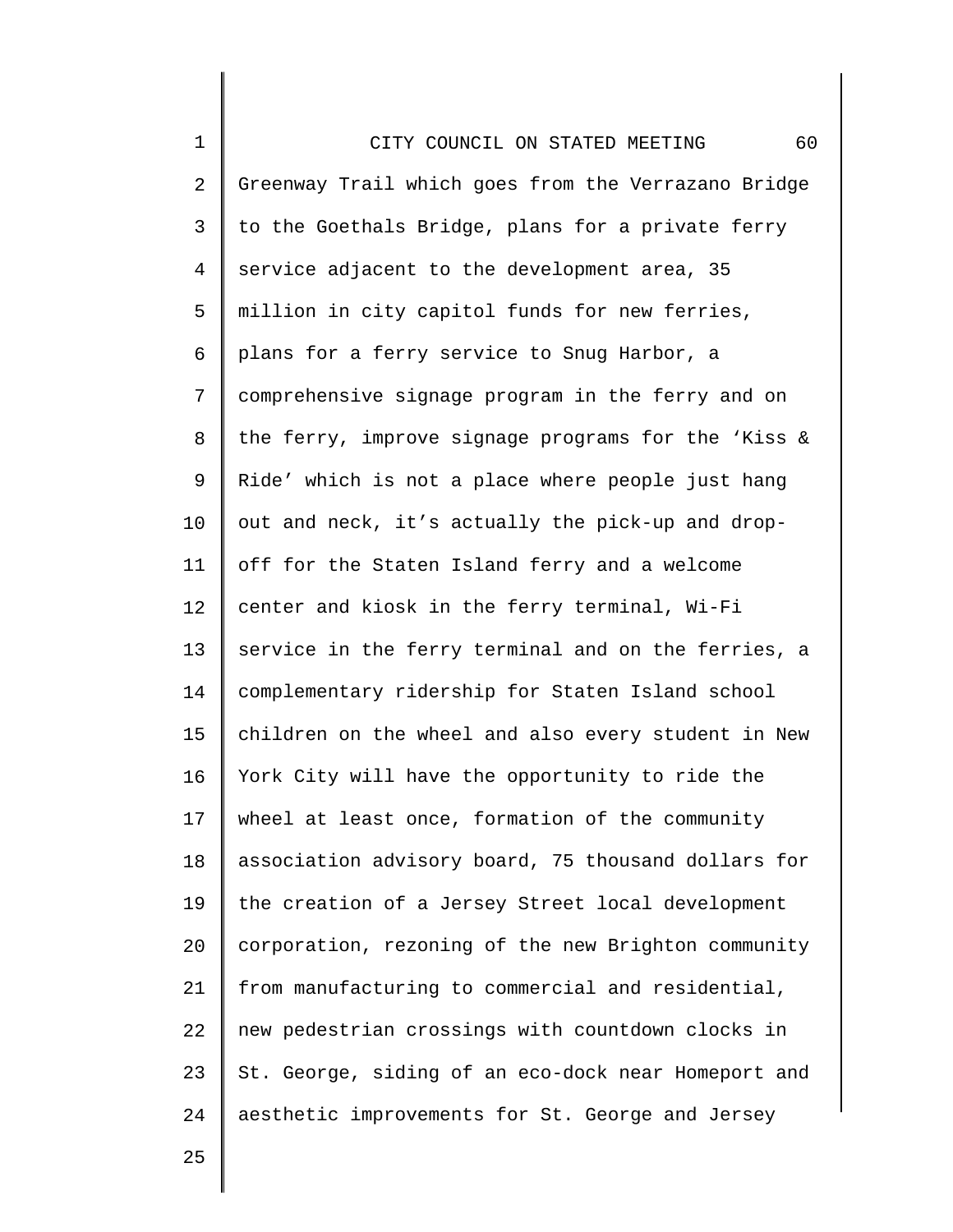| 1  | CITY COUNCIL ON STATED MEETING<br>61                |
|----|-----------------------------------------------------|
| 2  | street corners. And Jumaane's yawning so I'm just   |
| 3  | going [interpose]                                   |
| 4  | [laughing]                                          |
| 5  | COUNCIL MEMBER ROSE: I am going to say              |
| 6  | [interpose]                                         |
| 7  | [laughing]                                          |
| 8  | COUNCIL MEMBER ROSE: I'm going to say               |
| 9  | that I'm ecstatic and to quote Vinny Ignizio I'm    |
| 10 | wheel-y wheel-y wheel-y happy. [interpose]          |
| 11 | [laughing]                                          |
| 12 | COUNCIL MEMBER ROSE: I know. It's Vinny             |
| 13 | Ignizio. [interpose]                                |
| 14 | [laughing]                                          |
| 15 | COUNCIL MEMBER ROSE: So I want to thank             |
| 16 | all of you for voting for this project. It provides |
| 17 | 52 million dollars for improvements that were       |
| 18 | provided by New York City and EDC and 580 million   |
| 19 | in private investments and it is going to help in   |
| 20 | our economic development and it will allow Staten   |
| 21 | Island to say once more that we're not the          |
| 22 | forgotten borough and now people have a reason to   |
| 23 | get off the boat and contribute to our economic, to |
| 24 | our economy. Thank you.                             |
|    |                                                     |

25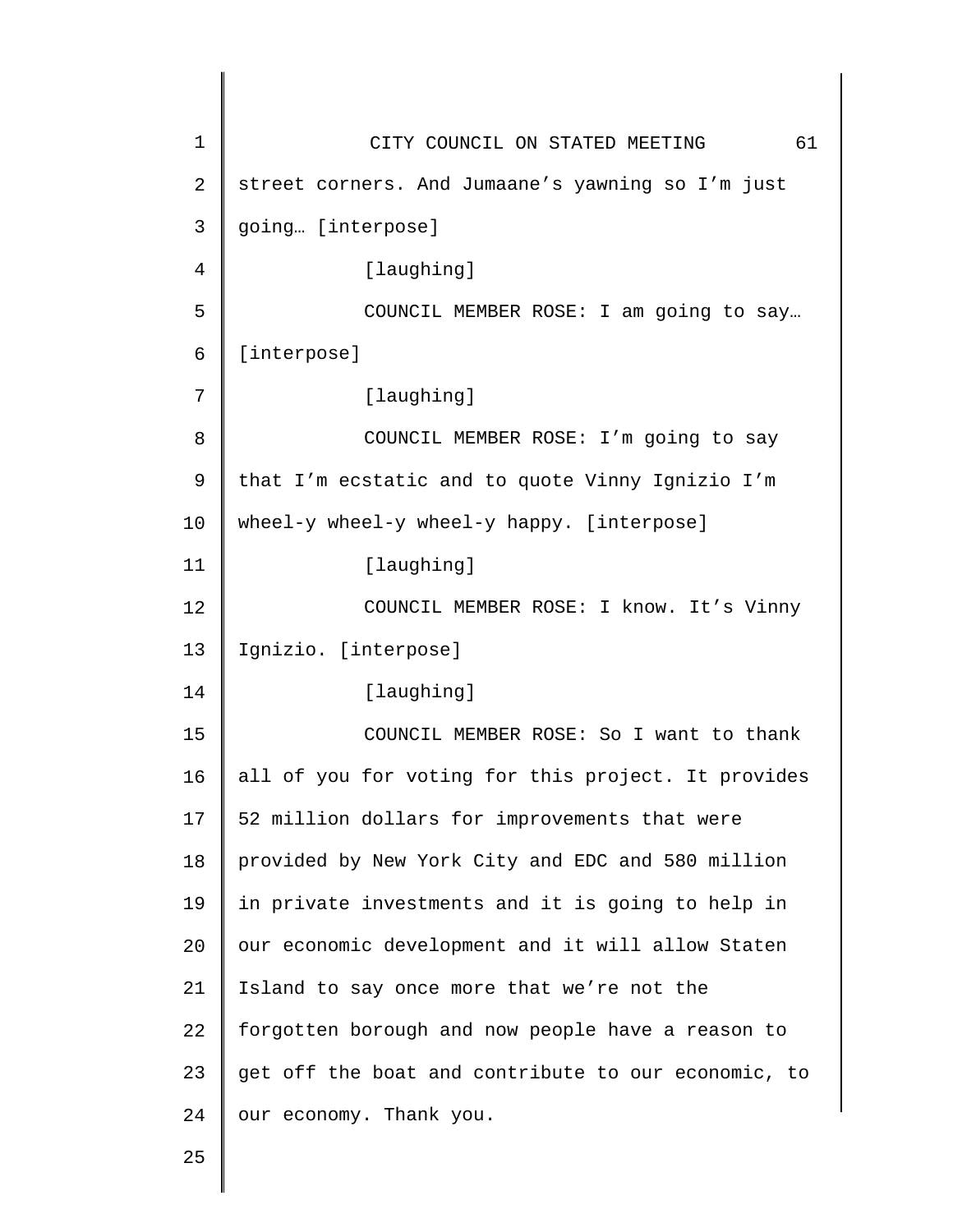| $\mathbf{1}$    | 62<br>CITY COUNCIL ON STATED MEETING                |
|-----------------|-----------------------------------------------------|
| 2               | SPEAKER QUINN: Thank you very much                  |
| 3               | council member Rose.                                |
| 4               | [Applause]                                          |
| 5               | SPEAKER QUINN: And that completes                   |
| 6               | communication from the Speaker.                     |
| 7               | PRESIDENT PRO TEMPORE: Thank you very               |
| 8               | much Madam Speaker. We now move on to discussion of |
| 9               | General orders. We're going to first call on        |
| 10              | council member Mealy.                               |
| 11              | COUNCIL MEMBER MEALY: I would just like             |
| 12 <sup>°</sup> | to amend my vote.                                   |
| 13              | PRESIDENT PRO TEMPORE: Go ahead.                    |
| 14              | COUNCIL MEMBER MEALY: I would like to               |
| 15 <sub>1</sub> | vote no on intro 1021 A. Thank you Majority Leader. |
| 16              | PRESIDENT PRO TEMPORE: Thank you and                |
| 17              | now we have a couple of members who need to vote.   |
| 18              | Council member Mendez.                              |
| 19              | COUNCIL MEMBER MENDEZ: Thank you I'd                |
| 20              | like to vote aye on all the, on the General Order   |
| 21              | Calendar and all the Resolutions.                   |
| 22              | PRESIDENT PRO TEMPORE: So ordered.                  |
| 23              | COUNCIL MEMBER MENDEZ: Thank you.                   |
| 24              | PRESIDENT PRO TEMPORE: Council member               |
| 25              | Gentile?                                            |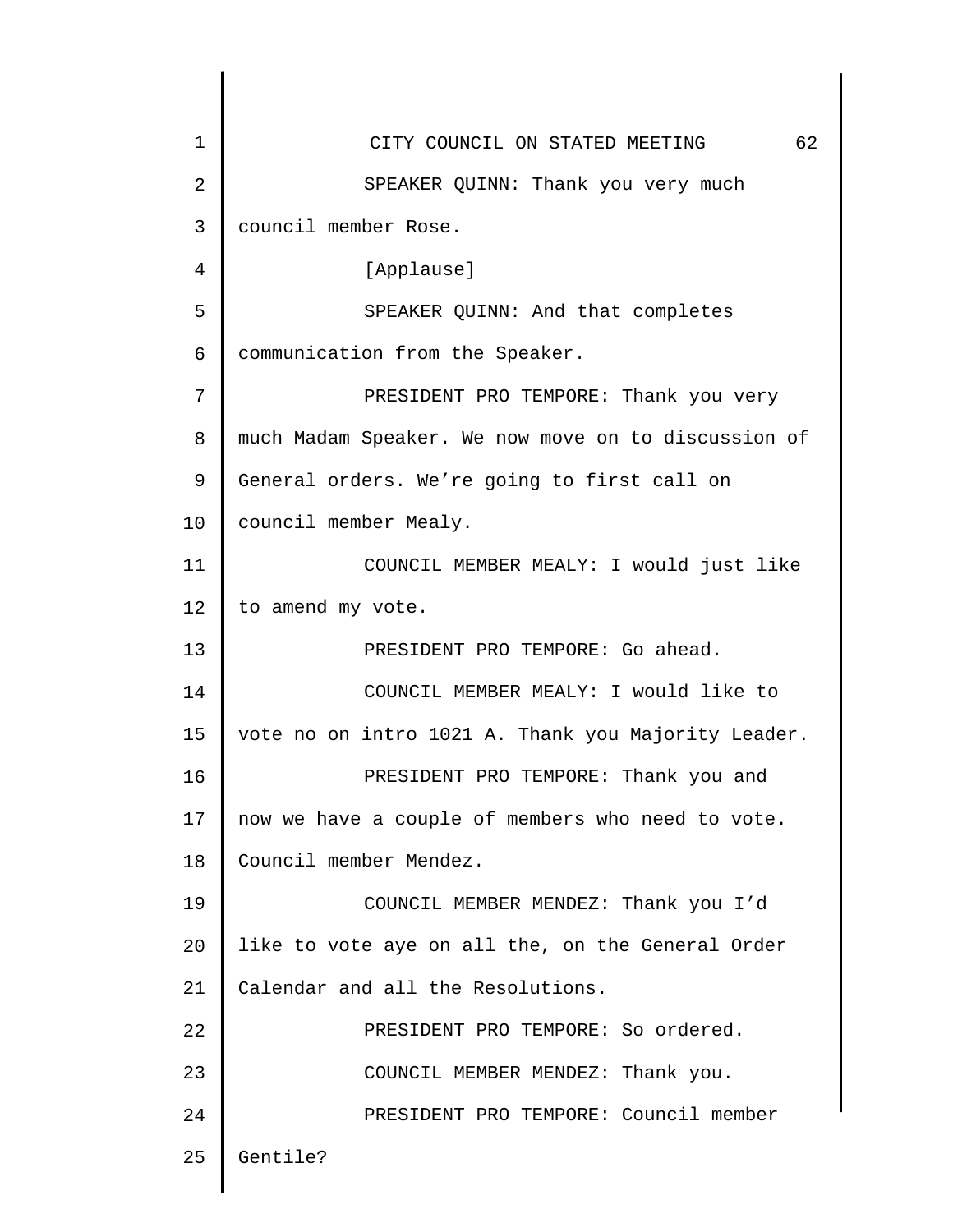| 1  | 63<br>CITY COUNCIL ON STATED MEETING                |
|----|-----------------------------------------------------|
| 2  | COUNCIL MEMBER GENTILE: Yes I vote aye              |
| 3  | on all General Orders except intro 250 A and intro  |
| 4  | 1021 A I vote no. And yes on all the Resolutions.   |
| 5  | PRESIDENT PRO TEMPORE: Council member               |
| 6  | Barron?                                             |
| 7  | COUNCIL MEMBER BARRON: My colleagues I              |
| 8  | rise to say I finally did it; I bagged Thomas       |
| 9  | Jefferson [interpose]                               |
| 10 | [laughing]                                          |
| 11 | COUNCIL MEMBER BARRON:  and his partner             |
| 12 | George Washington both of who owned and slaved      |
| 13 | Africans. I rise also to say that of the two        |
| 14 | smoking bills I'm voting no on the first one on 18  |
| 15 | to 21 for these reasons. One, I don't know that     |
| 16 | that's going to stop 18 year olds from smoking.     |
| 17 | Two, we don't need another interference with the    |
| 18 | police department. I can see the stop and frisk now |
| 19 | finding young people with packs of cigarettes. Now  |
| 20 | that becomes an issue in our community. Now you     |
| 21 | purchase a pack of cigarettes and you're 18 that    |
| 22 | will be against the law. We don't need more of that |
| 23 | in our community. And they say that 18 year olds    |
| 24 | don't know the real danger of smoking but they know |
| 25 | enough to vote for you. [interpose]                 |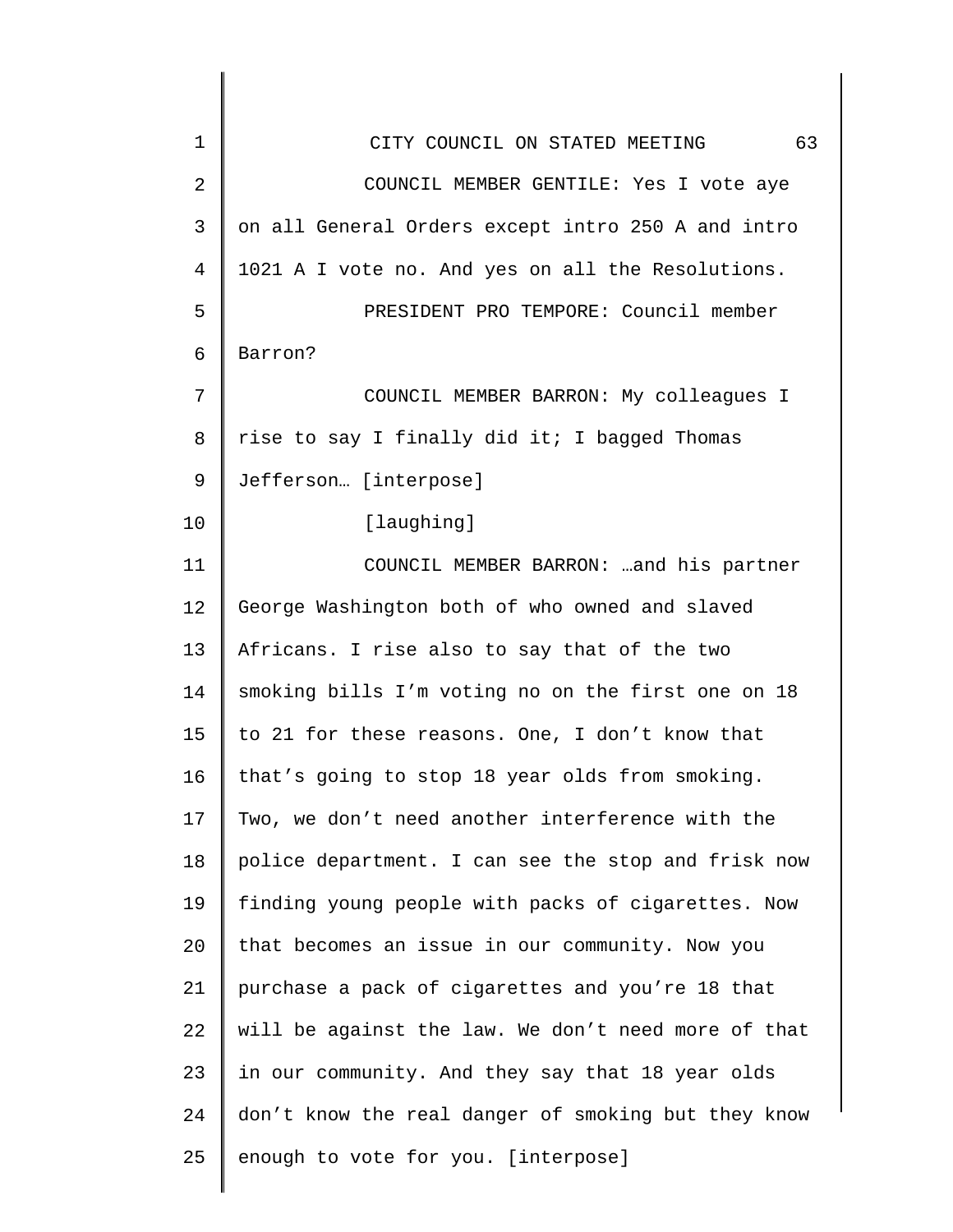| $\mathbf 1$    | 64<br>CITY COUNCIL ON STATED MEETING                |
|----------------|-----------------------------------------------------|
| $\overline{2}$ | [Applause]                                          |
| $\mathsf{3}$   | COUNCIL MEMBER BARRON: And they know                |
| $\overline{4}$ | enough to die in the, in the wars and they know     |
| 5              | enough to ride and get license for cars. I just     |
| 6              | don't think this is the way to go about it. The     |
| 7              | second one I think I'm going to vote yes. And then  |
| 8              | finally I left this on your table, on your desk.    |
| 9              | This is the 100 percent affordable project of the   |
| 10             | Livonia Commons. 100 percent affordable. Too bad    |
| 11             | Inez Dickens is not here because I'm sure I         |
| 12             | captured the number one spot of all the city        |
| 13             | councilors in building affordable housing. You can  |
| 14             | get a 3 bedroom apartment making 28 to 39 thousand  |
| 15             | dollars and the rent would only be 754 dollars a    |
| 16             | month, unheard of in this city. So I thank you very |
| 17             | much for your support. 16 percent will be for the   |
| 18             | homeless and they will get subsidized rent to go    |
| 19             | along with it. This is a 100 percent affordable     |
| 20             | project. Not bad for a black, radical,              |
| 21             | revolutionary, anti-capitalist, anti-imperialist,   |
| 22             | elected official. Thank you very much.              |
| 23             | PRESIDENT PRO TEMPORE: Council member               |
| 24             | Jackson?                                            |
| 25             |                                                     |
|                |                                                     |

∥ ∥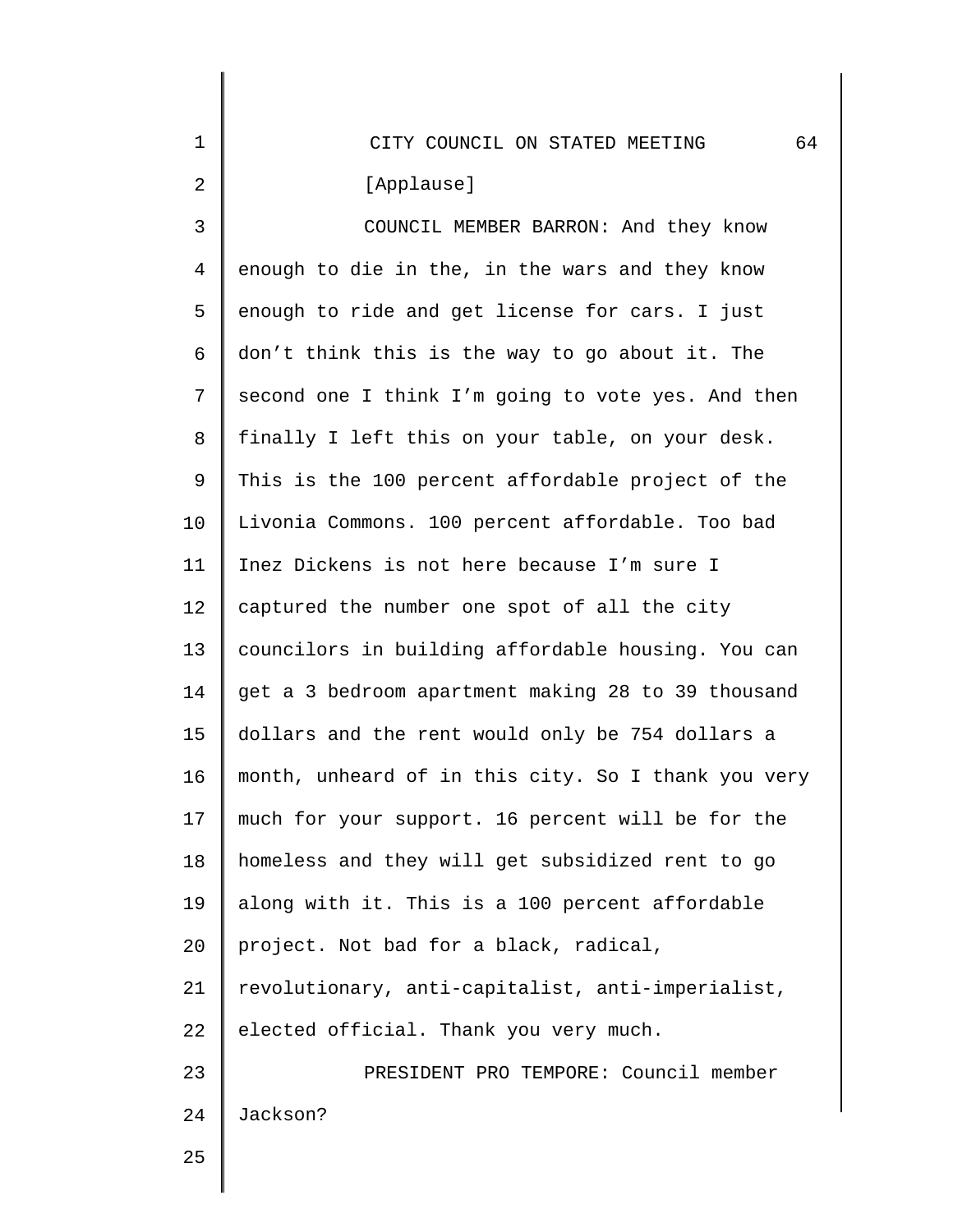| $\mathbf 1$ | 65<br>CITY COUNCIL ON STATED MEETING                |
|-------------|-----------------------------------------------------|
| 2           | COUNCIL MEMBER JACKSON: Thank you my                |
| 3           | colleagues I rise in order to discuss intro 250 A   |
| 4           | and 1021 A. While I support raising the minimum age |
| 5           | to purchase tobacco from 18 to 21 which is intro    |
| 6           | 250 A, I cannot support intro 1021 A. This bill,    |
| 7           | the accompanying bill banning the use of discounts  |
| 8           | of coupons for the purchase of tobacco by           |
| 9           | responsible adults. The first legislation speaks    |
| 10          | directly to our youth who are coming into their own |
| 11          | as responsible adults still highly susceptible to   |
| 12          | marketing tactics and developing lifelong addictive |
| 13          | behaviors. However the second legislation 1021 A is |
| 14          | misguided in appearing to avert black market        |
| 15          | behavior but only results in penalizing and hurting |
| 16          | the pockets of responsible adults who exercise      |
| 17          | their choice to purchase legal tobacco products.    |
| 18          | When a city intervenes to stifle a law abiding      |
| 19          | adult from purchasing a legal product we start      |
| 20          | heading into a nanny state. With all due respect to |
| 21          | my colleague council member Arroyo and the American |
| 22          | Heart association this legislation should be        |
| 23          | amended or scrapped all together to develop         |
| 24          | measures that would truly address the black market  |
| 25          | industry with enforceable measures. If this         |
|             |                                                     |

∥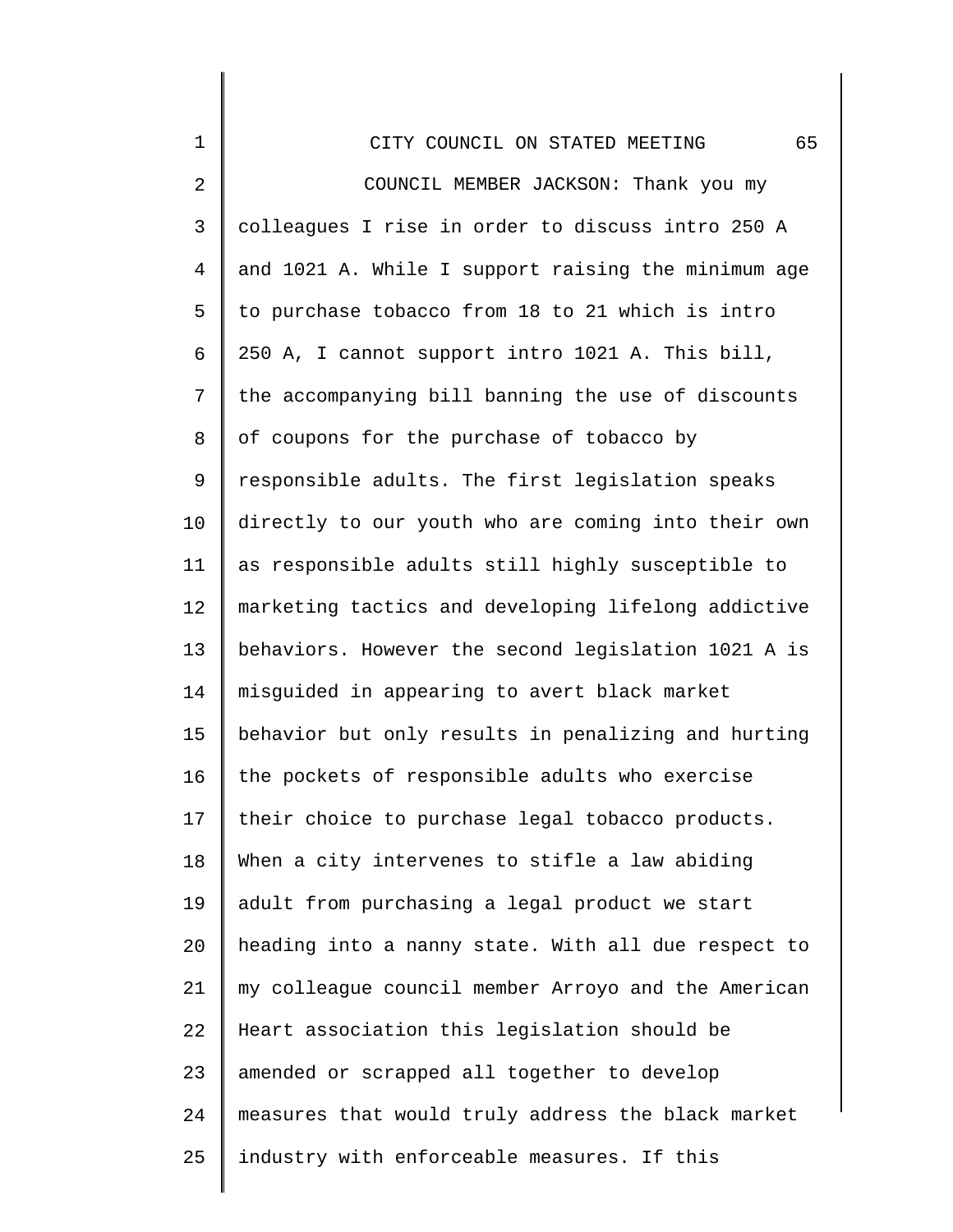| 1       | 66<br>CITY COUNCIL ON STATED MEETING                |
|---------|-----------------------------------------------------|
| 2       | legislation is passed, my dad, who is 87 years old, |
| 3       | a smoker, and on fixed income would not only have   |
| 4       | to pay more to purchase cigarettes but we'd also be |
| 5       | unable to use coupons or discounts to offset the    |
| б       | cost. We are unnecessarily penalizing the same      |
| 7       | adults that our city public health adds aim to      |
| 8       | help. We're going from a supportive message of we   |
| 9       | know it's difficult, but we're here to help and     |
| $10 \,$ | less, and let us show you the way to dictating and  |
| 11      | controlling behavior as this, as if these same      |
| 12      | adults are irresponsible and need to get their      |
| 13      | privileges taken away. I say let's stay away from   |
| 14      | punishing adults and move toward educating the      |
| 15      | masses. Thank you very much.                        |
| 16      | PRESIDENT PRO TEMPORE: Thank you.                   |
| 17      | Council member Koppell?                             |
| 18      | COUNCIL MEMBER KOPPELL: Thank you Mr.               |
| 19      | Majority Leader. I have the greatest respect in     |
| 20      | regard for my colleague Jim Gennaro and I know he's |
| 21      | well-meaning in the advancement of legislation.     |
| 22      | Unfortunately I think that there is some sort of    |
| 23      | inconsistency of how we view our young people in    |
| 24      | this legislation. And I agree here with council     |
| 25      | member Barron. We don't always agree but on this we |
|         |                                                     |

I ∥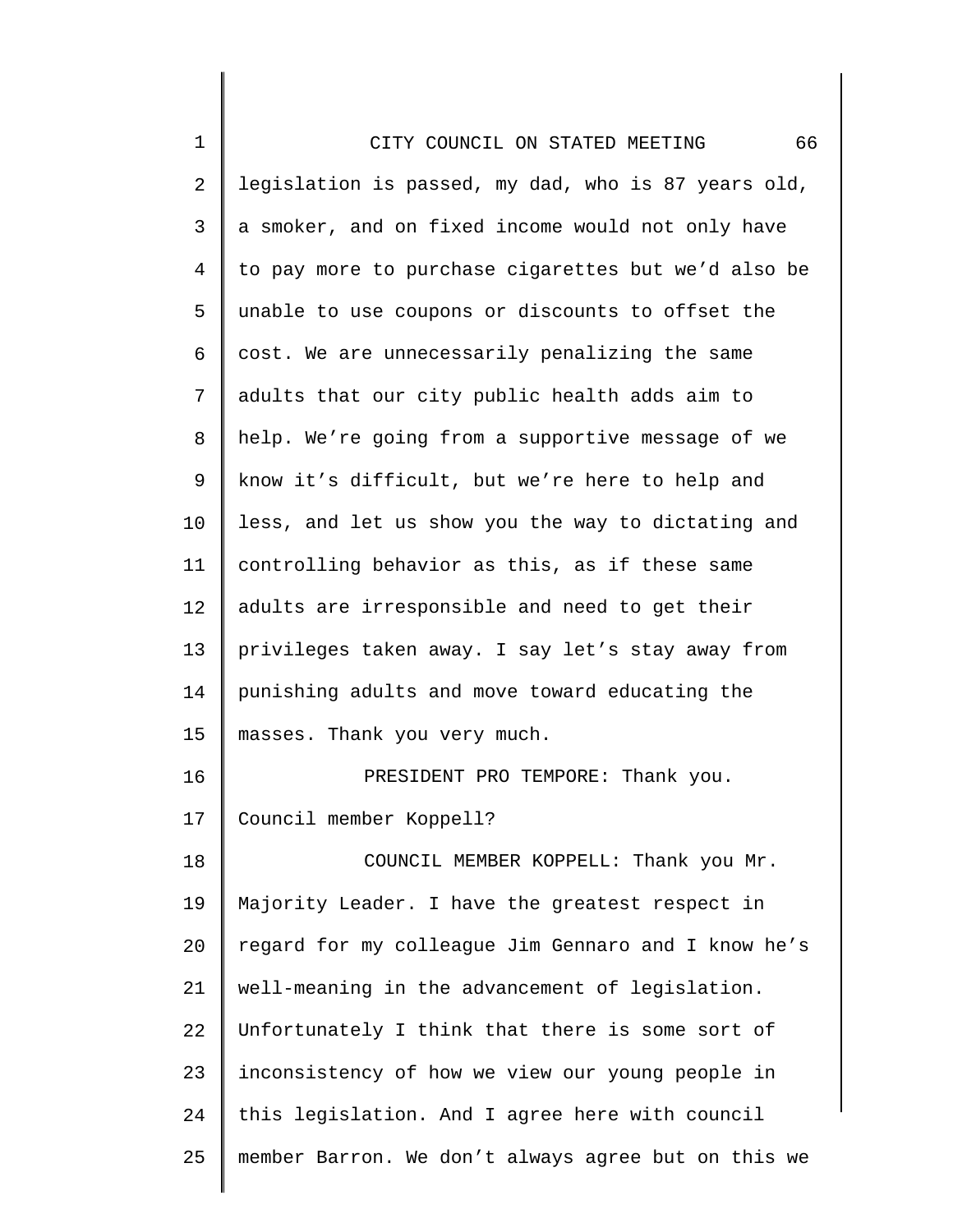| $\mathbf 1$    | 67<br>CITY COUNCIL ON STATED MEETING                |
|----------------|-----------------------------------------------------|
| 2              | do. We say that those young people 18 and over can  |
| 3              | vote, you know, a very important responsibility. We |
| $\overline{4}$ | say that, you know that they can drive a car. We    |
| 5              | say, in fact, that they can be drafted and fight    |
| 6              | for our country but we say now in this legislation  |
| 7              | that they can't buy a pack of cigarettes. First of  |
| 8              | all, first of all it's not going to work. Most kids |
| 9              | who start smoking start before 18 even though it's  |
| 10             | now illegal. We are creating again a type of        |
| 11             | prohibition that it's not going to work and it's    |
| 12             | going to say to our young people that it's fine to  |
| 13             | violate the law because they're going to be         |
| 14             | violating the law all the time if they want to get  |
| 15             | cigarettes. We say now, you know, a woman should    |
| 16             | have control over her own body. Even a teenager can |
| 17             | have an abortion without her parental consent and I |
| 18             | support that. But that teenager can't buy a pack of |
| 19             | cigarettes? Look I would vote to make smoking       |
| 20             | illegal if I thought it would work because I think  |
| 21             | it's a bad habit. But saying that we have to treat  |
| 22             | 19 year olds, and 20 year olds, and, and, or and,   |
| 23             | 18 year olds differently just in my opinion doesn't |
| 24             | make since. And it supports those who say we should |
| 25             | interfere with a young woman's right to choose.     |
|                |                                                     |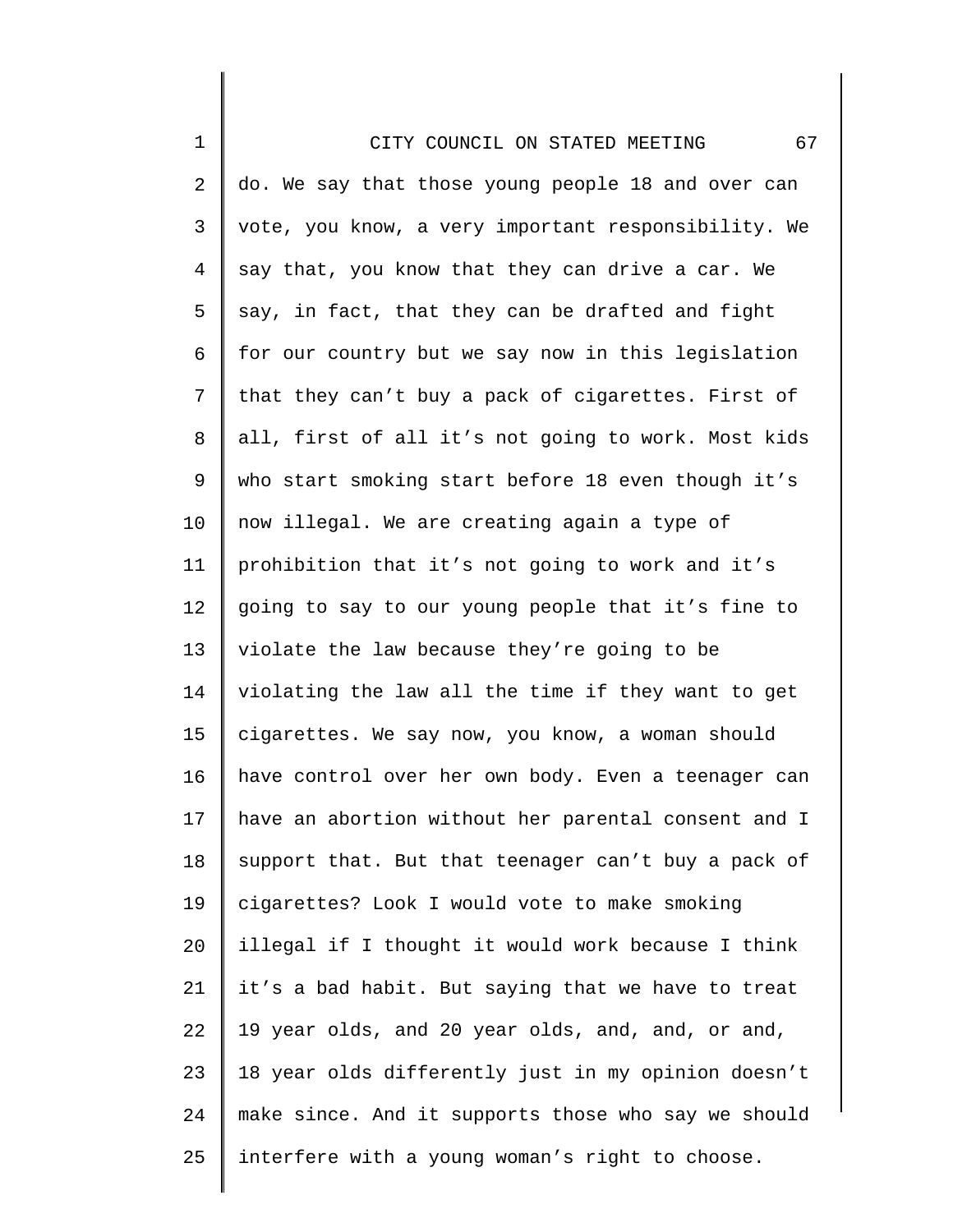| $\mathbf 1$ | 68<br>CITY COUNCIL ON STATED MEETING                |
|-------------|-----------------------------------------------------|
| 2           | It's not going to work and it's going to make again |
| 3           | in our society just like right now with the         |
| 4           | marijuana laws; people flout them freely and openly |
| 5           | and it causes a contempt or lack of belief in the   |
| 6           | law and that's what's going to happen here. It's a  |
| 7           | mistake to do this even though it's done out of     |
| 8           | goodwill and I cannot support it.                   |
| 9           | PRESIDENT PRO TEMPORE: Council member               |
| 10          | Levin?                                              |
| 11          | COUNCIL MEMBER LEVIN: Thank you very                |
| 12          | much Mr. Majority Leader my colleagues I rise in    |
| 13          | support of intros 250 A and 1021 A. My colleagues I |
| 14          | started smoking as a teenager and over the last 15  |
| 15          | years or so I have wrestled with nicotine addiction |
| 16          | and everything that comes along with that. So the   |
| 17          | cost that's associated with that, the health        |
| 18          | impacts that are associated with that, and the      |
| 19          | concernation to my loved ones that's associated     |
| 20          | with that. And if we can do anything to dissuade or |
| 21          | make more difficult [crosstalk]                     |
| 22          | [background comments]                               |
| 23          | COUNCIL MEMBER LEVIN:  smoking for our              |
| 24          | young people those under the age of 18 and also for |
| 25          | those between the ages of 18 and 21, we ought to do |
|             |                                                     |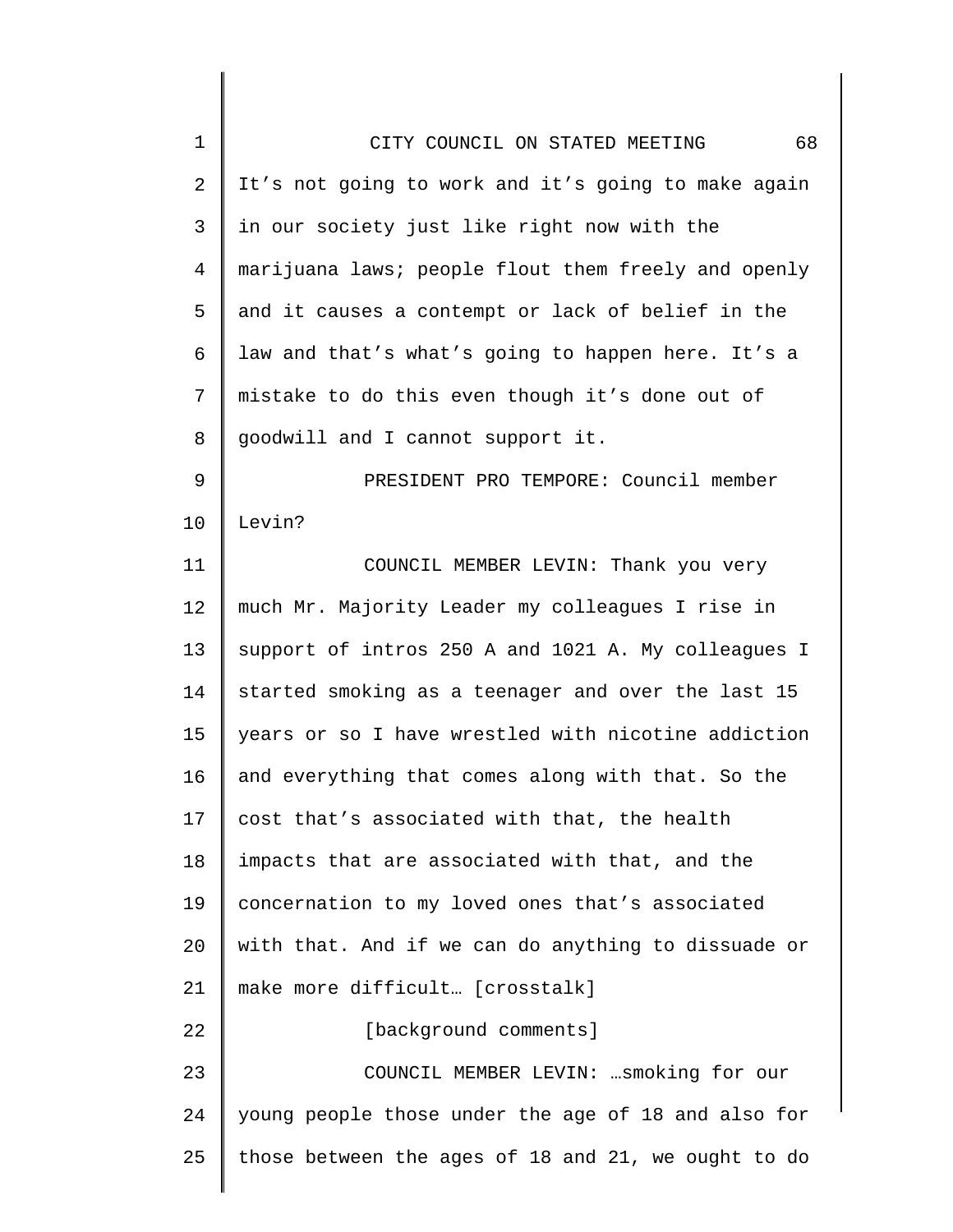| $\mathbf 1$    | 69<br>CITY COUNCIL ON STATED MEETING                |
|----------------|-----------------------------------------------------|
| $\overline{2}$ | it. The addiction only sets in more as you grow     |
| $\mathsf{3}$   | older and it becomes harder and harder to kick the  |
| $\overline{4}$ | habit. So I, I, there's no doubt in my mind that    |
| 5              | these two bills will save lives and improve the     |
| 6              | health of our city long term, and will have a       |
| 7              | measurable impact in reducing smoking rates among   |
| 8              | young people. Make no mistake, these two bills      |
| 9              | especially intro 250 A are a big deal. No other     |
| 10             | municipality of our size anywhere has done this but |
| 11             | just like the ban on smoking in indoor              |
| 12             | establishments that this council did 10 years ago   |
| 13             | this bill will become a national and international  |
| 14             | bellwether action and will lead to other actions    |
| 15             | like this and other municipalities in the states so |
| 16             | I urge my colleagues to vote in the affirmative.    |
| 17             | PRESIDENT PRO TEMPORE: Thank you very               |
| 18             | much. Council member Lander?                        |
| 19             | COUNCIL MEMBER LANDER: Thanks Mr.                   |
| 20             | Majority Leader and I apologize for interrupting    |
| 21             | the discussion but I'd like to request unanimous    |
| 22             | consent to vote aye on all orders.                  |
| 23             | PRESIDENT PRO TEMPORE: So ordered.                  |
| 24             | COUNCIL MEMBER LANDER: I vote aye and               |
| 25             | congratulations to council member rose.             |
|                |                                                     |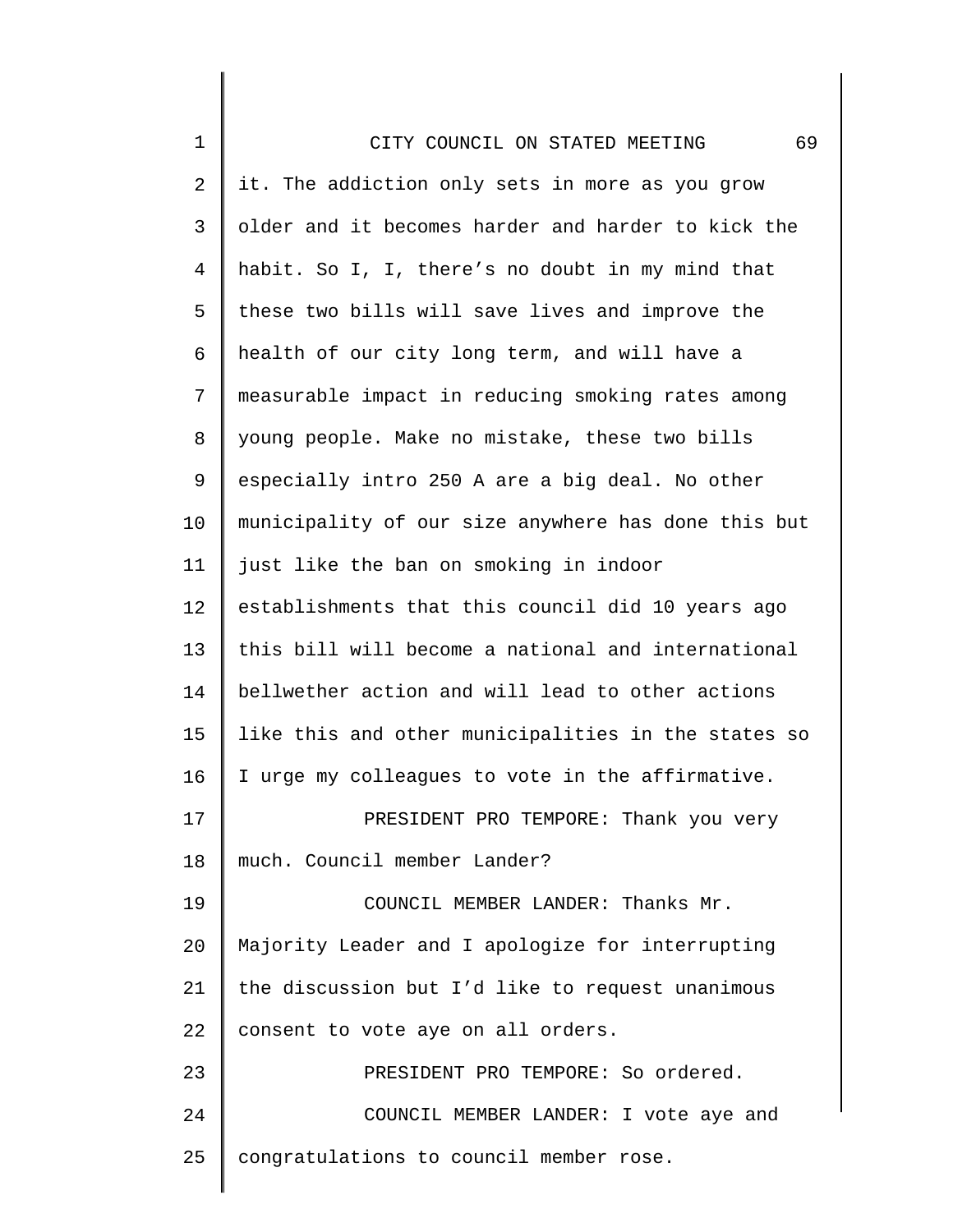| $\mathbf 1$ | 70<br>CITY COUNCIL ON STATED MEETING                |
|-------------|-----------------------------------------------------|
| 2           | PRESIDENT PRO TEMPORE: Council member               |
| 3           | Williams?                                           |
| 4           | COUNCIL MEMBER WILLIAMS: Thank you.                 |
| 5           | First congratulations to Debbie Rose. I would never |
| 6           | yawn at your wonderful project                      |
| 7           | [laughing]                                          |
| 8           | COUNCIL MEMBER WILLIAMS: and you did a              |
| 9           | fantastic job. I calling to, I'm writing to explain |
| 10          | my no votes on intro 250 and 1021. The first one I  |
| 11          | want to associate myself with all the people who    |
| 12          | suggested that it is a bit hypocritical to say that |
| 13          | we can put a gun in a young person's arm and tell   |
| 14          | them to decide whether they should kill or be       |
| 15          | killed and then tell them that can't buy a pack of  |
| 16          | cigarettes. And I do want to say I know that this   |
| 17          | bill and its sponsor had the best of intentions in  |
| 18          | moving this forward but that bit of hypocrisy I     |
| 19          | have a problem with. Intro 1021 I also think it's   |
| 20          | very well intentioned. I might have voted for it. I |
| 21          | have one concern with the coupon portion of it. I   |
| 22          | think the administration has done a good job with   |
| 23          | the ads but I actually support the taxing the mess  |
| 24          | out of tobacco but also sugar. But I'm a little     |
| 25          | concerned about delving into the commerce part when |
|             |                                                     |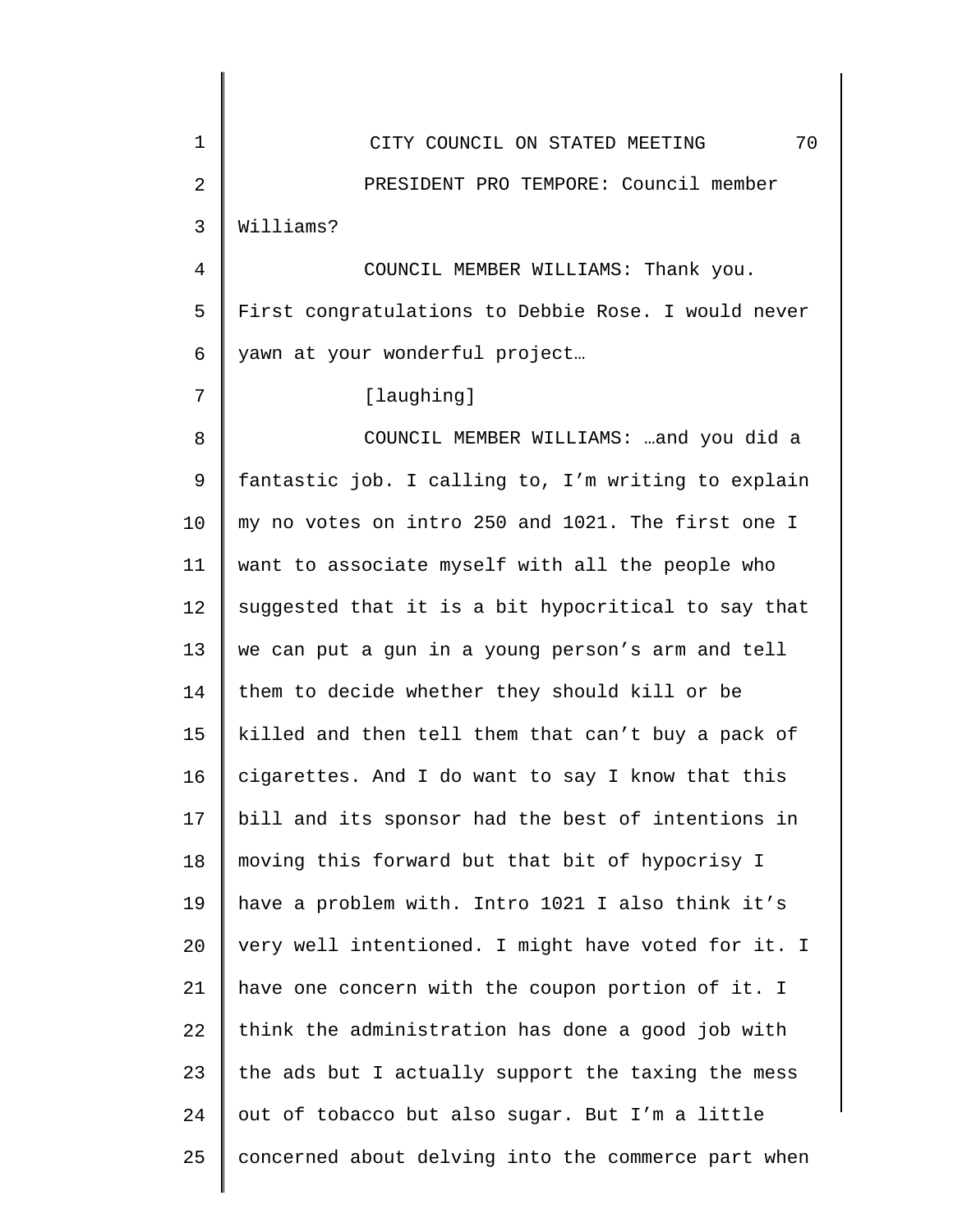| $\mathbf 1$ | 71<br>CITY COUNCIL ON STATED MEETING                |
|-------------|-----------------------------------------------------|
| 2           | it comes to the coupons and telling manufacturers   |
| 3           | and retailers about coupons that they can use for   |
| 4           | products that are actually legal and I wish that    |
| 5           | part was not in there. And I think there's some     |
| 6           | other ways that we can get on with it. I do have    |
| 7           | the luxury of knowing that it's actually going to   |
| 8           | pass so I know that as well but I do have some      |
| 9           | concern with that and I'm going to be voting no on  |
| 10          | both of these. Thank you.                           |
| 11          | PRESIDENT PRO TEMPORE: Thank you very               |
| 12          | much. Seeing no other Oh council members Ignizio    |
| 13          | and Halloran next.                                  |
| 14          | COUNCIL MEMBER IGNIZIO: I just wanted               |
| 15          | to speak on 250 if I may. I too agree with my       |
| 16          | colleagues that I don't think it's something we     |
| 17          | bought increased but what I did offer and what I    |
| 18          | believe should be offered is if you do believe that |
| 19          | we ought raise the age because you do believe it    |
| 20          | will save lives they ought be a caveat, they ought  |
| 21          | be an amendment to this bill which allowed for      |
| 22          | active military personnel who we will put a gun in  |
| 23          | their hands and tell them to kill the enemy on      |
| 24          | behalf of your family and mine that they can upon   |
| 25          | showing lawful active military documentation or     |
|             |                                                     |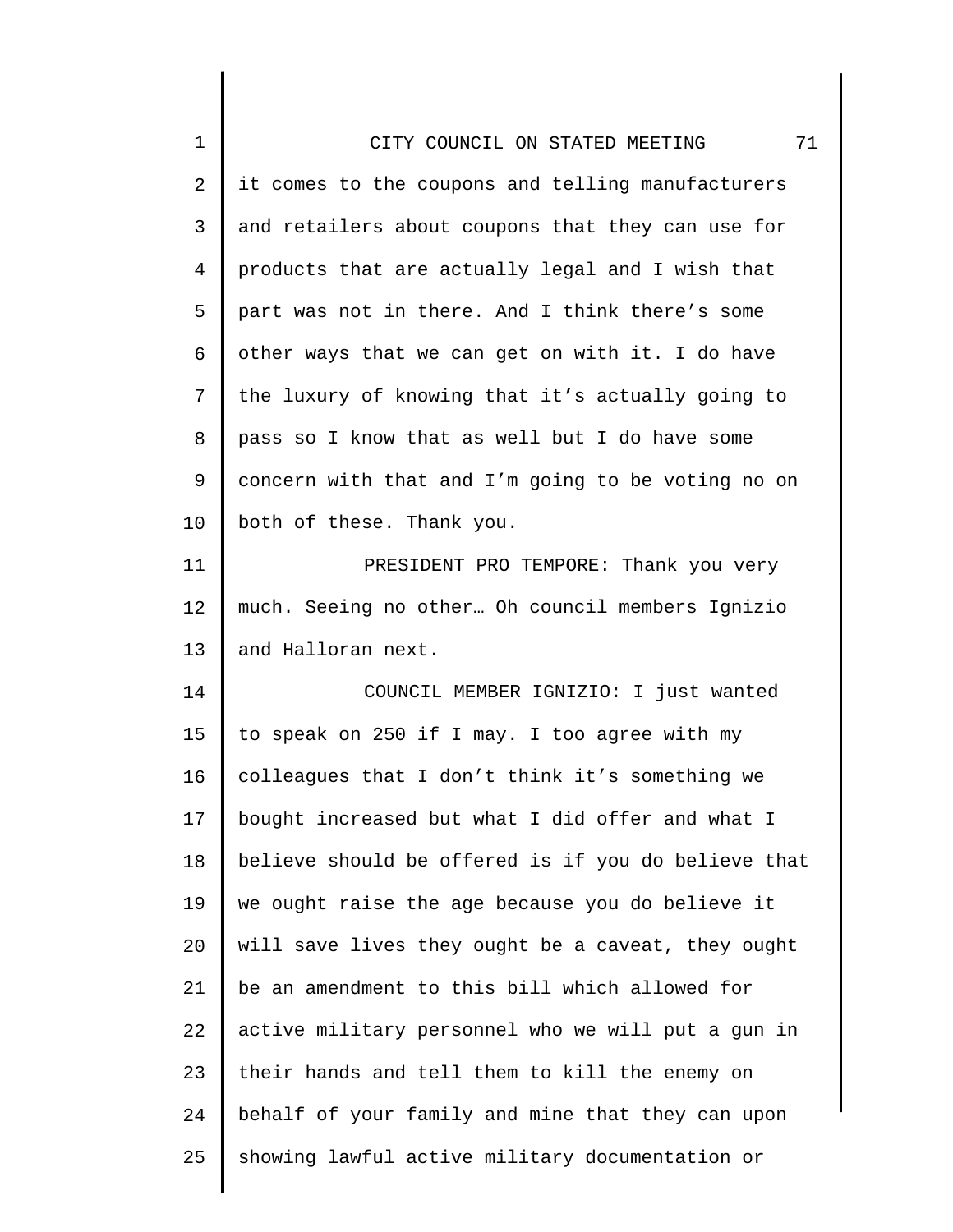| $\mathbf 1$    | 72<br>CITY COUNCIL ON STATED MEETING                |
|----------------|-----------------------------------------------------|
| $\overline{2}$ | licensing or, or, identification that they can in   |
| 3              | fact purchase at the age of 18. I think that is a   |
| 4              | worthy amendment that ought be, that ought be part  |
| 5              | of this bill and I, I think it's, I, I think it's   |
| 6              | wrong that it was not either discussed or put into  |
| 7              | this bill. I'm going to be voting no but I believe  |
| 8              | that's something we should revisit.                 |
| 9              | PRESIDENT PRO TEMPORE: Council member               |
| 10             | Halloran?                                           |
| 11             | COUNCIL MEMBER HALLORAN: I would like               |
| 12             | to join myself with the comments that have been     |
| 13             | made including those of council member Barron. Once |
| 14             | again we find ourselves regrettably agreeing        |
| 15             | however let's be clear. Not only is it that we can  |
| 16             | put a gun in the hand of a service man or woman at  |
| 17             | 18 and now ask them not to buy cigarettes and       |
| 18             | whatever. I think we should let the fleet week      |
| 19             | people know that that will be the case because      |
| 20             | thousands of our Naval crew men and women will be   |
| 21             | descending on New York each year and will not be    |
| 22             | aware of the fact that they're not going to be able |
| 23             | to buy these products. But more importantly the     |
| 24             | hypocrisy that was pointed out very articulately by |
| 25             | council member Koppell. The fact is that we say a   |
|                |                                                     |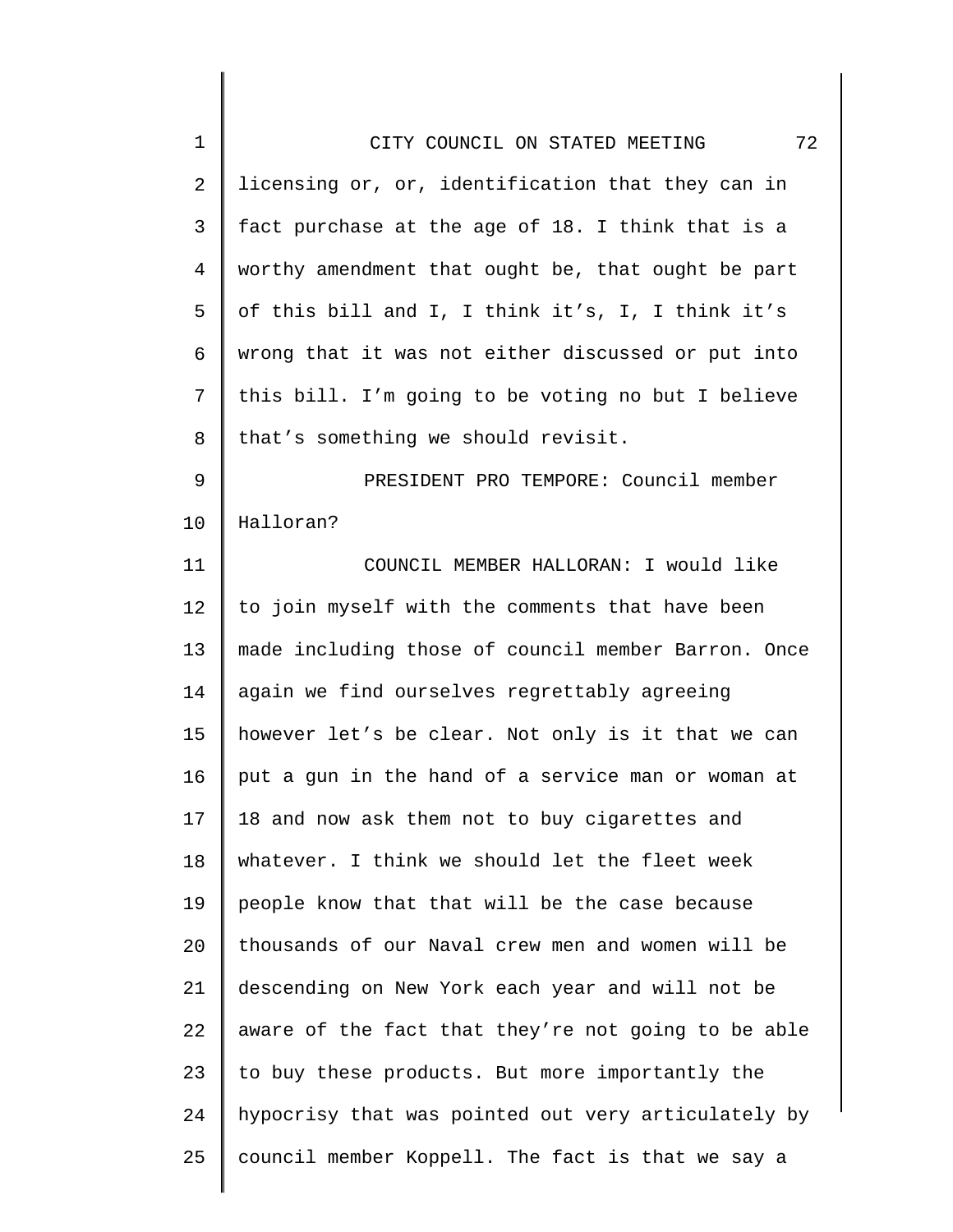1 2 3 4 5 6 7 8 9 10 11 12 13 14 15 16 17 18 19 20 21 22 23 24 25 CITY COUNCIL ON STATED MEETING 73 woman has the right to choose, that she has the right to make a decision that involves probably the most controversial thing in Modern Society but she will not be able to buy a pack of cigarettes. This is the problem, the dilemma that we run into in the nanny state that we're living in right now. In regards to intro 1021 it's not simply the fact that we are now going to be setting a base price for a product. Remember the free market? Remember the in the 60s and 70s we talked about how communism was about the government setting market prices. Well guess what that's exactly what we're doing. But more than that we're also changing the number of cigarettes per person that will be determined to be presumptively a dealer. If you possess 200 cigarettes, two cartons, you are presumptively a dealer of cigarettes. So if your mom or your dad goes to the Indian Reservation and buys two cartons of cigarettes, they are now presumptively a dealer for the penalties contained in this legislation. In addition you can't sell an individual cigar. So if we're talking about cutting down on smoking people can't buy individual cigars. And now we've added hookah and flavored cigarettes into the mix here.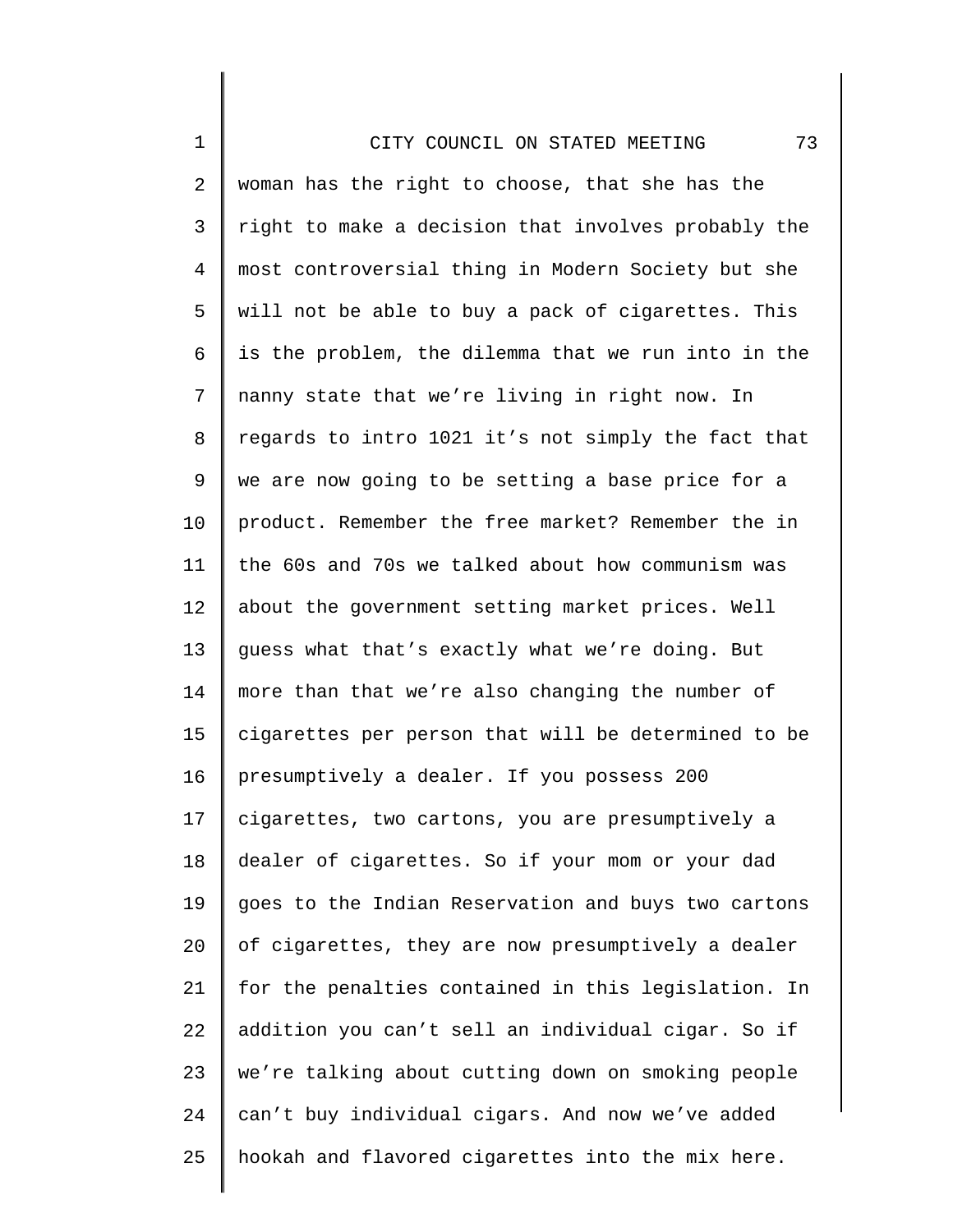| $\mathbf 1$ | 74<br>CITY COUNCIL ON STATED MEETING                |
|-------------|-----------------------------------------------------|
| 2           | Once upon a time the founding fathers said that     |
| 3           | which is the proper province of government must be  |
| 4           | limited. Well guess what we just again expanded     |
| 5           | government exponentially, its ability to tell us    |
| 6           | what we can and can't do, what's right and wrong.   |
| 7           | This is a precedent that's the problem. And I'll    |
| 8           | ask unanimous consent to vote on all items.         |
| 9           | [interpose]                                         |
| 10          | PRESIDENT PRO TEMPORE: Council member.              |
| 11          | COUNCIL MEMBER HALLORAN: I vote aye on              |
| 12          | all with exception of intros 250 A and 1021 A for   |
| 13          | which I vote emphatically no!                       |
| 14          | PRESIDENT PRO TEMPORE: So ordered.                  |
| 15          | Council member Ulrich?                              |
| 16          | COUNCIL MEMBER ULRICH: Thank you Mr.                |
| 17          | Majority leader and my colleagues. I would also     |
| 18          | like to voice my very serious concerns with intros  |
| 19          | 250 A and 1021 A and I want to touch upon some      |
| 20          | points that I think have not been addressed or      |
| 21          | discussed today. Have we thought of what impact     |
| 22          | these laws, if enacted, would have on small         |
| 23          | businesses? What about the small businesses on the  |
| 24          | Nassau-Queens boarder? What about those students    |
| 25          | who attend college perhaps in St. John's university |
|             |                                                     |

 $\begin{array}{c} \hline \end{array}$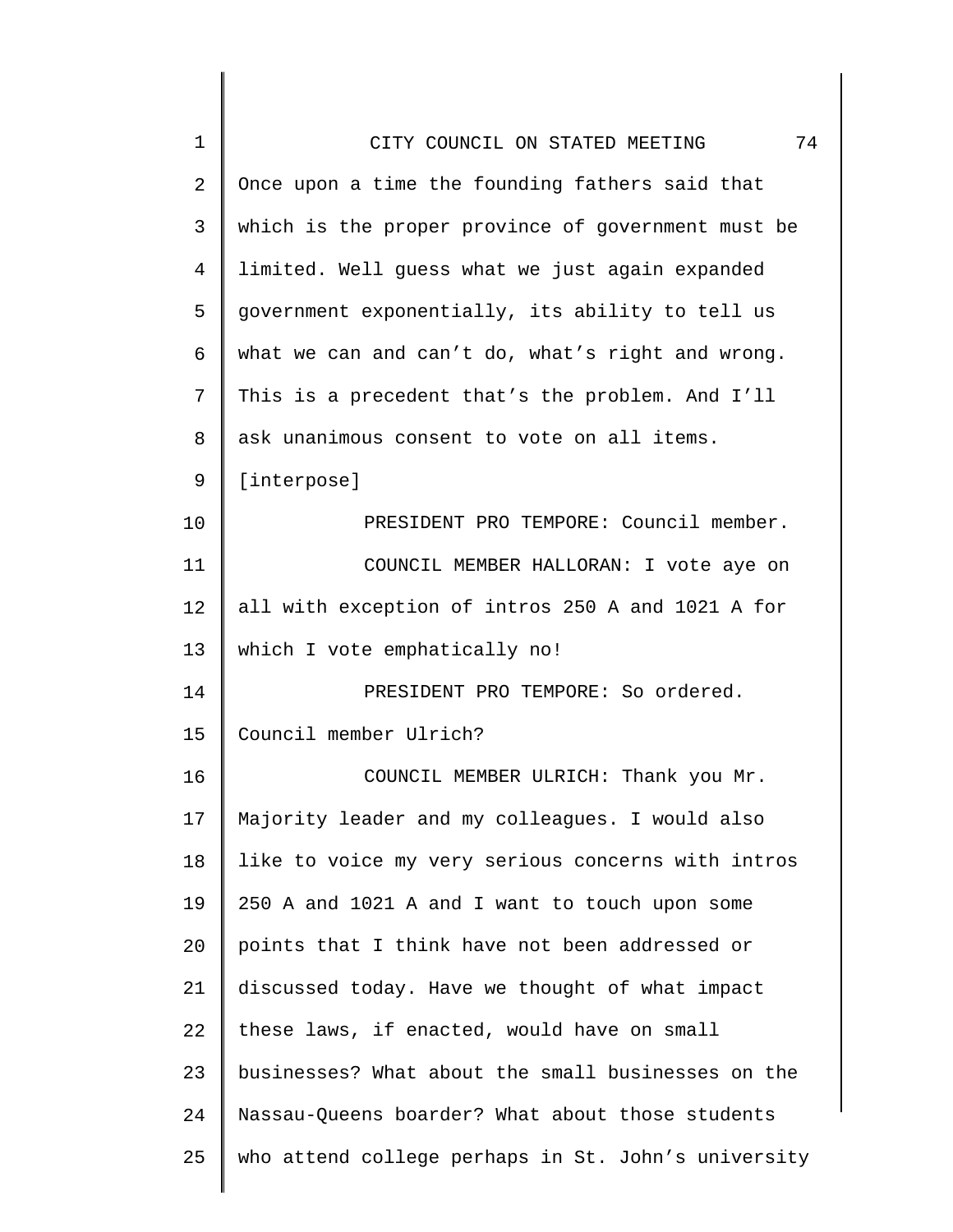1 2 3 4 5 6 7 8 9 10 11 12 13 14 15 16 17 18 19 20 21 22 23 24 25 CITY COUNCIL ON STATED MEETING 75 or Nassau community college and on their way home from school they want to buy a pack of cigarettes? When they're in that store they're also buying a bag of chips, they're also buying a, you know, a soda or other goods. They are not going to stop in the stores in Queens in the five boroughs if they're not going to buy their pack of cigarettes. So we are hurting the small businesses that are going to be impacted by this. We're empowering a black market that was mentioned. And for whatever reason we seem fixiated as a body on correcting peoples' bad habits rather than addressing some of the more serious and pressing issues that are facing our constituents and the people of this city. And with respect to the second bill this isn't a precedent. This is more than that, much worse than that. This is a slippery slope. Because what happens when we start banning the use of coupons on fatty foods because that's not good for you. What happens when we start banning the use of coupons for McDonald's or Burger King? And that's going to have an impact on peoples' ability to afford to eat and consume that food. We should not be dictating to people how they spend their money,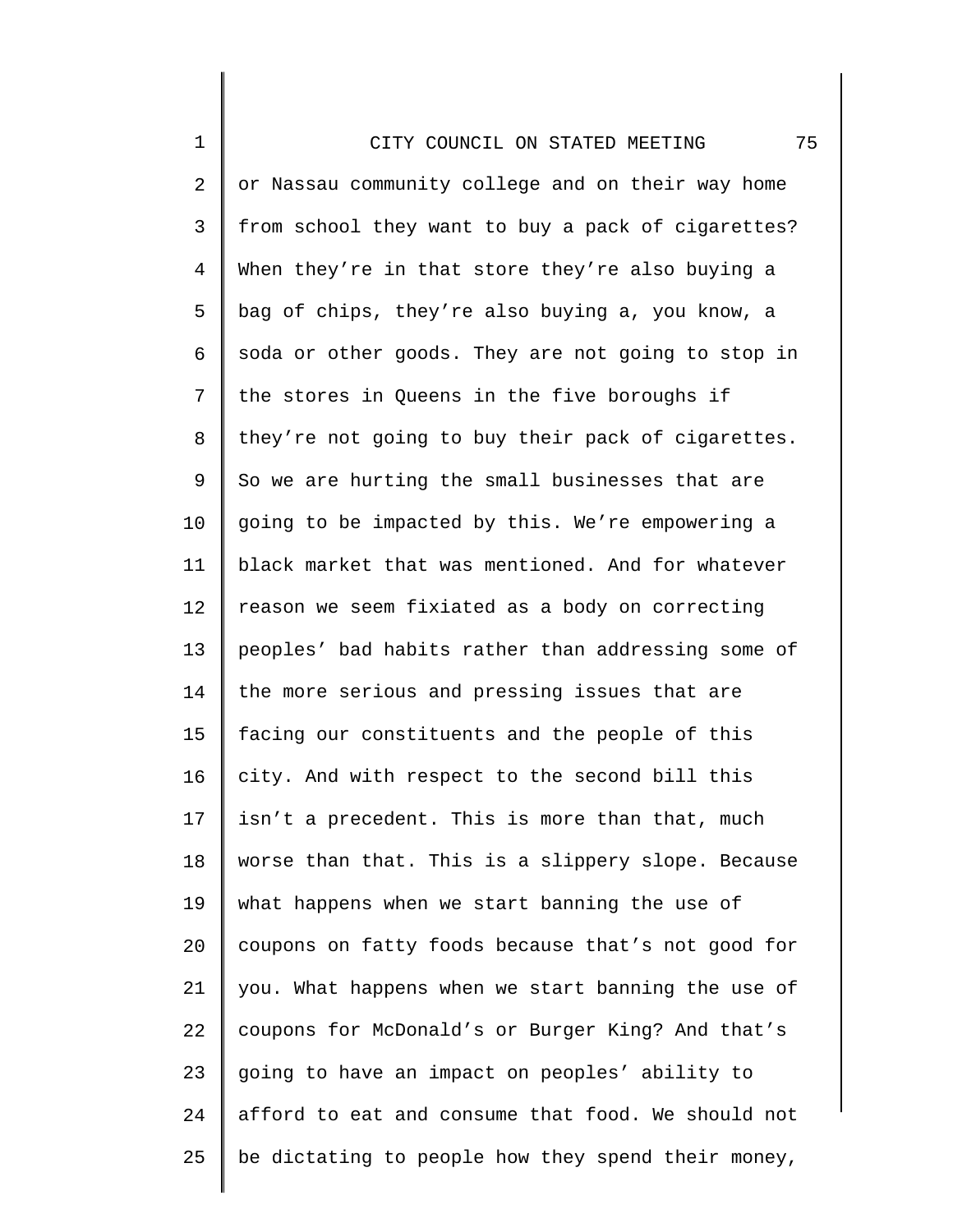| 1  | 76<br>CITY COUNCIL ON STATED MEETING                |
|----|-----------------------------------------------------|
| 2  | how they eat, what they smoke, when they're not     |
| 3  | breaking the law. We are infringing upon the rights |
| 4  | of taxpaying citizens of this city. Smokers whether |
| 5  | you like it or not, they have rights and what we    |
| 6  | are doing is violating those rights of people who   |
| 7  | are not breaking the law. We are hurting small      |
| 8  | businesses, we are creating a black market, and we  |
| 9  | are setting a very dangerous precedent for other    |
| 10 | habits which we now seem the need to police.        |
| 11 | PRESIDENT PRO TEMPORE: Thank you so                 |
| 12 | much. Seeing no others we'll now move on to Reports |
| 13 | of Special Committees.                              |
| 14 | COMMITTEE CLERK: None.                              |
| 15 | PRESIDENT PRO TEMPORE: Reports of                   |
| 16 | Standing Committees?                                |
| 17 | COMMITTEE CLERK: Report of the                      |
| 18 | Committee on Economic Development intro 1166 A;     |
| 19 | Small Business Services Reporting.                  |
| 20 | SPEAKER QUINN: Amended and coupled on               |
| 21 | General Orders with a message of necessity.         |
| 22 | COMMITTEE CLERK: Report of the                      |
| 23 | Committee on Finance pre-considered Resolution      |
| 24 | 1993; Hudson Yards.                                 |
| 25 |                                                     |

25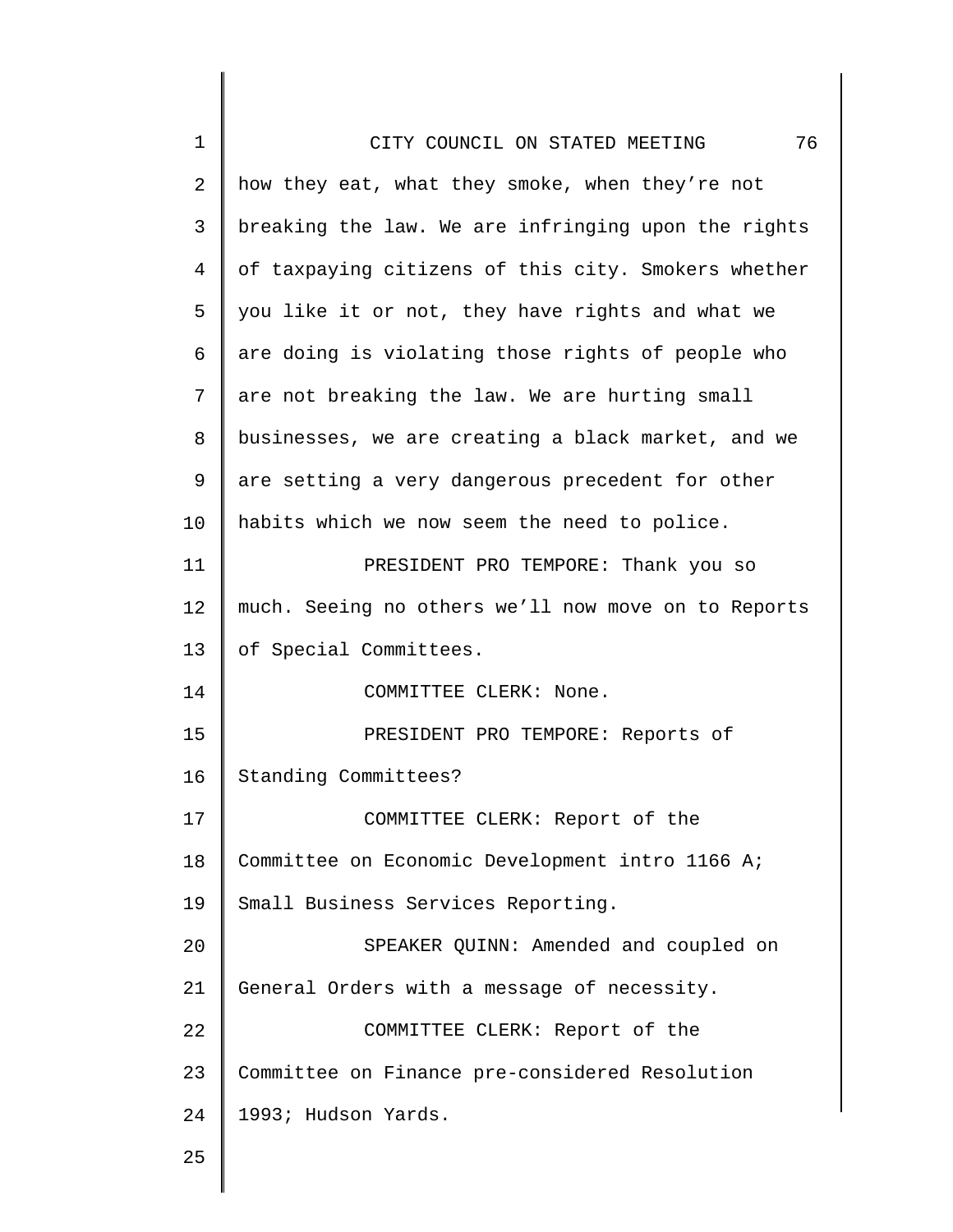| 1  | 77<br>CITY COUNCIL ON STATED MEETING                |
|----|-----------------------------------------------------|
| 2  | SPEAKER QUINN: Coupled on General                   |
| 3  | Orders.                                             |
| 4  | COMMITTEE CLERK: Preconsidered LU 949               |
| 5  | in Resolution, 1996, and LU 950 in Resolution 1997. |
| 6  | SPEAKER QUINN: Coupled on General                   |
| 7  | Orders.                                             |
| 8  | COMMITTEE CLERK: Report of Committee on             |
| 9  | Governmental operations introduction 951 A; Public  |
| 10 | Notice of Final Rules.                              |
| 11 | SPEAKER QUINN: Amended and coupled on               |
| 12 | General Orders.                                     |
| 13 | COMMITTEE CLERK: Report of the                      |
| 14 | Committee on Health; intro 250 A; Sales Age for     |
| 15 | Cigarettes.                                         |
| 16 | SPEAKER QUINN: Amended and coupled on               |
| 17 | General Orders.                                     |
| 18 | COMMITTEE CLERK: Introduction 1021 A;               |
| 19 | Tobacco Advertisements.                             |
| 20 | SPEAKER QUINN: Amended and coupled on               |
| 21 | General Orders.                                     |
| 22 | COMMITTEE CLERK: Report of the                      |
| 23 | Committee on Housing and Buildings introduction 983 |
| 24 | A: Construction Requirements for Health Facilities. |
| 25 |                                                     |
|    |                                                     |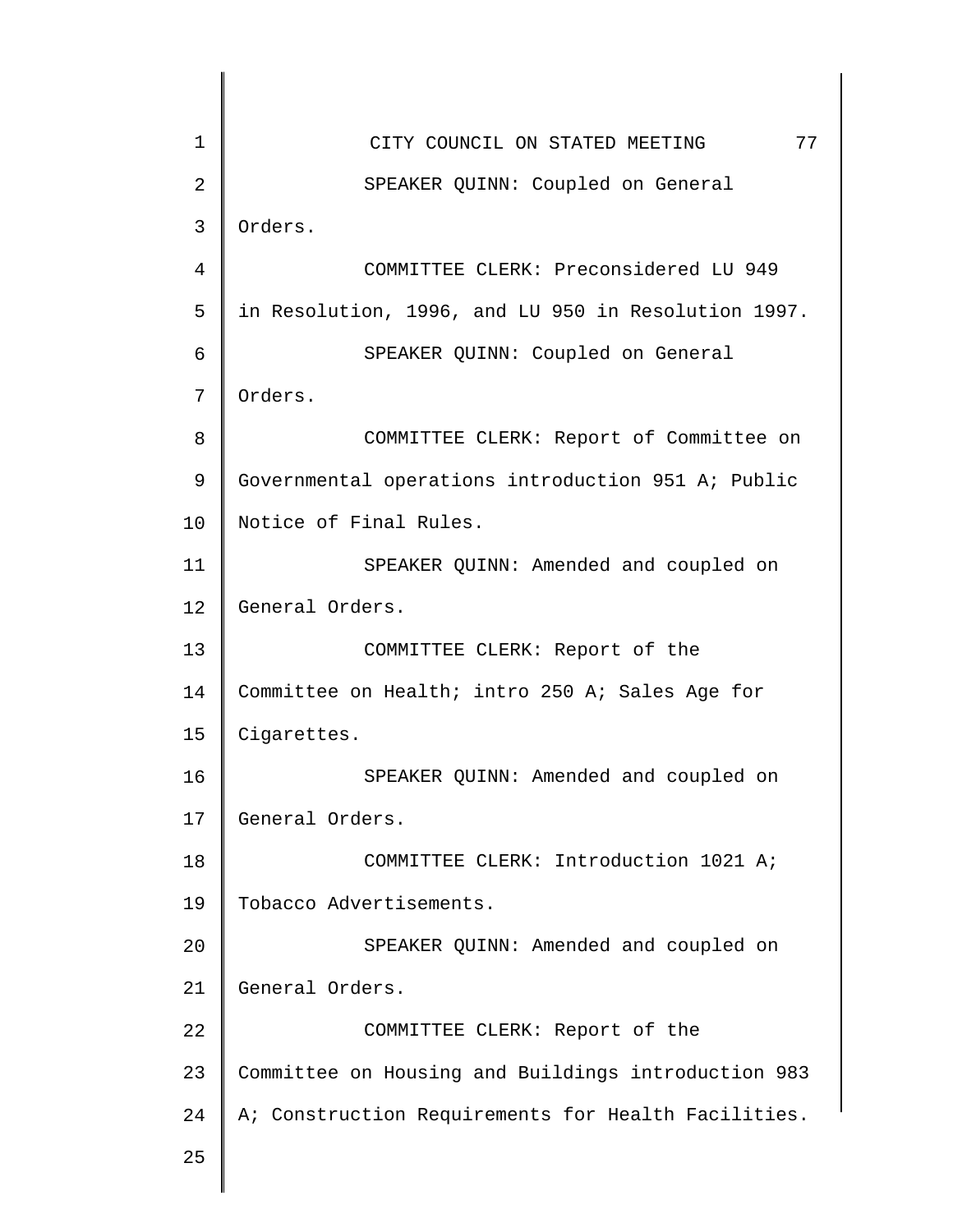| 1  | CITY COUNCIL ON STATED MEETING              | 78 |
|----|---------------------------------------------|----|
| 2  | SPEAKER QUINN: Amended and coupled on       |    |
| 3  | General Orders.                             |    |
| 4  | COMMITTEE CLERK: Intro 990 A; Flood         |    |
| 5  | Maps.                                       |    |
| 6  | SPEAKER QUINN: Amended and coupled on       |    |
| 7  | General Orders.                             |    |
| 8  | COMMITTEE CLERK: Intro 1085 A;              |    |
| 9  | Emergency Preparedness.                     |    |
| 10 | SPEAKER QUINN: Amended and coupled on       |    |
| 11 | General Orders.                             |    |
| 12 | COMMITTEE CLERK: Introduction 1089 A;       |    |
| 13 | Cabling for Building Systems.               |    |
| 14 | SPEAKER QUINN: Amended and coupled on       |    |
| 15 | General Orders with a message of necessity. |    |
| 16 | COMMITTEE CLERK: Intro 1096 A.              |    |
| 17 | SPEAKER QUINN: Amended and coupled on       |    |
| 18 | General Orders with a message of necessity. |    |
| 19 | COMMITTEE CLERK: Intro 1099 A;              |    |
| 20 | Preventing Wind Damage to Buildings.        |    |
| 21 | SPEAKER QUINN: Amended and coupled on       |    |
| 22 | General Orders.                             |    |
| 23 | COMMITTEE CLERK: Before the Committee       |    |
| 24 | on Land Use LU 918 and Reso 1998; Landmark  |    |
| 25 | Designation.                                |    |
|    |                                             |    |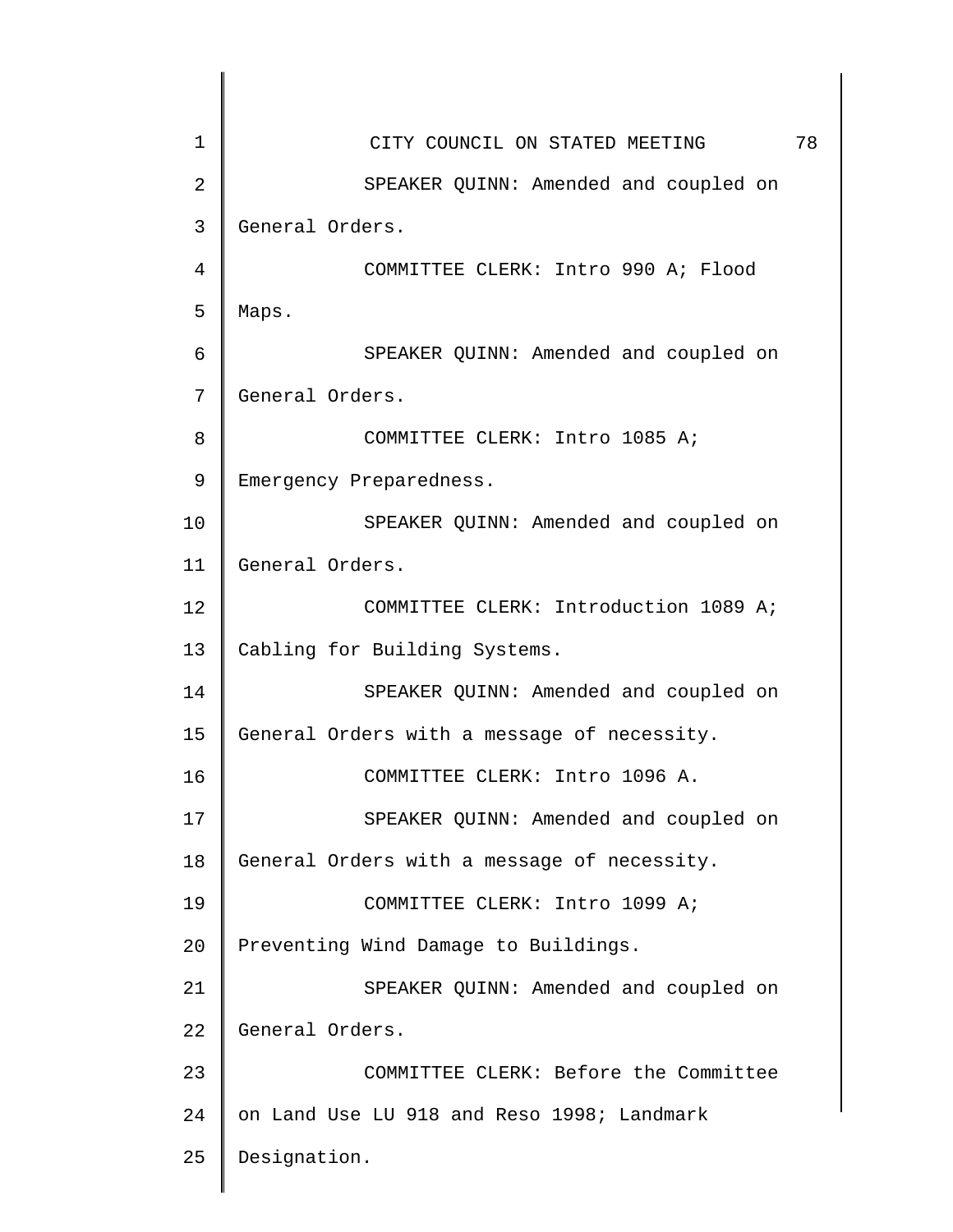| 1  | 79<br>CITY COUNCIL ON STATED MEETING             |
|----|--------------------------------------------------|
| 2  | SPEAKER QUINN: Approved of the                   |
| 3  | modifications and coupled in General Orders.     |
| 4  | COMMITTEE CLERK: LU 922 and Reso 1999;           |
| 5  | New York City Waterfront Revitalization Program. |
| 6  | SPEAKER QUINN: Coupled on General                |
| 7  | Orders.                                          |
| 8  | COMMITTEE CLERK: LU 923 and Reso 2000            |
| 9  | through LU 928 and Reso 2005.                    |
| 10 | SPEAKER QUINN: Coupled on General                |
| 11 | Orders.                                          |
| 12 | COMMITTEE CLERK: LU 929 and Reso 2006            |
| 13 | through LU 933 and Resolution 2010.              |
| 14 | SPEAKER QUINN: Coupled on General                |
| 15 | Orders.                                          |
| 16 | COMMITTEE CLERK: LU 936 and Resolution           |
| 17 | 2011; UDAAP Manhattan.                           |
| 18 | SPEAKER QUINN: Coupled on General                |
| 19 | Orders.                                          |
| 20 | COMMITTEE CLERK: LU 937 and Resolution           |
| 21 | 2012; Zoning Map Amendment.                      |
| 22 | SPEAKER QUINN: Coupled on General                |
| 23 | Orders.                                          |
| 24 | COMMITTEE CLERK: LU 938 and Resolution           |
| 25 | 2013 and LU 939 and Resolution 2014.             |
|    |                                                  |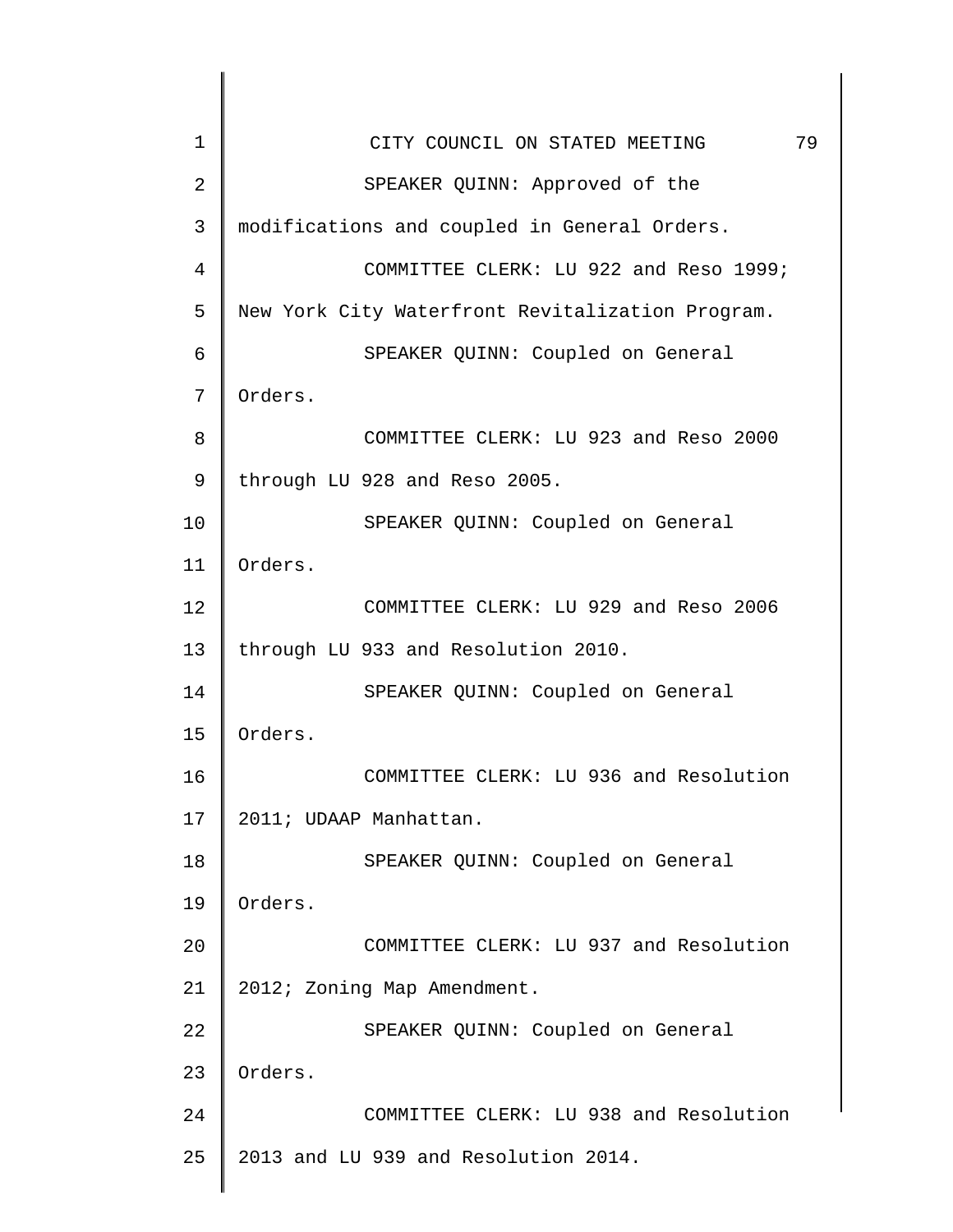| $\mathbf 1$ | 80<br>CITY COUNCIL ON STATED MEETING              |
|-------------|---------------------------------------------------|
| 2           | SPEAKER QUINN: Coupled on General                 |
| 3           | Orders.                                           |
| 4           | COMMITTEE CLERK: LU 940 and Resolution            |
| 5           | 2015 through LU 19, excuse me, 942 and Resolution |
| 6           | 2017.                                             |
| 7           | SPEAKER QUINN: Coupled on General                 |
| 8           | Orders.                                           |
| 9           | COMMITTEE CLERK: LU 944 and Resolution            |
| 10          | 2018; Unenclosed Sidewalk Café.                   |
| 11          | SPEAKER QUINN: Coupled to be filed.               |
| 12          | COMMITTEE CLERK: LU 947 and Resolution            |
| 13          | 2019; Zoning Map Amendment.                       |
| 14          | SPEAKER QUINN: Coupled on General                 |
| 15          | Orders.                                           |
| 16          | COMMITTEE CLERK: LU 948 and Reso 2020;            |
| 17          | Tax Exemption.                                    |
| 18          | SPEAKER QUINN: Coupled on General                 |
| 19          | Orders.                                           |
| 20          | COMMITTEE CLERK: Preconsidered LU 959             |
| 21          | and Resolution 2021; School Facility Council      |
| 22          | District 19.                                      |
| 23          | SPEAKER QUINN: Motion to file pursuant            |
| 24          | to a letter of withdrawal.                        |
| 25          |                                                   |
|             |                                                   |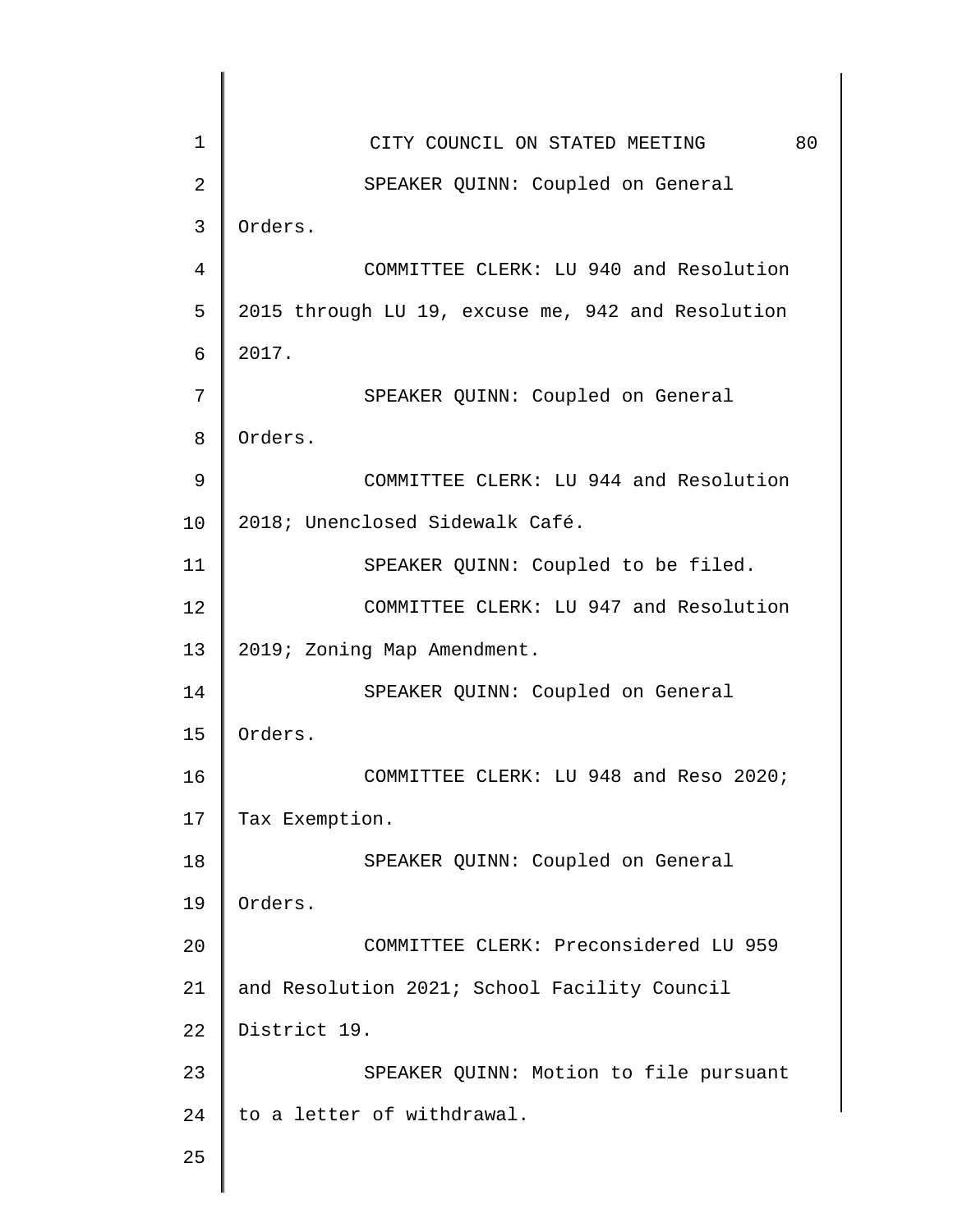| $\mathbf 1$ | 81<br>CITY COUNCIL ON STATED MEETING                                       |
|-------------|----------------------------------------------------------------------------|
| 2           | COMMITTEE CLERK: Preconsidered LU 960                                      |
| 3           | and Resolution 2022; Public School Facility Council                        |
| 4           | District 3.                                                                |
| 5           | SPEAKER QUINN: Coupled on General                                          |
| 6           | Orders.                                                                    |
| 7           | PRESIDENT PRO TEMPORE: General Order                                       |
| 8           | Calendar.                                                                  |
| 9           | COMMITTEE CLERK: Resolution appointing                                     |
| 10          | various persons, Commissioner of Deeds.                                    |
| 11          | SPEAKER QUINN: Coupled on General                                          |
| 12          | Orders and at this time I'd like to ask for a roll                         |
| 13          | call on the items that are coupled on the General                          |
| 14          | Order Calendar please.                                                     |
| 15          | PRESIDENT PRO TEMPORE: So ordered.                                         |
| 16          | COMMITTEE CLERK: Barron?                                                   |
| 17          | COUNCIL MEMBER BARRON: I vote no on                                        |
| 18          | intro 250 A and aye on all the rest.                                       |
| 19          | COMMITTEE CLERK: Brewer?                                                   |
| 20          | I vote aye but I want to talk                                              |
| 21          | particularly about Land Use 918, Reso 1998 which is                        |
| 22          | the West End Collegiate Historic District                                  |
| 23          | Extension. And I want to thank the city council                            |
| 24          | because a little over a year ago we preserved West                         |
| 25          | End Avenue from 79 <sup>th</sup> Street to 87 <sup>th</sup> Street and now |
|             |                                                                            |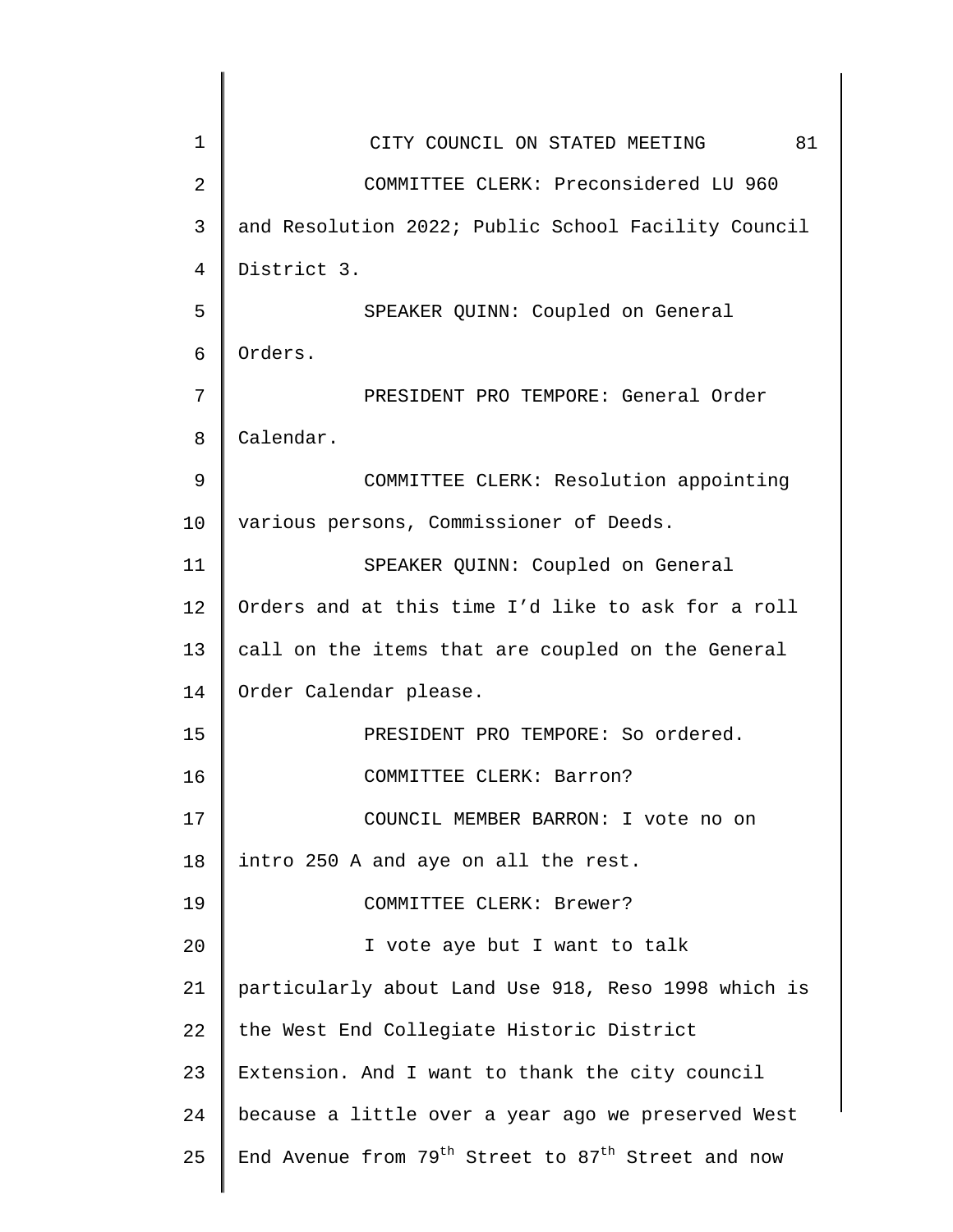| $\mathbf 1$    | 82<br>CITY COUNCIL ON STATED MEETING                          |
|----------------|---------------------------------------------------------------|
| $\overline{2}$ | this second portion goes from West 70 <sup>th</sup> Street to |
| 3              | West 79 <sup>th</sup> Street and it's approximately 220       |
| $\overline{4}$ | buildings. I did work to carve out a couple of very           |
| 5              | specific structures but in general the entire                 |
| 6              | section is part of this historic district. And I              |
| 7              | want to thank the council for your past and future            |
| 8              | support. There will be one more portion that will             |
| 9              | be considered next year. I vote aye on all and I am           |
| 10             | very supportive of the legislation regarding                  |
| 11             | smoking, or no smoking in specifics. And I don't              |
| 12             | like to go to a store to buy cigarettes, chips,               |
| 13             | candy, and soda. Thank you very much.                         |
| 14             | COMMITTEE CLERK: Chin?                                        |
| 15             | COUNCIL MEMBER CHIN: Aye on all and                           |
| 16             | congratulations to council member Rose.                       |
| 17             | COMMITTEE CLERK: Gennaro?                                     |
| 18             | COUNCIL MEMBER GENNARO: Mr. Leader I                          |
| 19             | would like the opportunity to speak on my vote.               |
| 20             | PRESIDENT PRO TEMPORE: Yes.                                   |
| 21             | COUNCIL MEMBER GENNARO: Thank you.                            |
| 22             | First of all I, I, I, also like to join the chorus            |
| 23             | of people who are giving congrats to council member           |
| 24             | Rose. Job well done on that. And, and when I was              |
| 25             | speaking before I forgot to thank some good folks             |
|                |                                                               |

∥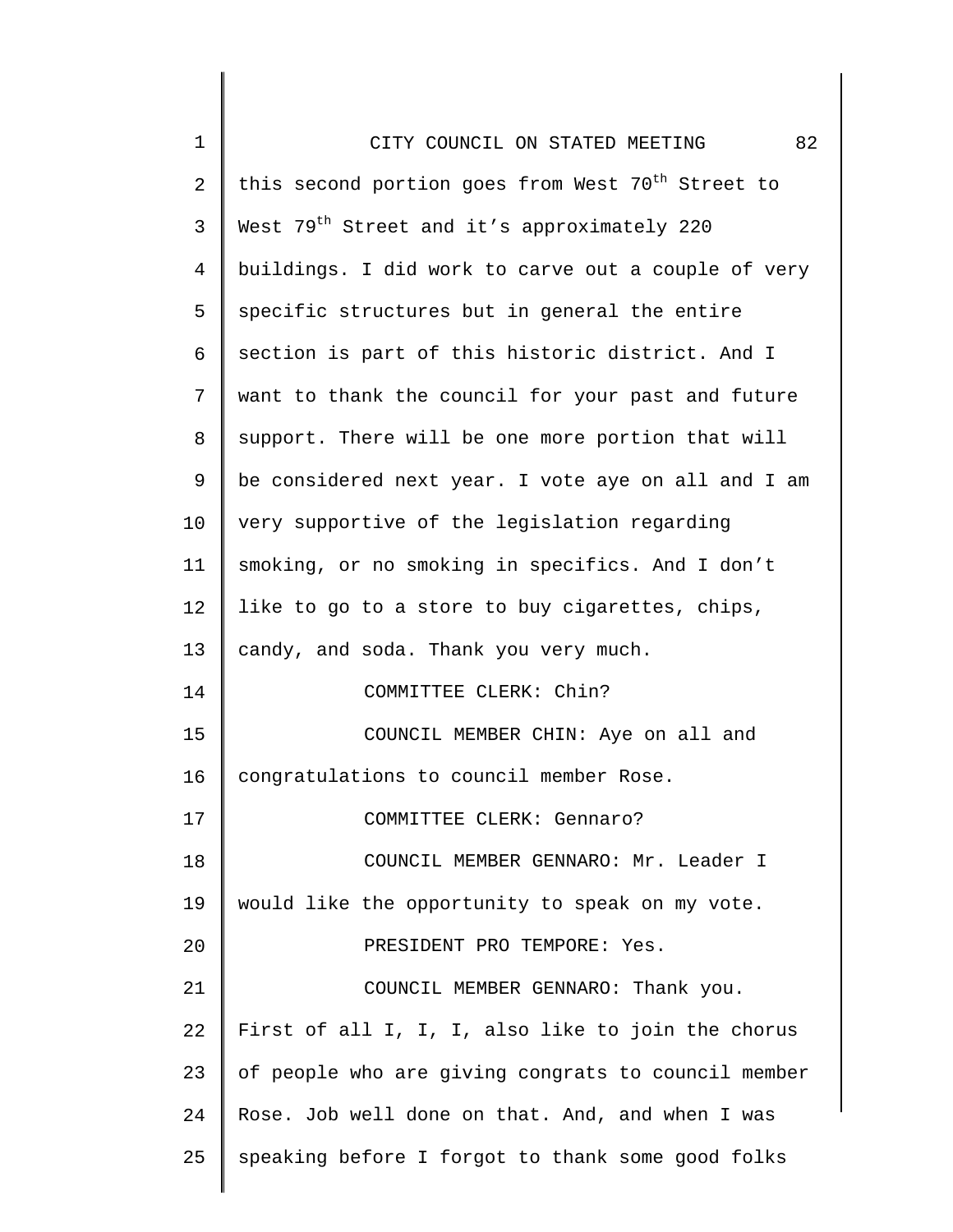| $\mathbf 1$    | 83<br>CITY COUNCIL ON STATED MEETING                |
|----------------|-----------------------------------------------------|
| 2              | who were knew part of the smoking bills. Of course  |
| 3              | I, I, let me just say thanks one more time to the   |
| $\overline{4}$ | Speaker and her great team they've all been         |
| 5              | mentioned. I, I, I, like to thank the mayor and     |
| 6              | certainly the Bloomberg Foundation for all the work |
| 7              | they're doing to fight smoking around the world.    |
| 8              | And I like to thank commissioner Farley, Sam        |
| 9              | Miller, and Anne Sperling from the city health      |
| 10             | department. And there was a lot of advocates        |
| 11             | mentioned but I want to give a special shout out to |
| 12             | Global Advisor for Smoke Free Policy; imparticular  |
| 13             | Karen Blumefeld, Blumenfeld. And with that I wish   |
| 14             | to vote aye on all.                                 |
| 15             | COMMITTEE CLERK: Ignizio?                           |
| 16             | UNIDENTIFIED MALE: Don't get too                    |
| 17             | comfortable up there.                               |
| 18             | COUNCIL MEMBER IGNIZIO: [clears throat]             |
| 19             | [background comments]                               |
| 20             | COUNCIL MEMBER IGNIZIO: I happen, I                 |
| 21             | happen to be standing here excuse me.               |
| 22             | UNIDENTIFIED MALE: What is this?                    |
| 23             | COUNCIL MEMBER IGNIZIO: I vote no on                |
| 24             | intro 280 A and no on 1021. Aye on all others.      |
| 25             | Feels good up here hold on one second.              |
|                |                                                     |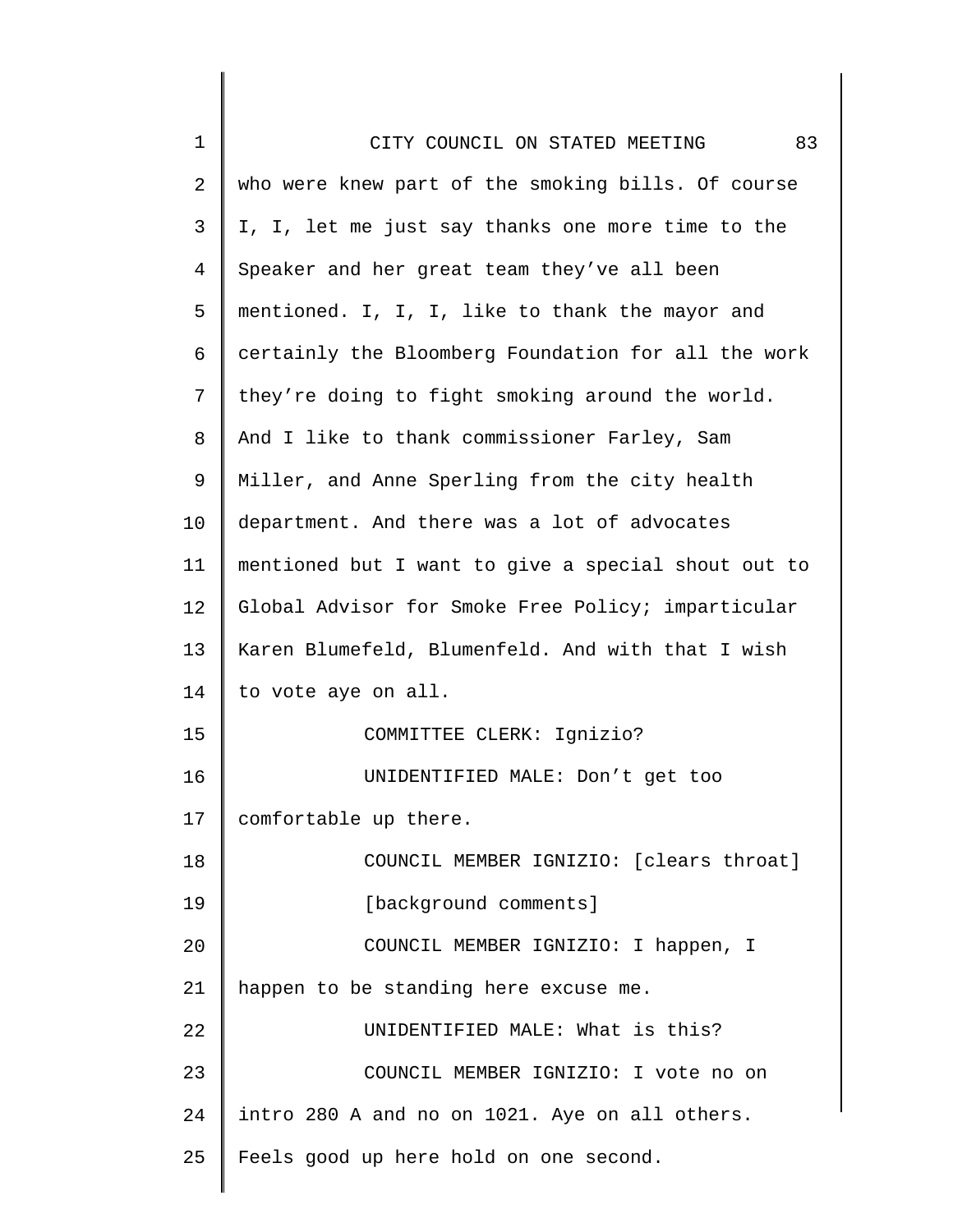| 1  | 84<br>CITY COUNCIL ON STATED MEETING               |
|----|----------------------------------------------------|
| 2  | COUNCIL MEMBER ULRICH: We need a                   |
| 3  | shorter podium though. We need                     |
| 4  | [background comments and laughter]                 |
| 5  | COUNCIL MEMBER ULRICH: Envy is the                 |
| 6  | worst sin.                                         |
| 7  | COUNCIL MEMBER IGNIZIO: [off mic] Stand            |
| 8  | up stand up. Let me see. Like he's so much taller. |
| 9  | [background comments and laughter]                 |
| 10 | COMMITTEE CLERK: Koslowitz?                        |
| 11 | [background comments.]                             |
| 12 | COMMITTEE CLERK: Jackson?                          |
| 13 | [background comments]                              |
| 14 | COUNCIL MEMBER JACKSON: So I vote aye              |
| 15 | on all with the exception of 1021 A. I vote no.    |
| 16 | COMMITTEE CLERK: Koslowitz?                        |
| 17 | COUNCIL MEMBER KOSLOWITZ: Can I be                 |
| 18 | excused to explain my vote? I just want to thank,  |
| 19 | congratulate Debbie Rose. I can't wait to take the |
| 20 | ferry to go shopping. I'm not going to go on the   |
| 21 | wheel it's a little too high for me.               |
| 22 | [background comments]                              |
| 23 | COUNCIL MEMBER KOSLOWITZ: I also failed            |
| 24 | to mention Thomas Donaldson, my council for 1166.  |
| 25 |                                                    |
|    |                                                    |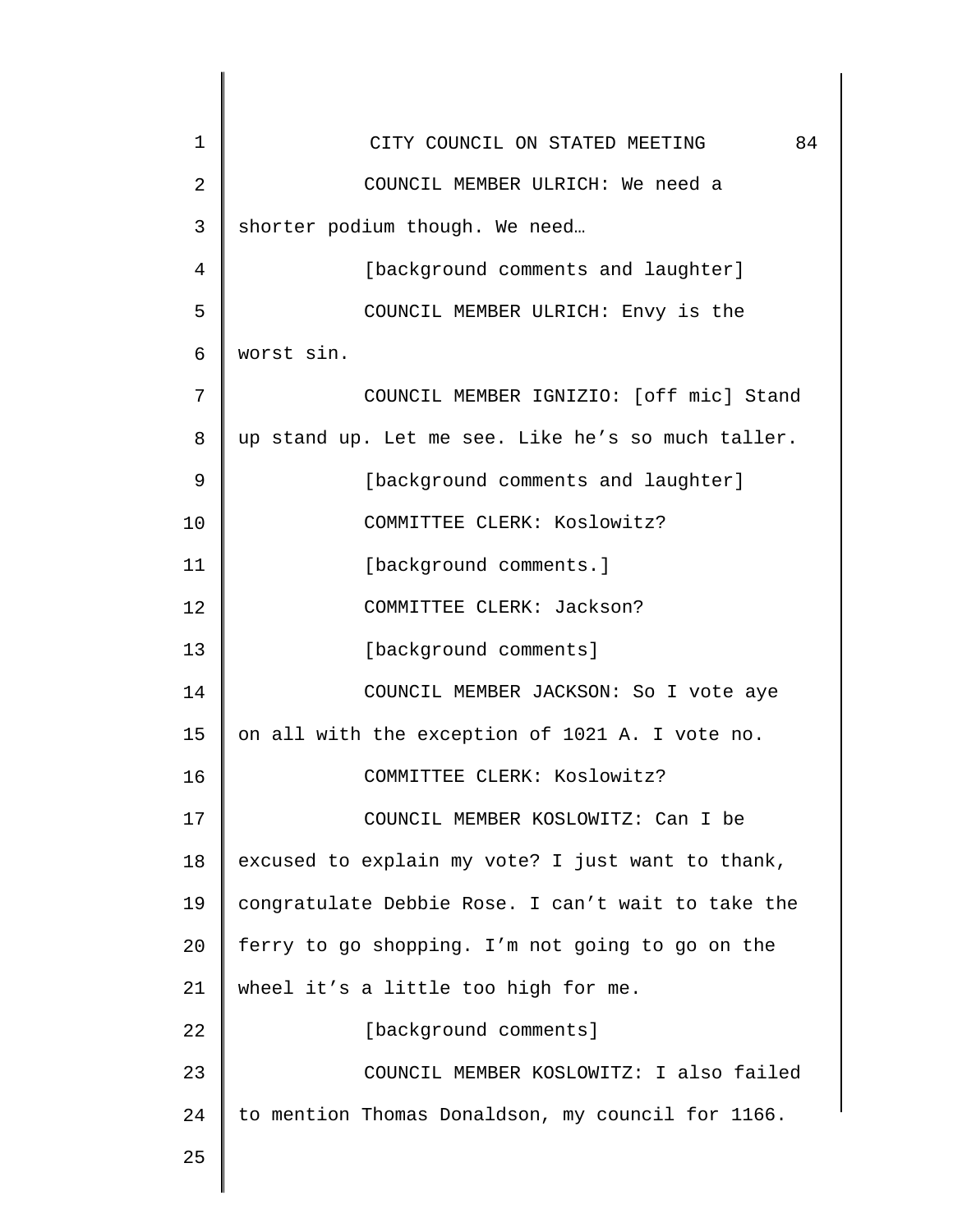| 1  | 85<br>CITY COUNCIL ON STATED MEETING                |
|----|-----------------------------------------------------|
| 2  | The a very good bill and Christina Prince           |
| 3  | [phonetic] of my staff. Thank you and I vote aye.   |
| 4  | COMMITTEE CLERK: Koppell?                           |
| 5  | COUNCIL MEMBER KOPPELL: Briefly explain             |
| 6  | my vote. I've, I'm going to vote no on 250 A but I  |
| 7  | will support 1021 A. While I have some concerns I   |
| 8  | don't want to create incentives for people to smoke |
| 9  | even though I don't want people who are 18, 19, and |
| 10 | 20 to be penalized for smoking. So I vote no on 250 |
| 11 | A and yes on all items, all other items on the      |
| 12 | General Order Calendar.                             |
| 13 | COMMITTEE CLERK: Levin?                             |
| 14 | COUNCIL MEMBER LEVIN: With                          |
| 15 | congratulations to Debbie Rose on a valiant effort  |
| 16 | and a job well done and with congratulations to Jim |
| 17 | Gennaro on two very, Jim Gennaro and Maria Del      |
| 18 | Carmen Arroyo on two very important bills. I vote   |
| 19 | aye on all.                                         |
| 20 | COMMITTEE CLERK: Mark-Viverito?                     |
| 21 | COUNCIL MEMBER MARK-VIVERITO: You know              |
| 22 | I've been personally struggling with these smoking  |
| 23 | bills. I think that there are certain               |
| 24 | inconsistencies that have been raised which are of  |
| 25 | concern moving forward. I think these are things    |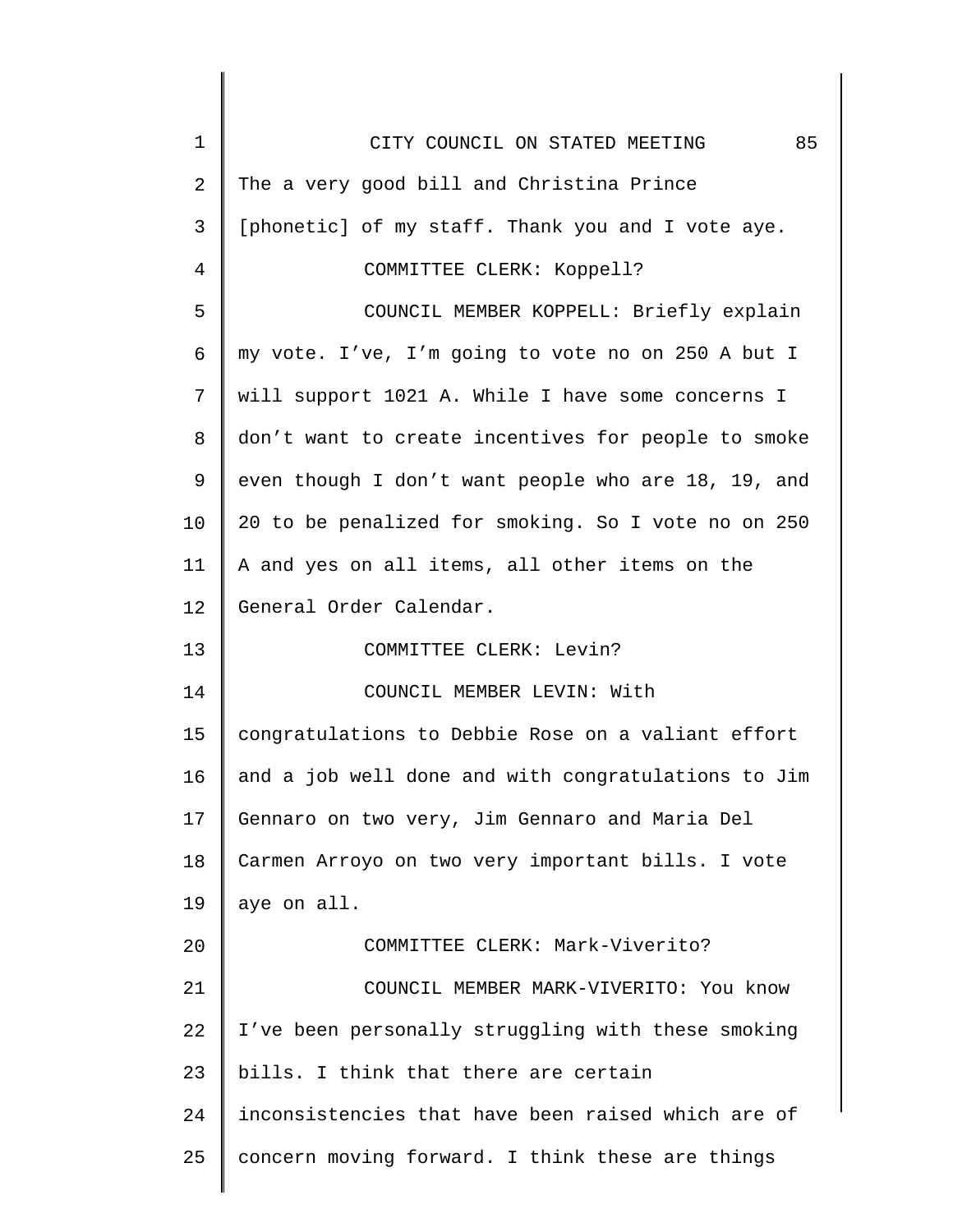| $\mathbf 1$    | 86<br>CITY COUNCIL ON STATED MEETING                |
|----------------|-----------------------------------------------------|
| $\overline{2}$ | that we can continue to look at but I think at the  |
| 3              | end of the day the benefit outweighs the costs and  |
| 4              | I, we'll be voting on both. And I do very much want |
| 5              | to congratulate Debbie Rose. I know it was a hard   |
| 6              | fought battle. She struggled heavily with it and    |
| 7              | the benefit of this project for her constituents is |
| 8              | to be commended. She should be very proud today. So |
| 9              | aye on all.                                         |
| 10             | COMMITTEE CLERK: Recchia?                           |
| 11             | COUNCIL MEMBER RECCHIA: Let me be                   |
| 12             | excused to explain my vote?                         |
| 13             | PRESIDENT PRO TEMPORE: Yes.                         |
| 14             | COUNCIL MEMBER RECCHIA: I vote no on                |
| 15             | 250 A. I vote no. I vote aye on everything else.    |
| 16             | I'll also like to congratulate my colleague Debbie  |
| 17             | Rose for doing an outstanding job. This is a        |
| 18             | project that she's worked extremely hard on with    |
| 19             | her staff. And she really did a great job for the   |
| 20             | people of Staten Island. They're going to have      |
| 21             | jobs, they're going to have new businesses, and     |
| 22             | it's going to be a new day for the forgotten        |
| 23             | borough of Staten Island because of the leadership. |
| 24             | I also have to recognize the entire delegation of   |
| 25             | Staten Island Jimmy Oddo and Vincent Ignizio for    |
|                |                                                     |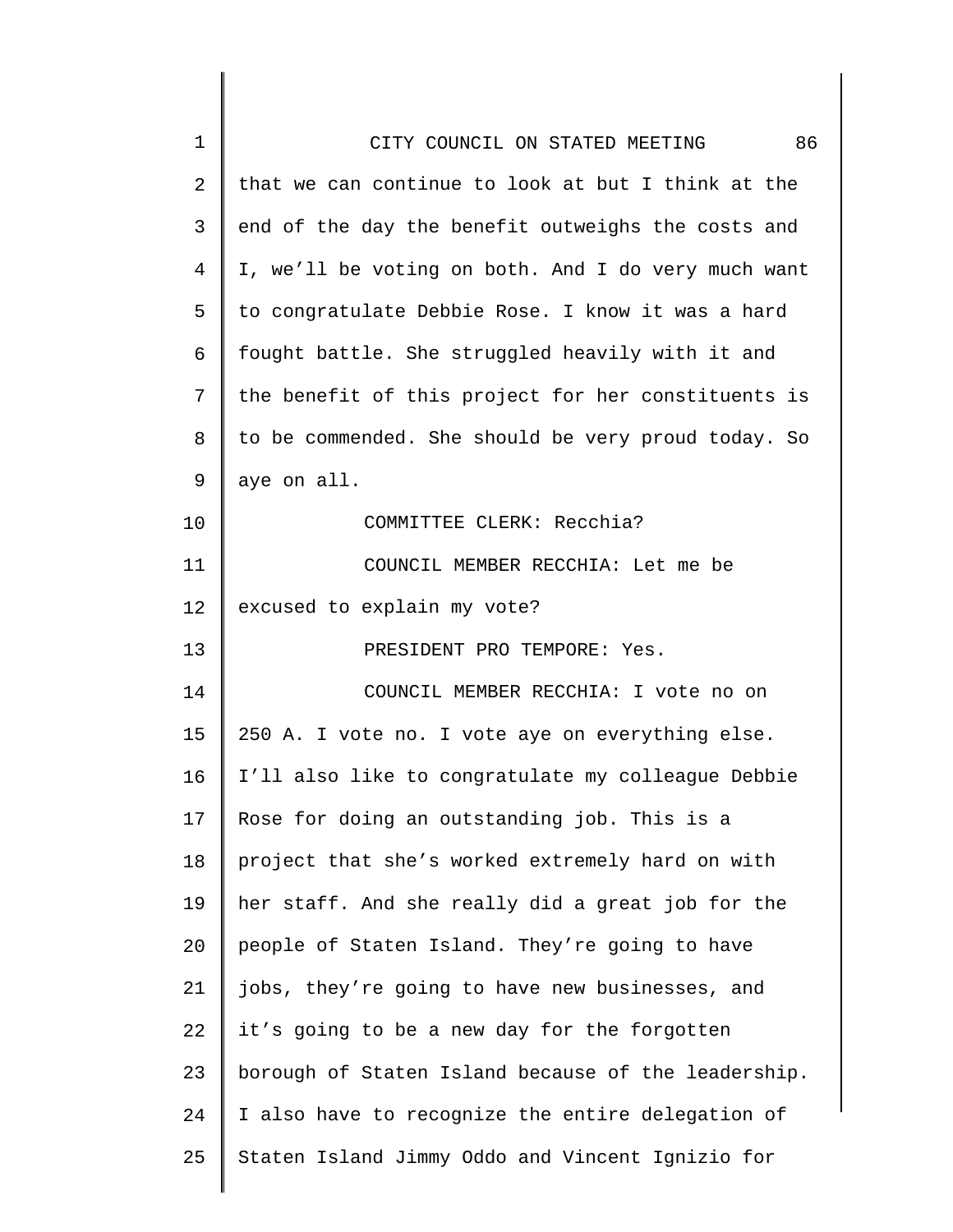| $\mathbf 1$ | 87<br>CITY COUNCIL ON STATED MEETING                |
|-------------|-----------------------------------------------------|
| 2           | working with Debbie Rose and making this happen. So |
| 3           | Debbie it's your day, enjoy it. You did a great job |
| 4           | and all your constituents should be proud of you.   |
| 5           | Aye on all.                                         |
| 6           | COUNCIL MEMBER ROSE: Thank you Domenic.             |
| 7           | COMMITTEE CLERK: Rose?                              |
| 8           | COUNCIL MEMBER ROSE: I'd like to                    |
| 9           | explain my vote.                                    |
| 10          | PRESIDENT PRO TEMPORE: Yes.                         |
| 11          | COUCIL MEMBER ROSE: I want to                       |
| 12          | congratulate Debbie Rose.                           |
| 13          | [laughter and applause]                             |
| 14          | COUNCIL MEMBER ROSE: No, I vote aye on              |
| 15          | all. Thank you.                                     |
| 16          | COMMITTEE CLERK: Ulrich?                            |
| 17          | COUNCIL MEMBER ULRICH: Mr. Majority                 |
| 18          | leader I'd like to vote no, no, no, no, no, no, no. |
| 19          | I'd like to vote no on intro 250 A and the          |
| 20          | accompanying it intro 1021 A, those are the smoking |
| 21          | bills. I would like to congratulate Rose for a job  |
| 22          | well done and I vote aye on all others.             |
| 23          | COMMITTEE CLERK: Vann?                              |
| 24          | COUNCIL MEMBER VANN: Explaining my                  |
| 25          | vote. Not a constituent but I'm proud of you        |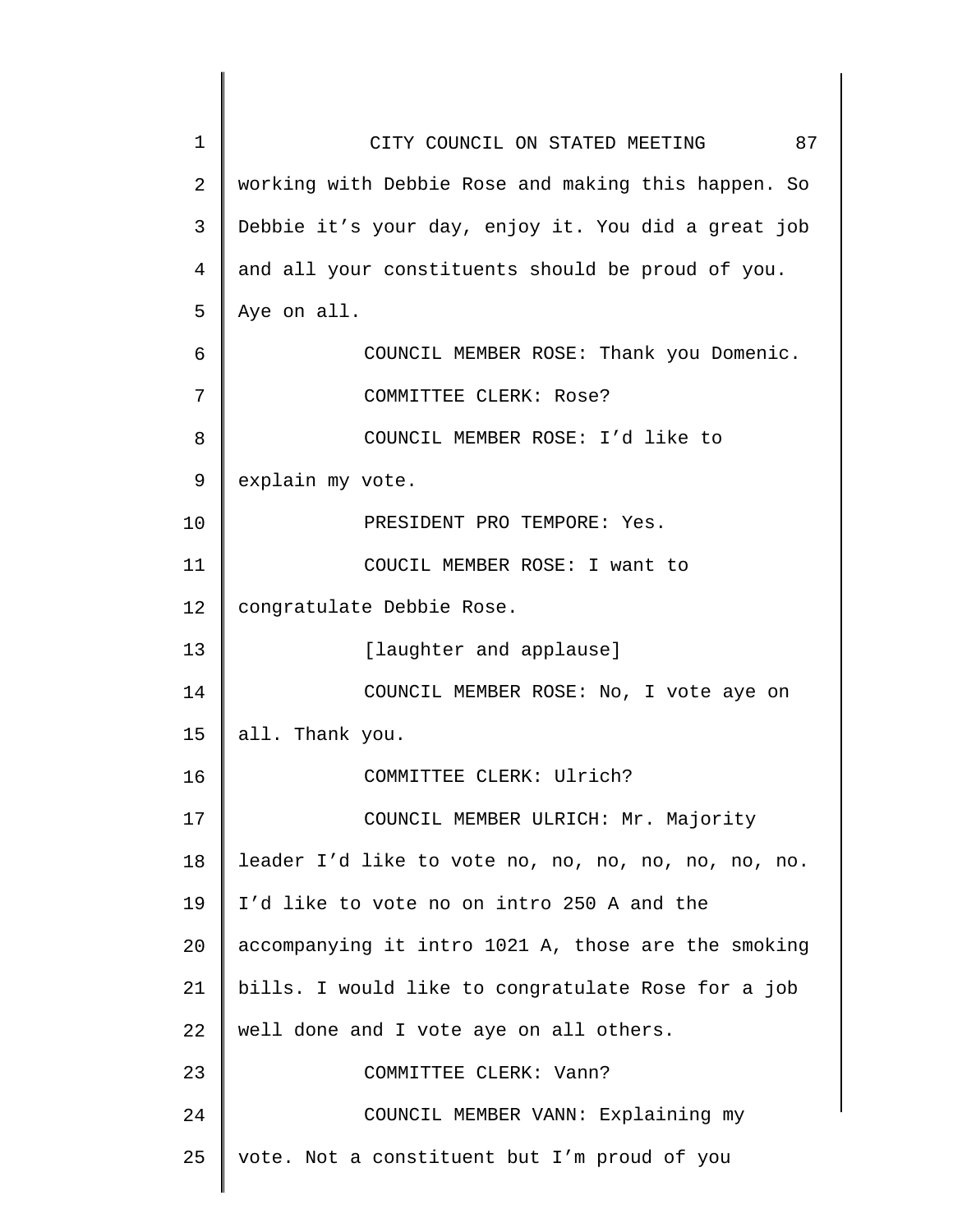| 1  | CITY COUNCIL ON STATED MEETING 88                   |
|----|-----------------------------------------------------|
| 2  | anyway. Gennaro I'm not a constituent of yours but  |
| 3  | I'm proud of you as well. And I vote aye on all.    |
| 4  | COMMITTEE CLERK: Weprin?                            |
| 5  | COUNCIL MEMBER WEPRIN: Aye.                         |
| 6  | COMMITTEE CLERK: Williams?                          |
| 7  | COUNCIL MEMBER WILLIAMS: May I excuse               |
| 8  | my vote?                                            |
| 9  | PRESIDENT PRO TEMPOR: Yes.                          |
| 10 | COUCIL MEMBER WILLIAMS: Thank you. I                |
| 11 | want to congratulate council member Barron for that |
| 12 | 100 percent affordable project. And I want to say   |
| 13 | hip hip hooray for Debbie Rose which is the         |
| 14 | opposite of yawning. It was a fantastic project.    |
| 15 | COUNCIL MEMBER ROSE: [laughing] Thanks.             |
| 16 | COUNCIL MEMBER WILLIAMS: And with the               |
| 17 | two smoking bills is my colleague Oliver Koppell    |
| 18 | pointed out we also have police officers 18, 19,    |
| 19 | and 20 years old and firefighters of that age and   |
| 20 | we're also telling them, with arms, to keep us safe |
| 21 | and make the appropriate decisions. It just seems   |
| 22 | odd as a city that we believe that these young men  |
| 23 | and women have the ability to make life and death   |
| 24 | situations and then tell them they don't have the   |
| 25 | ability to decide whether to buy a pack of          |
|    |                                                     |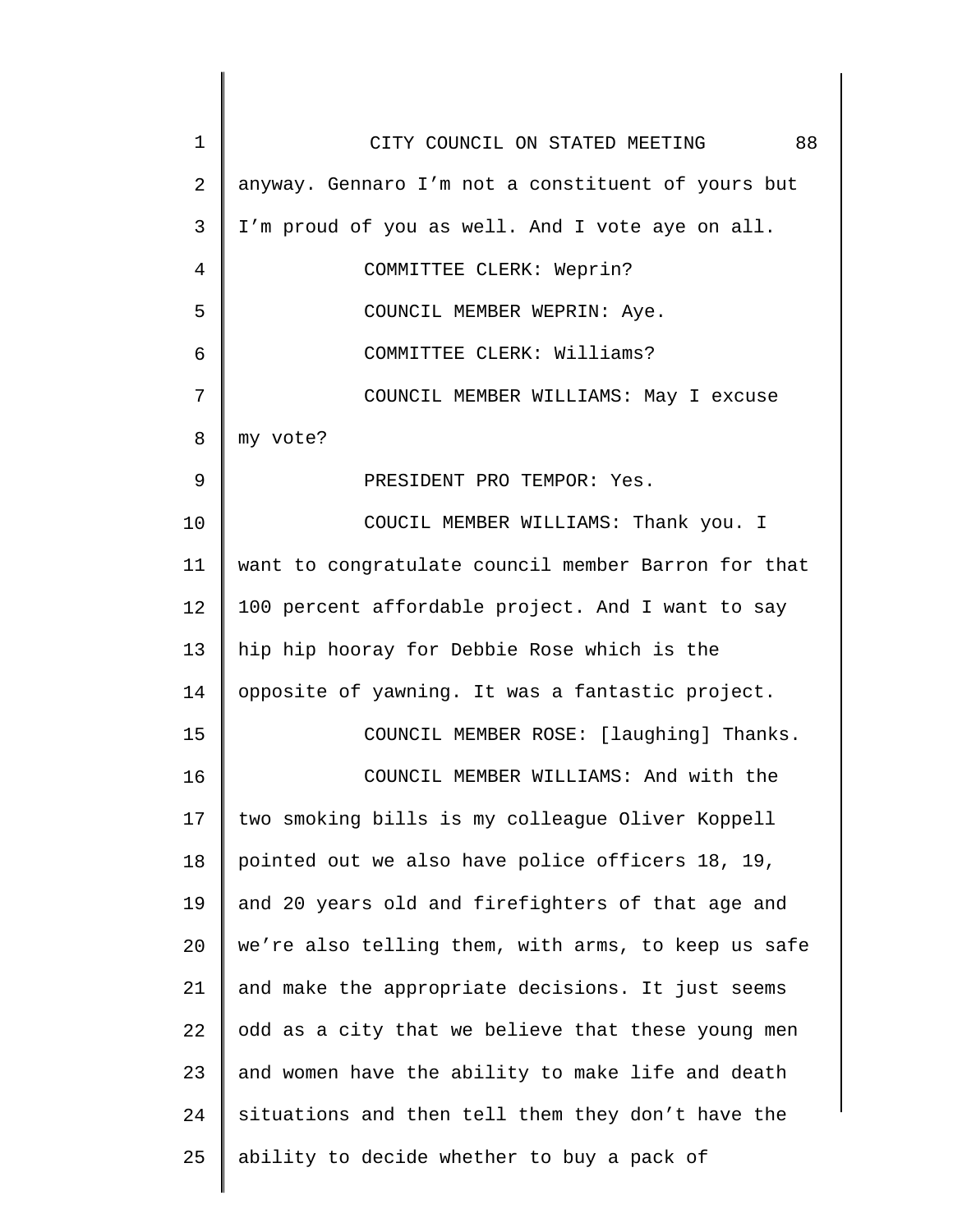| $\mathbf 1$    | 89<br>CITY COUNCIL ON STATED MEETING                |
|----------------|-----------------------------------------------------|
| $\overline{a}$ | cigarettes. And with the other bill again I do      |
| 3              | think that cigarettes, smoking, is a terrible habit |
| 4              | and it's costing lives particularly in poor and     |
| 5              | black Latino communities and I think the city's     |
| 6              | actually moved in a great direction. This is one    |
| 7              | place I think the mayor has done a good job in      |
| 8              | getting that reduced and I think the mayor has done |
| 9              | a good job in getting that reduced. And I think     |
| 10             | those are some of the things we have to keep going. |
| 11             | And like most of the things in this bill I am       |
| 12             | worried about the precedent being set with the      |
| 13             | coupon aspect of it. And I vote no into 250 A and   |
| 14             | intro 1021 A and aye on all the rest.               |
| 15             | COMMITTEE CLERK: Wills.                             |
| 16             | COUNCIL MEMBER WILLS: Mr. Majority                  |
| 17             | leader may I be excused to explain my vote.         |
| 18             | PRESIDENT PRO TEMPOR: Yes.                          |
| 19             | COUNCIL MEMBER WILLS: There are some                |
| 20             | concerns I have with these bills. One of them being |
| 21             | I'm worried about young people, young minorities    |
| 22             | especially who may be targeted as they walk and     |
| 23             | smoke. But more than a bad habit this smoking is a  |
| 24             | killer addiction and I am against making anything   |
| 25             | that is negative or economic engine that we rely    |
|                |                                                     |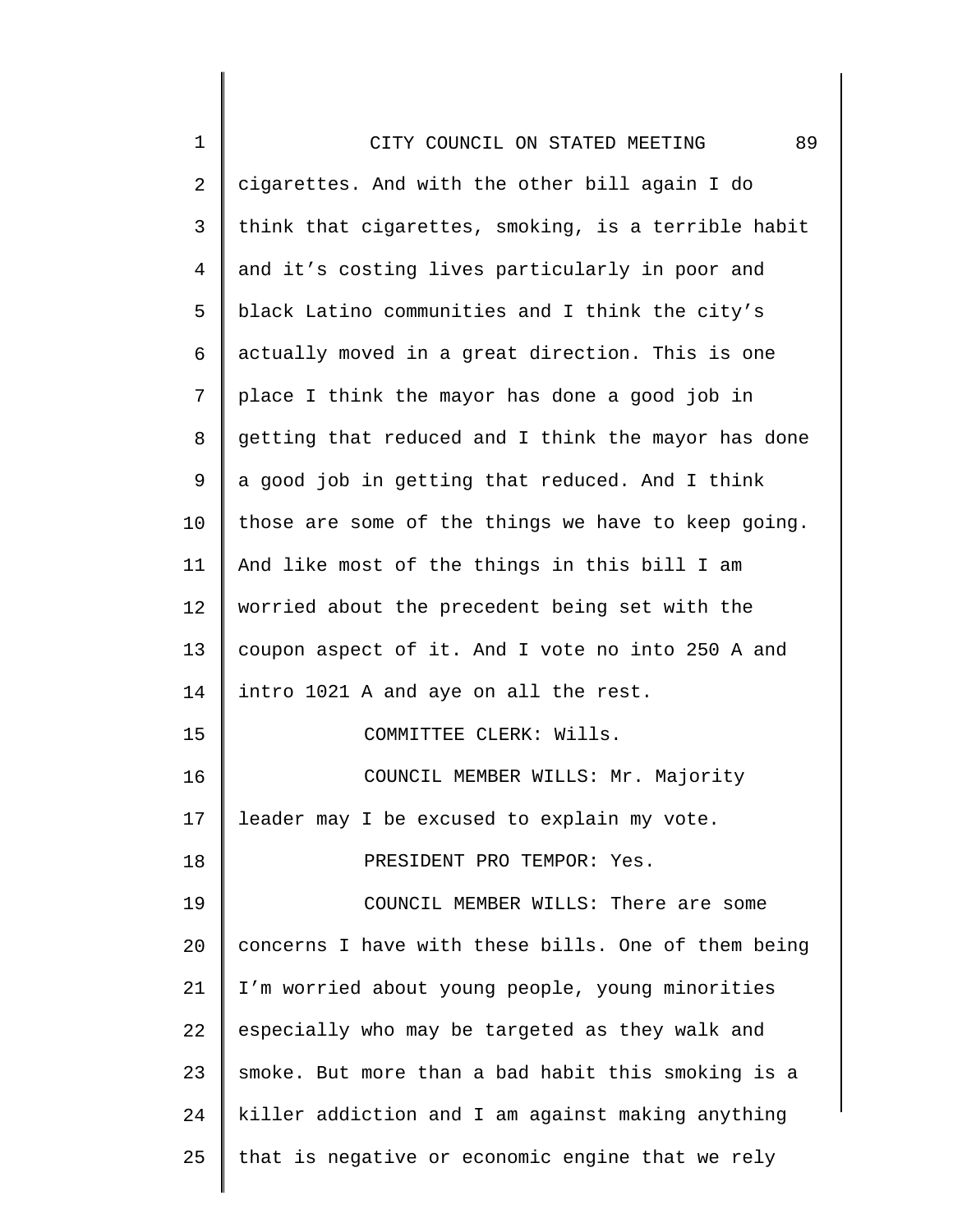| CITY COUNCIL ON STATED MEETING<br>90                |
|-----------------------------------------------------|
| on. So with that being said we will be watching for |
| the first part of my statement. I vote aye on all   |
| and I would like to make sure that Mr. Ramon        |
| Martinez who was absent from the Zoning and the     |
| Land Use meetings when Debbie Rose applauded his    |
| efforts during this as well as a full body we       |
| echoed that sentiment. You did a good job. And to   |
| Debbie Rose and Koslowitz these are more than just  |
| good bills and a good deal. These are great for our |
| city. I vote aye on all.                            |
| COMMITTEE CLERK: Oddo.                              |
| COUNCIL MEMBER ODDO: May I be                       |
| temporarily excused to explain my vote?             |
| PRESIDENT PRO TEMPOR: Yes.                          |
| COUNCIL MEMBER ODDO: I'm not going to               |
| repeat all the comments that I said at the          |
| Prestated Press about the land use item but I do    |
| want to repeat two thanks. And the first obviously  |
| is to council member rose who endured a             |
| particularly difficult process, last 60 days or     |
| last 90 days of an administration campaign season   |
| it always seems to heighten the rhetoric and Debbie |
| endured it and navigated it. And to the outside     |
| world it might not be the prettiest of processes    |
|                                                     |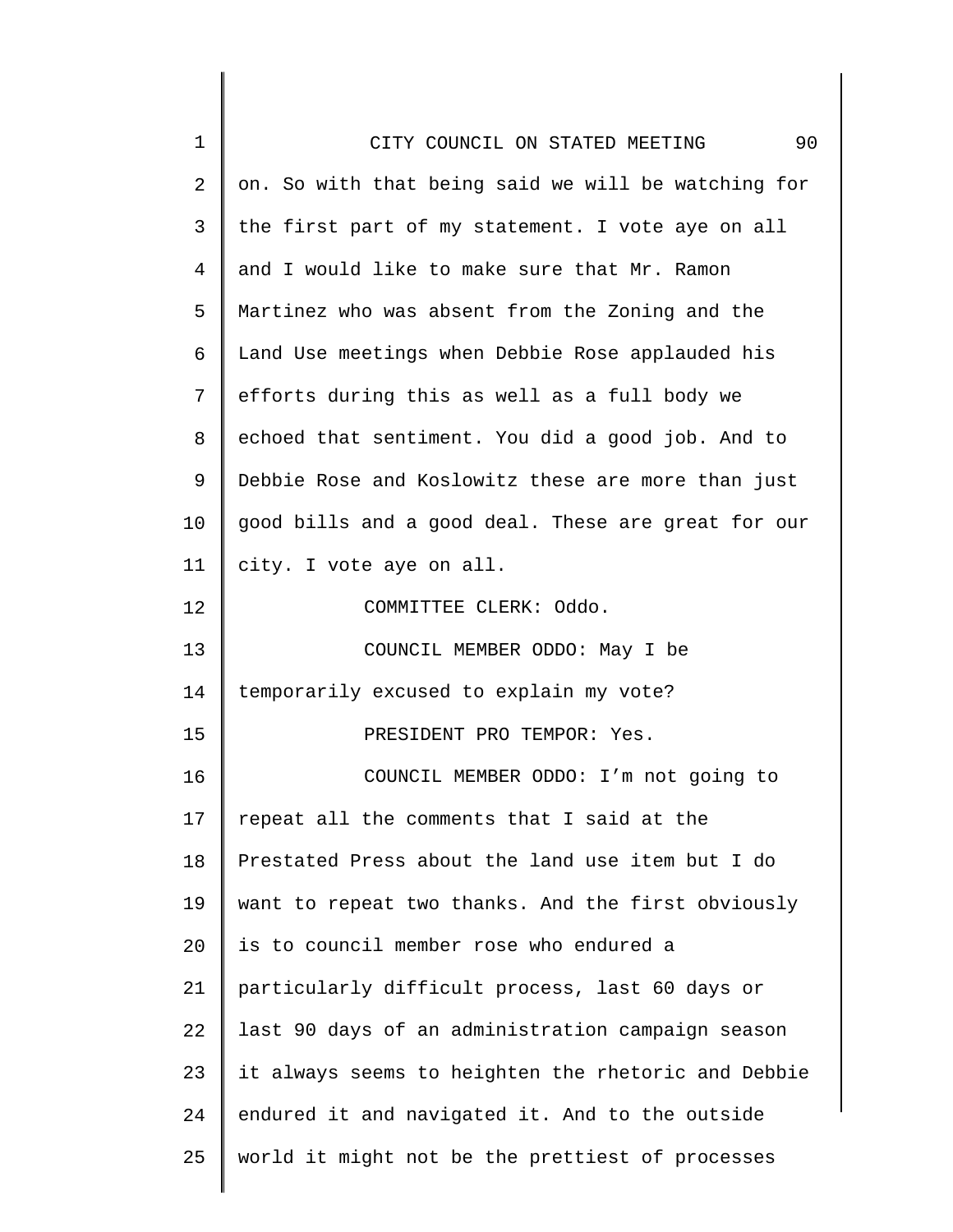| $\mathbf 1$ | 91<br>CITY COUNCIL ON STATED MEETING                |
|-------------|-----------------------------------------------------|
| 2           | but it's where you end up and I think that she      |
| 3           | ensured that we at Staten Island ended up in a      |
| 4           | really good place. And right at her side throughout |
| 5           | this, in addition to her staff, was the great Ramon |
| 6           | Martinez who called me up at one point after I made |
| 7           | a little bit of a boo-boo and yelled at me in a     |
| 8           | manor he hasn't done previously but he was          |
| 9           | defending the council member and defending the      |
| 10          | institution and that's his job and I respect, I     |
| 11          | respected that and I respect him and he's a good    |
| 12          | friend. So I want to congratulate them. I also just |
| 13          | want to add one other comment on it and it was said |
| 14          | by Lynn Kelly who's the head of Snug Harbor. She    |
| 15          | said that if she can capture, if Snug Harbor can    |
| 16          | capture just 10 percent of the folks visiting the   |
| 17          | wheel, she will increase the participation and her  |
| 18          | admissions at Sung Harbor by 83 percent. It's just  |
| 19          | one example of what these projects mean to this     |
| 20          | borough. So kudos to everyone involved. On the      |
| 21          | smoking bills I'm voting no on intro 250 A and      |
| 22          | 1021. In the year 2001 if you asked anyone in and   |
| 23          | around this building who were the two biggest anti- |
| 24          | smoking zealots; they were council members Quinn    |
| 25          | and Oddo and somewhere along the line the movement  |
|             |                                                     |

∥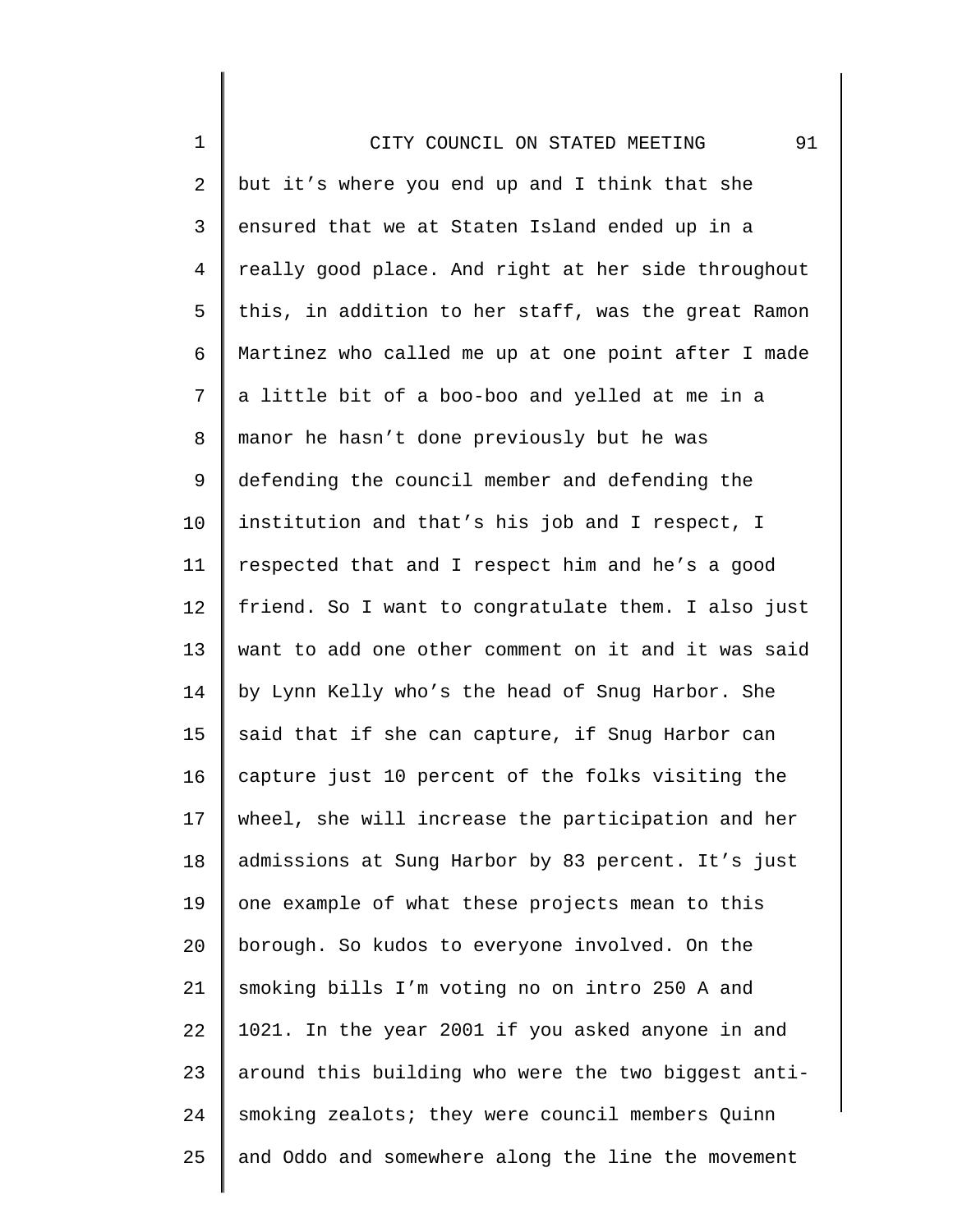| $1\,$          | 92<br>CITY COUNCIL ON STATED MEETING                |
|----------------|-----------------------------------------------------|
| 2              | has lost me. And I think it was with the parks      |
| 3              | prohibition. And I've heard lots of arguments that  |
| $\overline{4}$ | I think are valid arguments and valid points made   |
| 5              | by those voting no but I'm particularly kind of     |
| 6              | confused by the, and amused to some degree that we  |
| 7              | place in these young men and women's hands the      |
| 8              | judgment to vote us in and out of office and we're  |
| 9              | telling they don't have the maturity to make a      |
| 10             | decision to smoke and while I'm talking about that  |
| 11             | bill let me just say I love and respect Jim         |
| 12             | Gennaro. He is one of my favorite people that I've  |
| 13             | dealt with for the last 20 years in this building.  |
| 14             | So I'll vote aye on all with the exception of those |
| 15             | two bills. And just if I might let everyone know    |
| 16             | that our good friend Lew Fidler who had quintuple-, |
| 17             | or whatever it was, bypass asked me to share with   |
| 18             | you; 'If my colleagues want to send well wishes     |
| 19             | tell them they could pass the Styrofoam ban, extend |
| 20             | the hotel tax, and baseline the money in the        |
| 21             | November plan.' to which I responded; 'I thought    |
| 22             | you went in for a bypass not a lobotomy.' he        |
| 23             | laughed. So Lew we're thinking about you. We love   |
| 24             | you. Thank you.                                     |
|                |                                                     |

 $25$ 

 $\mathsf I$ 

COMMITTEE CLERK: Rivera?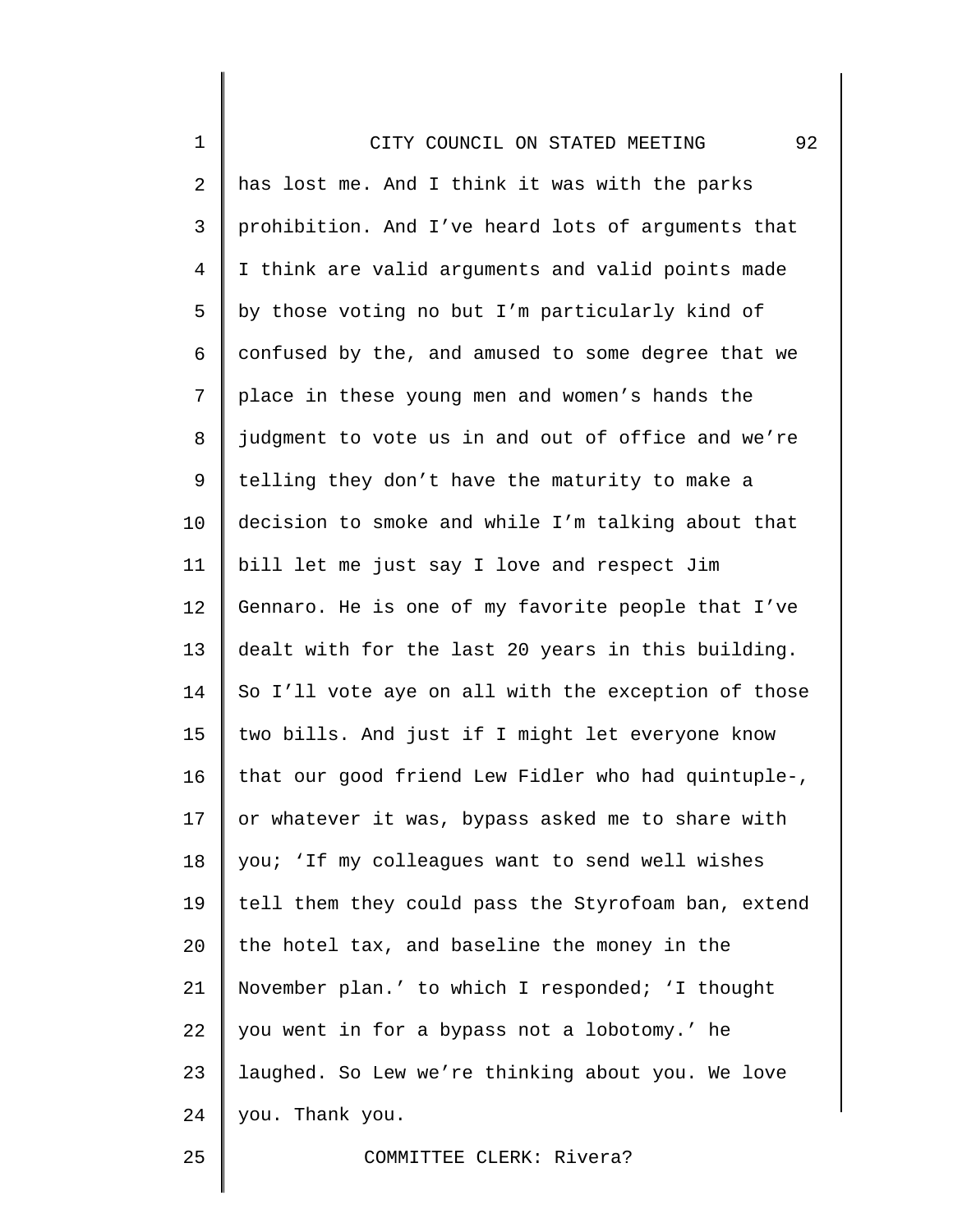| $\mathbf 1$ | 93<br>CITY COUNCIL ON STATED MEETING                |
|-------------|-----------------------------------------------------|
| 2           | COUNCIL MEMBER RIVERA: I vote aye on                |
| 3           | all.                                                |
| 4           | COMMITTEE CLERK: Speaker Quinn?                     |
| 5           | SPEAKER QUINN: I vote aye on all and                |
| 6           | just want to convey that Lew Fidler then emailed me |
| 7           | complaining that Jimmy Oddo was being unkind a few  |
| 8           | other choice words as it relates to his get well    |
| 9           | wish list, added a few items for me personally, so  |
| 10          | clearly the surgery went just fine. And then he     |
| 11          | reminded me that he was a sick sick man and that we |
| 12          | should all remember that as we listened to his      |
| 13          | list. That said and with regards to Lew Fidler, and |
| 14          | congratulations to Debbie and Jim, I vote aye on    |
| 15          | all.                                                |
| 16          | COMMITTEE CLERK: Greenfield?                        |
| 17          | COUNCIL MEMBER GREENFIELD: Thank you. I             |
| 18          | vote aye on all including the previous votes with   |
| 19          | the exception of 1021 A which I vote no. I also     |
| 20          | request permission to vote for all Land Use Call-   |
| 21          | Ups.                                                |
| 22          | PRESIDENT PRO TEMPOR: Yes.                          |
| 23          | COUNCIL MEMBER GREENFIELD: I vote aye.              |
| 24          | UNIDENTIFIED MALE: Thank you Debbie for             |
| 25          | $6:00$ stated.                                      |
|             |                                                     |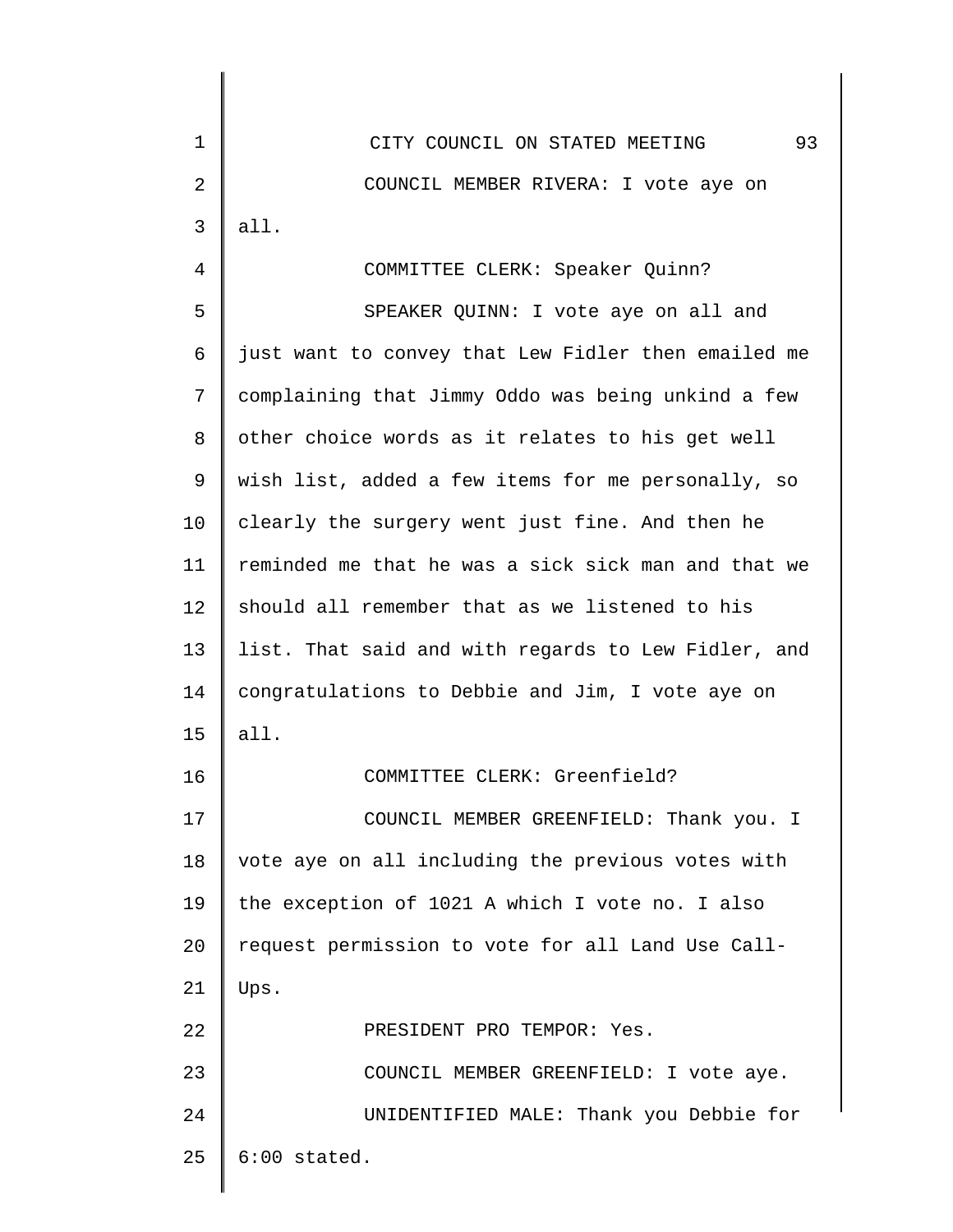| $\mathbf 1$ | 94<br>CITY COUNCIL ON STATED MEETING                |
|-------------|-----------------------------------------------------|
| 2           | PRESIDENT PRO TEMPOR: Okay. All items               |
| 3           | in today's General Order Calendar were adopted by a |
| 4           | vote of 45 in the affirmative, zero in the          |
| 5           | negative, and zero abstentions with the exception   |
| 6           | of intro 250-A which was adopted by a vote of 35 in |
| 7           | the affirmative, ten in the negative and zero       |
| 8           | abstentions and intro 1021-A which was adopted by a |
| 9           | vote of 36 in the affirmative, nine in the          |
| 10          | negative, and zero abstentions. And the revised     |
| 11          | Land Use Call-Ups were adopted by a vote of 45 in   |
| 12          | the affirmative, with zero in the negative.         |
| 13          | Introduction in reading of the bills.               |
| 14          | SPEAKER QUINN: All bills are referred               |
| 15          | to committees as indicated on the agenda.           |
| 16          | PRESIDENT PRO TEMPOR: Discussions and               |
| 17          | Resolutions. We only have one resolution on today's |
| 18          | calendar. It is Reso 1768-A, an amended resolution. |
| 19          | Calling upon the New York State legislature to pass |
| 20          | and the governor to sign A6059-A and S5932,         |
| 21          | legislation that would protect student privacy by   |
| 22          | prohibiting the release of personally identifiable  |
| 23          | student information without consent. All in favor,  |
| 24          | anybody want to speak on these items.               |
| 25          | SPEAKER QUINN: No.                                  |
|             |                                                     |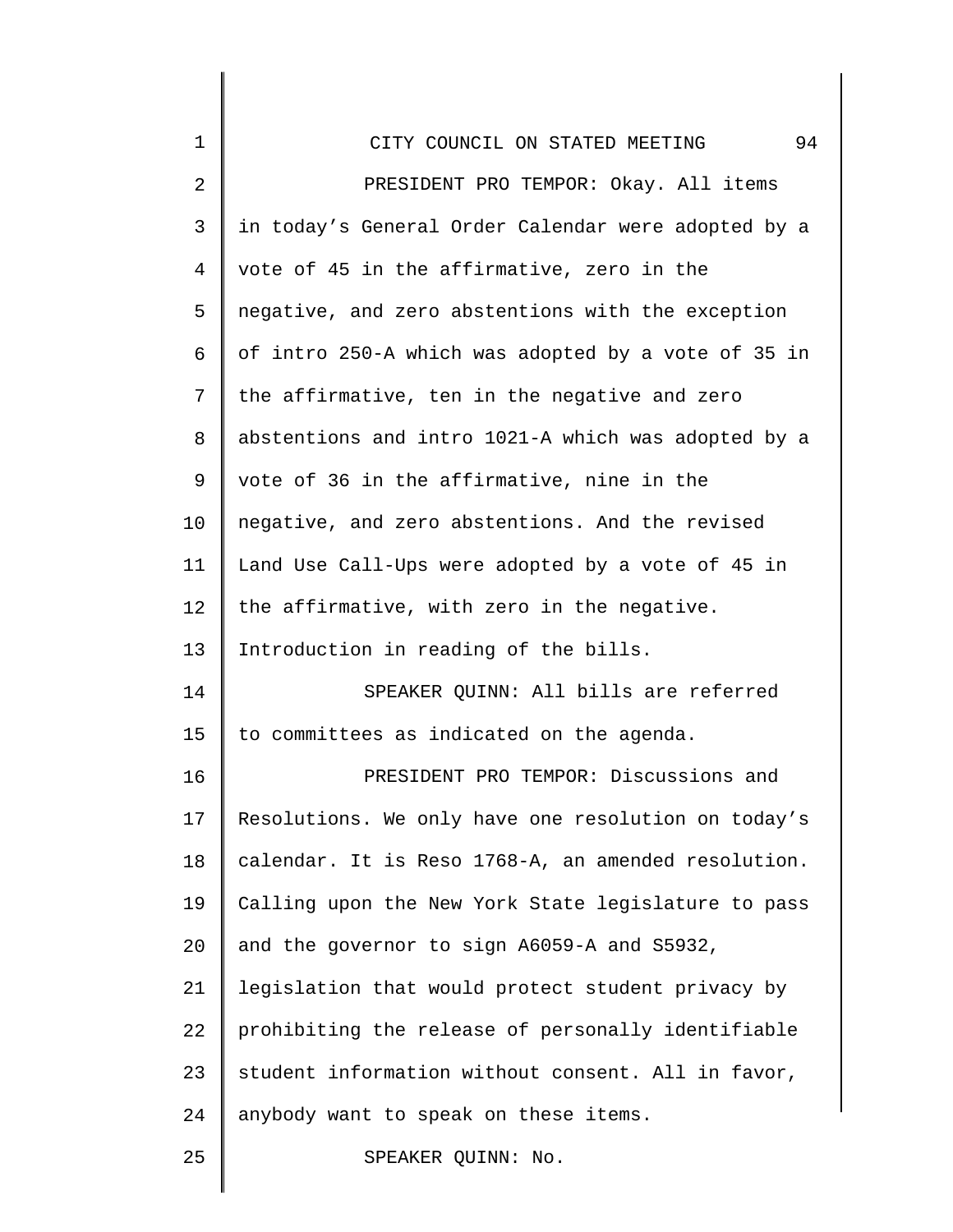| $\mathbf 1$ | 95<br>CITY COUNCIL ON STATED MEETING                |
|-------------|-----------------------------------------------------|
| 2           | PRESIDENT PRO TEMPOR: Council member                |
| 3           | Brewer.                                             |
| 4           | COUNCILMEMBER BREWER: I'll be very very             |
| 5           | quick. I want to thank council member Jackson who's |
| 6           | a cosponsor with me of this resolution and while in |
| 7           | bloom and the state department mitigation may have  |
| 8           | the best intentions in pursuing innovative ways to  |
| 9           | help our children learn. We cannot and should not   |
| 10          | give student's personal information to commercial   |
| 11          | entities without parental consent.                  |
| 12          | PRESIDENT PRO TEMPOR: Thank you. I see              |
| 13          | no Council member Jackson?                          |
| 14          | COUNCIL MEMBER JACKSON: Sure. My                    |
| 15          | colleagues I know that you're all very busy. I ask  |
| 16          | you to vote yes on this. Sharing student data is    |
| 17          | not one's business but their parents'. Yet again    |
| 18          | parents and students have to put energy to protect  |
| 19          | what is rightfully theirs. The right to decide with |
| 20          | whom they are trying to share their private         |
| 21          | information with. Parents entrust [interpose]       |
| 22          | SPEAKER QUINN: Can we just get a little             |
| 23          | quiet while people are exiting for council member   |
| 24          | Jackson. Thank you.                                 |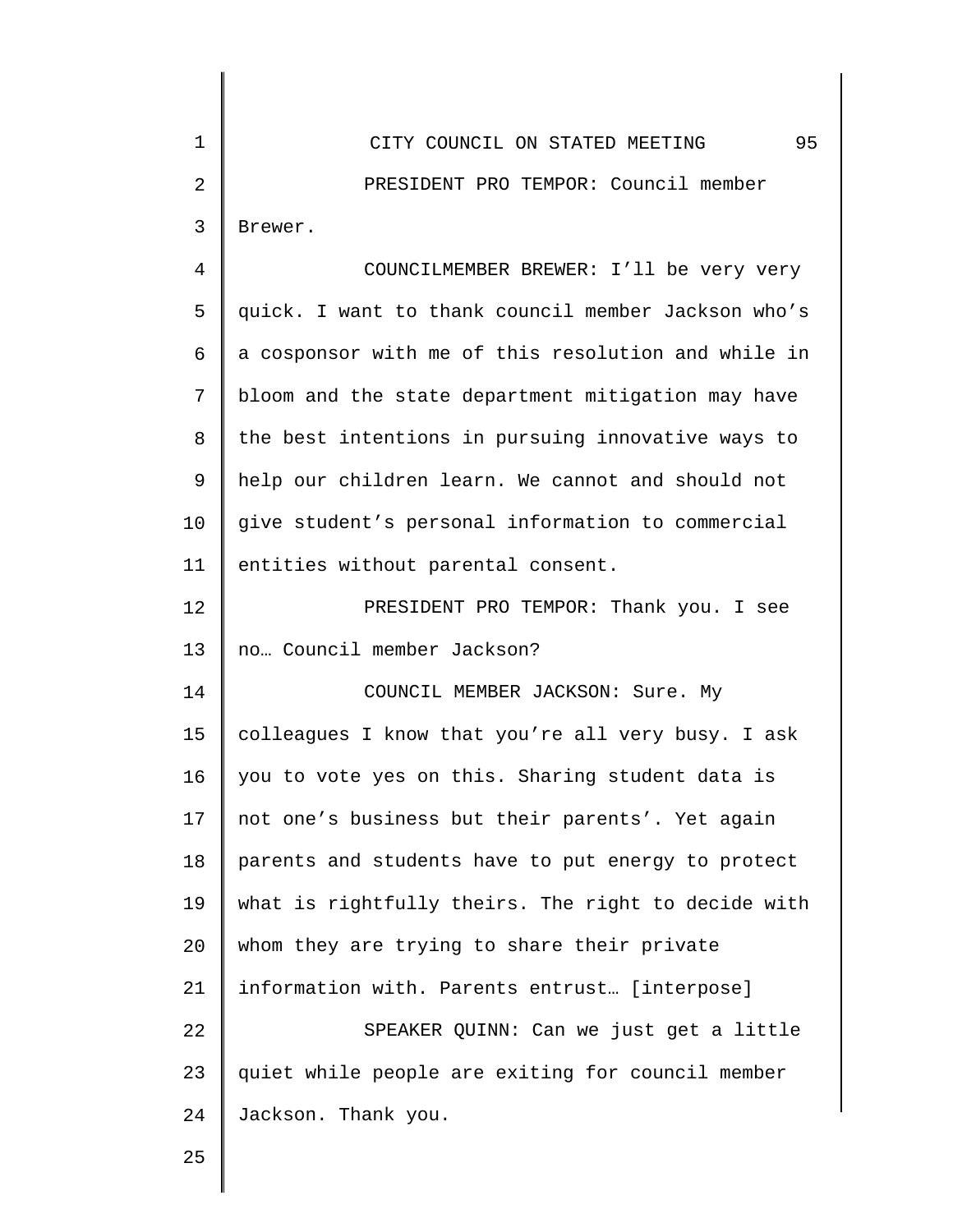| 1       | 96<br>CITY COUNCIL ON STATED MEETING               |
|---------|----------------------------------------------------|
| 2       | COUNCIL MEMBER JACKSON: Parents entrust            |
| 3       | private information to their schools for their     |
| 4       | records not to be shared with corporations. As it  |
| 5       | stands in bloom an ill-conceived policy allows     |
| 6       | corporations to gain access to student's profiles  |
| 7       | to develop individual educational techniques in    |
| 8       | such a way that promotes labels and                |
| 9       | characterizations that can potentially follow them |
| $10 \,$ | for the rest of their lives. I'm proud to be a co- |
| 11      | lead sponsor with my colleague Gale Brewer of this |
| 12      | resolution that will guard our students'           |
| 13      | information and help stop this wrongful breach of  |
| 14      | parents' trust. I ask all of you to vote aye in    |
| 15      | favor of this.                                     |
| 16      | PRESIDENT PRO TEMPOR: Okay seeing no               |
| 17      | others all in favor say 'aye'.                     |
| 18      | ALL CONGRESS MEMBERS: Aye.                         |
| 19      | PRESIDENT PRO TEMPOR: All opposed say              |
| 20      | 'nay'.                                             |
| 21      | [silence]                                          |
| 22      | PRESIDENT PRO TEMPOR: Any abstentions?             |
| 23      | [silence]                                          |
| 24      |                                                    |
| 25      |                                                    |
|         |                                                    |

∥ ∥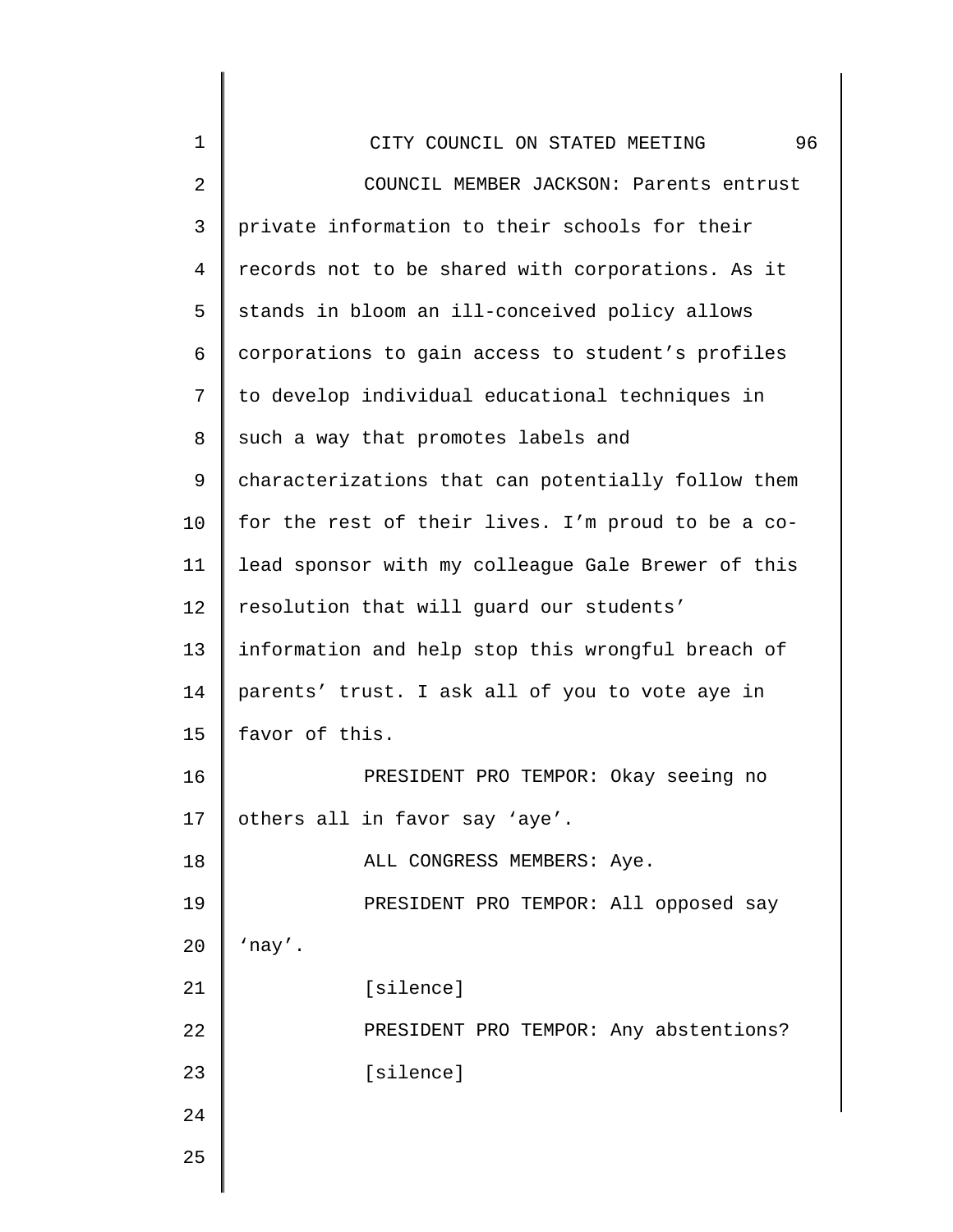| $\mathbf 1$<br>CITY COUNCIL ON STATED MEETING<br>97<br>$\sqrt{2}$<br>PRESIDENT PRO TEMPOR: The aye's have<br>it. We now move on to general discussion. Seeing<br>$\mathsf{3}$<br>$\overline{4}$<br>none this meeting is now adjourned.<br>[gavel]<br>5<br>$\epsilon$<br>$\overline{7}$<br>$\,8\,$<br>$\mathsf 9$<br>$10\,$<br>$11\,$<br>$1\,2$<br>13<br>14<br>$15$<br>16 |
|--------------------------------------------------------------------------------------------------------------------------------------------------------------------------------------------------------------------------------------------------------------------------------------------------------------------------------------------------------------------------|
|                                                                                                                                                                                                                                                                                                                                                                          |
|                                                                                                                                                                                                                                                                                                                                                                          |
|                                                                                                                                                                                                                                                                                                                                                                          |
|                                                                                                                                                                                                                                                                                                                                                                          |
|                                                                                                                                                                                                                                                                                                                                                                          |
|                                                                                                                                                                                                                                                                                                                                                                          |
|                                                                                                                                                                                                                                                                                                                                                                          |
|                                                                                                                                                                                                                                                                                                                                                                          |
|                                                                                                                                                                                                                                                                                                                                                                          |
|                                                                                                                                                                                                                                                                                                                                                                          |
|                                                                                                                                                                                                                                                                                                                                                                          |
|                                                                                                                                                                                                                                                                                                                                                                          |
|                                                                                                                                                                                                                                                                                                                                                                          |
|                                                                                                                                                                                                                                                                                                                                                                          |
|                                                                                                                                                                                                                                                                                                                                                                          |
|                                                                                                                                                                                                                                                                                                                                                                          |
| $17\,$                                                                                                                                                                                                                                                                                                                                                                   |
| $18\,$                                                                                                                                                                                                                                                                                                                                                                   |
| 19                                                                                                                                                                                                                                                                                                                                                                       |
| 20                                                                                                                                                                                                                                                                                                                                                                       |
| $21\,$                                                                                                                                                                                                                                                                                                                                                                   |
| $2\sqrt{2}$                                                                                                                                                                                                                                                                                                                                                              |
| 23                                                                                                                                                                                                                                                                                                                                                                       |
| 24                                                                                                                                                                                                                                                                                                                                                                       |
| 25                                                                                                                                                                                                                                                                                                                                                                       |